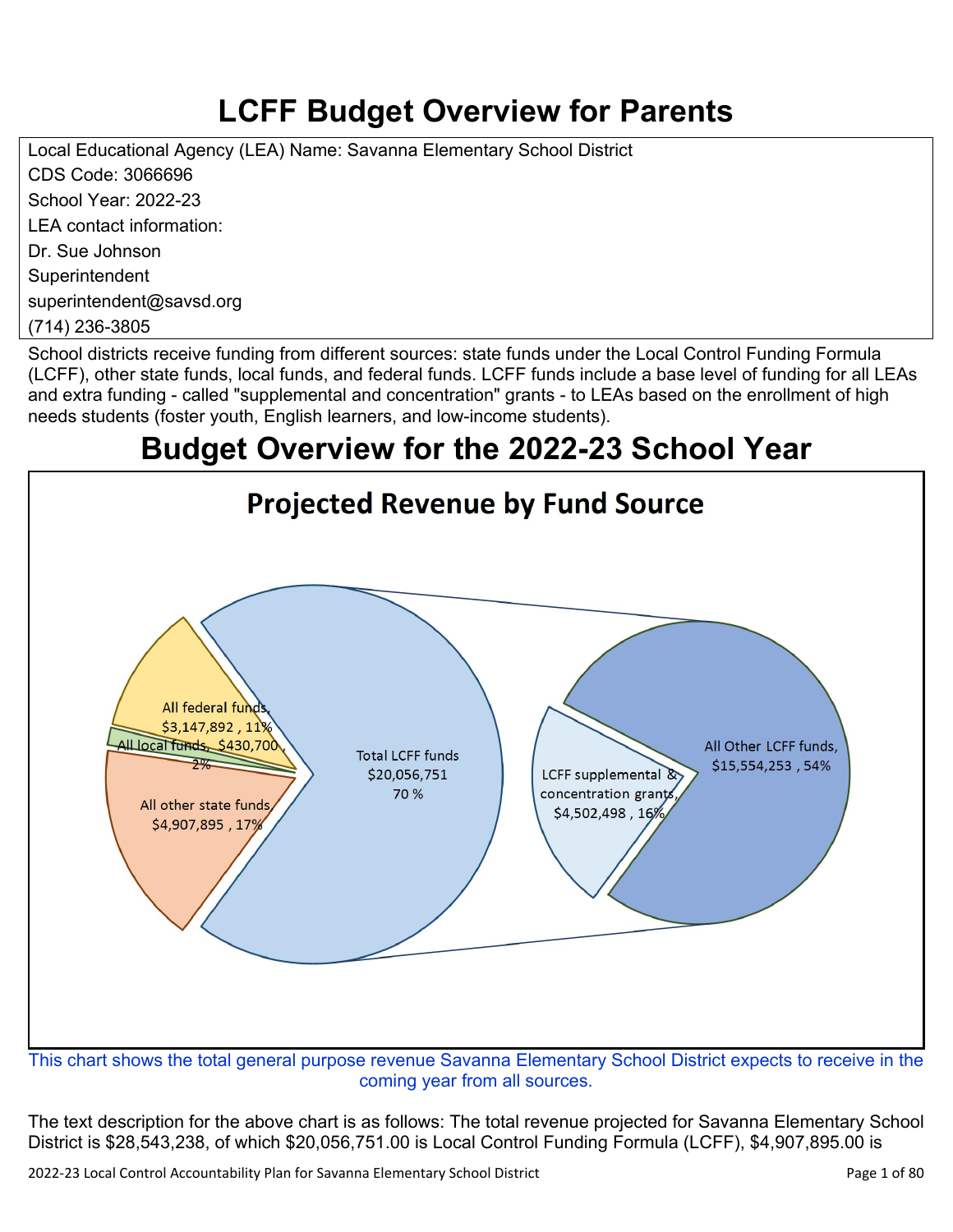other state funds, \$430,700.00 is local funds, and \$3,147,892.00 is federal funds. Of the \$20,056,751.00 in LCFF Funds, \$4,502,498.00 is generated based on the enrollment of high needs students (foster youth, English learner, and low-income students).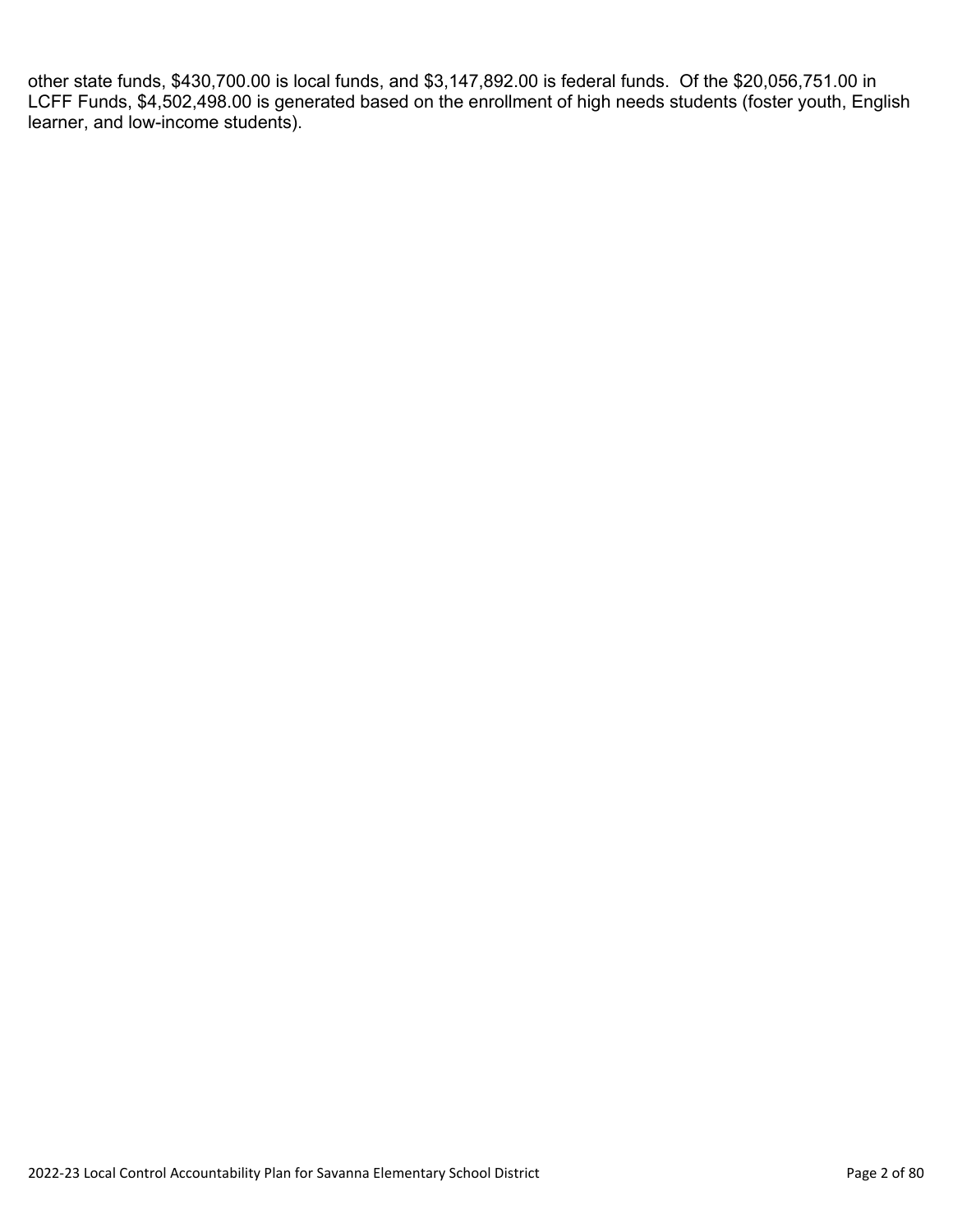## **LCFF Budget Overview for Parents**

The LCFF gives school districts more flexibility in deciding how to use state funds. In exchange, school districts must work with parents, educators, students, and the community to develop a Local Control and Accountability Plan (LCAP) that shows how they will use these funds to serve students.



This chart provides a quick summary of how much Savanna Elementary School District plans to spend for 2022- 23. It shows how much of the total is tied to planned actions and services in the LCAP.

The text description of the above chart is as follows: Savanna Elementary School District plans to spend \$30,406,715.00 for the 2022-23 school year. Of that amount, \$22,482,699.00 is tied to actions/services in the LCAP and \$7,924,016.00 is not included in the LCAP. The budgeted expenditures that are not included in the LCAP will be used for the following:

Operating Expenditures including some administrative and classified salaries, utilities, service agreements, capital outlay, and other outgo.

### **Increased or Improved Services for High Needs Students in the LCAP for the 2022-23 School Year**

In 2022-23, Savanna Elementary School District is projecting it will receive \$4,502,498.00 based on the enrollment of foster youth, English learner, and low-income students. Savanna Elementary School District must describe how it intends to increase or improve services for high needs students in the LCAP. Savanna Elementary School District plans to spend \$4,505,960.00 towards meeting this requirement, as described in the LCAP.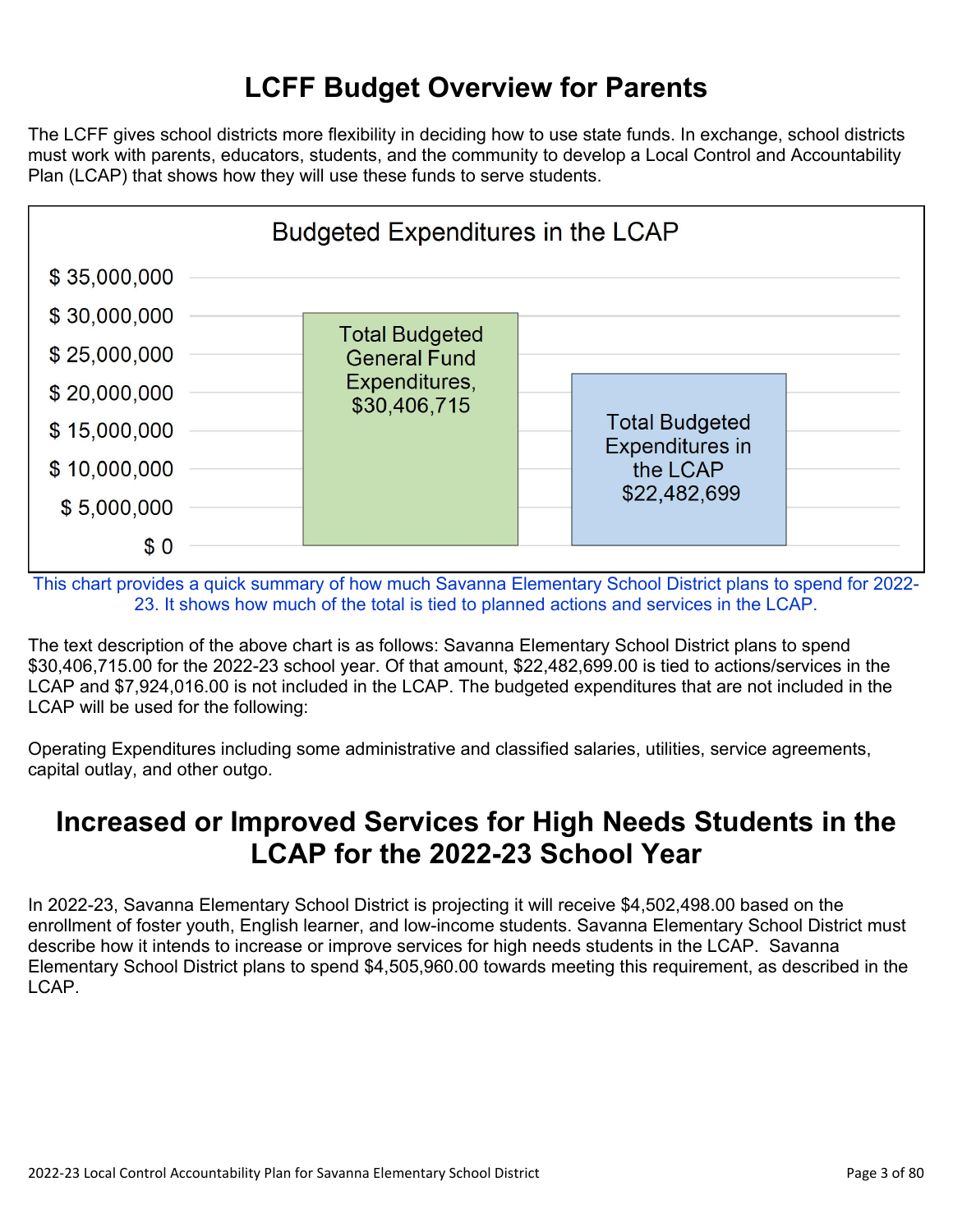## **LCFF Budget Overview for Parents**

## **Update on Increased or Improved Services for High Needs Students in 2021-22**



This chart compares what Savanna Elementary School District budgeted last year in the LCAP for actions and services that contribute to increasing or improving services for high needs students with what Savanna Elementary School District estimates it has spent on actions and services that contribute to increasing or improving services for high needs students in the current year.

The text description of the above chart is as follows: In 2021-22, Savanna Elementary School District's LCAP budgeted \$4,288,466.00 for planned actions to increase or improve services for high needs students. Savanna Elementary School District actually spent \$5,132,087.00 for actions to increase or improve services for high needs students in 2021-22.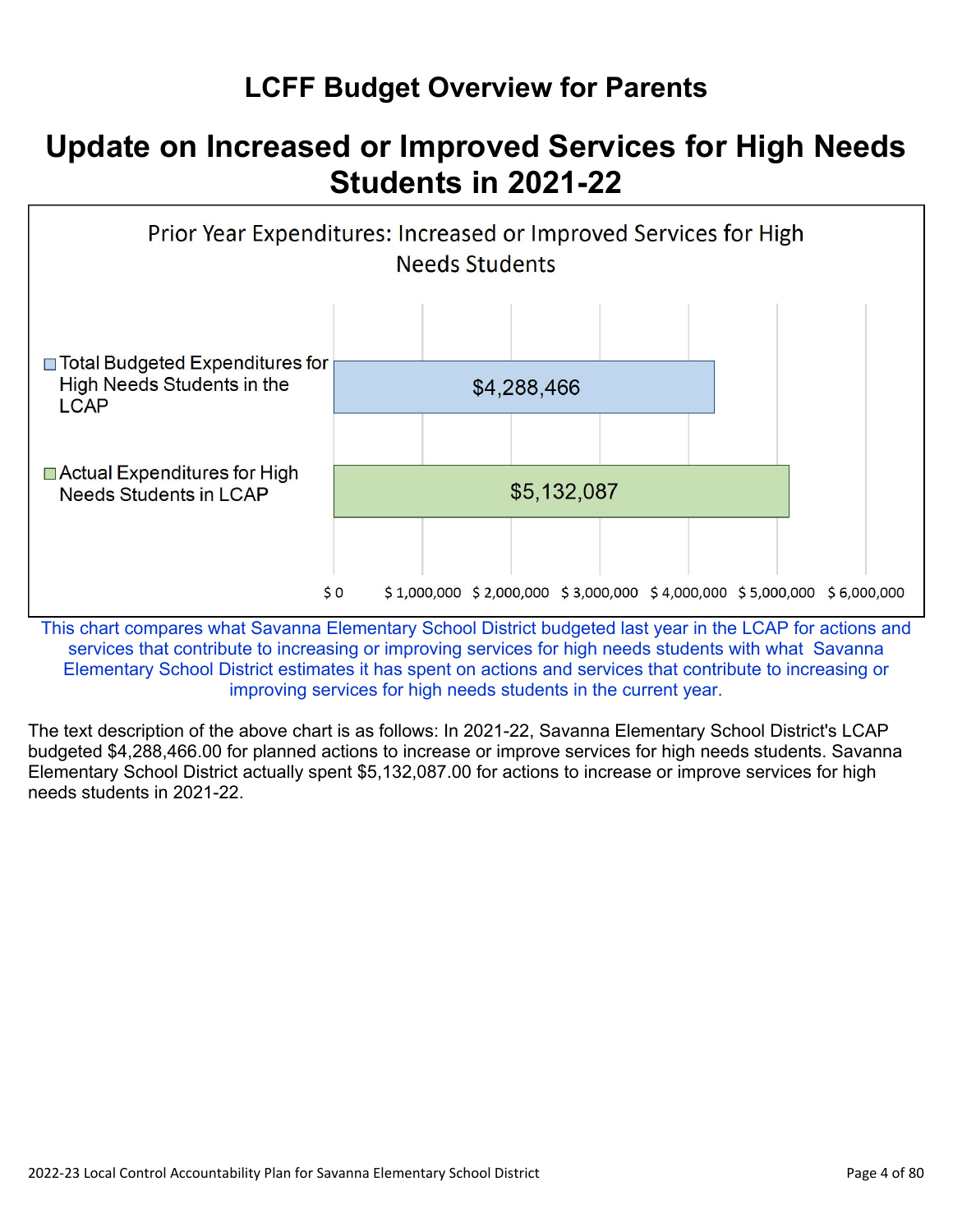# **Supplement to the Annual Update to the 2021–22 Local Control and Accountability Plan**

| <b>Local Educational Agency (LEA) Name</b> | <b>Contact Name and Title</b> | <b>Email and Phone</b>   |
|--------------------------------------------|-------------------------------|--------------------------|
| Savanna Elementary School District         | ∣Dr. Sue Johnson              | superintendent@savsd.org |
|                                            | Superintendent                | 714-236-3805             |

California's 2021–22 Budget Act, the federal American Rescue Plan Act of 2021, and other state and federal relief acts have provided local educational agencies (LEAs) with a significant increase in funding to support students, teachers, staff, and their communities in recovering from the COVID-19 pandemic and to address the impacts of distance learning on students. The following is a one-time mid-year report to the local governing board or body and educational partners related to engagement on, and implementation of, these Acts.

A description of how and when the LEA engaged, or plans to engage, its educational partners on the use of funds provided through the Budget Act of 2021 that were not included in the 2020–21 Local Control and Accountability Plan (LCAP).

The Savanna School District received funds provided through the Budget Act of 2021. This funding was allocated to the District after the initial 2021–22 Local Control and Accountability Plan was put into place. Specific funding sources that were not initially included in the 2021-22 LACP include: 1) Educator Effectiveness Block Grant 2) Expanded Learning Opportunities Program 3) Pre-K Planning and Implementation.

One-time funds to support Educator Effectiveness are intended to support the professional learning for certificated teachers, administrators, paraprofessionals, and classified staff in order to promote educator equity, quality, and effectiveness. In order to engage our Educational Partners in the Savanna School District, feedback was solicited from Classified and Certificated staff in the form of a survey. The survey was sent to staff members on November 3, 2021. Staff members had the opportunity to provide feedback on their preferences to when Professional Development is given and what types of training they would like to receive in the future. Any professional development topics that were indicated by at least 25% of the participants as wanting more training in, were included in the Educator Effectiveness Block Grant Plan. The Educator Effectiveness Block Grant Plan was presented to the Board at the regularly scheduled meeting on November 16, 2021 and approved by the Board at the following meeting on December 14, 2021. School Districts will have until June 30, 2026, to use the funds

The 2021–22 State Budget package also included the Expanded Learning Opportunities Program, which provides funding for afterschool and summer school enrichment programs for students enrolled in grades TK through sixth grade. An online survey was sent to all current parents in the Savanna School District on March 28, 2022. The survey was available until April 4, 2022. The data from this survey was a critical component in the development and design of our extended learning opportunities program.

Universal Pre-Kindergarten (UPK) Planning and Implementation Grant Program was another part of the 2021–22 State Budget package. The UPK Planning and Implementation Grant Program was established as a state early learning initiative with the goal of expanding access to prekindergarten programs at schools. Under state law, the plan must be developed for consideration by the School District's governing board or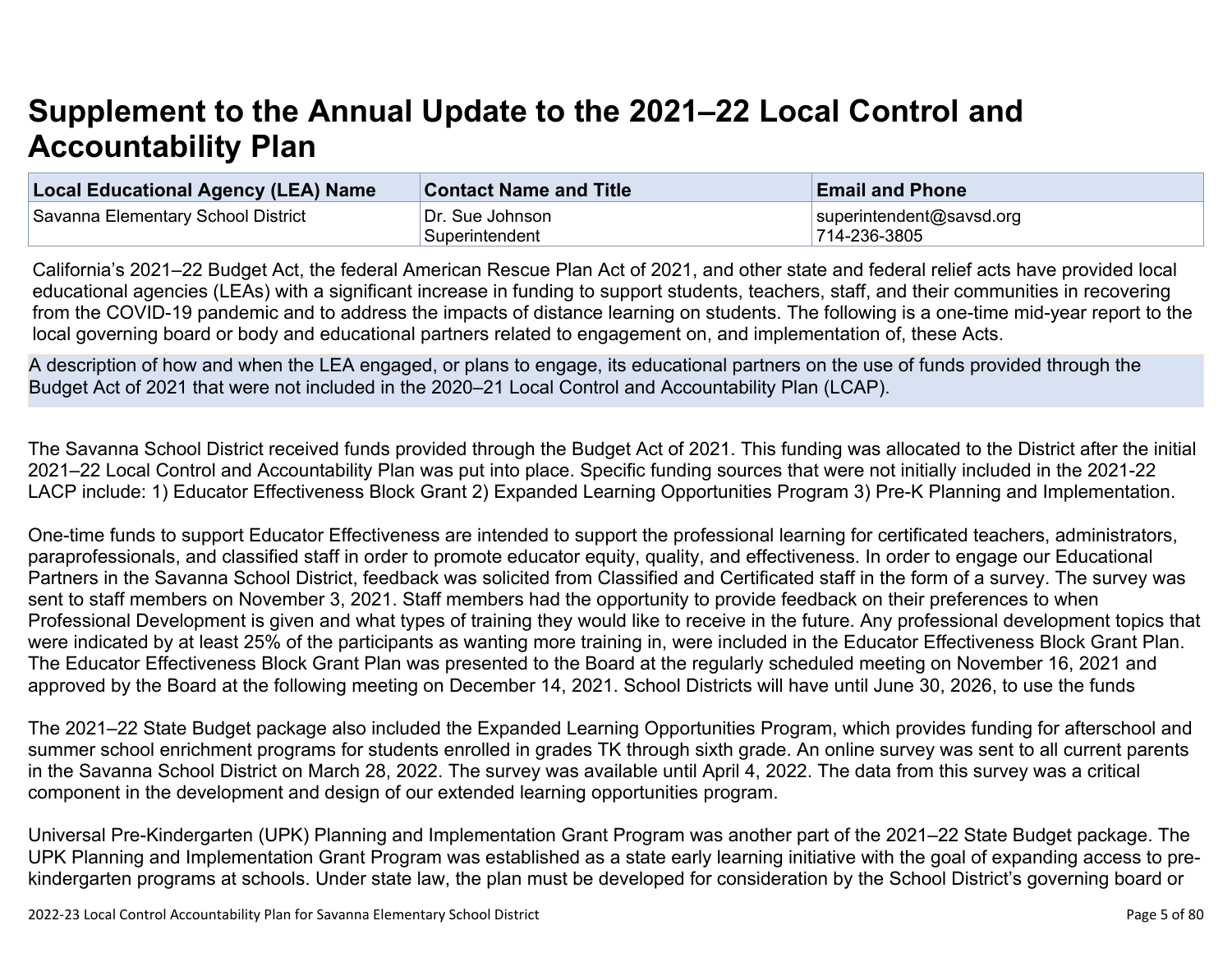body at a public meeting on or before June 30, 2022. School Districts will have until June 30, 2025, to use the funds. The Savanna School District sent informational flyers out to the community in February and surveyed families for interest in our full-day Transitional Kindergarten (TK) program. In order to begin planning for our staffing needs, registration for TK opened in March for all families who wanted to start registering for TK for the 2022-2023.

A description of how the LEA used, or plans to use, the additional concentration grant add-on funding it received to increase the number of staff who provide direct services to students on school campuses with an enrollment of students who are low-income, English learners, and/or foster youth that is greater than 55 percent.

The Savanna School District is using the additional concentration grant add-on funding to increase the number of teachers providing direct services to students on all school campuses. The additional concentration grant add-on funding is also being used to increase the number of instructional assistants providing direct services to students on all school campuses. Every school in the Savanna School District has an unduplicated pupil percentage (UPP) of low-income, English Learners, and/or foster youth greater than 55%.

A description of how and when the LEA engaged its educational partners on the use of one-time federal funds received that are intended to support recovery from the COVID-19 pandemic and the impacts of distance learning on pupils.

Meaningful engagement of all educational partners in the Savanna School District continues to be an ongoing priority for the District. When developing the ESSER III Expenditure Plan, the Savanna School District consulted with a variety of educational partners. A Google Survey was sent to all educational partners including students, families (including families that speak languages other than English), school and district administrators (including special education administrators), teachers, principals, school leaders, other educators, school staff, local bargaining unit members, and community members. The Savanna School District evaluated its educational partner engagement opportunities and determined that tribes, civil rights groups, and advocates are neither present nor served by the LEA. An online survey was made available to all educational partners from September 11, 2021 – September 14, 2021 and was advertised through phone calls, emails, text messages and on our District website. The following percentages were represented from the various educational partner group: 69% parents, 12% students, 9% teachers, 5% other school employees, 2% community members, 2% classified employees, and 1% administrators. Data from this survey helped to determine the areas of focus that are most important the Savanna School District Community.

In addition to the input from the community for the ESSER III survey, the District also utilized input from the 2021-2022 LCAP Survey Data to develop this plan. During the 2019-2020 and the 2020-2021 school years, the District offered a variety of options for all educational partners to become involved in the LCAP process. Meetings were held in person and via Zoom where all educational partners were given an opportunity to attend presentations regarding District programs and services, review data related to identified LCAP metrics and provide input and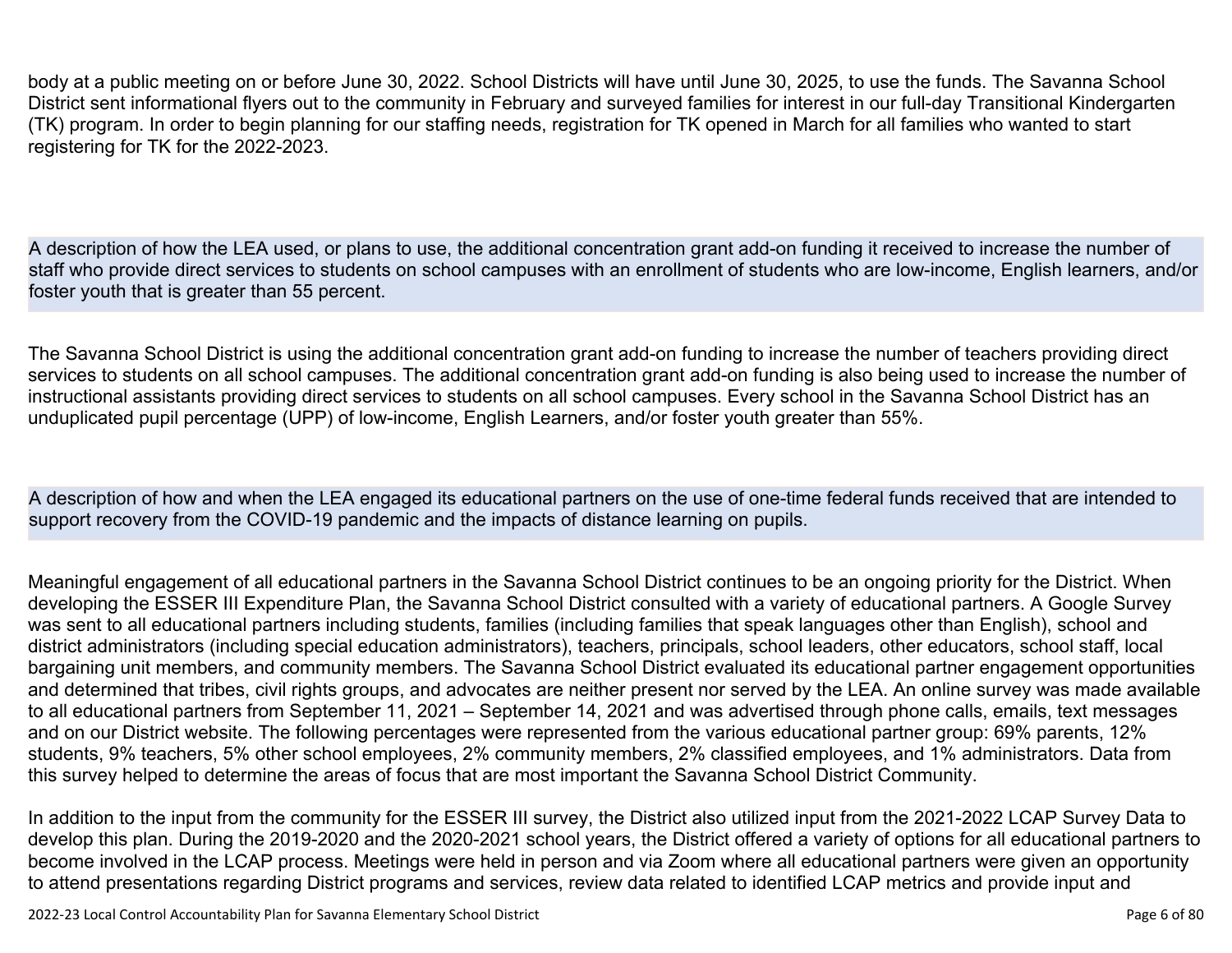feedback about programs and services as part of the needs assessment. Meetings were held at both the District Office as well as at school sites to ensure the opportunity for all educational partner input. District level meetings included the District Advisory Committee (DAC), District English Language Learner Advisory Committee (DELAC), and Administrative Staff meetings. Site level meetings included Back to School Night (August 2019 and 2020), Parent Conferences (November 2019, March 2020, November 2020, March 2021), School Site Council Meetings, PTA Meetings, and Certificated and Classified Staff meetings. Meetings were offered in person when possible and via Zoom when necessary. Additionally, the California School Parent Survey, the Healthy Kids Survey, and the HKS Social Emotional Survey were all administered to gather valuable input. Furthermore, in an effort to increase participation from all educational partners, the District sent out a Google Survey to all community members, students, parents, teachers, local bargaining unit members, principals, and administrators before finalizing the LCAP.

A description of how the LEA is implementing the federal American Rescue Plan Act and federal Elementary and Secondary School Emergency Relief expenditure plan, and the successes and challenges experienced during implementation.

The Savanna School District received Emergency Relief (ESSER) funds under the American Rescue Plan (ARP) Act. As part of the funding requirements the District had to develop a plan for how the ESSER III funds would be expended. In this plan, the actions and their expenses were divided into 3 categories which included; 1) Strategies for Continuous and Safe In-Person Learning; 2) Addressing the Impact of Lost Instructional Time; and 3) Use of Remaining Funds. We experienced many successes and a small challenge with implementation.

We experienced successes in all 3 categories and were able to successfully stick to our plan. In the area of Strategies for Continuous and Safe In-Person Learning we were able to provide health services on each school campus, provide supplies and services to clean and sanitize facilities, and continue to employ custodial staff. We also were also able to perform maintenance, repairs, and upgrade projects to improve air quality in school facilities. In the area of Addressing the Impact of Lost Instructional Time, we were able to provide Saturday Academy Classes for our students, maintain lower class size across grade levels, and we plan to provide Summer Academy with an emphasis in Language Arts this summer. In the area of Use of Remaining Funds, we continue to provide counseling programs for students in need of intervention, provide educational technology (hardware, software, and connectivity) support, administer high-quality assessments to monitor student progress and provide supplemental intervention programs and materials.

One of the challenges of the implementation of this plan included the increase of COVID rates in January, 2022. Due to the increase in number of positive cases, we had to postpone a couple of our pre-planned Saturday Academy classes. Saturday Academy was just one of the ways we were attempting to address the impact of lost instructional time.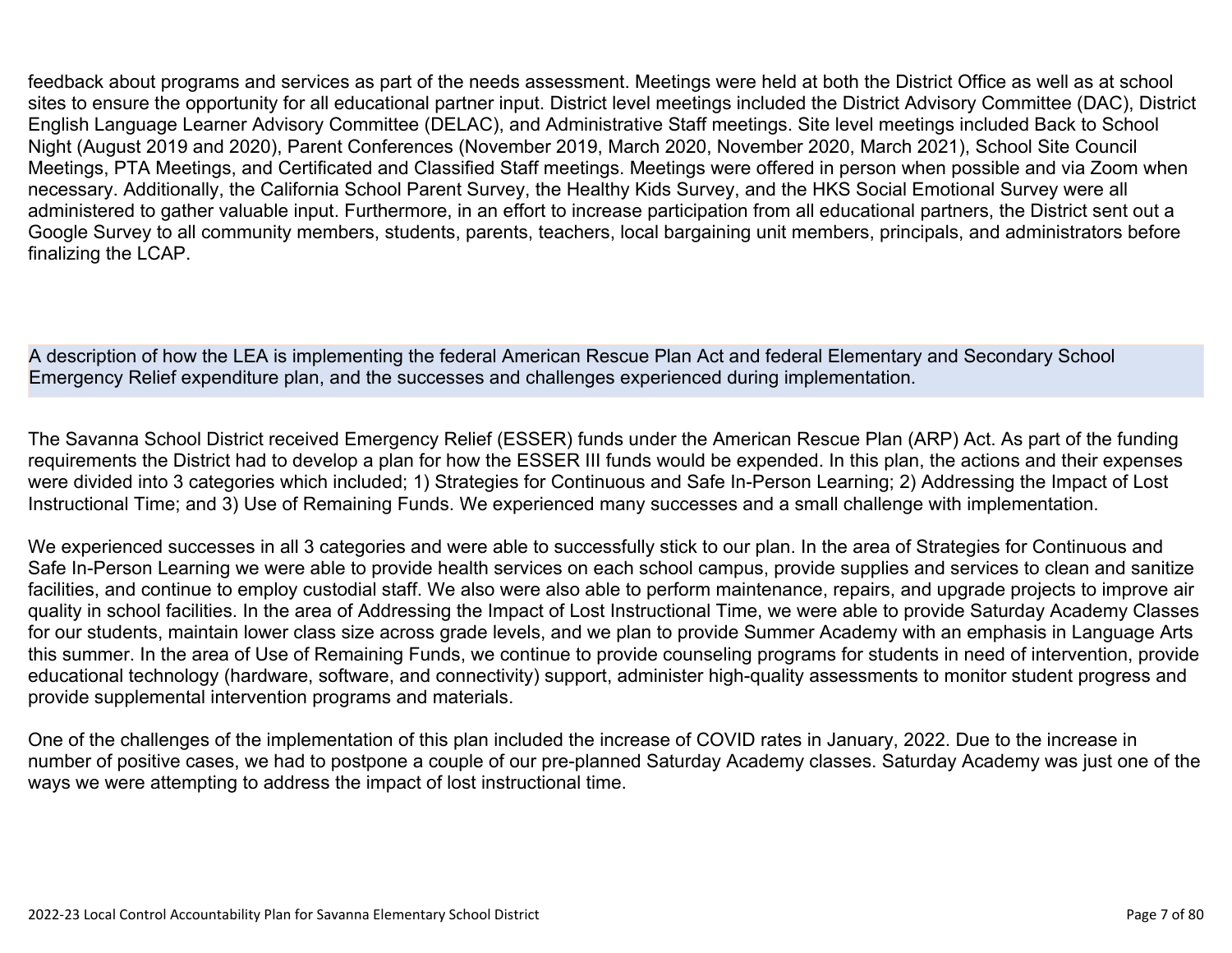A description of how the LEA is using its fiscal resources received for the 2021–22 school year in a manner that is consistent with the applicable plans and is aligned with the LEA's 2021–22 LCAP and Annual Update.

The Savanna School District received ESSER III funding under the American Rescue Plan Act. As a result, we were required to develop a plan for how we will spend those funds. In the plan, we explained how we intended to use its ESSER III funds to address students' academic, social, emotional, and mental health needs, as well as any opportunity gaps that existed before, and were worsened by, the COVID-19 pandemic. In developing the plan, we included community input and actions from the Local Control and Accountability Plan (LCAP), as they were relevant to the district's plan to support students. All actions in the area of addressing the impact of lost instructional time, in the ESSER III Plan, were directly aligned with our LCAP goals. The alignment for this section is as follows:

ESSER III Action Title -- LCAP Alignment 1) Saturday Academy > 1) LCAP 1.5 2) Lower Class Sizes > 2) LCAP 2.5 3) Summer Academy > 3) LCAP 3.9

In addition, districts were required to develop a Safe Return to In-Person Instruction and Continuity of Services Plan. This plan is required to be updated every 6-months. In our ESSER III Plan we address funding that directly supports implementation of strategies for continuous and safe in-person learning. Two of the three action items in this section were directly aligned to the LCAP. The alignment for this section is as follows:

ESSER III Action Title -- LCAP Alignment 1) Health Services > 1) LCAP 1.6 2) Clean Facilities > 2) LCAP 3.8 3) Indoor Air Quality > 3) N/A

## **Instructions for the Supplement to the Annual Update for the 2021–22 Local Control and Accountability Plan Year**

*For additional questions or technical assistance related to the completion of the Supplement to the Annual Update to the 2021–22 Local Control and Accountability Plan (LCAP), please contact the local county office of education (COE), or the California Department of Education's*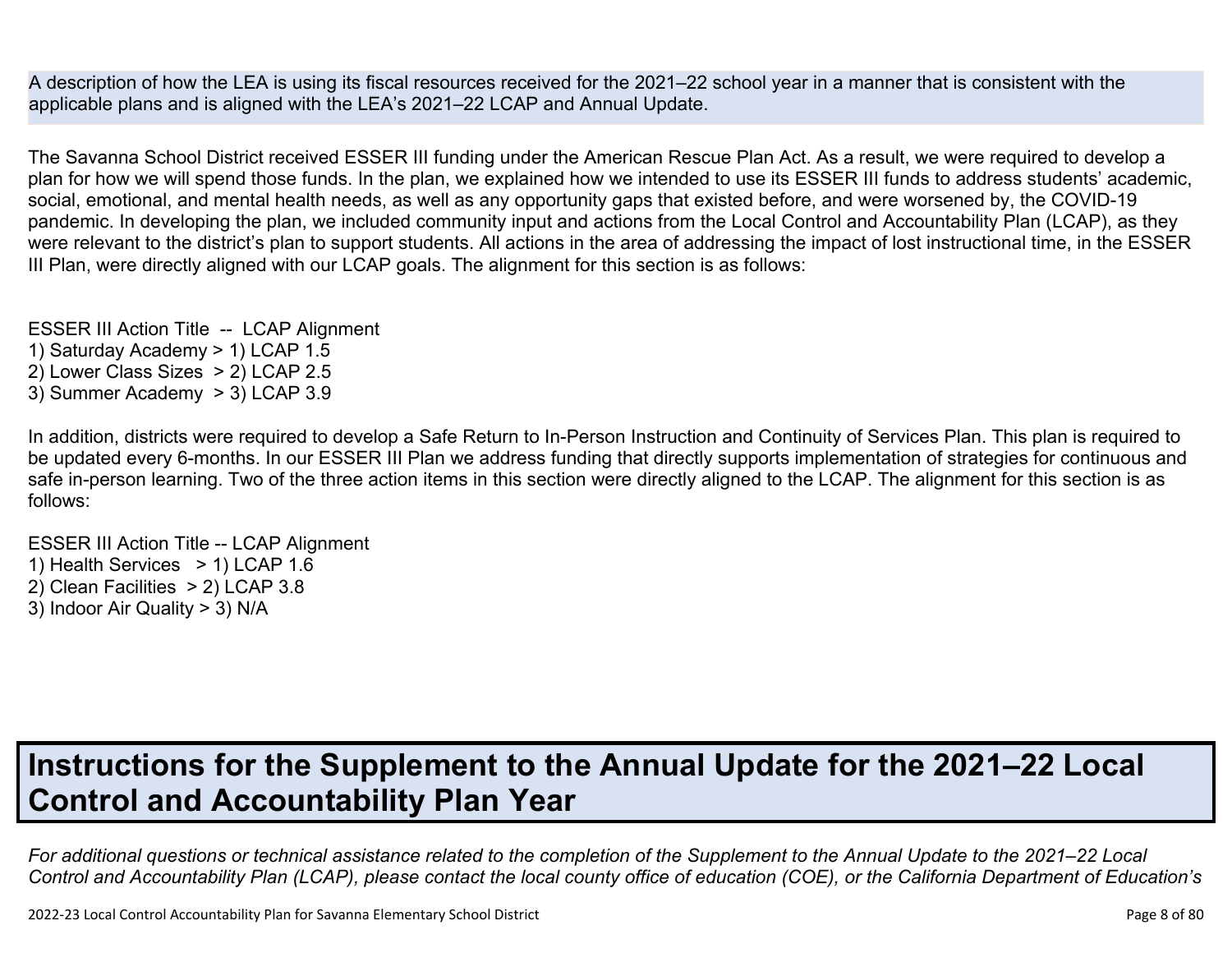### **Introduction**

California's 2021–22 Budget Act, the federal American Rescue Plan Act of 2021, and other state and federal relief acts have provided local educational agencies (LEAs) with a significant increase in funding to support students, teachers, staff, and their communities in recovering from the COVID-19 pandemic and to address the impacts of distance learning on students. Section 124(e) of Assembly Bill 130 requires LEAs to present an update on the Annual Update to the 2021–22 LCAP and Budget Overview for Parents on or before February 28, 2022, at a regularly scheduled meeting of the governing board or body of the LEA. At this meeting, the LEA must include all of the following:

- The Supplement to the Annual Update for the 2021–22 LCAP (2021–22 Supplement);
- All available mid-year outcome data related to metrics identified in the 2021–22 LCAP; and
- Mid-year expenditure and implementation data on all actions identified in the 2021–22 LCAP.

When reporting available mid-year outcome, expenditure, and implementation data, LEAs have flexibility to provide this information as best suits the local context, provided that it is succinct and contains a level of detail that is meaningful and accessible for the LEA's educational partners.

The 2021–22 Supplement is considered part of the 2022–23 LCAP for the purposes of adoption, review, and approval, and must be included with the LCAP as follows:

- The 2022–23 Budget Overview for Parents
- The 2021–22 Supplement
- The 2022–23 LCAP
- The Action Tables for the 2022–23 LCAP
- The Instructions for the LCAP Template

As such, the 2021–22 Supplement will be submitted for review and approval as part of the LEA's 2022–23 LCAP.

## **Instructions**

Respond to the following prompts, as required. In responding to these prompts, LEAs must, to the greatest extent practicable, provide succinct responses that contain a level of detail that will be meaningful and accessible for the LEA's educational partners and the broader public and must, to the greatest extent practicable, use language that is understandable and accessible to parents.

In responding to these prompts, the LEA has flexibility to reference information provided in other planning documents. An LEA that chooses to reference information provided in other planning documents must identify the plan(s) being referenced, where the plan(s) are located (such as a link to a web page), and where in the plan the information being referenced may be found.

**Prompt 1:** "*A description of how and when the LEA engaged, or plans to engage, its* educational partners *on the use of funds provided*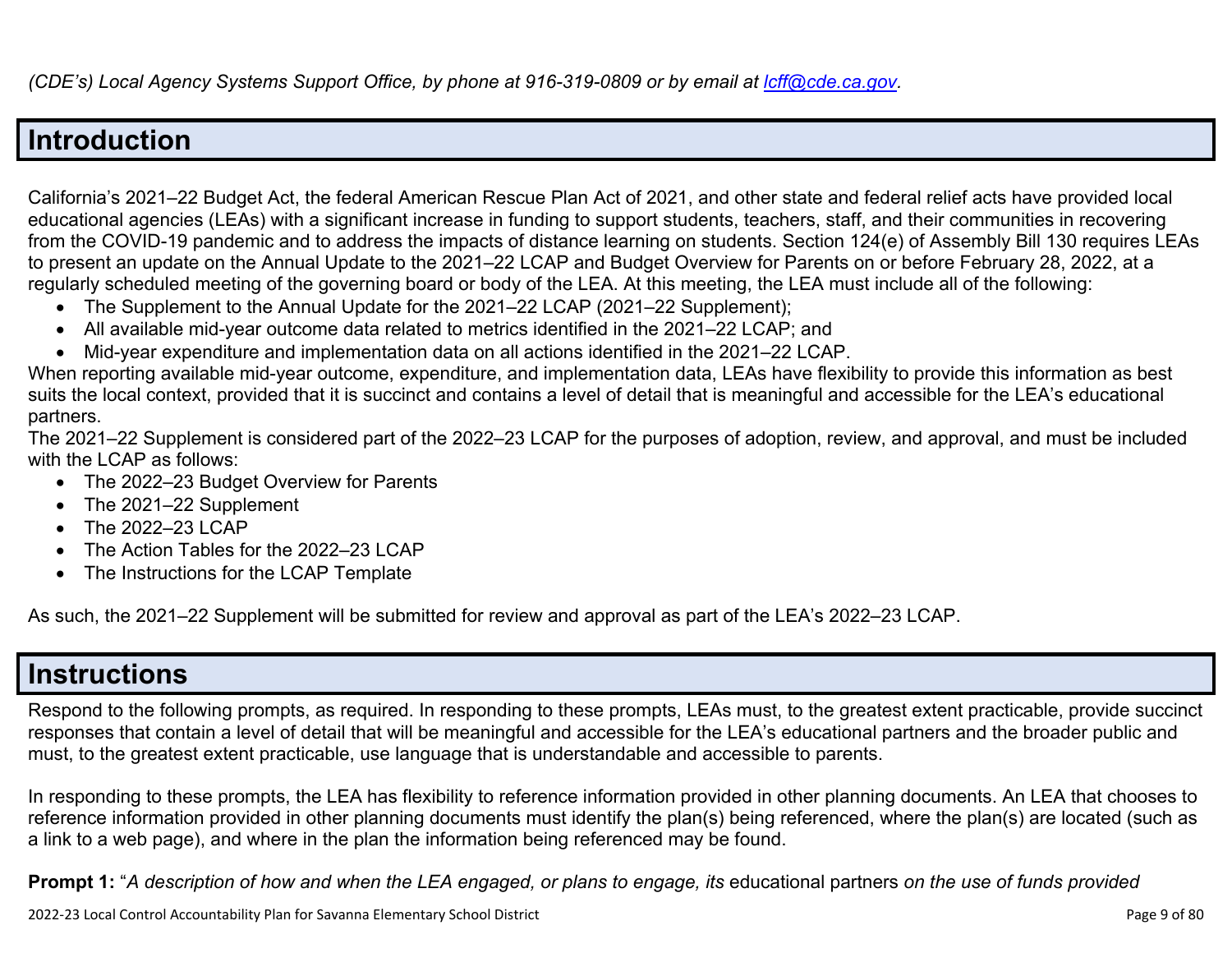*through the Budget Act of 2021 that were not included in the 2020–21 Local Control and Accountability Plan (LCAP).*"

In general, LEAs have flexibility in deciding what funds are included in the LCAP and to what extent those funds are included. If the LEA received funding through the Budget Act of 2021 that it would have typically included within its LCAP, identify the funds provided in the Budget Act of 2021 that were not included in the LCAP and provide a description of how the LEA has engaged its educational partners on the use of funds. If an LEA included the applicable funds in its adopted 2021–22 LCAP, provide this explanation.

**Prompt 2:** "*A description of how LEA used, or plans to use, the concentration grant add-on funding it received to increase the number of staff who provide direct services to students on school campuses with an enrollment of students who are low-income, English learners, and/or foster youth that is greater than 55 percent.*"

If LEA does not receive a concentration grant or the concentration grant add-on, provide this explanation.

Describe how the LEA is using, or plans to use, the concentration grant add-on funds received consistent with California *Education Code* Section 42238.02, as amended, to increase the number of certificated staff, classified staff, or both, including custodial staff, who provide direct services to students on school campuses with greater than 55 percent unduplicated pupil enrollment, as compared to schools with an enrollment of unduplicated students that is equal to or less than 55 percent.

In the event that the additional concentration grant add-on is not sufficient to increase the number of staff providing direct services to students at a school with an enrollment of unduplicated students that is greater than 55 percent, describe how the LEA is using the funds to retain staff providing direct services to students at a school with an enrollment of unduplicated students that is greater than 55 percent.

**Prompt 3:** "*A description of how and when the LEA engaged its educational partners on the use of one-time federal funds received that are intended to support recovery from the COVID-19 pandemic and the impacts of distance learning on pupils.*"

If the LEA did not receive one-time federal funding to support recovery from the COVID-19 pandemic and the impacts of distance learning on students, provide this explanation.

Describe how and when the LEA engaged its educational partners on the use of one-time federal funds it received that are intended to support recovery from the COVID-19 pandemic and the impacts of distance learning on students. See the COVID-19 Relief Funding Summary Sheet web page [\(https://www.cde.ca.gov/fg/cr/relieffunds.asp\)](https://www.cde.ca.gov/fg/cr/relieffunds.asp) for a listing of COVID-19 relief funding and the Federal Stimulus Funding web page (<https://www.cde.ca.gov/fg/cr/>) for additional information on these funds. The LEA is not required to describe engagement that has taken place related to state funds.

**Prompt 4:** "A description of how the LEA is implementing the federal American Rescue Plan Act and federal Elementary and Secondary School Emergency Relief expenditure plan, and the successes and challenges experienced during implementation."

If an LEA does not receive ESSER III funding, provide this explanation.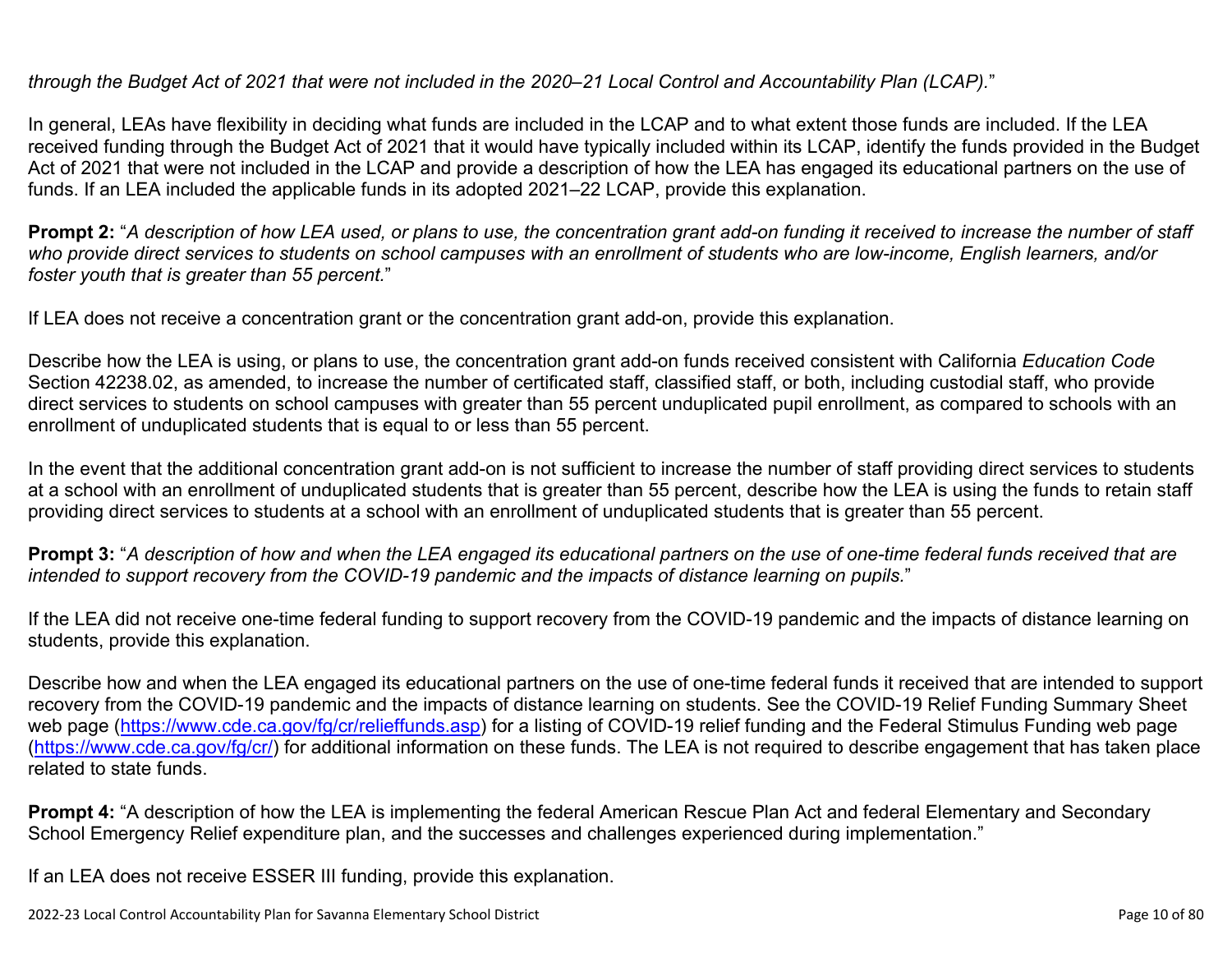Describe the LEA's implementation of its efforts to maintain the health and safety of students, educators, and other staff and ensure the continuity of services, as required by the federal American Rescue Plan Act of 2021, and its implementation of the federal Elementary and Secondary School Emergency Relief (ESSER) expenditure plan to date, including successes and challenges.

**Prompt 5:** "A description of how the LEA is using its fiscal resources received for the 2021–22 school year in a manner that is consistent with the applicable plans and is aligned with the LEA's 2021–22 LCAP and Annual Update."

Summarize how the LEA is using its fiscal resources received for the 2021–22 school year to implement the requirements of applicable plans in a manner that is aligned with the LEA's 2021–22 LCAP. For purposes of responding to this prompt, "applicable plans" include the Safe Return to In-Person Instruction and Continuity of Services Plan and the ESSER III Expenditure Plan.

California Department of Education November 2021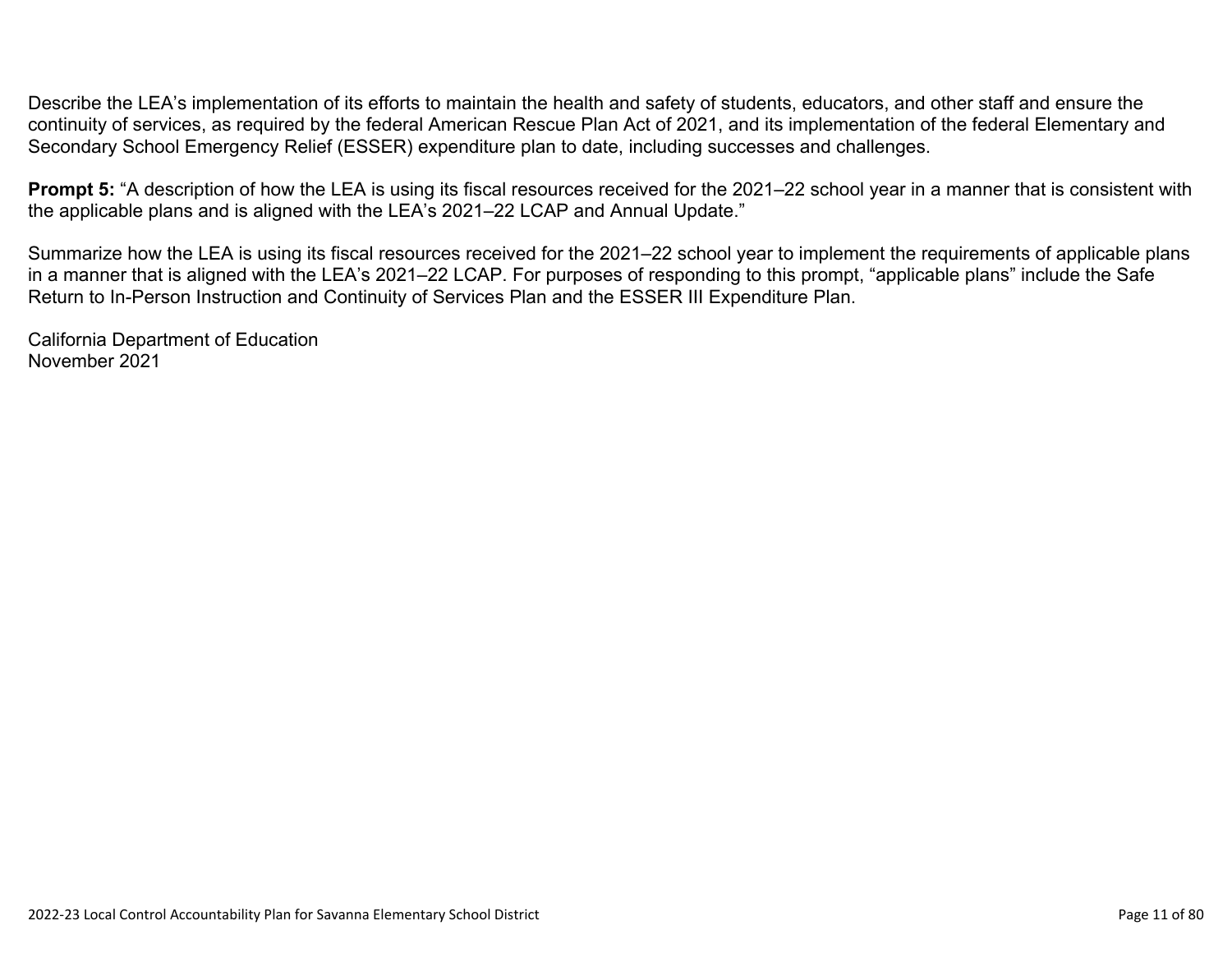## **Local Control Accountability Plan**

**The instructions for completing the Local Control and Accountability Plan (LCAP) follow the template.**

| Local Educational Agency (LEA) Name | <b>Contact Name and Title</b>     | <b>Email and Phone</b>                       |
|-------------------------------------|-----------------------------------|----------------------------------------------|
| Savanna Elementary School District  | Dr. Sue Johnson<br>Superintendent | superintendent@savsd.org<br>$(714)$ 236-3805 |

# **[Plan Summary \[2022-23\]](http://www.doc-tracking.com/screenshots/22LCAP/Instructions/22LCAPInstructions.htm#PlanSummary)**

### **[General Information](http://www.doc-tracking.com/screenshots/22LCAP/Instructions/22LCAPInstructions.htm#generalinformation)**

A description of the LEA, its schools, and its students in grades transitional kindergarten–12, as applicable to the LEA.

The Savanna School District is comprised of four elementary schools serving transitional kindergarten through sixth grade students with an enrollment of just under 2,000 children who reside in the cities of Anaheim, Cypress, Stanton, and Buena Park. Our students come from a variety of ethnic backgrounds including Hispanic, Asian, Caucasian, Filipino, and African American. Approximately 34% of our students are English learners, 83% of our students are economically disadvantaged, 11% Homeless, and 14% are Students with special needs. Our Foster Youth (.03%) students do not comprise a significant subgroup. We have high expectations for all students and teach the California standards utilizing a variety of highly effective teaching strategies. We also utilize highly effective strategies to assure that our English learners have access to the core curriculum as they learn the ELD standards and become proficient in the English language. Because of the diversity of our student population, our instructional focus has centered on differentiating the curriculum to meet our students' diverse needs. We will continue our focus with MTSS to meet the needs of every child. We involve our staff members in a variety of curricular task forces to assess needs and make recommendations for curricular changes and supports. Technology has also been a focus area in Savanna. Through the support of our community with the passage of two bonds, we have had the wonderful opportunity to renovate each of our four elementary schools. Our renovation included technology infrastructure to serve our students with 21st century learning. Each of our sites contain three Technology Learning Centers and a STEM Center and each of our classrooms house six desktop computers, 1 to 1 student devices, along with an audio and visual presentation system. We believe in serving the whole child and work to assure that our students attend school each day in a secure, engaging environment. Safety is a top priority for Savanna and our parent community alike. Our district provides closed campuses at every site with a single point of entry. To ensure the safety of our students and staff members, volunteers are required to be fingerprinted and run through the Raptor database. Parents are valued as partners and we provide opportunities to collaborate with all educational partners to develop the LCAP goals and actions.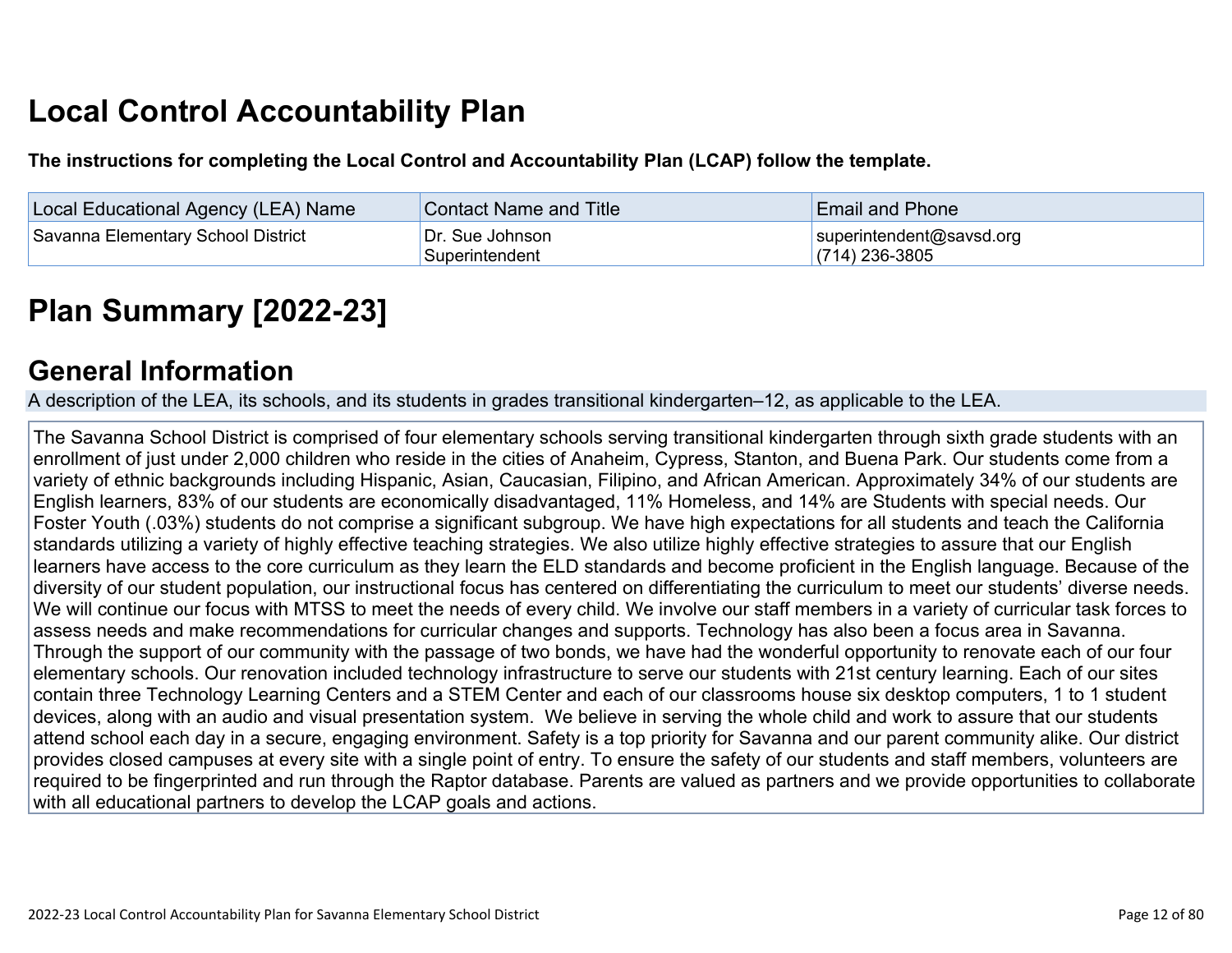## **[Reflections: Successes](http://www.doc-tracking.com/screenshots/22LCAP/Instructions/22LCAPInstructions.htm#ReflectionsSuccesses)**

A description of successes and/or progress based on a review of the California School Dashboard (Dashboard) and local data.

Savanna is a multi-cultural community with diverse student needs. Over 83% of our students are economically disadvantaged, 11% are homeless, and 34% are English learners. We are proud of their progress and growth in their academic performance in the area of English Language Arts based on review of the annual Smarter Balanced Assessment data for the 2020-2021 school year. Our economically disadvantaged students who met or exceeded the standards in ELA increased by 2.19% when compared to the Smarter Balanced Assessment results from 2018-2019. In addition, our homeless students who met or exceeded the standards in ELA increased by 1.82%. Students with disabilities who met or exceeded the standards in ELA increased by 2.69%. English Learners meeting or exceeding standards increased by 7.49%. While it is evident in schools across the nation that Covid put a strain on student learning and progress, we are happy to see growth in the 2020-2021 school year for our high needs student groups.

We administered the ELPAC Summative test in the spring of 2021 and data showed that approximately 17% scored at a level 4 (well developed) and approximately 38% scored at a level 3 (moderately developed). We believe that the professional development provided for staff members, a focus on differentiated instruction, an English learner differentiation TOSA, PBIS/MTSS, counseling services and efforts to increase parental involvement, contributed to our success for our student groups and we plan to continue these efforts through the LCAP actions and services in 2022-23. We will continue to seek input from all educational partners to meet the needs of our students (see goal 1). In addition, we are proud of the level of technology use across our district. In TK-6 classes, students are using technology to learn. Our computer-based intervention program, iReady, is in place in all K-6 classrooms, and students can be seen utilizing a variety of technology on a daily basis. Our iPad program has expanded so that every classroom is equipped with a cart full of student iPads. Three Technology Learning Centers and a STEM Center are in place at all school sites. A curriculum guide developed by our Technology Task Force is in place and students throughout the district are learning keyboarding, word processing, and power point presentation skills. Our STEM TOSA provides professional development in the area of Technology and STEM for all sites across the District. These services will continue in the 2022-23 school year (see goal 2 and goal 3).

## **[Reflections: Identified Need](http://www.doc-tracking.com/screenshots/22LCAP/Instructions/22LCAPInstructions.htm#ReflectionsIdentifiedNeed)**

A description of any areas that need significant improvement based on a review of Dashboard and local data, including any areas of low performance and significant performance gaps among student groups on Dashboard indicators, and any steps taken to address those areas.

Although we saw growth in some of our sub groups in both English Language Arts and Math on the Smarter Balanced Summative Assessments for the 2020-2021 school year, our overall students who met or exceeded the standard went down when compared to 2018- 2019 data. In English Language Arts the overall students meeting or exceeding the standards dropped 6.03% and in Math the overall students meeting or exceeding the standards dropped 5.65%. In the 2020-2021 school year, overall our District scored 3.54% lower than the state average in English Language Arts on the Smarter Balanced Summative Assessments. In Math the overall students meeting or exceeding the standard was on par with the state average at 34.08%.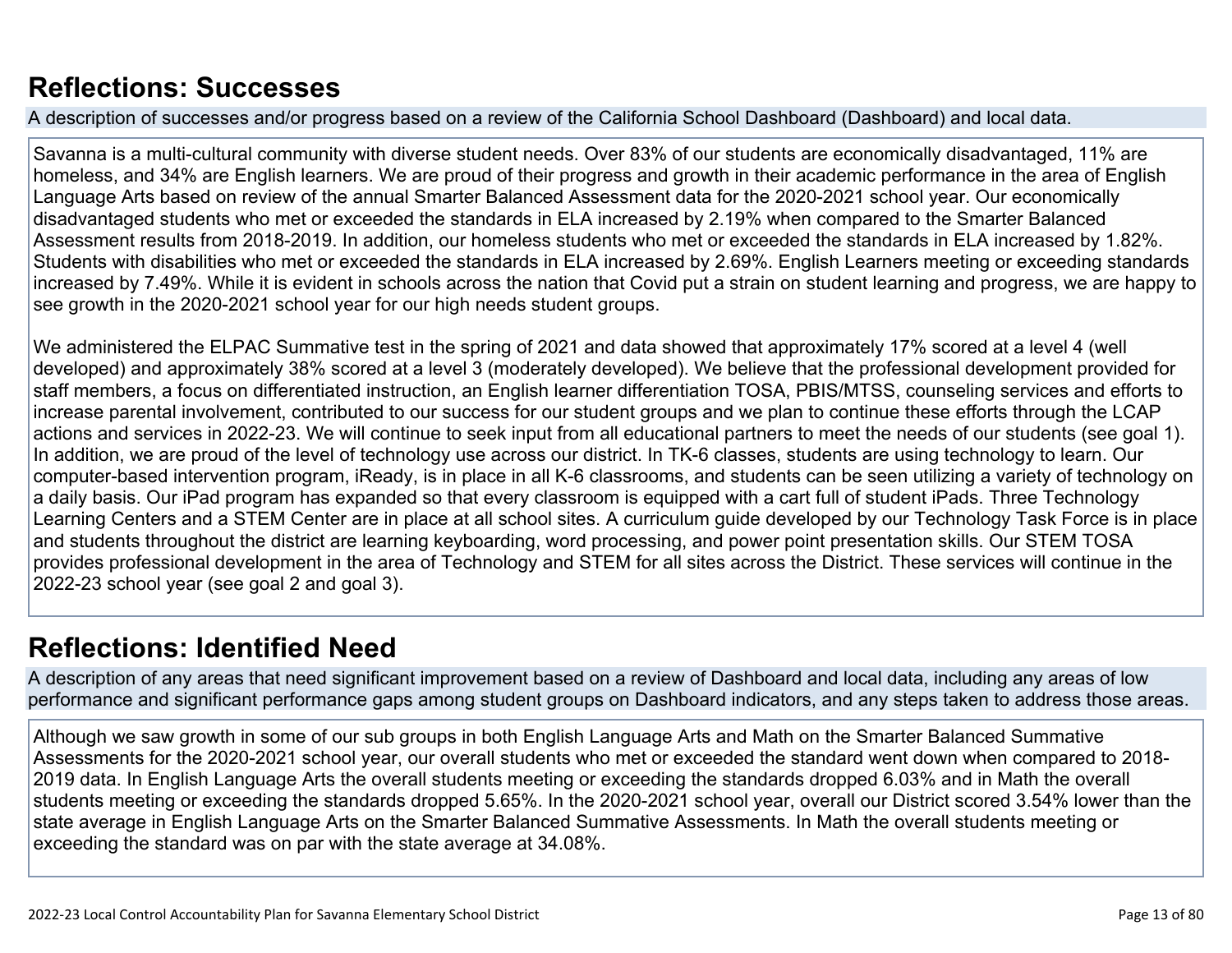Since the 2016-2017 school year, we have provided professional development in English Language Development with programs such as Project GLAD and Benchmark Advance and continued a focus on our English learners and small group differentiation this year. As we continue to see progress each year by utilizing these strategies, we will continue to provide professional development in the use of our ELD textbooks, data analysis, differentiated instruction, SMART goals and English Language Development. Further, we have implemented a District-wide intervention system, iReady, addressing both English Language Arts and Mathematics, that is in place in all K-6 classrooms. iReady provides the data teachers need to target instruction where it's needed most while also creating a tailor-made, digital learning path for each individual student based on their needs. We plan to continue these services in the 2022-23 school year and are confident that these steps, along with continued professional development and smaller overall class sizes, will provide needed support to increase student achievement (See Goal 2). We restructured our supports through PBIS/MTSS and counseling programs in the 2021-2022 school year and plan to continue these services in the 2022-23 school year (Goal 1). The Second Step Social Emotional Learning program is being implemented district wide and an increase in counseling services serves students district wide (Goal 1). Our Title I Behavior support staff serves students at our Title I schools. This action will also continue in the 2022-23 school year (Goal 3). With a focus on sustainability, we believe that through a return to full day instruction and by maintaining our services for our goals, we will continue to see growth from our high needs student groups.

## **[LCAP Highlights](http://www.doc-tracking.com/screenshots/22LCAP/Instructions/22LCAPInstructions.htm#LCAPHighlights)**

A brief overview of the LCAP, including any key features that should be emphasized.

The Savanna LCAP was developed in collaboration with staff members, parents, community members, and students. The LCAP articulates programs and services to meet the needs of all of our students, including our English learners, Foster Youth, economically deprived and students with special needs. Our three goals include strategies and programs to increase services for our unduplicated students as we meet the needs of our entire community. Supporting pupil success and engagement while providing parent involvement is one of our most important mandates as evidenced in Goal 1 (Provide parent involvement opportunities and input through home, school, and community partnerships that support pupil success and engagement academically and socially through a safe and secure learning environment). It is essential that we continue to work together with the parents of our students to assure that each student is successful, while continuing and building on the MTSS supports in place. Unmistakably, increasing student achievement is a significant goal for Savanna. This objective is encompassed in Goal 2 which is to increase student achievement through a comprehensive, rigorous educational program. Savanna is proud that our subgroups scores increased in both ELA and Math on the 2020-2021 Smarter Balanced Assessments. However, analysis of assessment results shows that there is a continued need to provide intervention and support as we differentiate the curriculum to meet the needs of all students. Goal 3 is to ensure optimal conditions for learning for all students by providing a broad course of study with standards aligned materials, maintaining highly qualified teachers and preserving excellent facilities. We must maintain our facilities, the safety practices we have in place and technology infrastructure while providing engaging classrooms and school culture to stimulate learning.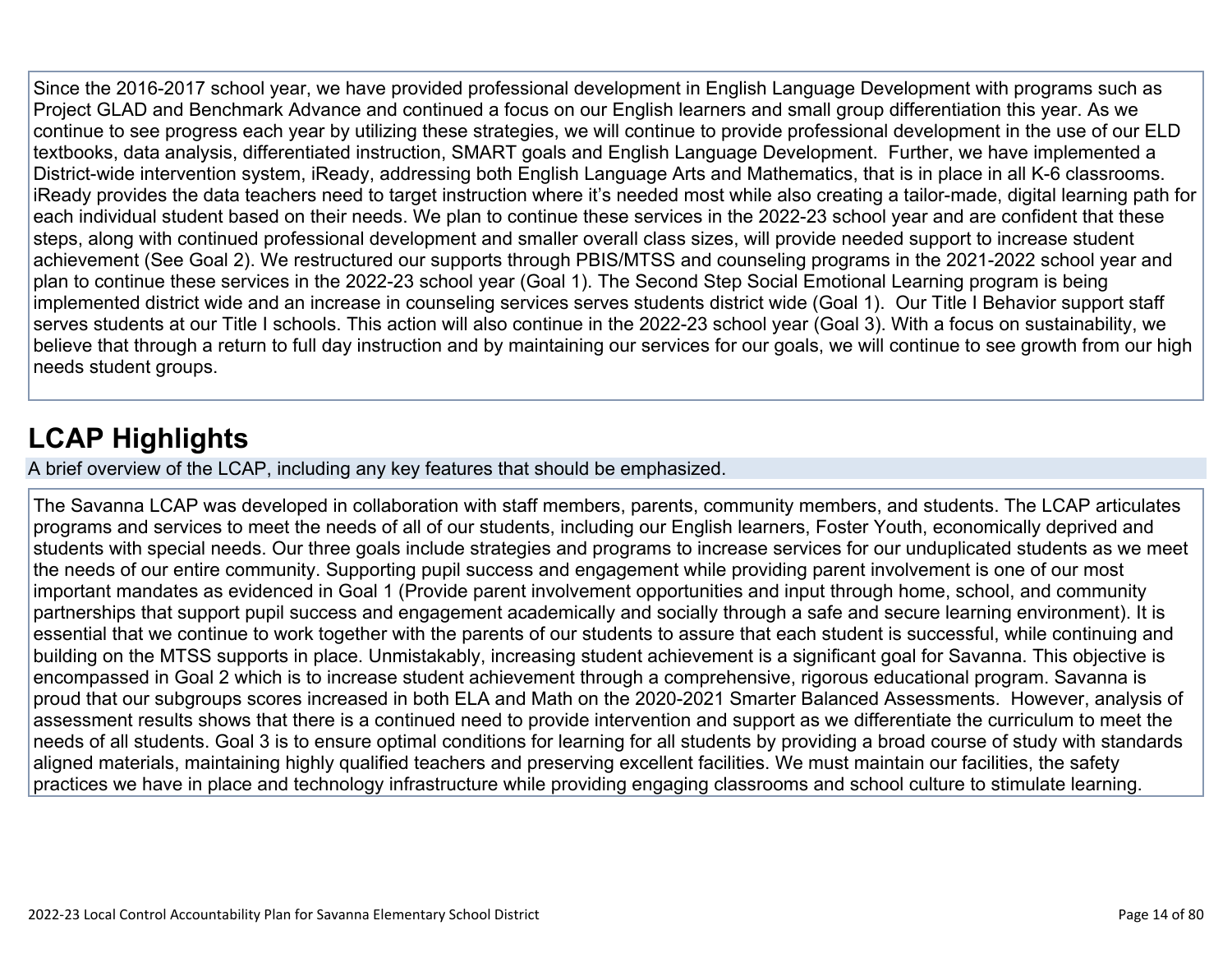### **Comprehensive Support and Improvement**

An LEA with a school or schools eligible for comprehensive support and improvement must respond to the following prompts.

### *[Schools Identified](http://www.doc-tracking.com/screenshots/22LCAP/Instructions/22LCAPInstructions.htm#SchoolsIdentified)*

A list of the schools in the LEA that are eligible for comprehensive support and improvement.

Savanna has zero schools that are eligible for comprehensive support and improvement.

### *[Support for Identified Schools](http://www.doc-tracking.com/screenshots/22LCAP/Instructions/22LCAPInstructions.htm#SupportforIdentifiedSchools)*

A description of how the LEA has or will support its eligible schools in developing comprehensive support and improvement plans.

Savanna has zero schools that are eligible for comprehensive support and improvement.

### *[Monitoring and Evaluating Effectiveness](http://www.doc-tracking.com/screenshots/22LCAP/Instructions/22LCAPInstructions.htm#MonitoringandEvaluatingEffectiveness)*

A description of how the LEA will monitor and evaluate the plan to support student and school improvement.

Savanna has zero schools that are eligible for comprehensive support and improvement.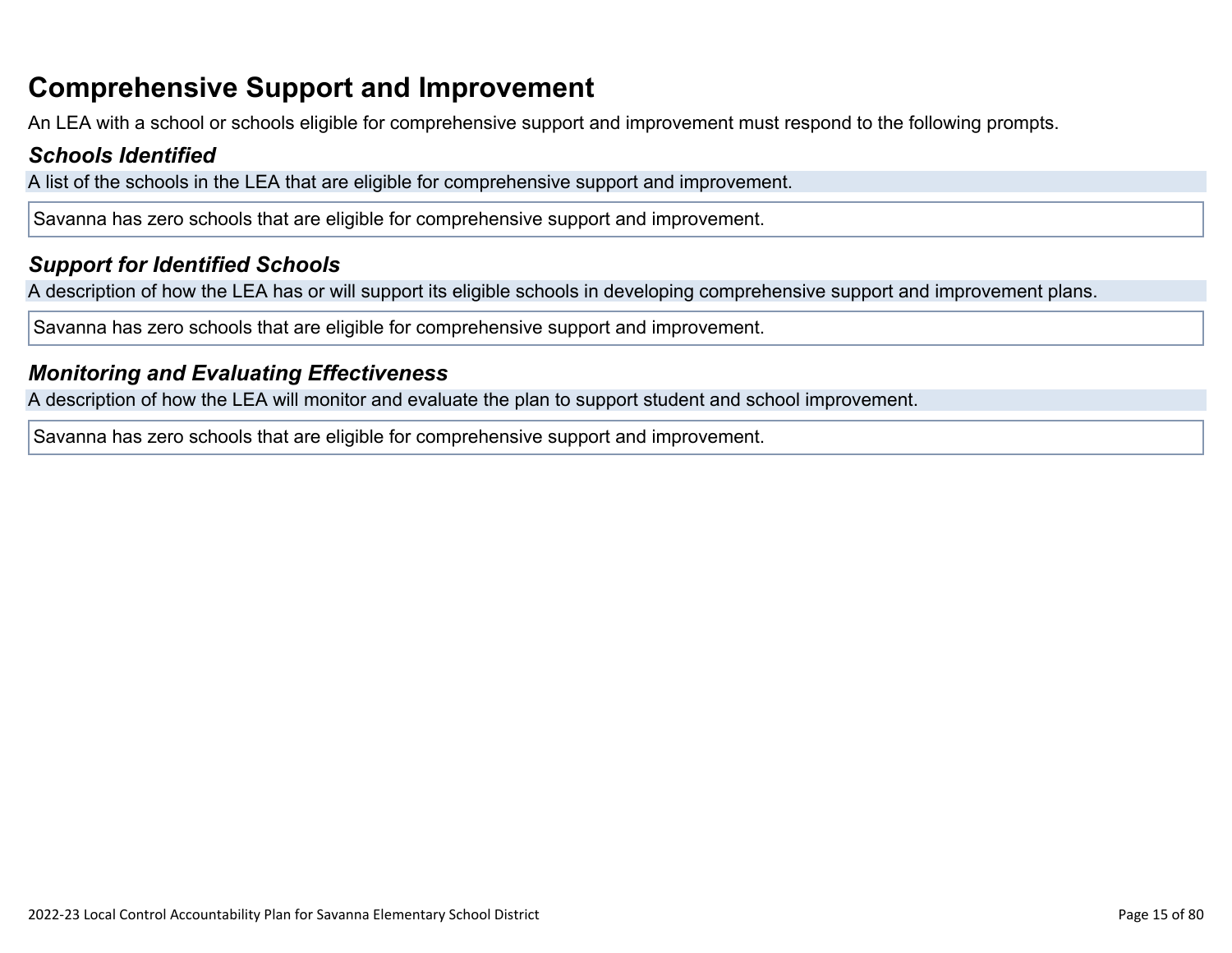# **Engaging Educational Partners**

A summary of the process used to engage educational partners and how this engagement was considered before finalizing the LCAP.

Significant and purposeful engagement of all educational partners of the Savanna School District in the educational process of our students continues to be an ongoing priority for the District. Our educational partners have traditionally been a part of the development of District and site level priorities, including the LCAP. During the 2022-2023 school year, we offered a variety of ways for educational partners to become involved in the LCAP process. Meetings were held in person where all educational partners (including the parents of English Language Learners, Foster Youth, Low Income and Students with Special Needs) were given an opportunity to attend presentations regarding District programs and services, review data related to identified LCAP metrics and provide input and feedback about programs and services as part of our needs assessment.

Meetings for all educational partners began in September of 2021 and were held in a consistent manner. Meetings were held at both the District Office as well as at school sites to ensure the opportunity for all educational partner input. District level meetings included the District Advisory Committee (DAC), District English Language Learner Advisory Committee (DELAC), and Administrative Staff meetings. Site level meetings included Back to School Night (August 2021) Parent Conferences (November 2021, March 2022), School Site Council Meetings, PTA Meetings, and Certificated and Classified Staff meetings. On September 11, 2021, the District sent out a survey to gather input in order to set priorities for the district's Elementary and Secondary School Emergency Relief Plan. This survey was made available to a variety of educational partners including community members, parents, students, certificated staff, classified staff, other school employees and administrators. The data from the survey was used to help provide input on the LCAP. Additionally in November, the California School Parent Survey, California School Staff Survey, California Healthy Kids Survey, and the Healthy Kids Social Emotional Survey were all administered to gather valuable input. Furthermore, in an effort to increase participation from all educational partners, the District sent out a LCAP survey on February 28, 2022, to community members, parents, students, certificated staff, classified staff, local bargaining unit members, principals, administrators and the Greater Anaheim SELPA in order to obtain input. The LCAP survey was also advertised on our District Website. All educational partner engagement was considered before finalizing the LCAP.

#### A summary of the feedback provided by specific educational partners.

A summary of feedback provided by specific educational partner groups is as follows:

Teachers

- Feel as though they work in a safe environment
- Feel cleanliness and safety are important
- Access to technology and technology platforms are necessary for staff and students
- Smaller class sizes are important
- Maintaining single grade levels is important to address the impact of learning loss (no combination classes)
- School Psychologist support is important
- iPad carts in the classroom are important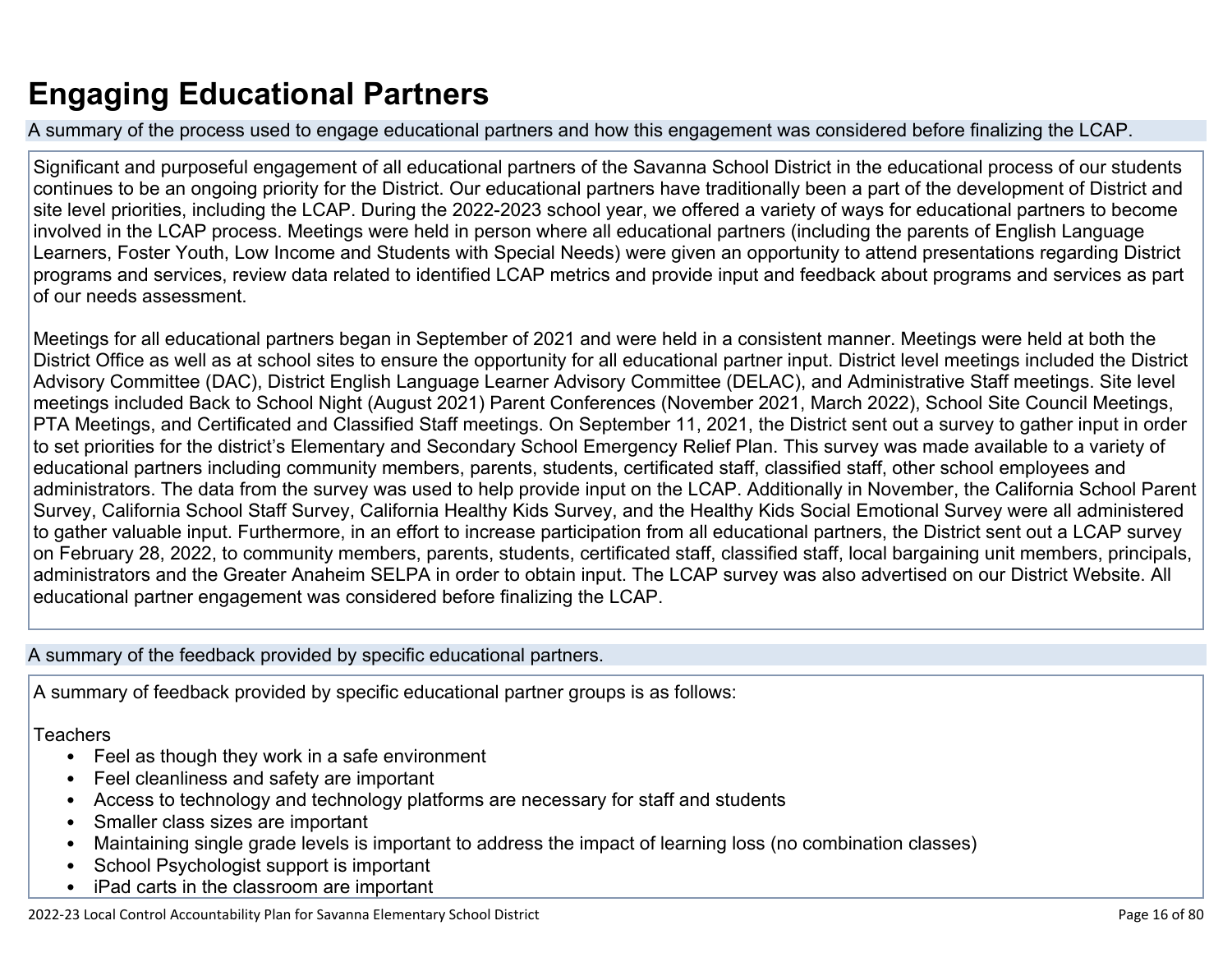- Instructional Assistant support in classrooms is important
- Meeting the social, emotional, and developmental needs of students is necessary
- Student academic success is important
- Student attendance has been a challenge for closing the learning gaps
- Having free access to COVID testing is important

#### Principals & Administrators

- Feel as though they work in a safe environment
- Feel cleanliness and safety are important
- Access to technology and technology platforms are necessary for staff and students
- Meeting the social, emotional, and development needs of students is necessary
- Academic success is important
- Smaller class sizes are important
- Instructional Assistant support in classrooms is important

#### Other School Personnel

- Smaller class sizes are important
- Opportunities for students to checkout devices are important
- Access to technology and technology platforms are necessary for staff and students

#### Local Bargaining Units

- Ongoing cleaning and PPE are important
- Smaller class sizes are important
- Maintaining single grade levels is important to address the impact of learning loss (no combination classes)
- Instructional Assistant support in classrooms is important
- iPad Carts in the classroom are important
- Maintaining, repairing, and upgrading ventilation systems to improve indoor air quality is important.

#### Parents and Community Members

- Feel strongly about the need to have involvement and input opportunities
- Feel that school is a safe place for their children
- Want academic success for their children
- Communication is valued through Blackboard text, email, and phone calls
- Access to technology & platforms for students is important
- Access to free meals is important
- Having free access to COVID testing is important
- Safety precautions in place at school are important
- Maintaining lower class sizes is important to addressing the impact of loss instructional time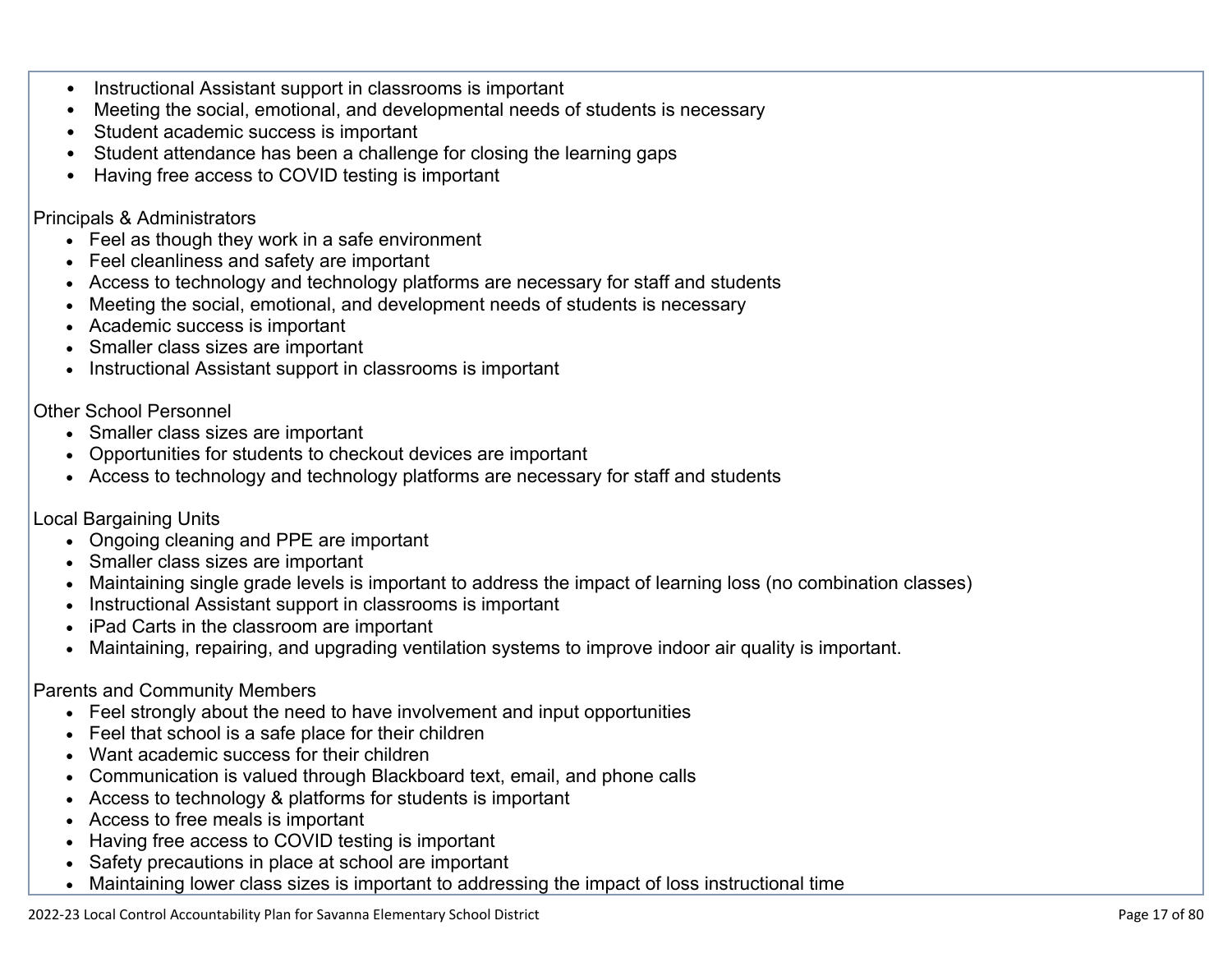- Providing individual counseling and mental health support staff is important
- Cleaning and sanitizing school facilities is important

#### **Students**

- Feel safe at school
- Feel safe going to and from school
- Feel motivated to learn
- Having access to technology is important
- Having access to a variety of technology platforms is important
- Having access to free meals is important
- Maintaining single grade levels is important (no combination classes)
- Summer Academy and Saturday Academy are important to address learning loss
- Providing school health supports on campus is important to address other barriers to learning
- Maintaining, repairing, and upgrading current classroom technology is important to support 21st Century Learning
- Maintaining, repairing, and upgrading sanitation equipment is important to continue to provide safe in-person learning

#### DAC and DFI AC

- Smaller class sizes are important
- Instructional Assistant support in classrooms is important
- Having free access to COVID testing is important
- Ongoing professional development is important
- S.T.A.R. Meetings for teachers new to the District are important
- The opportunity for students to check-out Chrome Books for home use (grades 3 6) is important

Greater Anaheim Special Education Local Plan Area (SELPA)

• SELPA was in agreement with efforts made and suggestions by other groups

A description of the aspects of the LCAP that were influenced by specific input from educational partners.

The aspects of the LCAP that were influenced by specific educational partner input are apparent in all three of our broad goals. Savanna distinctly prioritized educational partner feedback as evidenced in our Goals and Actions. Our goals and actions were developed in response to ongoing educational partner feedback. A common thread important to educational partners is the academic success and achievement for students, which is clearly defined in Goals 1, 2 and 3.

Goal 1 addresses not only the parental involvement and input opportunities that parents feel so strongly about, but that it is an indication of helping students succeed. Actions within Goal 1 include parent input opportunities and programs so that parents can support their child's education, health support services, counseling services, attendance incentives, continuation of PBIS supports and parental and community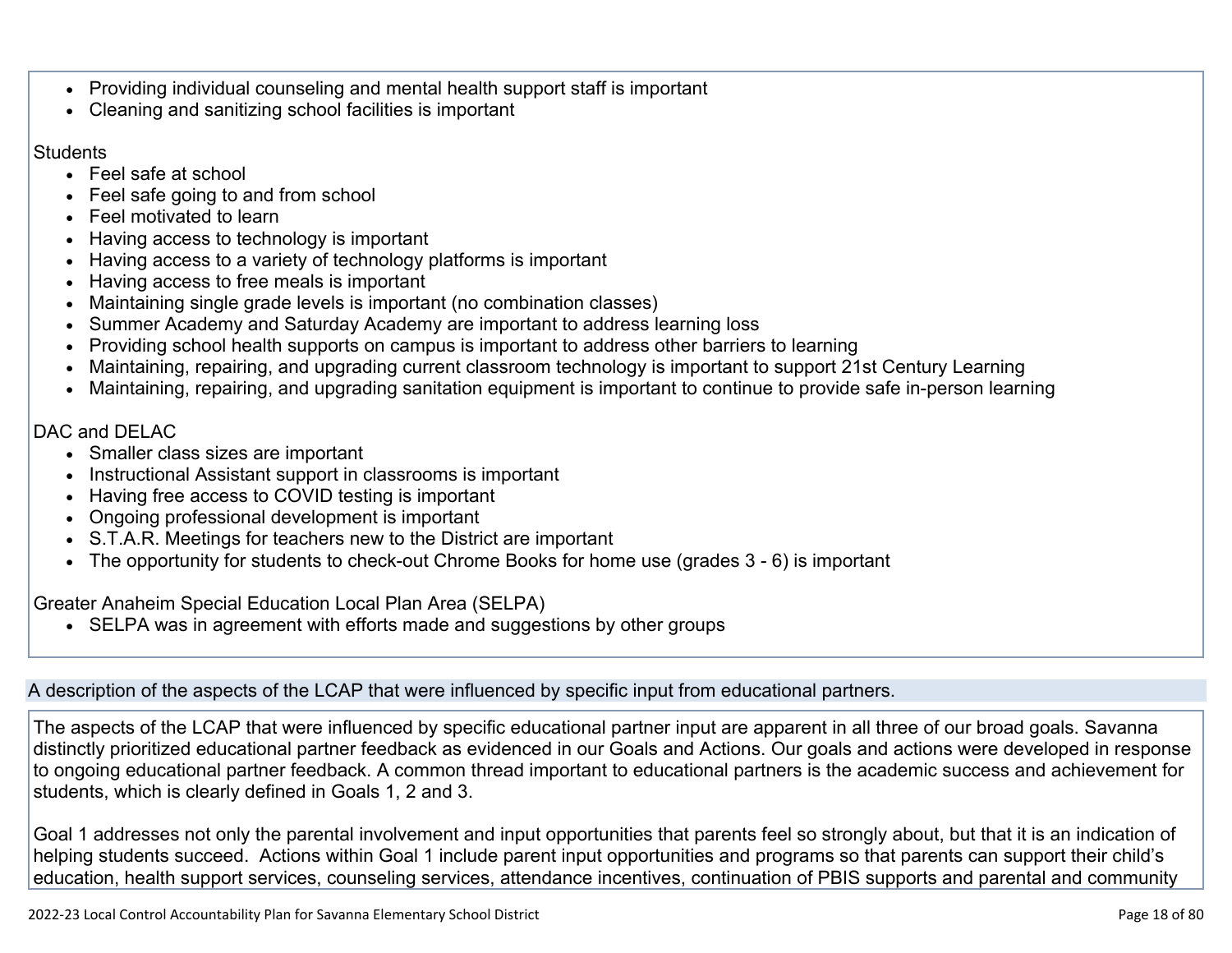communication resources. Maintaining health supports and counseling services were a common item of importance across multiple educational partners. Goal 1, Actions 6 & 8. Actions 6 and 8 will address the need for health and counseling resources for intervention and for social emotional support. Analysis of the data also showed that safety for students and staff members continues to be important. Savanna is committed to providing free transportation to and from school as indicated in Goal 1, Action 4. The data also showed that parents & community members highly value communication which is addressed in Goal 1, Action 9.

Goal 2 specifically addresses student achievement and actions related to helping our students (including English Language Learners, Foster Youth, Low Income and Students with Special Needs) to be successful learners. Specific actions include Professional Development, Professional Development directly related to English Learners, a District-wide intervention program, technology, and lower class sizes. Class size reduction was listed as an important factor for helping students succeed. This feedback was a high priority for teachers, principals & administrators, other school personnel, local bargaining units, and parents & community members and is addressed in Goal 2, Action 5. Access to technology and technology platforms was valued by teachers, parents, and students and continues to be important to increase student achievement, which is addressed in Goal 2, Action 6.

Goal 3 addresses student achievement support with actions listed to continue to hire highly qualified staff who are fully credentialed, and to appropriately assign certificated and classified staff for high needs students, as well as to provide additional learning opportunities such as Summer Academy and a Music Program. Title 1 support (Goal 3, Action 5), in which Title 1 teachers support high need students at Title 1 funded sites, will continue to help meet the needs for our students. Title II support (Goal 3, Action 6), in which professional development and support in effective use of technology across the curriculum, will continue to help meet the needs for our students. Nearly all educational partner groups indicated that safe and clean facilities is an important priority. Safe and clean facilities is addressed in Goal 3, Action 8. Students indicated that Summer Academy was one of the important ways to address the impact of loss instructional time which is address is Goal 3, Action 9.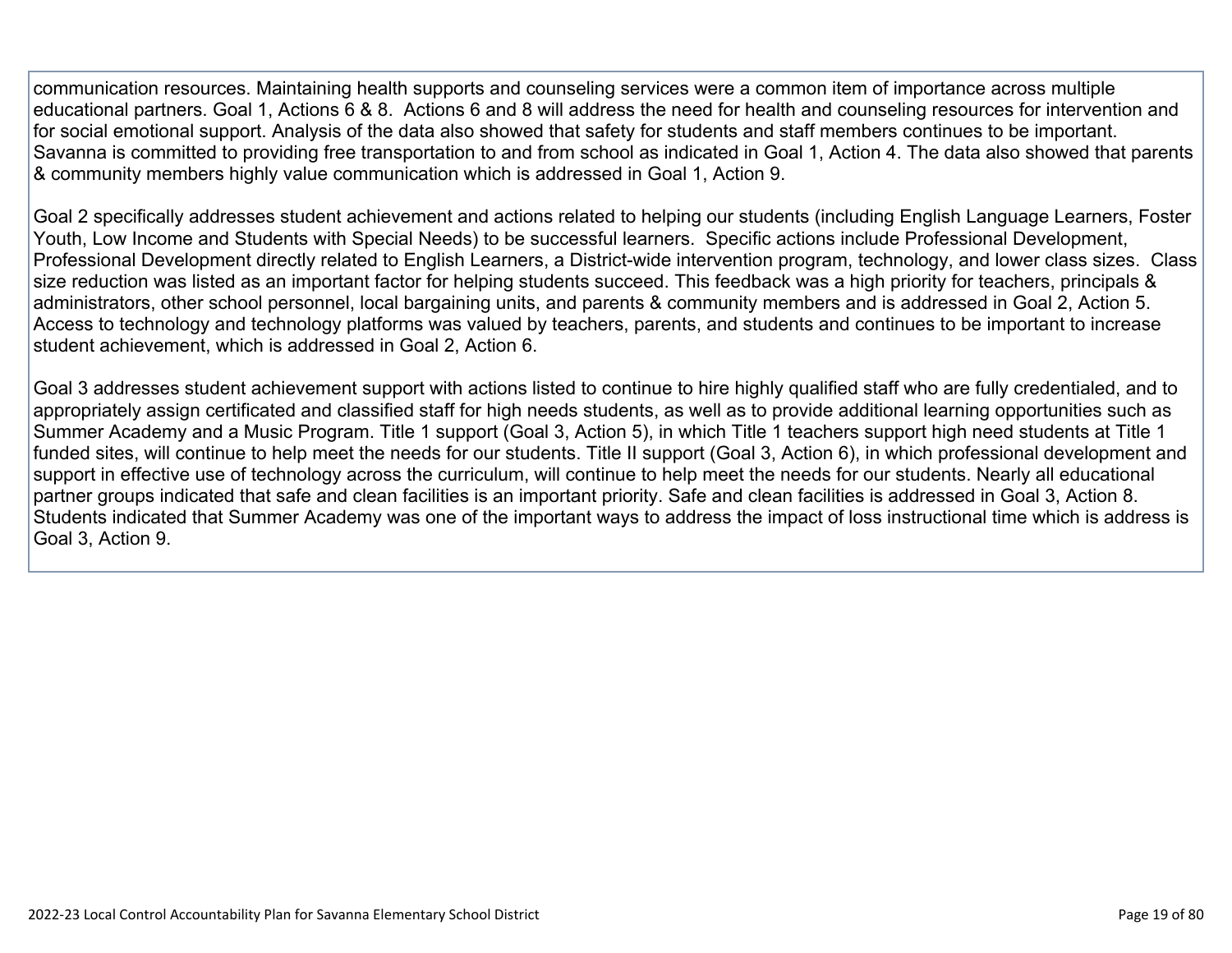# **[Goals and Actions](http://www.doc-tracking.com/screenshots/22LCAP/Instructions/22LCAPInstructions.htm#GoalsandActions)**

## **[Goal](http://www.doc-tracking.com/screenshots/22LCAP/Instructions/22LCAPInstructions.htm#goalDescription)**

| Goal # | Description                                                                                                                                                                                                                |
|--------|----------------------------------------------------------------------------------------------------------------------------------------------------------------------------------------------------------------------------|
|        | Provide parent involvement and input opportunities through home, school, and community partnerships that support pupil<br>success and engagement academically and socially through a safe and secure learning environment. |

An explanation of why the LEA has developed this goal.

Analysis of the California School Parent Survey shows that parent involvement and input opportunities are important. The data shows that 95% of parents feel the school encourages them to be an active partner therefore it is imperative that parent involvement opportunities stay at the forefront of our minds in fostering student success. With 79% of parents feeling the school actively seeks input of parents before making important decisions, there is clearly room for improvement. Input received from stakeholders through the LCAP process indicates a desire to improve parent involvement and input opportunities. We plan to improve parent involvement and input opportunities to further support student growth using ongoing data as identified in the metrics identified below.

## **[Measuring and Reporting Results](http://www.doc-tracking.com/screenshots/22LCAP/Instructions/22LCAPInstructions.htm#MeasuringandReportingResults)**

| <b>Metric</b>                                                                                                               | <b>Baseline</b>                                                                                                                                                            | Year 1 Outcome                                                                                                                                                             | Year 2 Outcome | Year 3 Outcome | Desired Outcome for<br>$2023 - 24$                                                    |
|-----------------------------------------------------------------------------------------------------------------------------|----------------------------------------------------------------------------------------------------------------------------------------------------------------------------|----------------------------------------------------------------------------------------------------------------------------------------------------------------------------|----------------|----------------|---------------------------------------------------------------------------------------|
| Priority 3<br>Parent input in<br>decision making<br>Parental participation<br>in programs for<br><b>Unduplicated Pupils</b> | All sites have parent<br>representation on<br>committees including<br>SSC, ELAC, PTA.<br><b>District committees</b><br>(District Advisory)<br>Committee, DELAC)<br>include | All sites have parent<br>representation on<br>committees including<br>SSC, ELAC, PTA.<br><b>District committees</b><br>(District Advisory)<br>Committee, DELAC)<br>include |                |                | Continue to have<br>parent representation<br>on all site and district<br>committees.  |
| and Students with<br><b>Exceptional Needs</b>                                                                               | representatives from<br>all sites.<br>(sign in sheets)                                                                                                                     | representatives from<br>all sites.<br>(sign in sheets)                                                                                                                     |                |                | Original: 98% of<br>parents feel their<br>child's school allows<br>input and welcomes |
| Parent Survey Results 94% of parents feel                                                                                   | their child's school<br>allows input and                                                                                                                                   | 94% of parents feel<br>the school promptly<br>responds to my phone<br>calls, messages, or                                                                                  |                |                | parental contributions.<br>Adjusted: 98% of<br>parents feel the                       |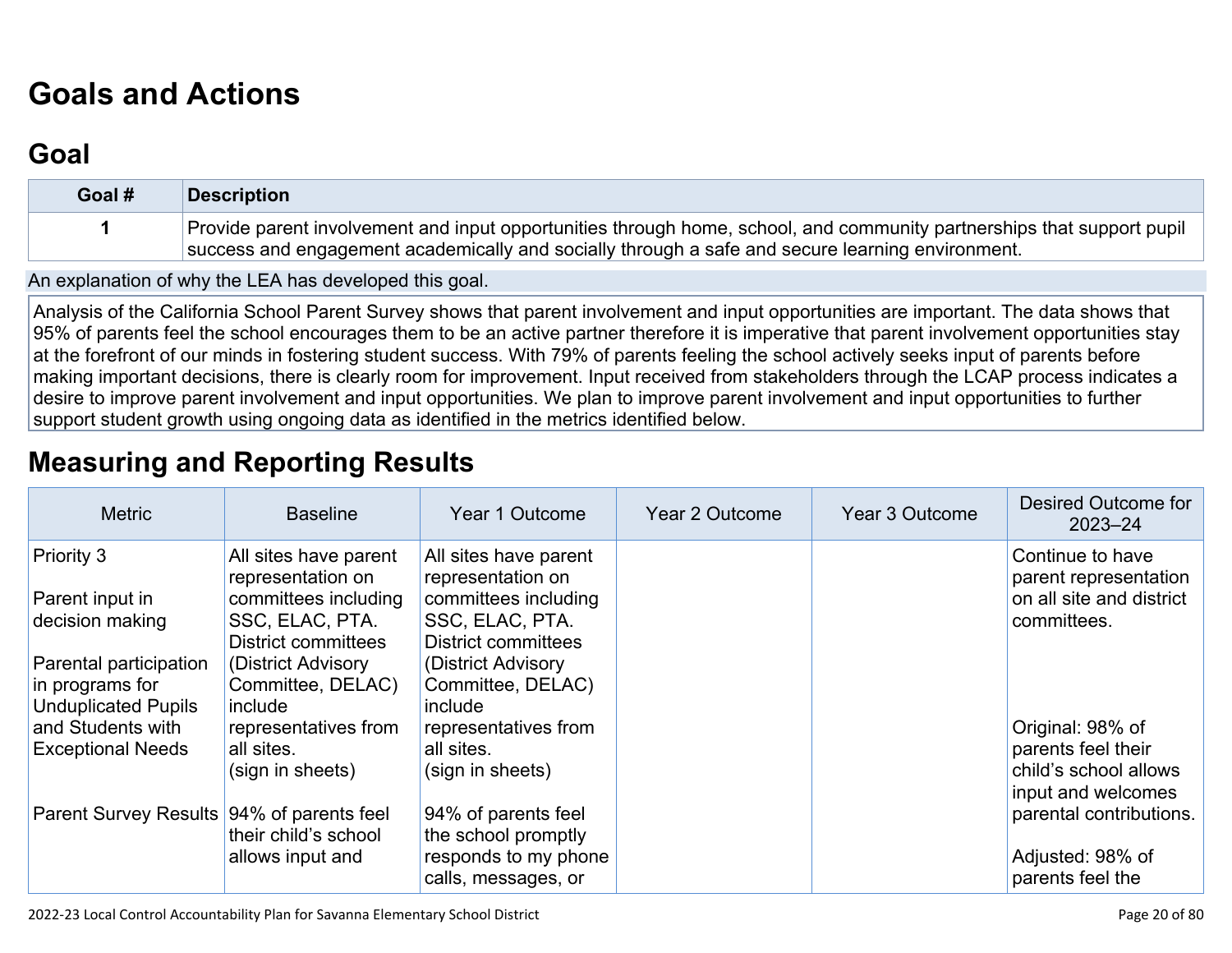| <b>Metric</b>                       | <b>Baseline</b>                                                                                                                                                          | Year 1 Outcome                                                                                                                                          | Year 2 Outcome | Year 3 Outcome | Desired Outcome for<br>$2023 - 24$                                                                                                        |
|-------------------------------------|--------------------------------------------------------------------------------------------------------------------------------------------------------------------------|---------------------------------------------------------------------------------------------------------------------------------------------------------|----------------|----------------|-------------------------------------------------------------------------------------------------------------------------------------------|
|                                     | welcomes parental<br>contributions.<br>(CA School Parent<br>Survey-CSPS 19-20)                                                                                           | emails. (CA School<br><b>Parent Survey-CSPS</b><br>21-22) [Please note<br>question was changed<br>by the state on the 21-<br>22 CSPS Survey].           |                |                | school promptly<br>responds to my phone<br>calls, messages, or<br>emails.                                                                 |
|                                     | 100% of parents feel<br>the school<br>encourages them to<br>be an active partner<br>with the school<br>educating their child.<br>(CA School Parent<br>Survey-CSPS 19-20) | 95% of parents feel<br>the school<br>encourages them to<br>be an active partner<br>with the school<br>educating their child.<br>(CSPS 21-22)            |                |                | Maintain 100% of<br>parents feel the<br>school encourages<br>them to be an active<br>partner with the<br>school educating their<br>child. |
| <b>Parent Education</b><br>Programs | 73% of parents feel<br>the school actively<br>seeks the input of<br>important decisions.<br>(CA School Parent<br>Survey-CSPS 19-20)                                      | 79% of parents feel<br>the school actively<br>seeks the input of<br>parents before making parents before making<br>important decisions.<br>(CSPS 21-22) |                |                | 80% of parents feel<br>the school actively<br>seeks the input of<br>parents before making<br>important decisions.                         |
|                                     | 0% of parents attend<br><b>ESL classes</b><br>(sign in sheets)                                                                                                           | 0% of parents<br>attended ESL classes.<br>ESL classes not<br>offered during the 21-<br>22 school year.                                                  |                |                | 10% of parents attend<br><b>ESL classes</b>                                                                                               |
|                                     | 20% of parents<br>attended Reach the<br>Reader<br>(sign in sheets)                                                                                                       | 0% of parents<br>attended Reach the<br>Reader. Event not                                                                                                |                |                | 30% of parents<br>attended Reach the<br>Reader                                                                                            |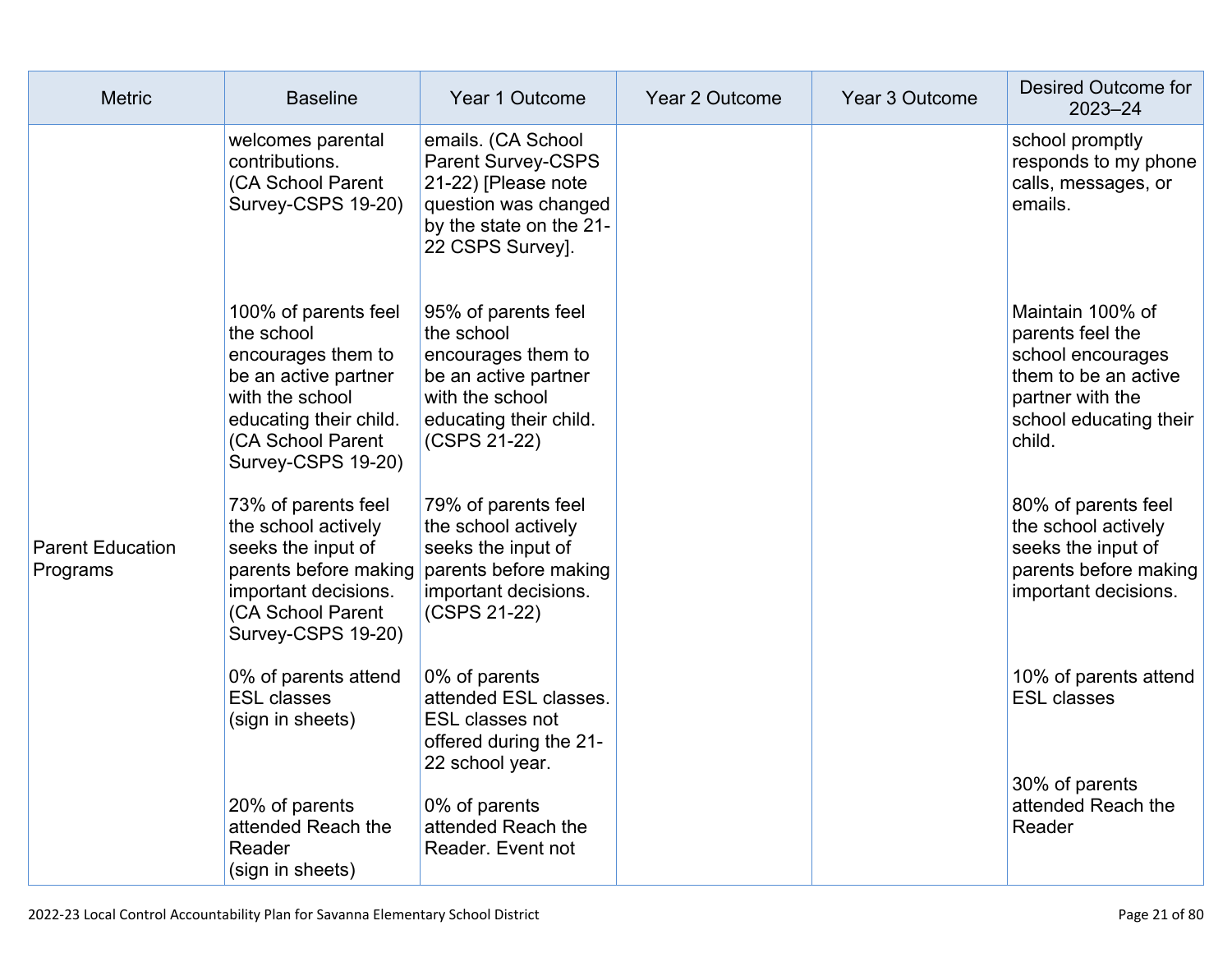| <b>Metric</b>                         | <b>Baseline</b>                                                                                                                                                                                      | Year 1 Outcome                                                                                                                                                                                                      | Year 2 Outcome | Year 3 Outcome | Desired Outcome for<br>$2023 - 24$                                                                                                                                   |
|---------------------------------------|------------------------------------------------------------------------------------------------------------------------------------------------------------------------------------------------------|---------------------------------------------------------------------------------------------------------------------------------------------------------------------------------------------------------------------|----------------|----------------|----------------------------------------------------------------------------------------------------------------------------------------------------------------------|
|                                       | An average of 3<br>parents attend the<br>Saturday Academy<br>Parent classes<br>(sign in sheets)                                                                                                      | offered during the 21-<br>22 school year.<br>An average of 6<br>parents have attended<br>the Saturday<br><b>Academy Parent</b><br>classes. (sign in<br>sheets)                                                      |                |                | An average of 7<br>parents attend the<br>Saturday Academy<br>Parent classes                                                                                          |
| Priority 5<br><b>Pupil Engagement</b> | <b>School Attendance</b><br>rate 97.2% (YTD<br>Month 7 District<br>Report 2020-2021)<br><b>District Chronic</b><br>Absenteeism rate<br>5.4% (orange)<br>(CA Dashboard)<br>5.4% (Dataquest 18-<br>19) | <b>School Attendance</b><br>rate 91.5% (YTD<br>Month 7 District<br>Report 2021-2022)<br><b>District Chronic</b><br>Absenteeism rate<br>15.6%<br>(Dataquest 20-21)<br>CA Dashboard - data<br>not available this year |                |                | <b>School Attendance</b><br>rate 97.5% (YTD<br>Month 7 District<br>Report)<br><b>District Chronic</b><br>Absenteeism rate<br>below 5% (green)                        |
| Priority 6<br><b>School Climate</b>   | <b>Pupil Suspension</b><br>Rate 1.2% (green)<br>0.7% (Dataquest 19-<br>20)<br>Red= Zero students<br>Orange=FY, Two or<br>More Races                                                                  | <b>Pupil Suspension</b><br>Rate 0.0%<br>(Dataquest 20-21)<br>CA Dashboard - data<br>not available this year                                                                                                         |                |                | <b>Pupil Suspension</b><br>Rate below 1% (blue)<br>Red=Zero students<br>Orange=Zero<br><b>Students</b><br><b>Yellow=Zero Students</b><br>Green/Blue=all<br>subgroups |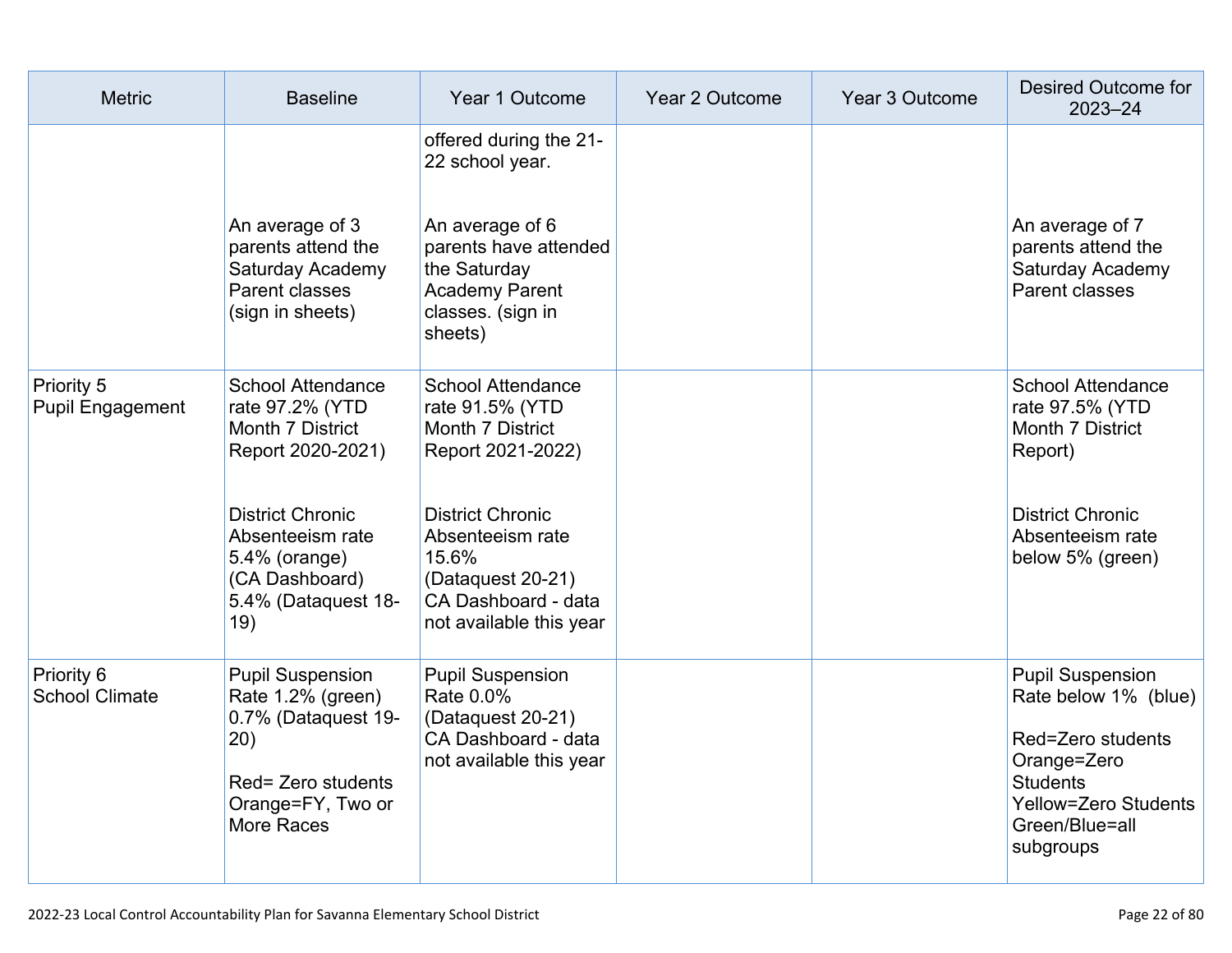| <b>Metric</b> | <b>Baseline</b>                                                                                                                                                                                                                                                 | Year 1 Outcome                                                                                                                              | Year 2 Outcome | Year 3 Outcome | Desired Outcome for<br>2023-24                                                                                    |
|---------------|-----------------------------------------------------------------------------------------------------------------------------------------------------------------------------------------------------------------------------------------------------------------|---------------------------------------------------------------------------------------------------------------------------------------------|----------------|----------------|-------------------------------------------------------------------------------------------------------------------|
|               | Yellow= African<br>American, Asian,<br><b>SWD</b><br>Green=EL, Filipino,<br>Hispanic, Homeless,<br>Socioeconomically<br>Disadvantaged<br><b>Blue= White</b><br>(CA Dashboard)<br><b>Pupil Expulsion Rate</b><br>$0\%$<br>(CA Dashboard)<br>0% (Dataquest 19-20) | <b>Pupil Expulsion Rate</b><br>$0\%$<br>(Dataquest 20-21)                                                                                   |                |                | <b>Pupil Expulsion Rate</b><br>0%                                                                                 |
|               | School is a safe place $ $ School is a safe place<br>for students<br>Parents-100%<br>Staff-99%<br><b>Students</b><br>K-5-94%<br>Grade 6-96%<br>(CHKS, CSPS, CSSS)<br>$19-20$                                                                                    | for students<br>Parents-98%<br>Staff-100%<br><b>Students</b><br>$K-5 = 97%$<br>Grade $6 = 98%$<br>(CHKS, CSPS, CSSS)<br>$21-22)$            |                |                | School is a safe place<br>for students<br>Parents-100%<br>Staff-100%<br><b>Students</b><br>K-5-98%<br>Grade 6-98% |
|               | really care about<br>students<br>Parents-90%<br>Staff-97%<br>Students-<br>K-5-97%                                                                                                                                                                               | School has adults who School has adults who<br>really care about<br>students<br>Parents-92%<br><b>Staff-98%</b><br>Students-<br>$K-5 = 98%$ |                |                | School has adults who<br>really care about<br>students<br>Parents-95%<br>Staff-100%<br>Students-<br>K-5-100%      |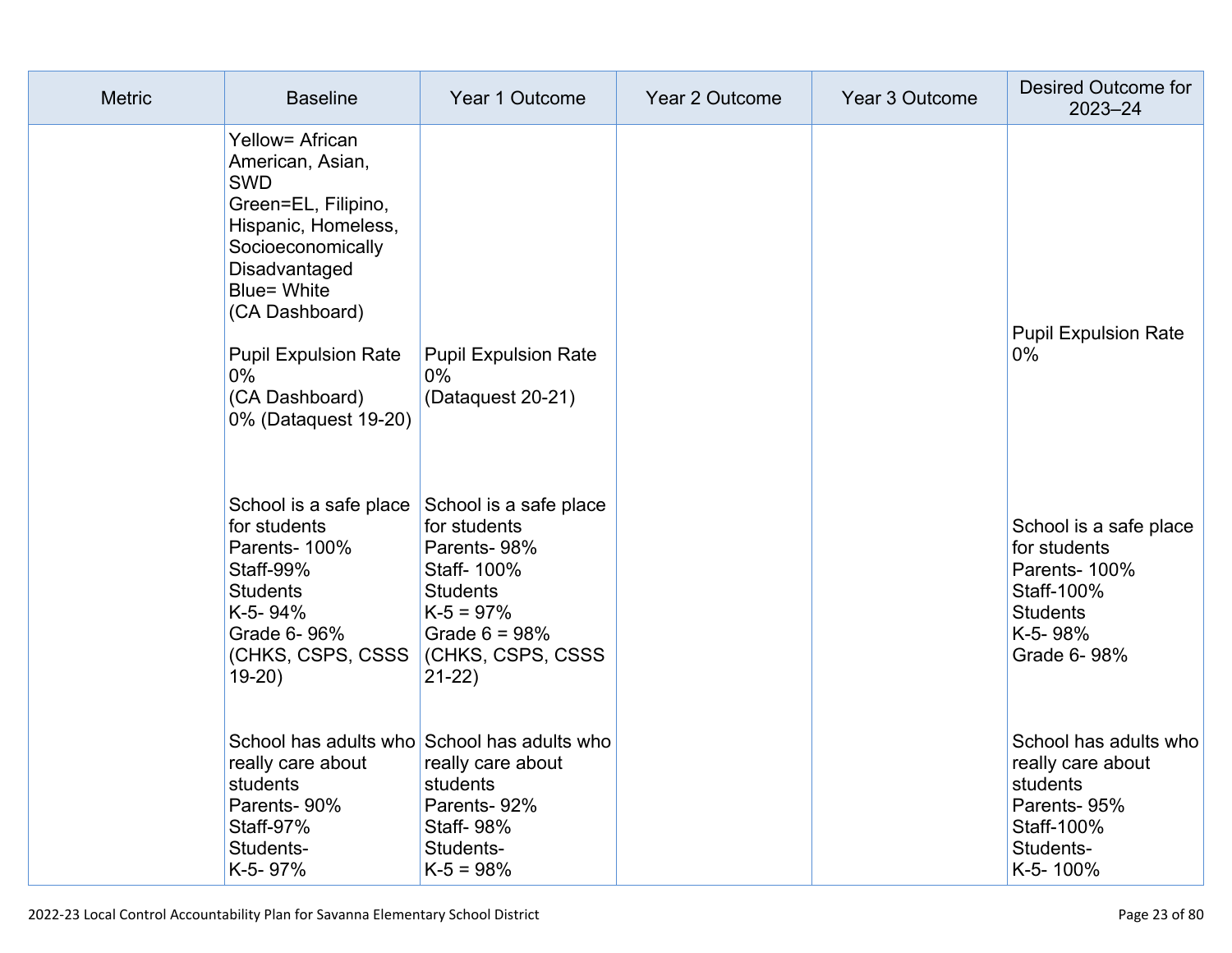| <b>Metric</b> | <b>Baseline</b>                                                                                                                      | Year 1 Outcome                                                                                                                              | Year 2 Outcome | Year 3 Outcome | Desired Outcome for<br>$2023 - 24$                                                                                  |
|---------------|--------------------------------------------------------------------------------------------------------------------------------------|---------------------------------------------------------------------------------------------------------------------------------------------|----------------|----------------|---------------------------------------------------------------------------------------------------------------------|
|               | Grade 6-98%<br>(CHKS, CSPS, CSSS<br>$19-20$                                                                                          | Grade $6 = 96%$<br>(CHKS, CSPS, CSSS<br>$21-22)$                                                                                            |                |                | Grade 6-100%                                                                                                        |
|               | Students who feel<br>positive that good<br>things will happen to<br>them at school<br>$K-5=93%$<br>Grade 6-8=89%<br>(SE HKS 2020)    | Students who feel<br>positive that good<br>things will happen to<br>them at school<br>$K-5 = 93%$<br>Grade $6 = 89%$<br>(SE CHKS 21-22)     |                |                | Students who feel<br>positive that good<br>things will happen to<br>them at school<br>$K-5=96%$<br>Grade 6-8=92%    |
|               | Students who try to<br>work out their<br>problems by talking or<br>writing about them<br>$K-5=72%$<br>$6 - 8 = 76%$<br>(SE HKS 2020) | Students who try to<br>work out their<br>problems by talking or<br>writing about them<br>$K-5 = 79\%$<br>Grade $6 = 72%$<br>(SE CHKS 21-22) |                |                | Students who try to<br>work out their<br>problems by talking or<br>writing about them<br>$K-5=75%$<br>$6 - 8 = 79%$ |

## **[Actions](http://www.doc-tracking.com/screenshots/22LCAP/Instructions/22LCAPInstructions.htm#actions)**

| Action # | <b>Title</b>                  | Description                                                                                                                                                            | <b>Total Funds</b> | Contributing |
|----------|-------------------------------|------------------------------------------------------------------------------------------------------------------------------------------------------------------------|--------------------|--------------|
| 1.1      | Parent Input<br>Opportunities | Provide parents the opportunity for involvement and input through site<br>level and district committees that support parent engagement and<br>student success for all. | \$0.00             | <b>No</b>    |
| 1.2      | <b>ESL Classes</b>            | Provide free ESL classes for parents desiring to learn the English<br>language in order to better support their child's learning.                                      | \$4,796.00         | Yes          |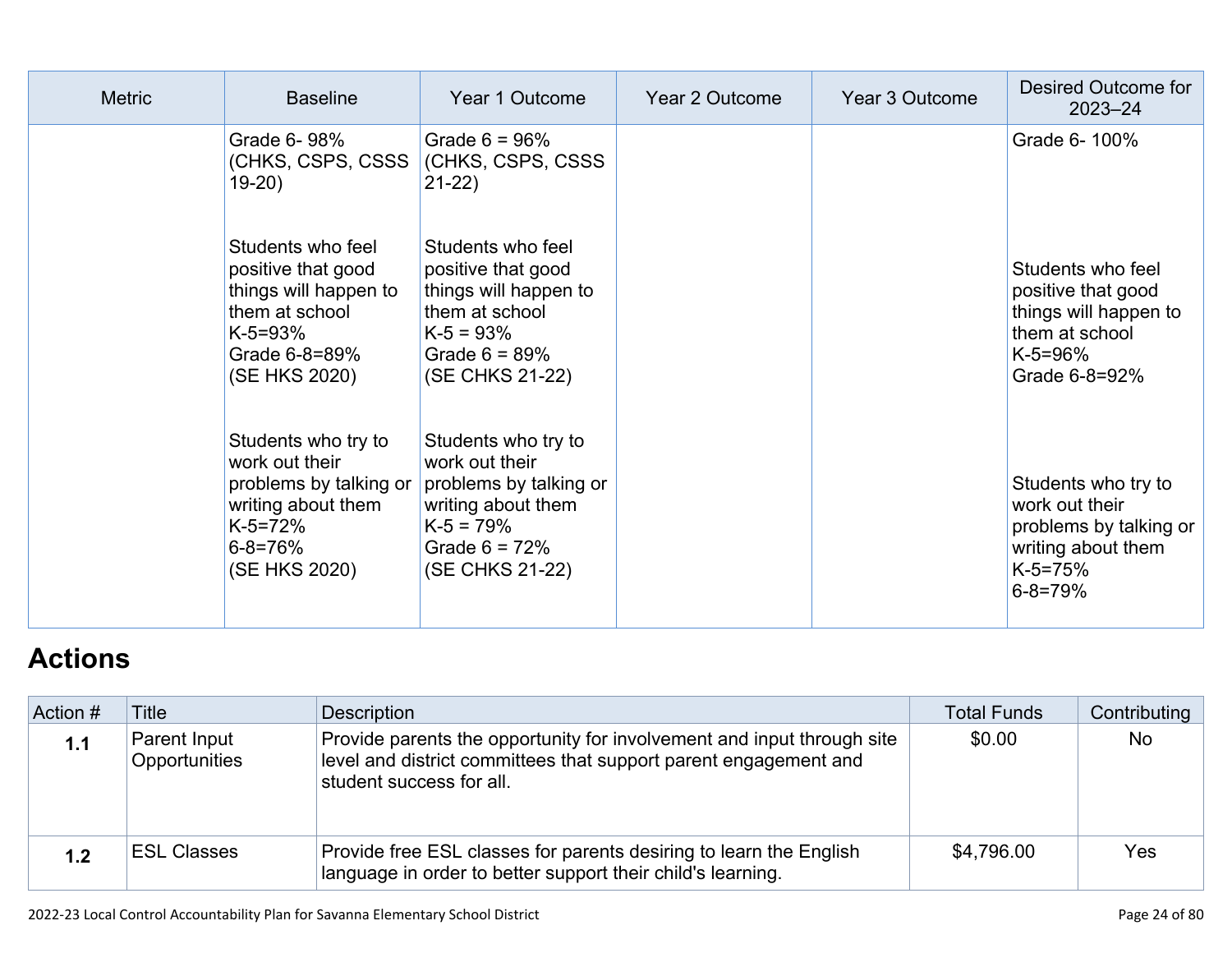| Action # | <b>Title</b>                                            | <b>Description</b>                                                                                                                                                                                                                                                    | <b>Total Funds</b> | Contributing |
|----------|---------------------------------------------------------|-----------------------------------------------------------------------------------------------------------------------------------------------------------------------------------------------------------------------------------------------------------------------|--------------------|--------------|
|          |                                                         |                                                                                                                                                                                                                                                                       |                    |              |
| 1.3      | <b>Community Liaisons</b>                               | Provide community liaisons to assist parents of unduplicated students<br>including English learners, foster youth and low-income, to help their<br>children succeed in school, including language translation and to<br>support identifying unique needs of students. | \$45,286.00        | Yes          |
| 1.4      | Transportation                                          | Provide free transportation for students to ensure their ability to get to<br>and from school each day in a safe and secure manner.                                                                                                                                   | \$633,541.00       | Yes          |
| 1.5      | Saturday Academy<br>and Attendance<br><b>Incentives</b> | Provide Saturday Academy to include reinforcement for at risk<br>students and maintain attendance incentives with additional outreach<br>for low-income, English learners and foster youth.                                                                           | \$17,268.00        | Yes          |
| 1.6      | <b>Health Services</b>                                  | Provide health services for all students who are in need of<br>intervention.                                                                                                                                                                                          | \$434,097.00       | Yes          |
| 1.7      | <b>PBIS</b>                                             | Continue to implement PBIS-Positive Behavior Interventions and<br>Supports as part of the MTSS Framework to provide tiered supports<br>for unduplicated students including English learners, foster youth and<br>low-income.                                          | \$5,000.00         | Yes          |
| 1.8      | <b>Counseling Services</b>                              | Provide counseling programs to provide resources for students in<br>need of intervention and social emotional support to ensure students<br>receive services during their regular school day.                                                                         | \$211,588.00       | Yes          |
| 1.9      | Parental and<br>Community<br>Communication              | Provide communication resources (Website, Blackboard messaging,<br>etc) to communicate effectively with parents.                                                                                                                                                      | \$9,500.00         | <b>No</b>    |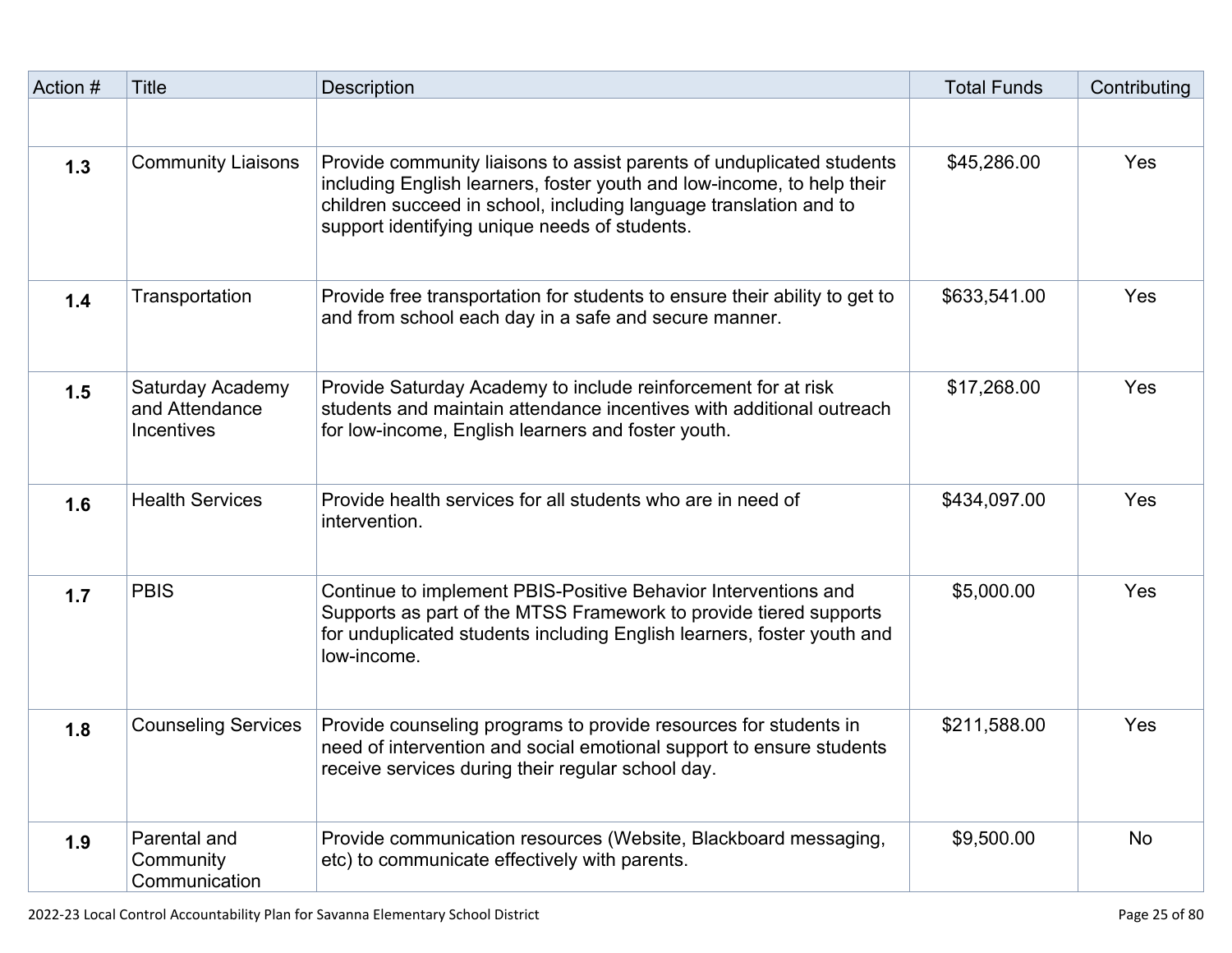| $\mathbf{r}$<br>Action + | <b>Title</b> | .<br>scription<br>Desc <sup>-</sup> | -unds<br>otal | Contributinc |
|--------------------------|--------------|-------------------------------------|---------------|--------------|
|                          |              |                                     |               |              |

### **[Goal Analysis \[2021-22\]](http://www.doc-tracking.com/screenshots/22LCAP/Instructions/22LCAPInstructions.htm#GoalAnalysis)**

An analysis of how this goal was carried out in the previous year. A description of any substantive differences in planned actions and actual implementation of these actions.

Our overall implementation for each action item within goal #1 was very successful. Out of a total of 9 goals, we were able to implement 8 successfully. For action 1.1 Parent Input Opportunities, we provided parents with the opportunity to participate in a variety of site level and District committees, including school site council meetings, PTA meetings, public board meetings, District advisory committee meetings and the District English learner advisory committee meetings. In addition, parents were provided with the opportunity to participate in 4 district surveys throughout the school year to give input. Action 1.3 Community Liaisons, was successful as we were able to provide two community liaisons to assist parents of unduplicated students with helping their children succeed in school. One of our community liaisons is fluent in Vietnamese, and the other community liaison is fluent in Spanish, which allows them to communicate with parents in their native language when doing home visits and conducting intervention meetings with parents. For action 1.4 Transportation, we were able to successfully provide free transportation for students to ensure their ability to get to and from school each day in a safe and secure manner. With an increase in the homeless population living on the streets in our community, which happens to also be the walking paths to school, this is a necessity for our students. Action 1.5 Saturday Academy and Attendance Incentives, were successful as we were able to continue to offer Saturday Academy classes as an option for our at risk students to make up learning loss. For action 1.6 Health Services, we were successful in adding health staff to each school site in order to assist with the increase of monitoring and tracking students in need of health supports. For action 1.8 Counseling Services, we were successful in providing counseling support for students in need of intervention and social emotional support during the regular school day at all 4 school sites.

As far as challenges for this goal, COVID had a negative impact on us meeting some of our goals. While we still met our goal for offering Saturday Academy classes, we struggled with attendance as people were still concerned with health and safety. In addition, we were unable to offer ESL classes to parents as we believed that parents were still cautious to participate in group settings during this time. As noted in the Year 1 outcomes of Parent Education Programs, we did not offer our annual Reach The Reader event, due to a rise in the COVID numbers during the Winter, when we normally host this event. We hope to offer this event in the 2022-2023 school year.

There was 1 substantive difference in planned actions and implementation of action #1.2, ESL Classes as mentioned above. In this action we stated we would, "provide free ESL classes for parents desiring to learn the English language in order to better support their child's learning." We did not provide ESL classes to parents this year as we believed that parents were still cautious to participate in group settings, as COVID was still a concern at the beginning of the school year. We hope to offer this program for the 2022-2023 school year.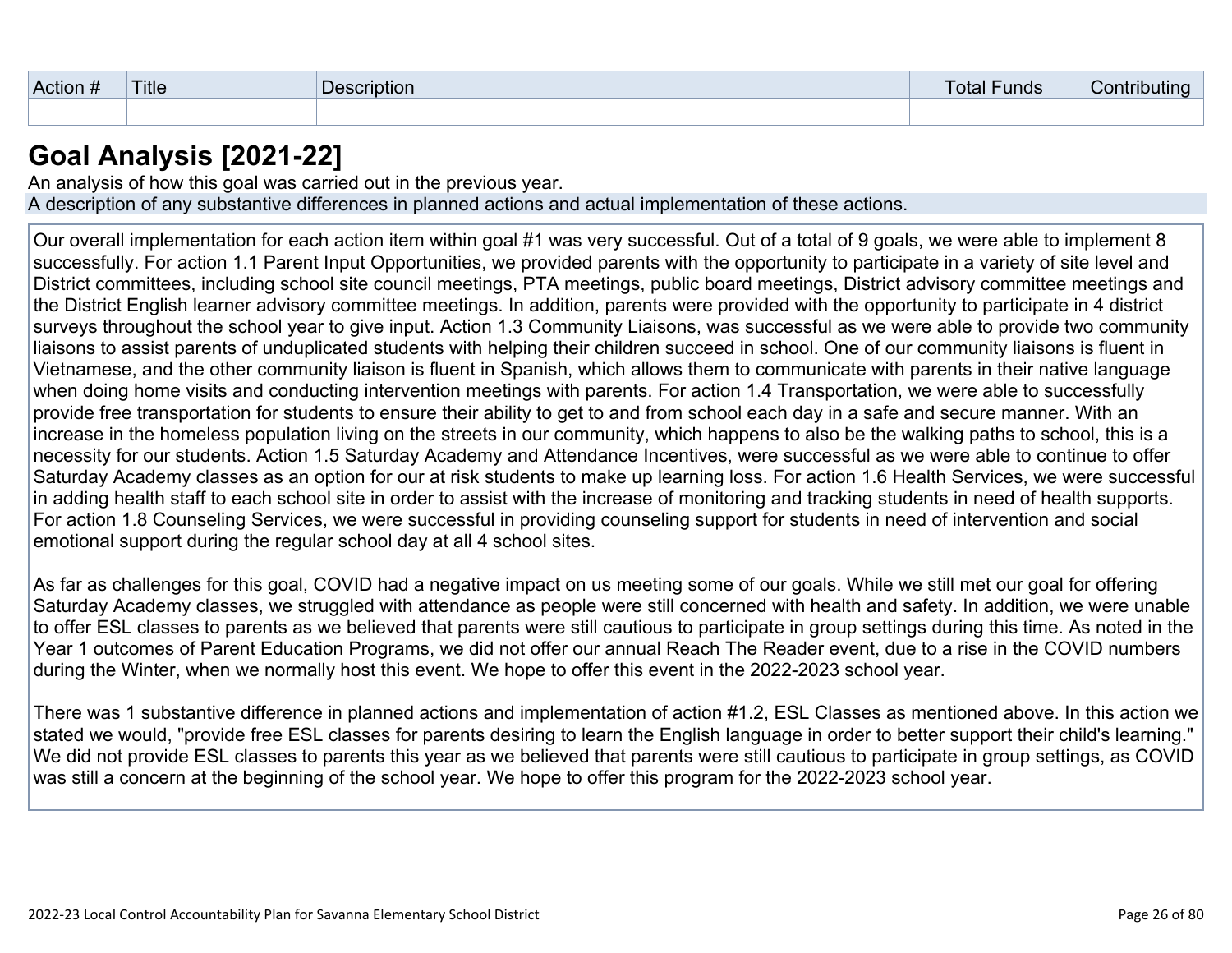An explanation of material differences between Budgeted Expenditures and Estimated Actual Expenditures and/or Planned Percentages of Improved Services and Estimated Actual Percentages of Improved Services.

The areas in which there was a significant difference between the planned expenditures and estimated actual expenditures for Goal 1 were actions 2, 4, and 6. As mentioned above action #2 had planned expenditures of \$4,828.00 set aside for ESL Classes for our parents. We did not provide ESL classes to parents this year as we believed that parents were still cautious to participate in group settings, as Covid was still a concern at the beginning of the school year. Therefore there was no money spent for this action. For action #4 we had planned to spend \$571,166.00 for Transportation for our students. Our estimated actual expenditures were \$603,858.00. The difference was \$32,692.00 The overage was due to an increase in employee salary and benefits for the 2021-2022 school year. For action #6 we had planned to spend \$174,892.00 for Health Services. Our estimated actual expenditures were \$270,392.00. The difference was \$95,500.00 The overage was due to an increase in employee salary and benefits for the 2021-2022 school year.

An explanation of how effective the specific actions were in making progress toward the goal.

Our actions were impactful in a variety of ways in our efforts to make progress on our goals. Our community liaisons were extremely impactful in doubling our average parent attendance this year for the Saturday Academy Parenting Classes. We continued to provide free transportation for students to ensure their ability to get to and from school each day in a safe and secure manner. Saturday Academy classes were provided to help mitigate learning loss. Health Services were a critical component to the operation of our school year with COVID protocols and contact tracing in place. We continued to implement Positive Behavior Interventions and Supports as part of the MTSS framework to provide tiered supports for unduplicated students. Counseling Services continues to be a necessity at all 4 school sites, to support the students in need of intervention and social emotional support during the school day. Parent and Community Communication through our website and Blackboard Messaging System, continue to be effective means of communication for both the community and parents as indicated in our increase from 73% to 79% of parents who feel the school actively seeks the input of parents before making important decisions.

A description of any changes made to the planned goal, metrics, desired outcomes, or actions for the coming year that resulted from reflections on prior practice.

There were no changes made to the planned goal, metrics, desired outcomes, or actions for the coming year. We will continue the goal as planned.

**A report of the Total Estimated Actual Expenditures for last year's actions may be found in the Annual Update Table. A report of the Estimated Actual Percentages of Improved Services for last year's actions may be found in the Contributing Actions Annual Update Table.**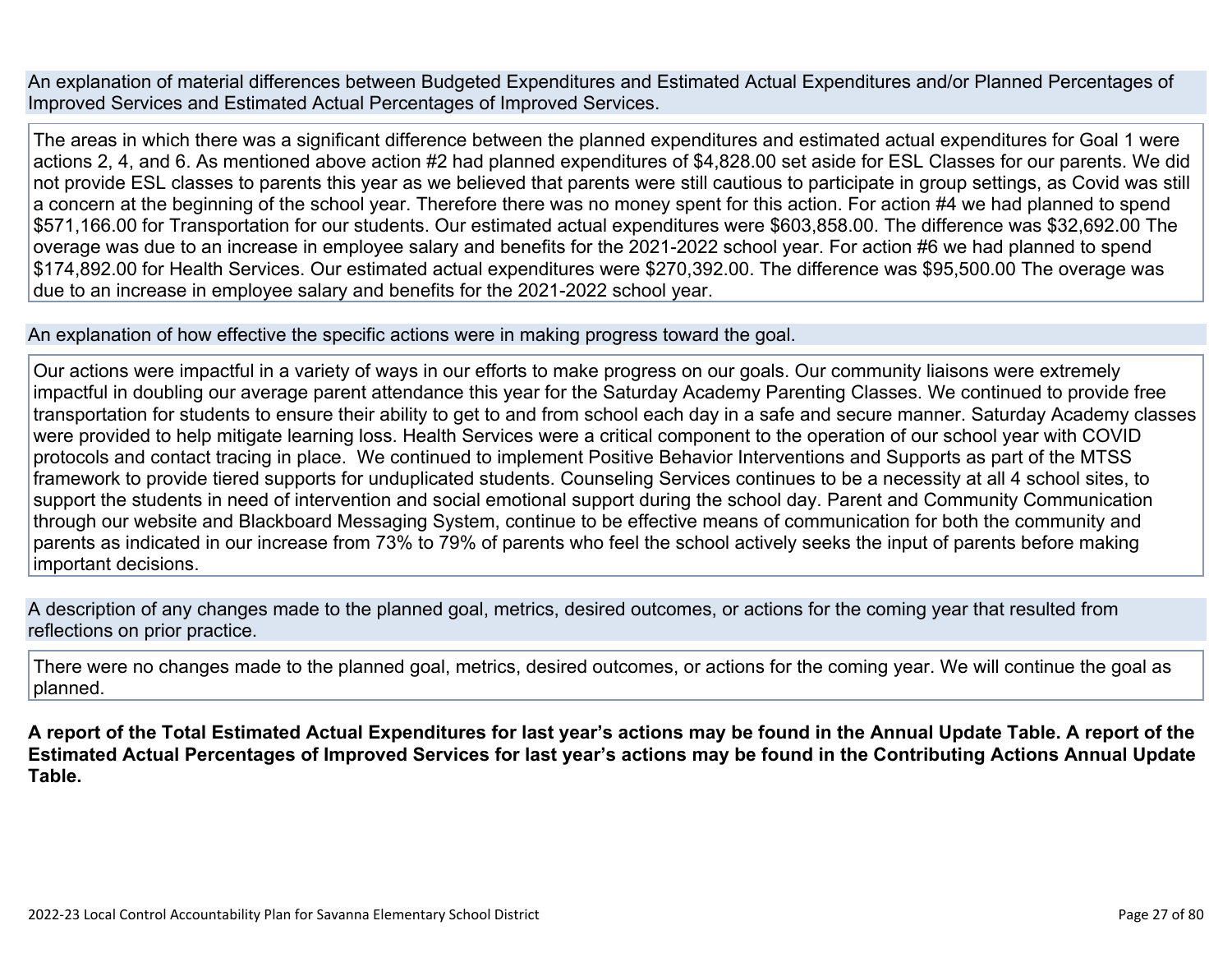# **[Goals and Actions](http://www.doc-tracking.com/screenshots/22LCAP/Instructions/22LCAPInstructions.htm#GoalsandActions)**

## **[Goal](http://www.doc-tracking.com/screenshots/22LCAP/Instructions/22LCAPInstructions.htm#goalDescription)**

| Goal # | <b>Description</b>                                                                                   |
|--------|------------------------------------------------------------------------------------------------------|
|        | Increase student achievement for all students through a comprehensive, rigorous educational program. |

An explanation of why the LEA has developed this goal.

Analysis of the 2020-2021 CAASPP data results as well as the 2021-2022 iReady local data results shows that approximately 45.47% of our students are meeting or exceeding the standards in ELA. More concerning is that only 20.30% of our English Learners are meeting or exceeding the standards based on CASSPP ELA data. Mathematics data is similar with 34.08% of students meeting or exceeding standards based on CAASPP data and 36% based on iReady mathematics data. Input received from stakeholders through the LCAP process indicates a strong need for improvement in student achievement.

### **[Measuring and Reporting Results](http://www.doc-tracking.com/screenshots/22LCAP/Instructions/22LCAPInstructions.htm#MeasuringandReportingResults)**

| <b>Metric</b>                                                                                                                                                                                                                 | <b>Baseline</b>                                                                                                                                                                         | Year 1 Outcome                                                                                                                                                                                                | Year 2 Outcome | <b>Year 3 Outcome</b> | Desired Outcome for<br>$2023 - 24$                                                                                                                               |
|-------------------------------------------------------------------------------------------------------------------------------------------------------------------------------------------------------------------------------|-----------------------------------------------------------------------------------------------------------------------------------------------------------------------------------------|---------------------------------------------------------------------------------------------------------------------------------------------------------------------------------------------------------------|----------------|-----------------------|------------------------------------------------------------------------------------------------------------------------------------------------------------------|
| Priority 4<br><b>Pupil Achievement</b><br><b>CAASPP</b> Data<br>Percent of students<br>meeting or exceeding<br>standards on the<br><b>Smarter Balanced</b><br>Summative<br>Assessments for<br><b>English Language</b><br>Arts | $(2019 - 2020)$<br>All Students=51.50%<br>English<br>Learners= $12.81\%$<br>Homeless=32.86%<br>Socioeconomically<br>Disadvantaged=39.19<br>$\%$<br>Students with<br>Disabilities=16.35% | (2020-2021) CAASPP<br>Data<br>All Students = 45.47%<br><b>English Learners=</b><br>20.30%<br>Homeless= $34.68\%$<br>Socioeconomically<br>Disadvantaged=41.38<br>$\%$<br>Students with<br>Disabilities= 19.04% |                |                       | <b>CAASPP Data</b><br>All Students=50%<br>English<br>Learners=19%<br>Homeless=38%<br>Socioeconomically<br>Disadvantaged=45%<br>Students with<br>Disabilities=22% |
| <b>CAASPP</b> Data<br>Percent of students<br>meeting or exceeding                                                                                                                                                             | All Students=39.73%<br>English<br>Learners=12.58%                                                                                                                                       | All Students= 34.08%<br><b>English Learners=</b><br>13.9%                                                                                                                                                     |                |                       | All Students=50%<br>English<br>Learners=19%<br>Homeless=29%                                                                                                      |

2022-23 Local Control Accountability Plan for Savanna Elementary School District Page 28 of 80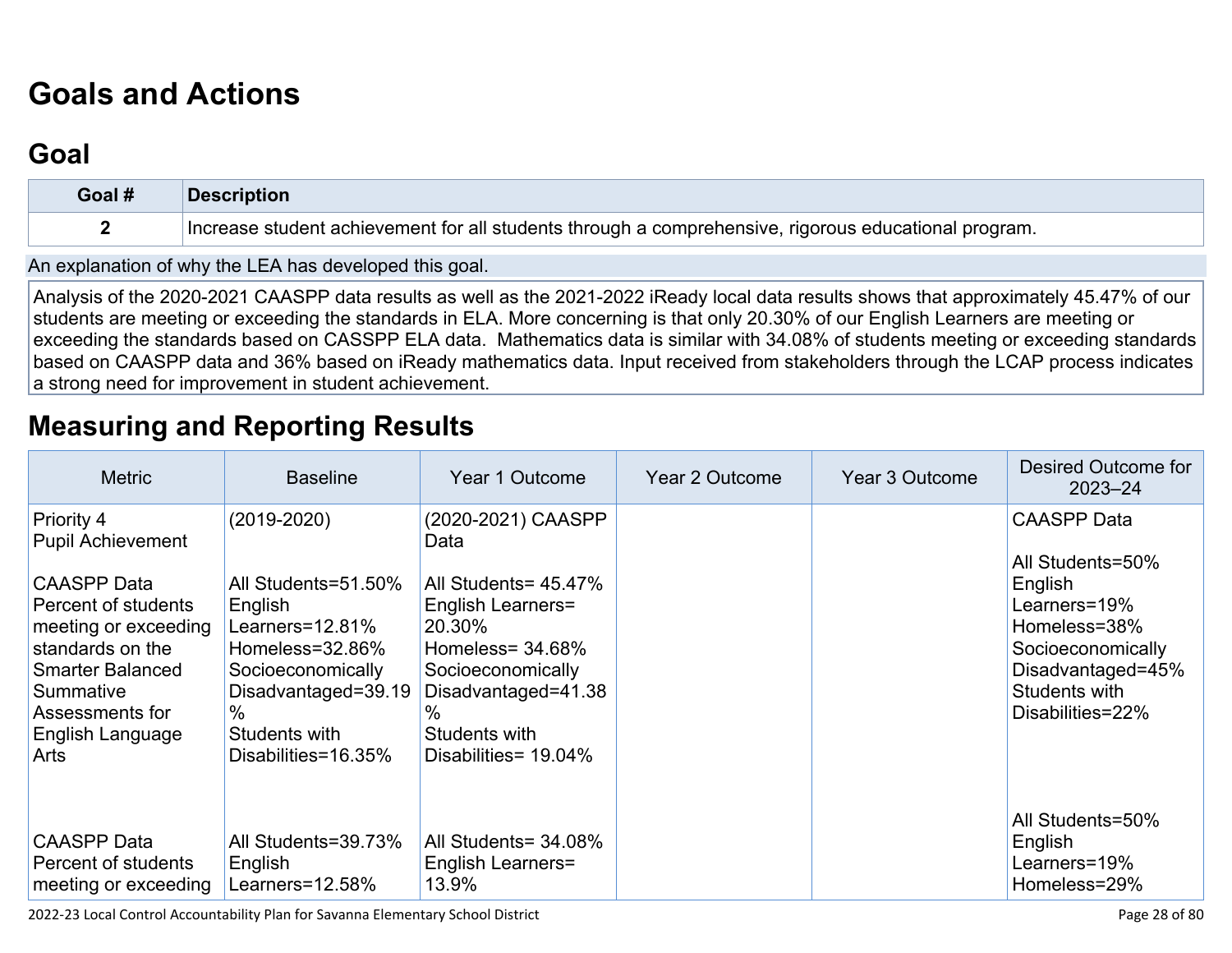| <b>Metric</b>                                                                                     | <b>Baseline</b>                                                                                             | Year 1 Outcome                                                                                                                                                                    | Year 2 Outcome | Year 3 Outcome | <b>Desired Outcome for</b><br>$2023 - 24$                                   |
|---------------------------------------------------------------------------------------------------|-------------------------------------------------------------------------------------------------------------|-----------------------------------------------------------------------------------------------------------------------------------------------------------------------------------|----------------|----------------|-----------------------------------------------------------------------------|
| standards on the<br><b>Smarter Balanced</b><br>Summative<br>Assessments for<br><b>Mathematics</b> | Homeless=22.69%<br>Socioeconomically<br>Disadvantaged=27.48<br>$\%$<br>Students with<br>Disabilities=12.61% | Homeless= 25.83%<br>Socioeconomically<br>Disadvantaged=<br>27.29%<br>Students with<br>Disabilities= 15.87%                                                                        |                |                | Socioeconomically<br>Disadvantaged=33%<br>Students with<br>Disabilities=18% |
| <b>CAA</b>                                                                                        | CAA ELA=15.91%<br>CAA Math=9.90%                                                                            | In order to protect<br>student privacy, data<br>was suppressed for<br>the 2020-2021 school<br>year by CAASPP,<br>because 10 or fewer<br>students tested for<br>both ELA and Math. |                |                | CAA ELA=25%<br>CAA Math=20%                                                 |
| <b>CAST</b>                                                                                       | CAST=29.93%                                                                                                 | CAST= No Data<br>Reported<br>(Assessment not<br>taken in 2020-2021)                                                                                                               |                |                | <b>CAST=33%</b>                                                             |
| <b>ELPAC</b>                                                                                      | <b>ELPAC Level 4</b><br>Overall=18%                                                                         | <b>ELPAC Level 4</b><br>Overall= 17.24%                                                                                                                                           |                |                | <b>ELPAC Level 4</b><br>Overall=25%                                         |
| <b>EL Reclassification</b><br>Rate                                                                | <b>EL Reclassification</b><br>Rate<br>3.2% (2018-2019)                                                      | <b>EL Reclassification</b><br>Rate<br>8.5% (2020-2021)                                                                                                                            |                |                | <b>EL Reclassification</b><br>Rate<br>7%                                    |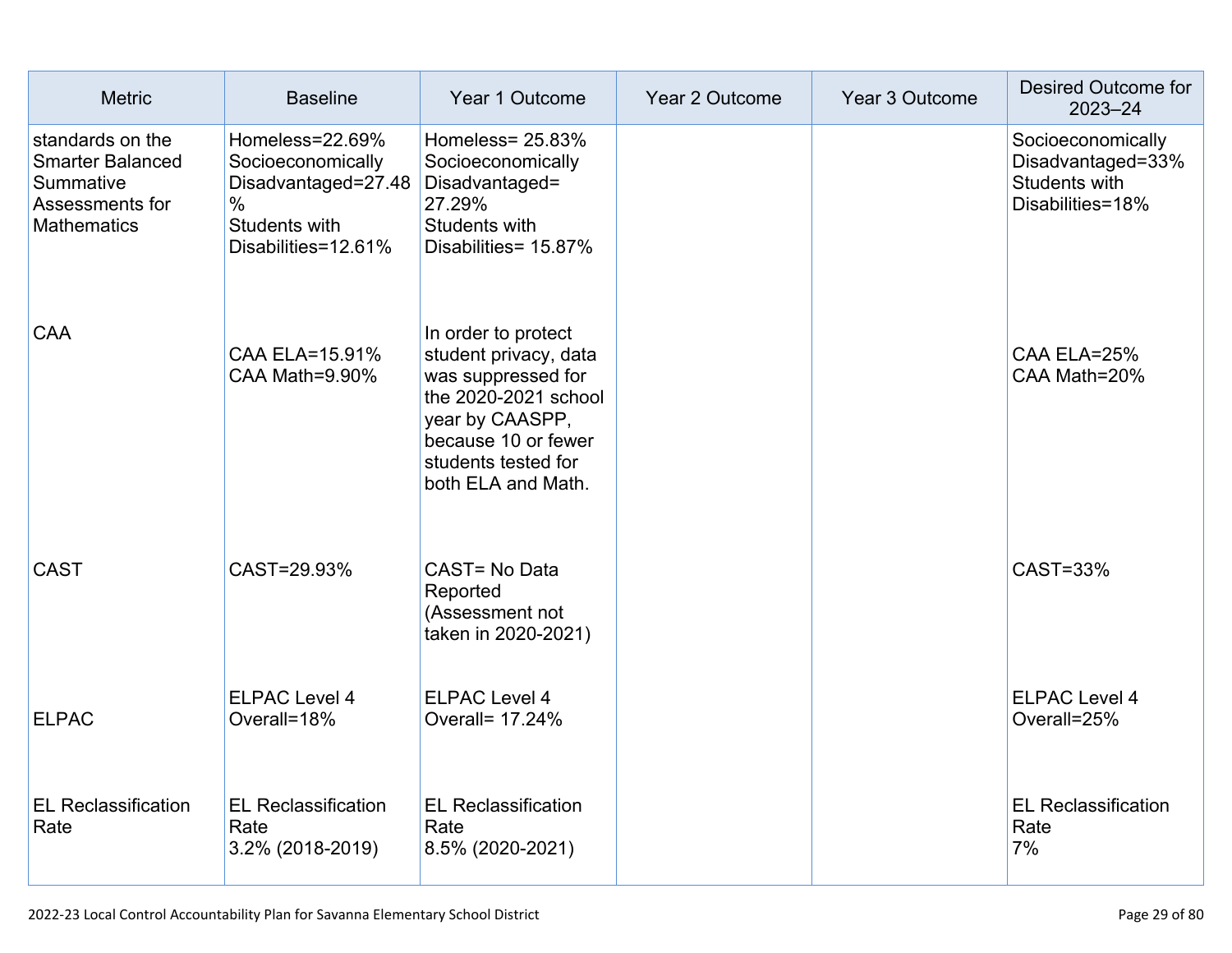| <b>Metric</b>                                                                                                                                                                                    | <b>Baseline</b>                                                                                                                                                                                                                                 | Year 1 Outcome                                                                                                                     | Year 2 Outcome | Year 3 Outcome | <b>Desired Outcome for</b><br>$2023 - 24$                                                                                                            |
|--------------------------------------------------------------------------------------------------------------------------------------------------------------------------------------------------|-------------------------------------------------------------------------------------------------------------------------------------------------------------------------------------------------------------------------------------------------|------------------------------------------------------------------------------------------------------------------------------------|----------------|----------------|------------------------------------------------------------------------------------------------------------------------------------------------------|
| Priority 8<br><b>Other Student</b><br>Outcomes<br>Percentage of<br>students who are at or<br>above standard on the 2020-2021<br>mid-year iReady for<br>English Language<br>Arts<br>Percentage of | 2019-2020<br>iReady ELA Mid year<br>data<br>Overall=52%<br>iReady ELA Mid year<br>data<br>Overall=52%<br>2020-2021 ELA<br><b>English Learners</b><br>32%                                                                                        | 2021-2022<br>iReady ELA Mid year<br>data<br>Overall data= 45%<br><b>iReady ELA</b><br>English Learners =<br>26%                    |                |                | iReady ELA<br>Overall data=60%<br><b>iReady ELA</b><br>English<br>Learners=38%                                                                       |
| students who are at or<br>above standard on the 2019-2020<br>mid-year iReady for<br><b>Mathematics</b>                                                                                           | iReady Math Mid year 2021-2022<br>data<br>Overall= 45%<br>2020-2021<br>iReady Math Mid year<br>data<br>Overall= 44%<br>Original: No Data<br>Reported for iReady<br>Math English Learners<br>Adjusted:<br>iReady Math<br>English<br>Learners=31% | iReady Math Mid year<br>data<br>Overall data= 36%<br><b>iReady Math</b><br><b>English Learner Mid</b><br>year data<br>Overall= 20% |                |                | iReady Math<br>Overall data=51%<br>Original:<br>iReady Math<br>English<br>Learners=50%<br>Adjusted:<br><b>iReady Math</b><br>English<br>Learners=37% |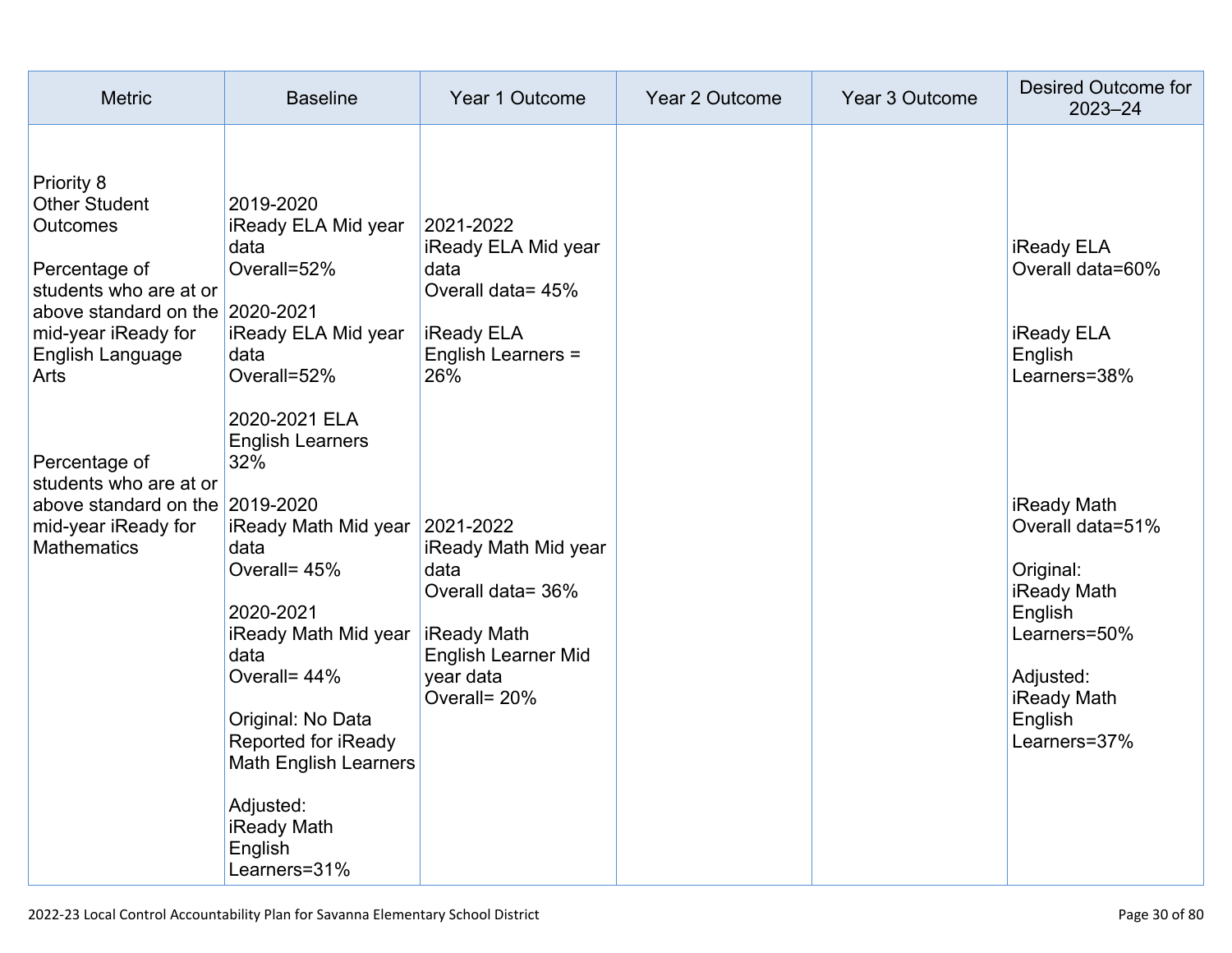| <b>Metric</b>            | <b>Baseline</b>                                                          | Year 1 Outcome                                                       | Year 2 Outcome | Year 3 Outcome | Desired Outcome for<br>$2023 - 24$                                           |
|--------------------------|--------------------------------------------------------------------------|----------------------------------------------------------------------|----------------|----------------|------------------------------------------------------------------------------|
| <b>Lower Class Sizes</b> | Average class sizes<br>$(2019 - 2020)$<br>$K-3=24.71$<br>$4 - 6 = 27.01$ | Average class sizes<br>$(2021 - 2022)$<br>$K-3=20.93$<br>$4-6=22.49$ |                |                | Average class sizes<br>K-3=Average below<br>26<br>$4-6=$ Average below<br>28 |

## **[Actions](http://www.doc-tracking.com/screenshots/22LCAP/Instructions/22LCAPInstructions.htm#actions)**

| Action # | Title                           | <b>Description</b>                                                                                                                                                                                                              | <b>Total Funds</b> | Contributing |
|----------|---------------------------------|---------------------------------------------------------------------------------------------------------------------------------------------------------------------------------------------------------------------------------|--------------------|--------------|
| 2.1      | Professional<br>Development     | Provide non-student days for certificated staff members with resources<br>to meet the needs of all students.                                                                                                                    | \$141,309.00       | No.          |
| 2.2      | Professional<br>Development ELD | Provide professional development for teachers to continue to<br>implement SMART goals and small group differentiation instruction for<br>English learners to assure English learners receive support in<br>accessing standards. | \$8,400.00         | Yes          |
| 2.3      | <b>NGSS</b><br>Implementation   | Implement, and provide professional development in the area of<br>NGSS.                                                                                                                                                         | \$0.00             | <b>No</b>    |
| 2.4      | Intervention                    | Provide supplemental intervention programs and materials to meet the<br>needs of unduplicated students including English learners, foster<br>youth and low-income and students in need of intervention.                         | \$70,000.00        | Yes          |
| 2.5      | <b>Lower Class Sizes</b>        | Maintain lower class sizes across grade levels and enable teachers to<br>focus on unduplicated students including English learners, foster youth<br>and low-income.                                                             | \$875,556.00       | Yes          |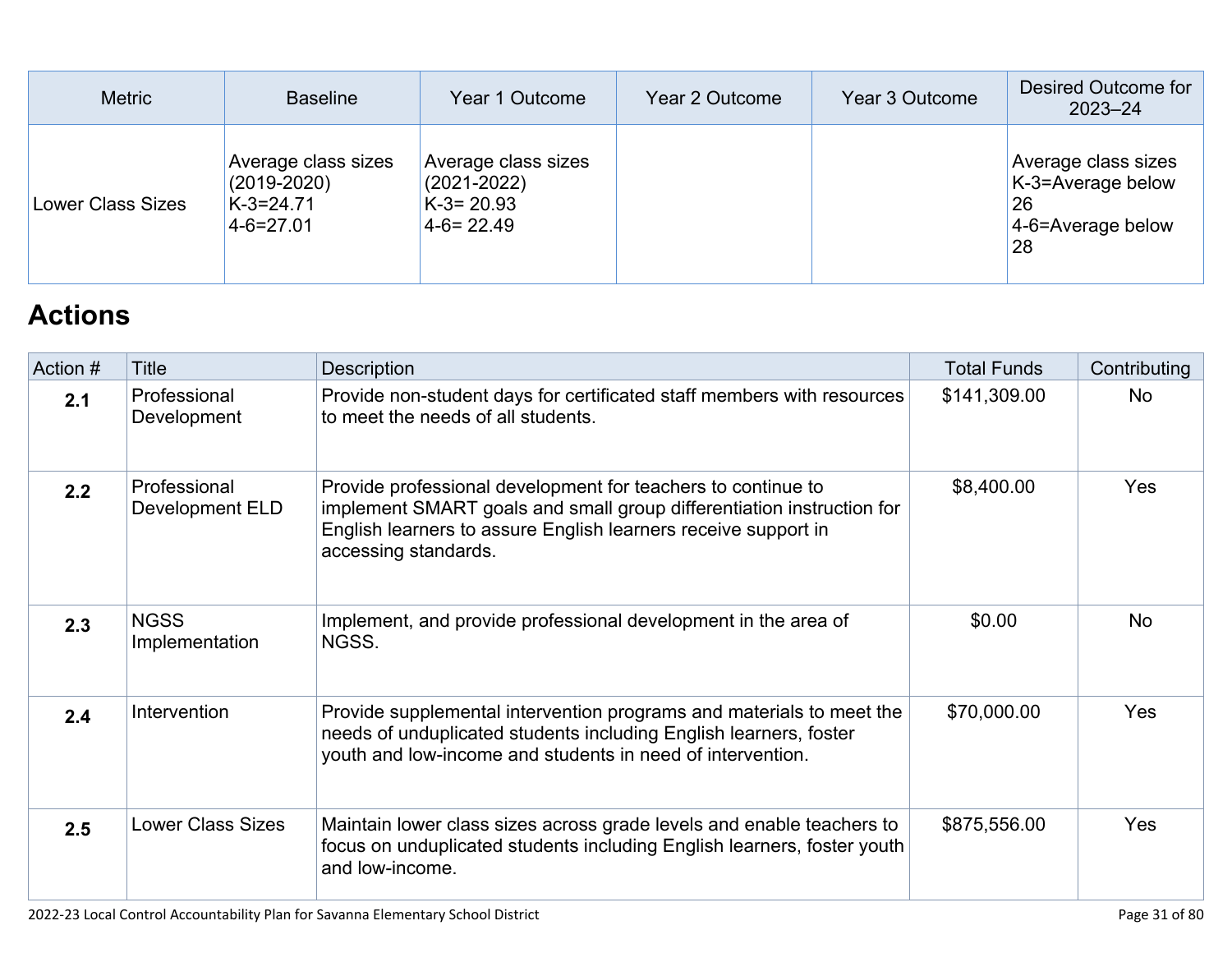| Action # | <b>Title</b> | <b>Description</b>                                                                                                                                                                                                                | <b>Total Funds</b> | Contributing |
|----------|--------------|-----------------------------------------------------------------------------------------------------------------------------------------------------------------------------------------------------------------------------------|--------------------|--------------|
|          |              |                                                                                                                                                                                                                                   |                    |              |
| 2.6      | Technology   | Continue to provide technology infrastructure (hardware and software)<br>support for intervention to address the achievement gap to support<br>unduplicated students including English learners, foster youth and low-<br>income. | \$150,000.00       | Yes          |
| 2.7      | <b>ASES</b>  | Provide after school care and academic support for all students.                                                                                                                                                                  | \$423,245.00       | <b>No</b>    |

## **[Goal Analysis \[2021-22\]](http://www.doc-tracking.com/screenshots/22LCAP/Instructions/22LCAPInstructions.htm#GoalAnalysis)**

An analysis of how this goal was carried out in the previous year.

A description of any substantive differences in planned actions and actual implementation of these actions.

We were extremely successful with the implementation of actions in goal #2 as we were able to successfully implement all 7 action items in this goal. For action 2.1 Professional Development, we were successful in providing our certificated staff members with 3 full professional development days, which included resources to meet student needs. Our professional development days were held on August 27, 2021, October 11, 2021, and January 28, 2022. In regards to action 2.2 Professional Development ELD, we successfully provided teachers with the opportunity to implement and discuss SMART goals multiple times throughout the year. We also offered 5 different opportunities to participate in professional development regarding strategies to assist English learners. For action 2.3 NGSS Implementation, we were successful in piloting 2 different Science curricula throughout the school year and ultimately chose 1 to recommend for adoption. Our Board adopted Amplify Science for next school year. We will begin full implementation of Amplify Science for staff and students in the 2022-2023 school year. Action 2.4 Intervention, was another successful action item as we were able to utilize iReady as an intervention program to support and target learning to fit the unique needs of each individual learner. It also allows teachers to monitor progress so teachers know exactly where each student is and provides teachers with a complete picture of student performance relating to their grade level and national norms. iReady includes Lexile and Quantile information for insights into reading and mathematics performance. For action 2.5 Lower Class Sizes, we successfully maintained lower class sizes across all grade levels with an average of 20.93 in grades K-3 and an average of 22.49 students in grades 4-6. Action 2.6 Technology, we were successful at continuing to provide technology infrastructure to support intervention. This year we were able to provide Chromebooks for students in grades 3-6 to check out for home use. We hope to offer this opportunity to more students and grade levels next year. For action 2.7 ASES, we were successful in providing an after school program on all school sites by contracting with the Anaheim YMCA for these services.

There were no challenges with this goal or substantive differences in the planned actions and actual implementation of these actions to report.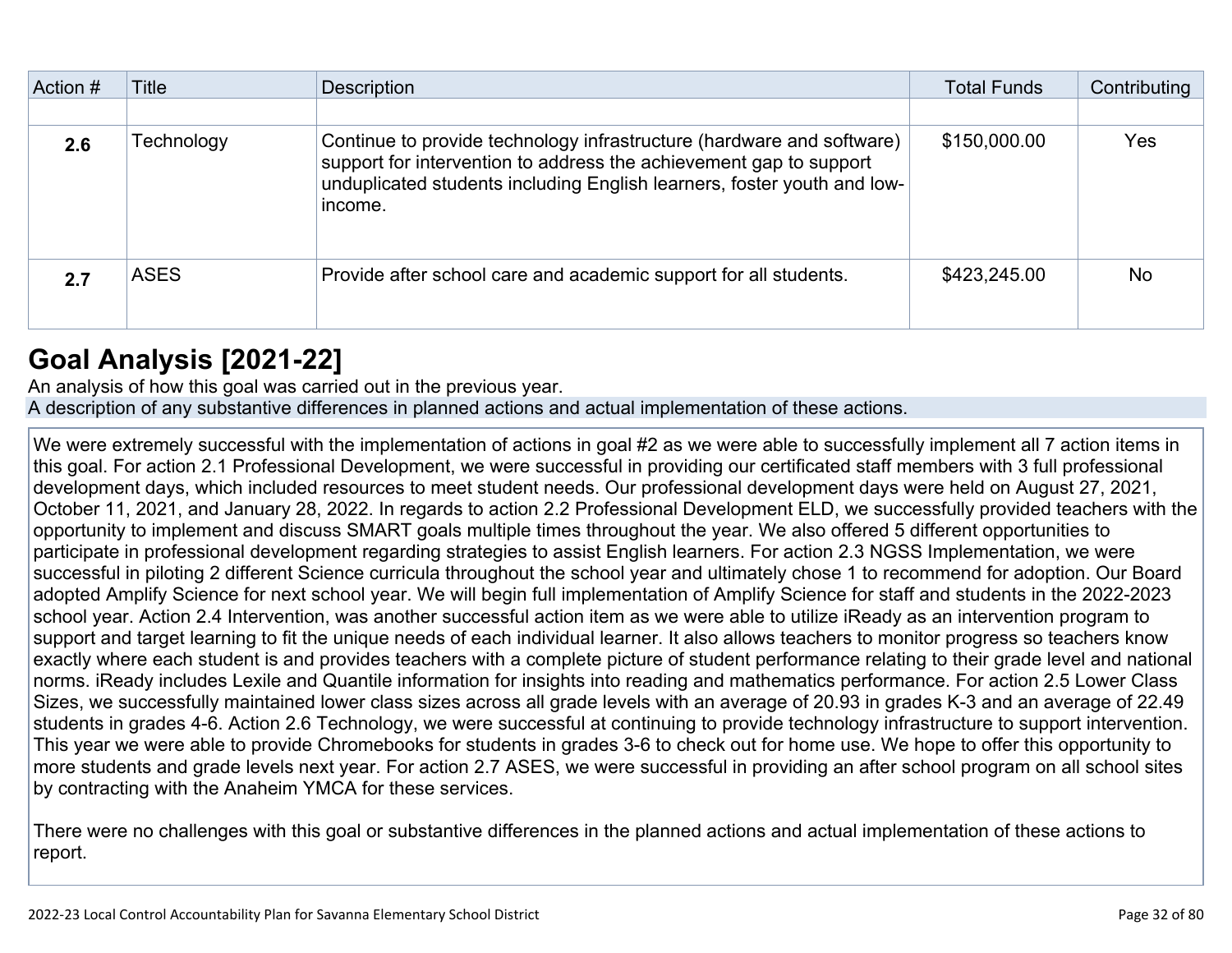An explanation of material differences between Budgeted Expenditures and Estimated Actual Expenditures and/or Planned Percentages of Improved Services and Estimated Actual Percentages of Improved Services.

The areas in which there was a significant difference between the planned expenditures and estimated actual expenditures for Goal 2 were actions 5 and 6. For action #5 we had planned expenditures of \$1,178,892.00 set aside for lower class sizes. Our estimated actual expenditures were \$1,669,494.00. The difference was \$490,602.00. The overage was due to hiring more teachers than we initially anticipated and an increase in employee salary and benefits for the 2021-2022 school year. For action #6 we had planned expenditures of \$153,250,00 set aside for Technology. Our estimated actual expenditures were \$280,448.00. The difference was \$127,198.00. The overage was due to the purchase of Chromebooks for our upper grade students to be able to check-out for home use.

#### An explanation of how effective the specific actions were in making progress toward the goal.

Our actions were effective towards making progress on our goals in a variety of ways. Professional development was important to provide staff with resources to meet student needs. Approximately 98% of the staff felt our professional development was helpful. Professional development in the specific area of ELD had a significant impact on our data this year. Our reclassification rate jumped from 3.2% to 8.5%. In addition, our English Learners who met or exceeded the ELA Smarter Balanced Assessment went up from 12.81% to 20.30%. In Math for the Smarter Balanced Assessment the scores went up from 12.58% to 13.9% . This year we successfully piloted and adopted a NGSS curriculum for the 2022-2023 school year. Next year teachers will be provided with professional development to ensure a successful implementation. Intervention continues to be a high need for all learners as we can see by a decline of 6% of our overall students meeting or exceeding standards on the Smarter Balanced Summative Assessments for English Language Arts, and a 5% decline meeting or exceeding standards on the Smarter Balanced Summative Assessments for Math. Lowering class sizes helped us make progress towards our goals as it enabled teachers to focus on English Language Learners and students in need of intervention. Our sub groups of English Learners, Homeless, Socioeconomically Disadvantaged, and Students with Disabilities all made growth on the Smarter Balanced Assessment in both ELA and Math. Technology played a significant role in our educational programs this year as we were able to go to one-to-one devices in all classrooms. In addition, we were able to checkout Chromebooks to students for home use.

A description of any changes made to the planned goal, metrics, desired outcomes, or actions for the coming year that resulted from reflections on prior practice.

There were no changes made to the planned goal, metrics, desired outcomes, or actions for the coming year. We will continue the goal as planned.

**A report of the Total Estimated Actual Expenditures for last year's actions may be found in the Annual Update Table. A report of the Estimated Actual Percentages of Improved Services for last year's actions may be found in the Contributing Actions Annual Update Table.**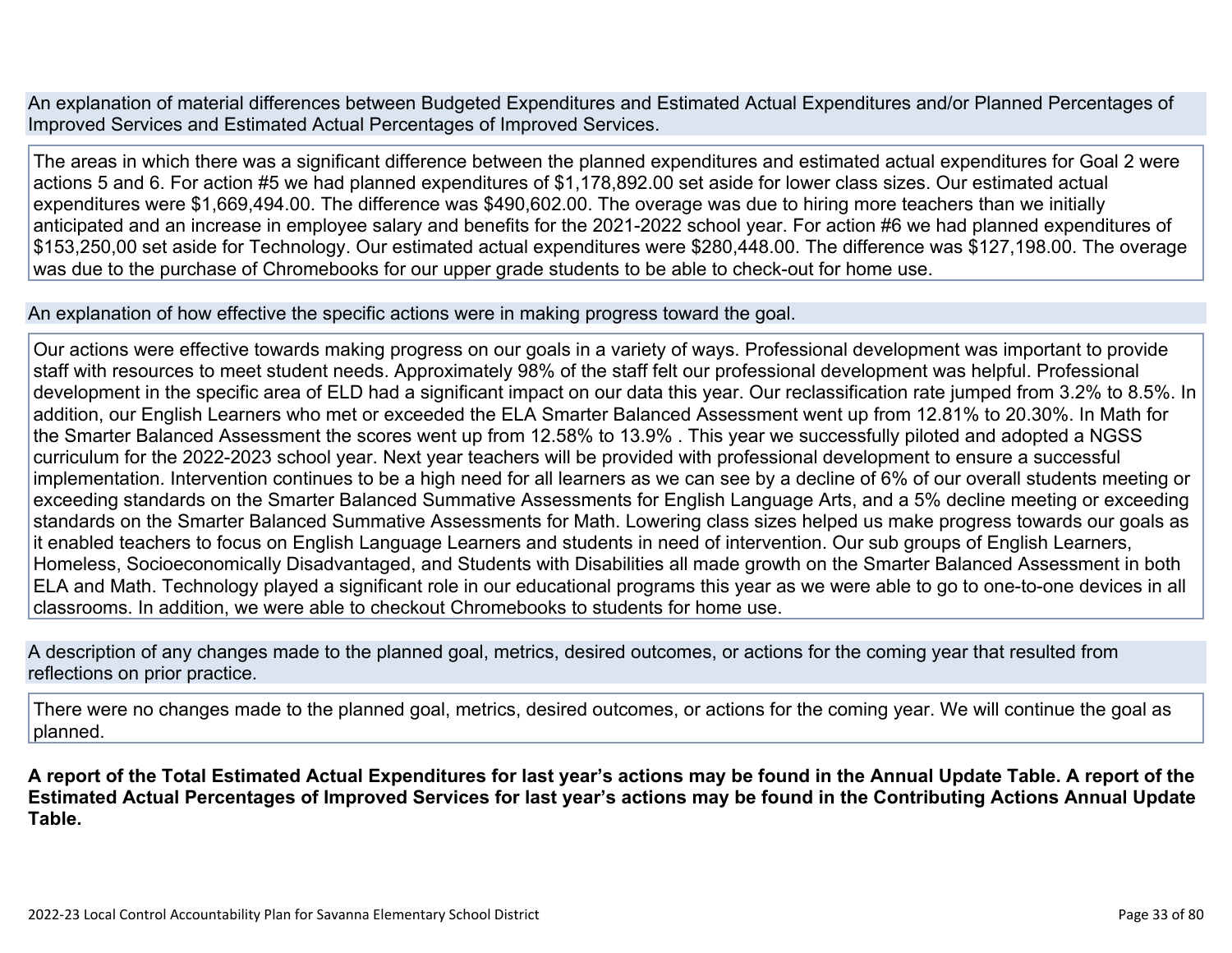# **[Goals and Actions](http://www.doc-tracking.com/screenshots/22LCAP/Instructions/22LCAPInstructions.htm#GoalsandActions)**

## **[Goal](http://www.doc-tracking.com/screenshots/22LCAP/Instructions/22LCAPInstructions.htm#goalDescription)**

| Goal # | Description                                                                                                                                                                                                  |
|--------|--------------------------------------------------------------------------------------------------------------------------------------------------------------------------------------------------------------|
|        | Ensure optimal conditions for learning for all students by providing a broad course of study with standards aligned<br>materials, maintaining highly qualified teachers and preserving excellent facilities. |

An explanation of why the LEA has developed this goal.

Optimal learning conditions are imperative for children to thrive and succeed. Through analysis of standards aligned materials, teaching staff and facilities, we found that these are foundational supports to helping children succeed. Input received from stakeholders through the LCAP process indicates a desire to focus on the following foundational supports in order to lay the groundwork for student success.

## **[Measuring and Reporting Results](http://www.doc-tracking.com/screenshots/22LCAP/Instructions/22LCAPInstructions.htm#MeasuringandReportingResults)**

| <b>Metric</b>                                                                                                 | <b>Baseline</b>                                              | Year 1 Outcome                                                 | Year 2 Outcome | Year 3 Outcome | Desired Outcome for<br>$2023 - 24$                           |
|---------------------------------------------------------------------------------------------------------------|--------------------------------------------------------------|----------------------------------------------------------------|----------------|----------------|--------------------------------------------------------------|
| Priority 1<br><b>Basic Services</b><br>Number of                                                              | $(2019 - 2020)$<br>Misassignments of<br>English learners = 0 | $(2020 - 2021)$<br>Misassignments of<br>English learners $= 2$ |                |                | $(2022 - 2023)$<br>Misassignments of<br>English learners = 0 |
| misassignments of<br>teachers of English<br>learners, total teacher                                           | Total teacher<br>misassignments=0                            | Total teacher<br>misassignments=2                              |                |                | Total teacher<br>misassignments=0                            |
| misassignments, and<br>vacant teacher<br>positions.                                                           | Vacant teacher<br>positions=0                                | Vacant teacher<br>positions=0                                  |                |                | Vacant teacher<br>positions=0                                |
| Number of students<br>without access to their<br>own copies of<br>standard aligned<br>instructional materials | $(2019 - 2020)$<br>0                                         | $(2020 - 2021)$<br>0                                           |                |                | $(2022 - 2023)$                                              |
| for use at school and<br>home.                                                                                | $(2019 - 2020)$                                              | $(2020 - 2021)$                                                |                |                | $(2022 - 2023)$                                              |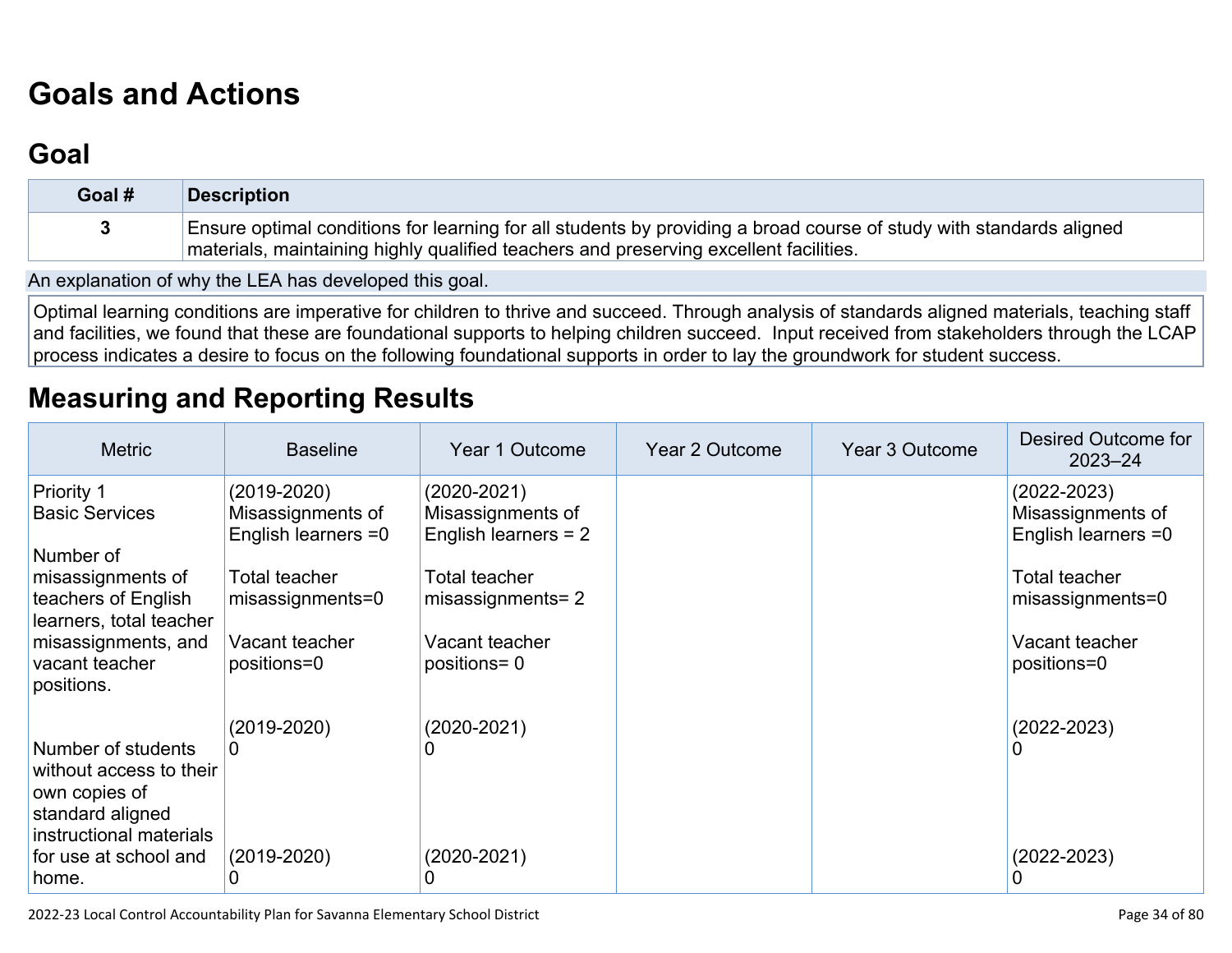| <b>Metric</b>                                                                                                                                                                                              | <b>Baseline</b>               | Year 1 Outcome                 | Year 2 Outcome | Year 3 Outcome | <b>Desired Outcome for</b><br>$2023 - 24$ |
|------------------------------------------------------------------------------------------------------------------------------------------------------------------------------------------------------------|-------------------------------|--------------------------------|----------------|----------------|-------------------------------------------|
| Number of identified<br>instances where<br>facilities do not meet<br>the "good repair"<br>standard (including<br>deficiencies and<br>extreme deficiencies)                                                 |                               |                                |                |                |                                           |
| <b>Priority 2</b><br>Implementation of<br><b>State Standards</b>                                                                                                                                           |                               |                                |                |                |                                           |
| Percentage of<br>responses on the CA<br><b>School Dashboard</b><br>Implementation of<br><b>State Standard Self-</b><br><b>Reflection Tool rated</b><br>at least 3 (initial<br>implementation) or<br>above. | $(2019 - 2020)$<br>74%        | $(2020 - 2021)$<br>74%         |                |                | $(2022 - 2023)$<br>87%                    |
| Number of students<br>enrolled in our<br>Summer Academy<br>Program                                                                                                                                         | (Summer 2019)<br>291          | (Summer 20-21)<br>382          |                |                | (Summer 2022)<br>325                      |
| Percentage of<br><b>Redesignated Fluent</b><br><b>English Proficient</b><br>students Meeting or<br><b>Exceeding Standards</b><br>on the Smarter                                                            | $(2019 - 2020)$<br>ELA=60.07% | $(2020 - 2021)$<br>ELA= 78.77% |                |                | $(2022 - 2023)$<br>Greater than 62%       |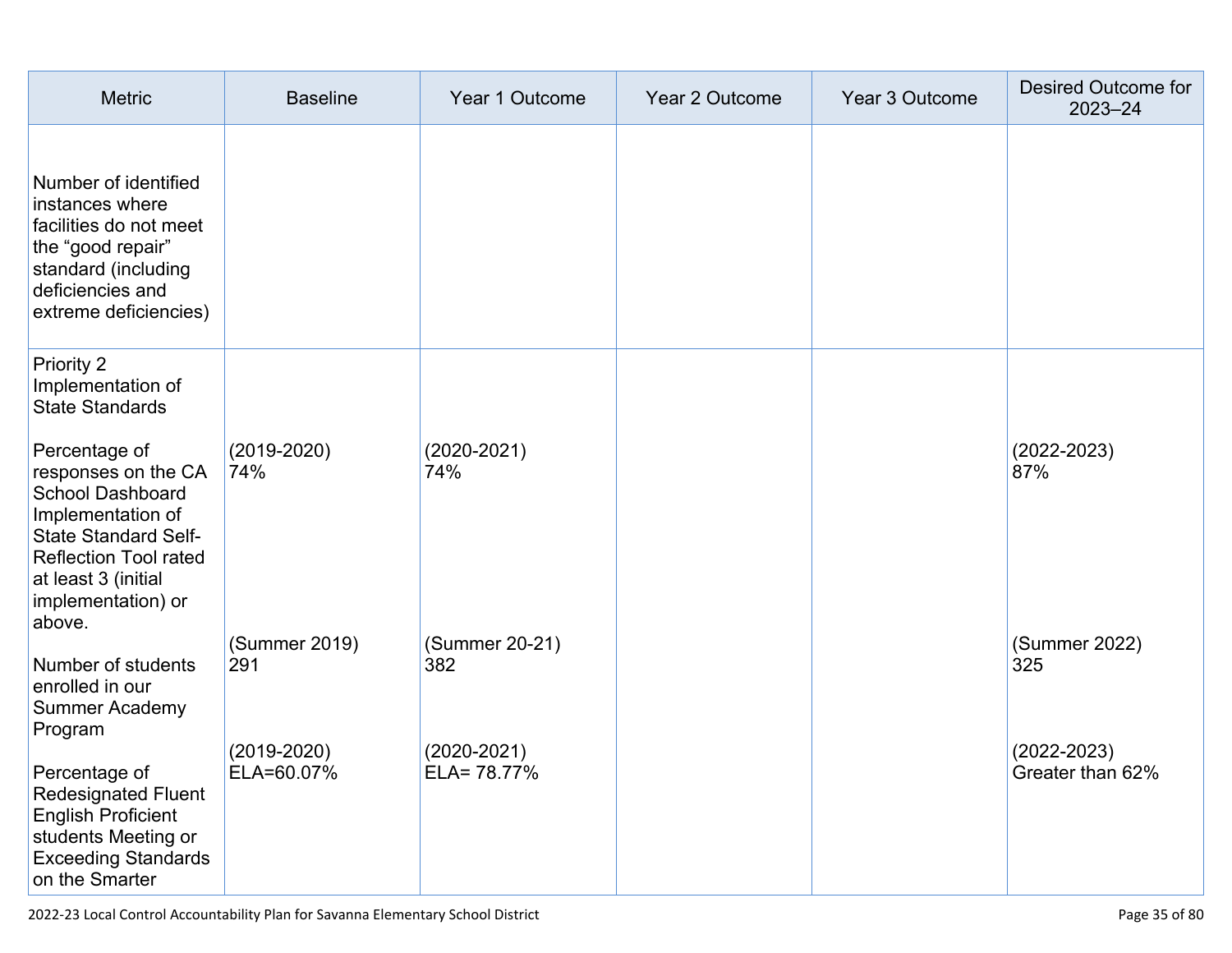| <b>Metric</b>                                                                                                                                                                                                                                                 | <b>Baseline</b>         | Year 1 Outcome          | Year 2 Outcome | Year 3 Outcome | Desired Outcome for<br>$2023 - 24$ |
|---------------------------------------------------------------------------------------------------------------------------------------------------------------------------------------------------------------------------------------------------------------|-------------------------|-------------------------|----------------|----------------|------------------------------------|
| <b>Balanced Summative</b><br>Assessments for<br>English Language<br>Arts.                                                                                                                                                                                     |                         |                         |                |                |                                    |
| Priority 7<br><b>Course Access</b>                                                                                                                                                                                                                            |                         |                         |                |                |                                    |
| Percentage of<br>students who have<br>access to a broad<br>course of study,<br>including<br>Unduplicated student<br>groups and Students<br>with Exceptional<br>Needs.                                                                                         | $(2019 - 2020)$<br>100% | $(2021 - 2022)$<br>100% |                |                | $(2022 - 2023)$<br>100%            |
| Percentage of<br>students and teachers<br>who have access to<br>standards and<br>materials in the<br>following areas:<br>ELA/ELD,<br>Mathematics,<br>History/SS, Science,<br>Health, Physical<br>Education, Visual and<br>Performing Arts, and<br>Technology. | $(2019 - 2020)$<br>100% | $(2021 - 2022)$<br>100% |                |                | $(2022 - 2023)$<br>100%            |

## **[Actions](http://www.doc-tracking.com/screenshots/22LCAP/Instructions/22LCAPInstructions.htm#actions)**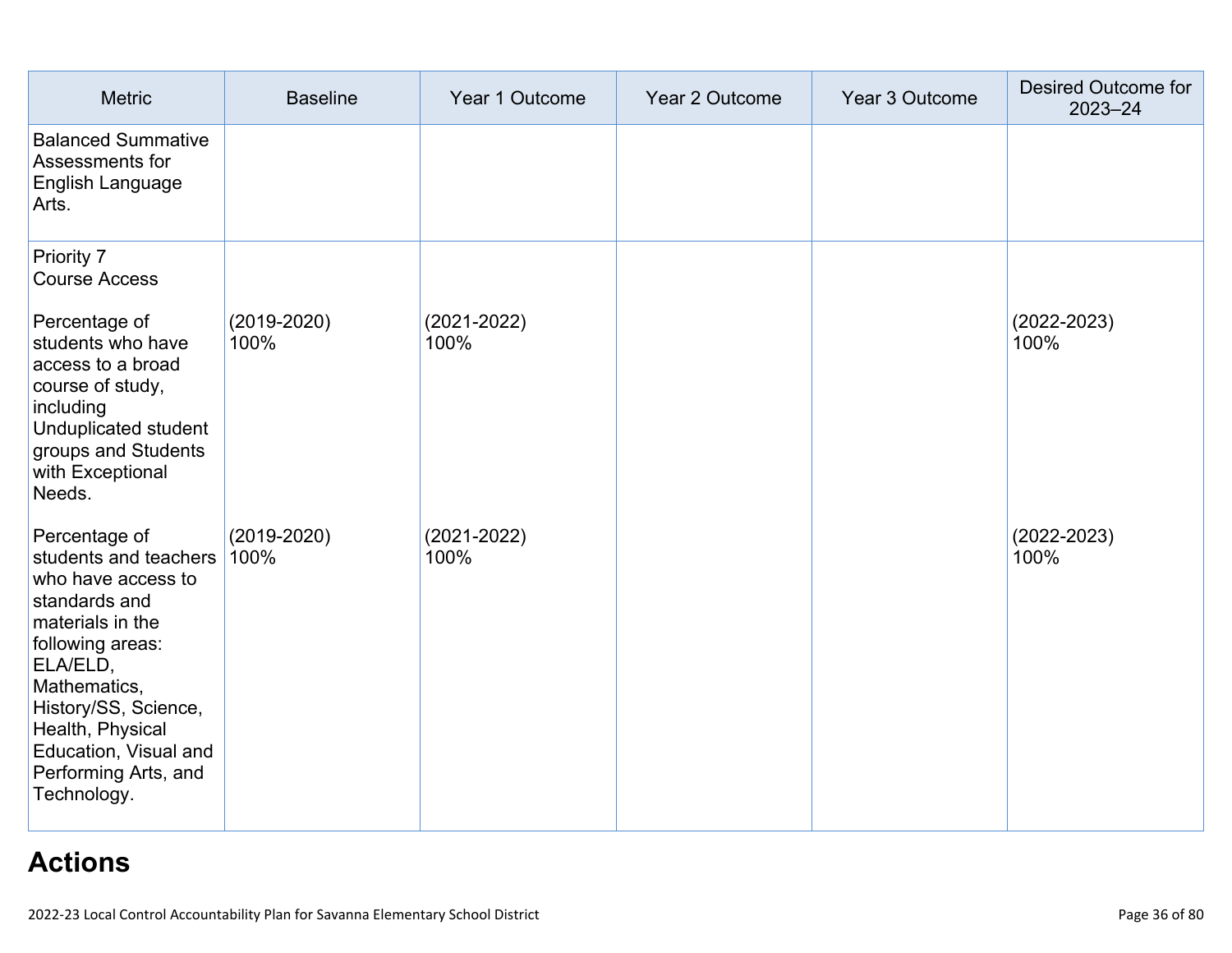| Action # | <b>Title</b>                                                            | <b>Description</b>                                                                                                                                                                                                               | <b>Total Funds</b> | Contributing |
|----------|-------------------------------------------------------------------------|----------------------------------------------------------------------------------------------------------------------------------------------------------------------------------------------------------------------------------|--------------------|--------------|
| 3.1      | <b>Highly Qualified Staff</b>                                           | Continue to hire, appropriately assign, and compensate highly<br>qualified certificated and classified staff to meet the needs of all<br>students.                                                                               | \$12,716,588.00    | <b>No</b>    |
| 3.2      | <b>Fully Credentialed</b><br>and Appropriately<br><b>Assigned Staff</b> | Continue to hire, appropriately assign, and compensate highly<br>qualified certificated and classified staff for high needs students<br>including English learners, foster youth, low-income, homeless and<br>special education. | \$2,936,628.00     | Yes          |
| 3.3      | <b>Classified Personnel</b><br><b>Student Services</b><br>Support       | Maintain classified staff assigned to assist with classroom instructional<br>support for all students.                                                                                                                           | \$239,950.00       | No           |
| 3.4      | <b>Title I Support</b>                                                  | Provide Title I teacher support at Title I funded sites.                                                                                                                                                                         | \$554,239.00       | <b>No</b>    |
| 3.5      | <b>Title II Support</b>                                                 | Provide professional development and support in the effective use of<br>technology across the curriculum for all students.                                                                                                       | \$135,451.00       | <b>No</b>    |
| 3.6      | <b>Title III Support</b>                                                | Provide professional development to support certificated staff in<br>meeting the designated and integrated needs of English learners.                                                                                            | \$125,087.00       | No           |
| 3.7      | <b>Materials Provided</b>                                               | Every student will have CCSS aligned instructional materials.                                                                                                                                                                    | \$10,591.00        | No           |
| 3.8      | <b>Facilities in Good</b><br>Repair                                     | Provide safe, clean facilities through ongoing preventative<br>maintenance, repairs, purchase and installation of equipment.                                                                                                     | \$2,128,819.00     | No           |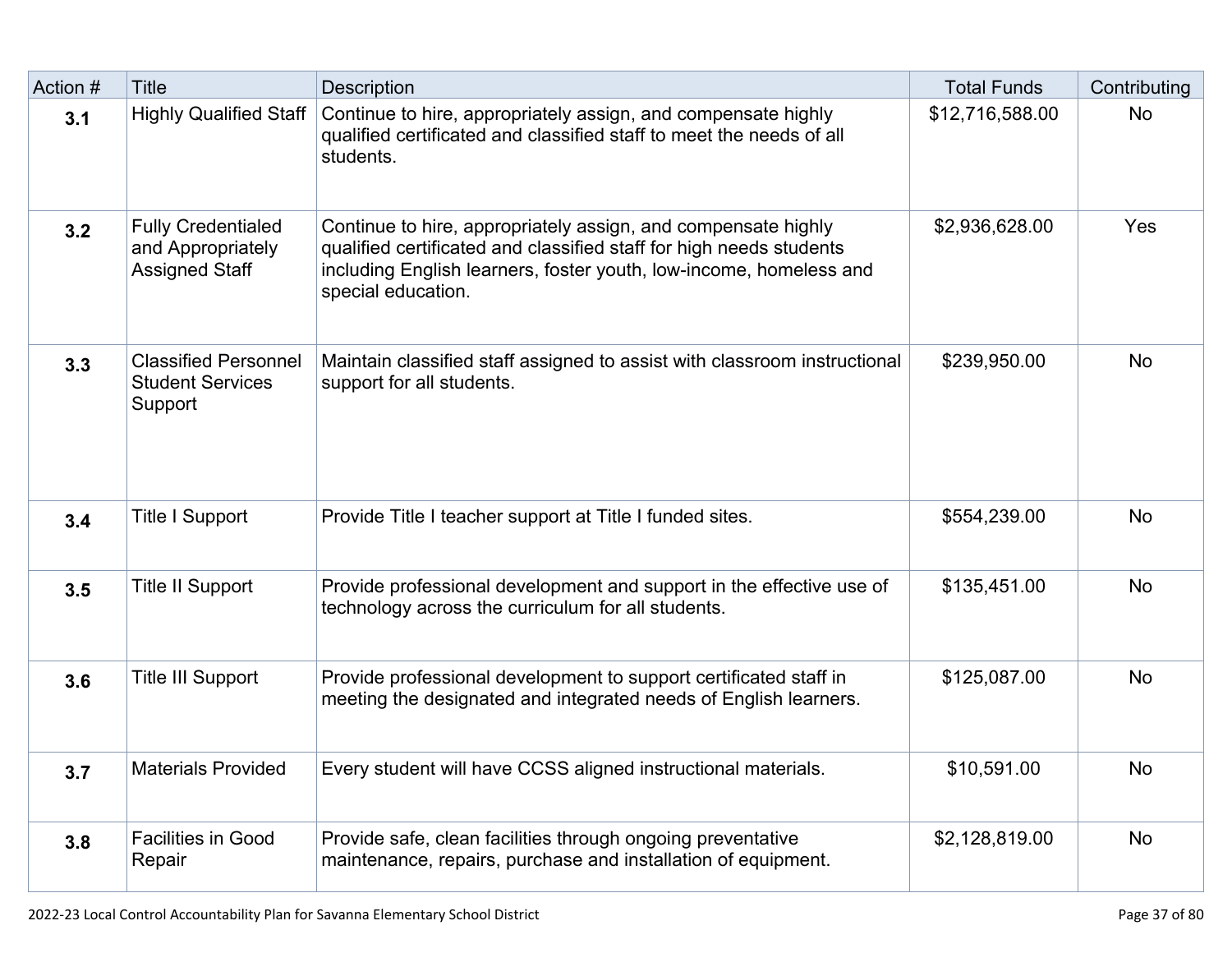| Action # | Title                                                              | <b>Description</b>                                                                                                                                                                                                                                                              | <b>Total Funds</b> | Contributing |
|----------|--------------------------------------------------------------------|---------------------------------------------------------------------------------------------------------------------------------------------------------------------------------------------------------------------------------------------------------------------------------|--------------------|--------------|
| 3.9      | Summer Academy                                                     | Provide Summer Academy with a STEM emphasis, capture learning<br>loss, and an extension of academic support to reinforce skills and<br>close the achievement gap, preserving the needs of our unduplicated<br>students including English learners, foster youth and low-income. | \$103,394.00       | <b>Yes</b>   |
| 3.10     | Music Program                                                      | Continue to provide a music program to ensure enrichment<br>opportunities for unduplicated students including English learners,<br>foster youth and low-income, who may not otherwise have the<br>opportunity outside of the regular school day.                                | \$17,309.00        | <b>Yes</b>   |
| 3.11     | <b>Classified Personnel</b><br><b>Special Education</b><br>Support | Maintain classified special education instructional support in all<br>Special Day Classrooms for students with disabilities.                                                                                                                                                    | \$485,057.00       | <b>No</b>    |

## **[Goal Analysis \[2021-22\]](http://www.doc-tracking.com/screenshots/22LCAP/Instructions/22LCAPInstructions.htm#GoalAnalysis)**

An analysis of how this goal was carried out in the previous year.

A description of any substantive differences in planned actions and actual implementation of these actions.

We were extremely successful with the implementation of the actions in goal #3 as we were able to successful implement all 10 action items in this goal. For action 3.1 Highly Qualified Staff, and action 3.2 Fully Credentialed and Appropriately Assigned Staff, we were able to successfully hire appropriately assign, and compensate highly qualified certificated and classified students. In regards to action 3.3 Classified Personnel Student Services/Special Education Support, we continue to successfully hire and utilized classified staff to support our students in the classroom. Maintaining instructional assistant support in classroom was indicated as being important by teachers, principals & administrators, and Local Bargaining Unit Members. Action 3.4 Title 1 Support, we continued to provide Title 1 teacher support with 2 Title 1 teachers at one school site and 3 Title 1 teachers at another site. Title 1 teachers pull small groups of students to work on targeted skills throughout the school day. For action 3.5 Title II Support, our STEM/TECH TOSA was able to successfully provide support and professional development on the effective use of technology across the curriculum. Our STEM/TECH TOSA provided 4 optional professional development sessions for teachers to attend throughout the year. In addition, she sent out monthly newsletters on different technology programs and best practices that teachers could implement into their classrooms. She also worked one-on-one with teachers as needed throughout the year. Action 3.6 Title III Support, was successful in the fact that we were able to conduct 4 mandatory professional development sessions for certificated staff about meeting the designated and integrated needs of English Learners. In addition, we also provided teachers with the opportunity to attend an optional workshop on setting up differentiation areas in their classrooms. One of our TOSAs also provided monthly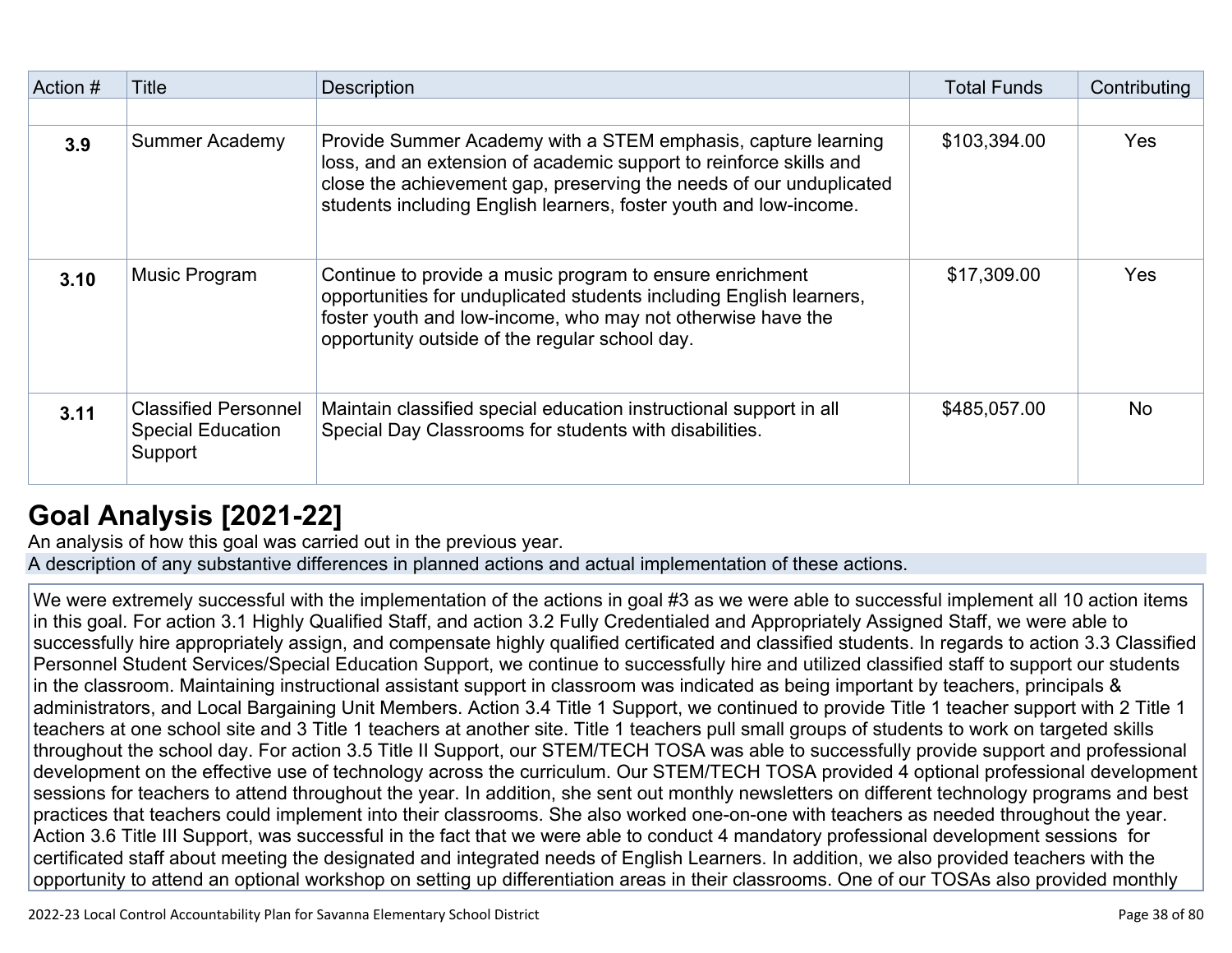newsletters with tips and strategies for meeting the needs of English learners, which teachers could implement into their daily routines. For action 3.7 Materials Provided, we were successful in making sure that every student had Common Core State Standards aligned instructional materials. This was evident in the annual Board Adoption of Textbook Resolution held on September 14, 2021 at their regularly scheduled Board Meeting. In regards to action 3.8 Facilities in Good Repair, we successfully continued to provide safe and clean facilities through ongoing preventative maintenance, and repairs. This was evident in our annual FIT report which indicated all school sites received exemplary scores. Action 3.9 Summer Academy, was very successful this year with a 31% increase in attendance this past summer. We hope to continue to increase the number of students we serve each year to extend academic support and close the achievement gap. For action 3.10 Music Program, we successfully implemented a strings music program on all 4 of our campuses during the regular school day. A music teacher came once a week to each site to provide instruction on a variety of string instruments including violins, violas, and cellos.

There were no challenges or substantive differences in planned actions and actual implementation of these actions to report.

An explanation of material differences between Budgeted Expenditures and Estimated Actual Expenditures and/or Planned Percentages of Improved Services and Estimated Actual Percentages of Improved Services.

The areas in which there was a significant difference between the planned expenditures and estimated actual expenditures for Goal 3 were actions 1, 2 and 4. For action #1 we had planned expenditures of \$11,990,153.00 set aside for Highly Qualified Staff. Our estimated actual expenditures were \$12,273,583.00. The difference was \$283,430.00. The overage was due to an increase in employee salary and benefits for the 2021-2022 school year. For action #2 we had planned expenditures of \$2,743,472.00 set aside for Fully Credentials and Appropriately Assigned Staff. Our estimated actual expenditures were \$2,822,135.00. The difference was \$78,663.00. The overage was due to an increase in employee salary and benefits for the 2021-2022 school year. For action #4 we had planned expenditures of \$488,307.00 set aside for Title 1 Support. Our estimated actual expenditures were \$631,531.00. The difference was \$143,224.00. The overage was due to an additional title 1 teacher being added to Hansen School and an increase in employee salary and benefits for the 2021-2022 school year.

An explanation of how effective the specific actions were in making progress toward the goal.

Our actions were effective towards making progress on our goals in multiple ways. Maintaining highly qualified, fully credentialed, and appropriately assigned continues to be a focus for our District and is essential to providing our students with the highest quality of education. Title I support played an important role in providing supports to our English Learners at our Title 1 Schools. Title II support played an important role in providing teachers with professional development and support needed to effectively use technology across the curriculum. Title III support played an important role with providing professional development to staff to meet the designated and integrated needs of English Learners. Materials were essential to provide every student with CCSS aligned instructional materials. Facilities in good repair continues to be a high priority and essential to ensure our students and families feel safe and secure at school. Our Summer Academy program attendance increased significantly by 31% this past year. Summer Academy helps to recapture learning loss, add an extension of academic support to reinforce skills and close the achievement gap. We hope the program continues to increase in size each year, as we feel our students greatly benefit from it.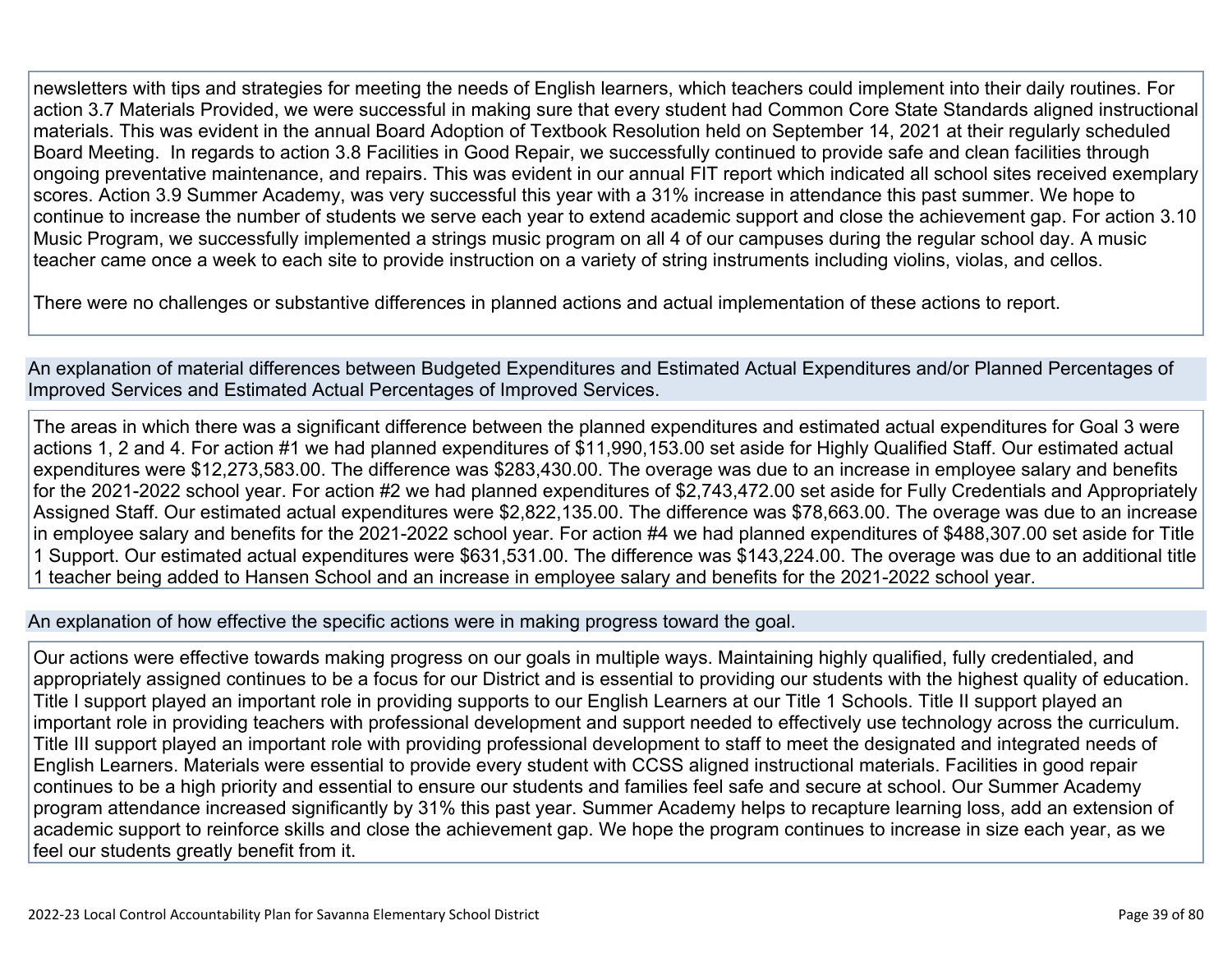A description of any changes made to the planned goal, metrics, desired outcomes, or actions for the coming year that resulted from reflections on prior practice.

Orange County Department of Education recommended that we have a separate designated action item for Special Education Funding. Action 3.3, previously titled, "Classified Personnel Student Services/Special Education Support," was split into two separate actions (student services support and special education support). This movement resulted in action 3.11 being developed, which is now titled,"Classified Personnel Special Education Support." Action 3.3 was renamed, "Classified Personnel Student Services." Other than dividing one action into two actions, there were no other changes made to the planned goal, metrics, desired outcomes or actions for the coming year.

**A report of the Total Estimated Actual Expenditures for last year's actions may be found in the Annual Update Table. A report of the Estimated Actual Percentages of Improved Services for last year's actions may be found in the Contributing Actions Annual Update Table.**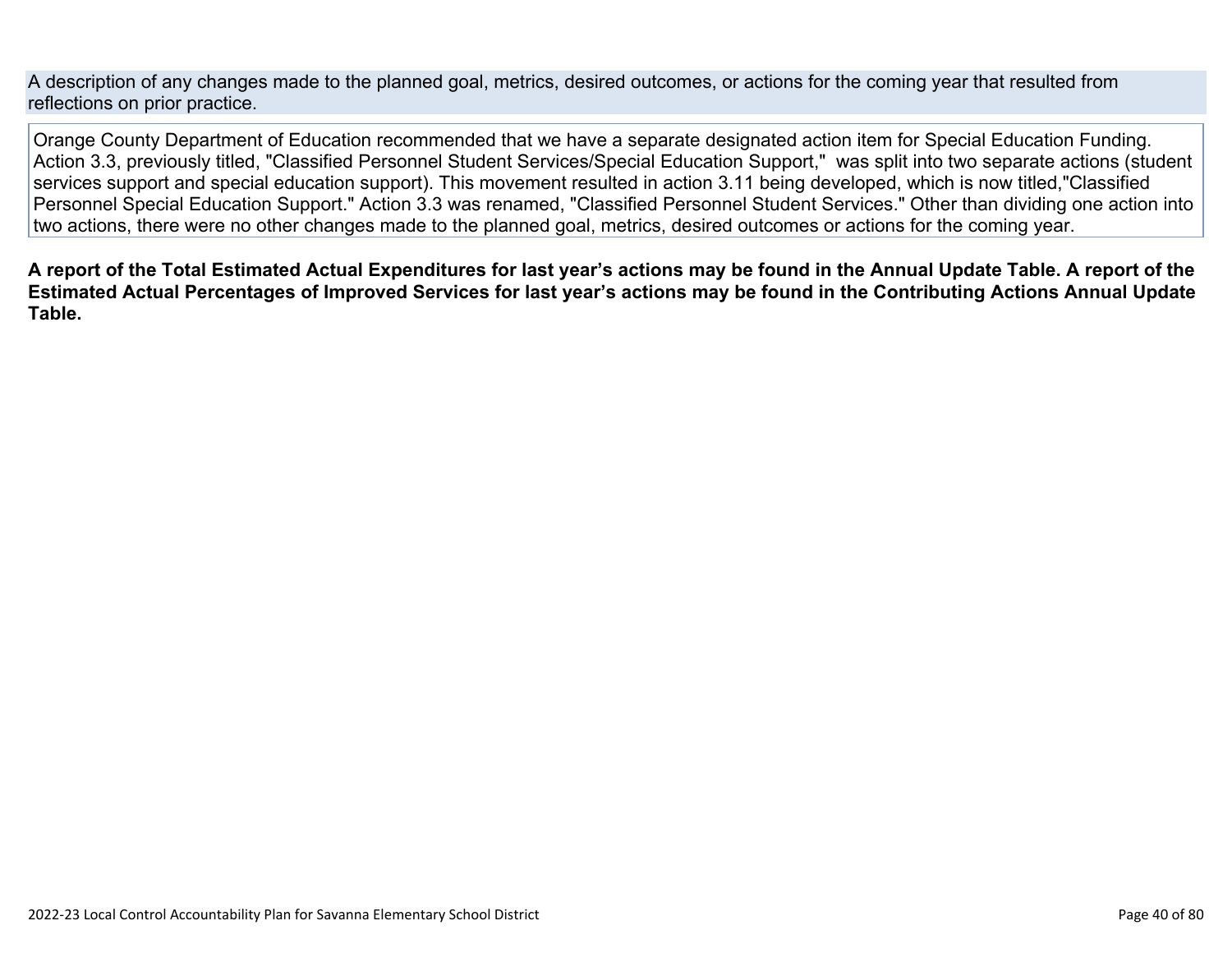## **[Increased or Improved Services for Foster Youth, English Learners, and Low-](http://www.doc-tracking.com/screenshots/22LCAP/Instructions/22LCAPInstructions.htm#IncreasedImprovedServices)[Income Students \[2022-23\]](http://www.doc-tracking.com/screenshots/22LCAP/Instructions/22LCAPInstructions.htm#IncreasedImprovedServices)**

| <b>Projected LCFF Supplemental and/or Concentration Grants</b> | Projected Additional LCFF Concentration Grant (15 percent) |
|----------------------------------------------------------------|------------------------------------------------------------|
| $\frac{1}{2}4,502,498.00$                                      | \$497,643.00                                               |

#### **Required Percentage to Increase or Improve Services for the LCAP Year**

| Projected Percentage to Increase<br>or Improve Services for the<br>Coming School Year | <b>ILCFF Carryover — Percentage</b> | <b>ILCFF Carryover — Dollar</b> | Total Percentage to Increase or<br>Improve Services for the Coming<br>School Year |
|---------------------------------------------------------------------------------------|-------------------------------------|---------------------------------|-----------------------------------------------------------------------------------|
| 29.44%                                                                                | $0.00\%$                            | \$0.00                          | '29.44%                                                                           |

**The Budgeted Expenditures for Actions identified as Contributing may be found in the Contributing Actions Table.**

### **[Required Descriptions](http://www.doc-tracking.com/screenshots/22LCAP/Instructions/22LCAPInstructions.htm#RequiredDescriptions)**

For each action being provided to an entire school, or across the entire school district or county office of education (COE), an explanation of (1) how the needs of foster youth, English learners, and low-income students were considered first, and (2) how these actions are effective in meeting the goals for these students.

In order to meet the needs of all students, Savanna School District provides a variety of services that are meaningful to support student success. Our unduplicated count of students represents about 77% of our total enrollment. In the second year of our three-year plan, to meet the needs of all of our students, the district is expending supplemental and concentration funds on a district-wide basis keeping in mind the needs of our unduplicated students first. All three goals contain actions and services that are principally directed and are effective in meeting the needs of our English Language learners, Foster Youth, and low-income students addressing State Priorities.

The following contributing district wide services have been carried over from the prior LCAP and will continue to be utilized for Goal 1 (Provide parent involvement and input opportunities through home, school, and community partnerships that support pupil success and engagement academically and socially through a safe and secure learning environment).

\*ESL Classes - This free service provides parents the ability to learn the English language to better understand and support their child's learning. This goal was carried over from the prior year, as we were unable to offer ESL classes in the 2021-2022 school year due to COVID health and safety guidelines. With 34% of our students being identified as English Learners we know that our parent population of English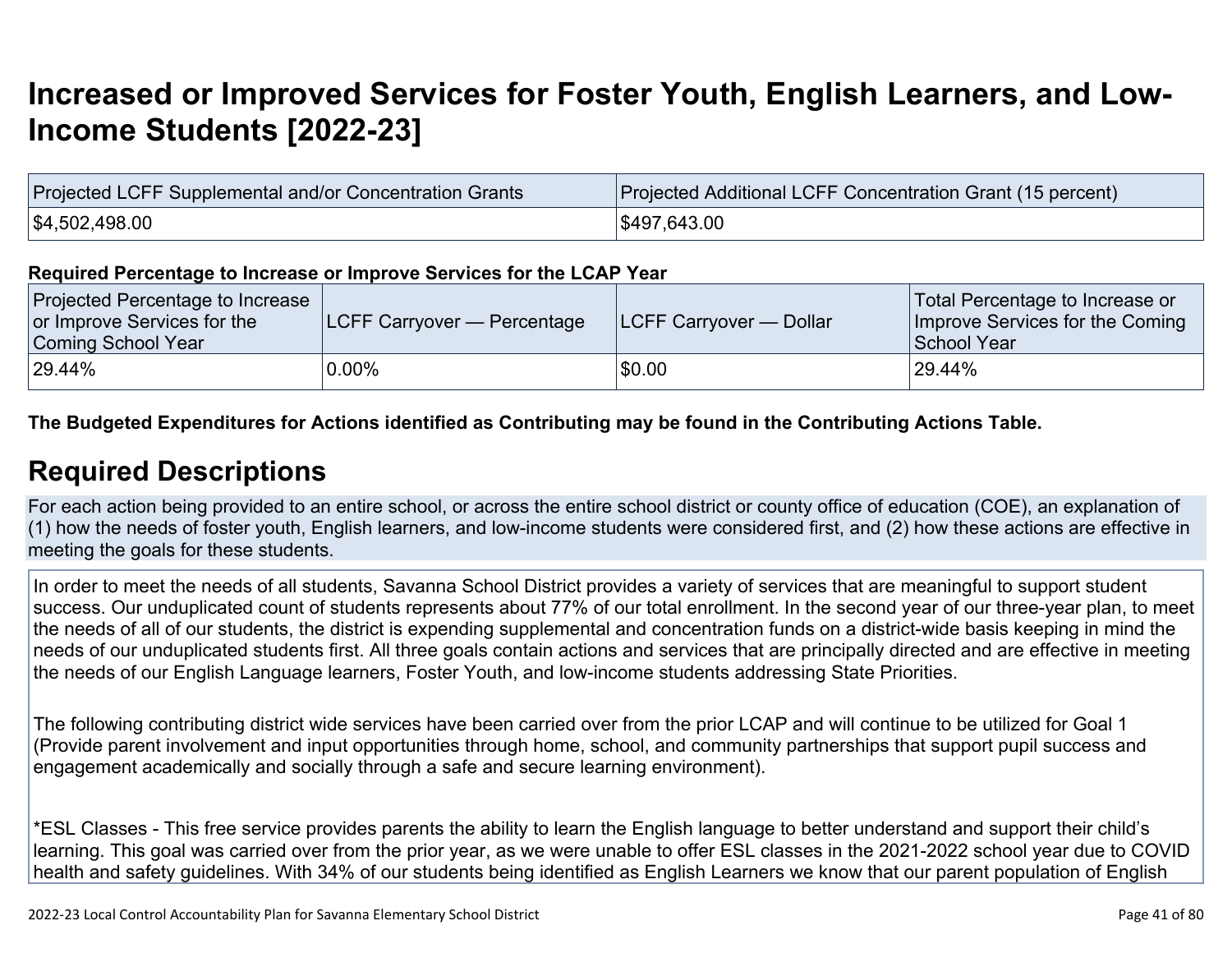Learners is much higher. We also know that families benefit when parents become proficient in English, because it allows the parent(s) to fully participate in their child's educational and social lives. By empowering parents to participate more often in their child's education, they are more likely to become an active partner with the school. According to the 2021-2022 California Parent Survey, 95% of parents feel that the school encourages them to be an active partner with the school. We know we can do better and want to improve in this area. We hope to have 100% of parents feel that the school encourages them to be an active partner with the school educating the child, by the 2023-2024 school year. Empowering parents with the opportunity to learn the English language is critical to helping us achieve goal 1, provide parent involvement and input opportunities through home, school, and community partnerships that support pupil success and engagement academically and socially through a safe and secure learning environment.

\*Community Liaisons - This service has provided assistance to parents of unduplicated students by providing support in language assistance and community resources. This goal was carried over from the prior year, due to the fact that our community liaisons are highly utilized by administrators, teachers, and parents. Our community liaisons are extremely effective at building rapport with our parents who are not fluent in English, which allows us to gauge what supports or resources our families need outside of school such as food, clothing, family counseling, shelter and other resources. Our community liaisons also assist with home visits to ensure our students' basic needs are being met. According to the 2021-2022 California Parent Survey, 95% of parents feel that the school encourages them to be an active partner with the school. We know we can do better and want to improve in this area. We hope to have 100% of parents feel that the school encourages them to be an active partner with the school educating the child, by the 2023-2024 school year. We feel that our community liaisons are one way to connect the families to our schools. Our intended outcome is to provide the parents of our unduplicated students the opportunity to actively participate in their child's education as well as to engage them in the school community through the use of a community liaison who speaks the parent's native language.

\*Transportation - Providing free transportation for our students to get to and from school in a safe manner assures that students are given the opportunity to attend and engage academically in school. This goal was carried over as 36% of our students listed free transportation as one of their successes from the 2021-2022 school year on the LCAP survey. In addition to the data from our LCAP survey, our school climate data shows that 98% of parents, 98% of 6th graders, and 97% of students in other grade levels feel that school is a safe place for students. With an increase in the homeless population living on the streets in our community, which happen to also be in the walking paths to school, Transportation is a necessity for our students in order to ensure they get to school safely. We want to continue to maintain that sense of safety that is indicated in our school climate data for our parents and students, and by transporting students to and from school, we feel that we can maintain these percentages. Furthermore, with a decrease of -5.7% in our attendance rates from 2020-2021 to 2021-2022 school year, we hope that by offering free transportation to our students, this will encourage families to utilize our services to ensure their students make it to school on time every day.

\*Saturday Academy and Attendance Incentives - This program includes reinforcement for at risk students, specifically low income, English learners and foster youth. This goal was carried over as 27% of our participants on the 2021-2022 ESSER III survey indicated that Saturday Academy was important for addressing the impact of lost instructional time. In addition, when comparing our attendance data from the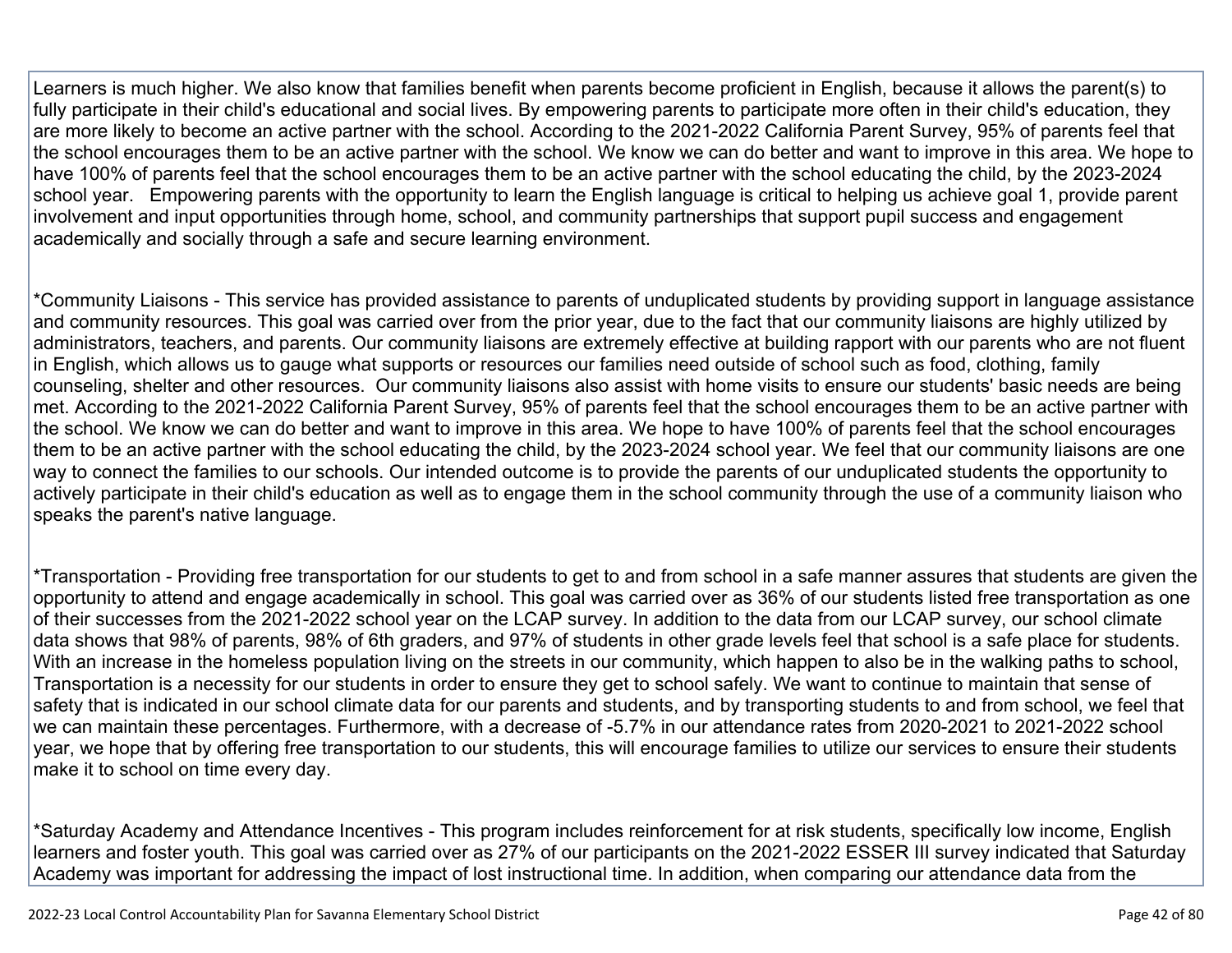previous school year to this years attendance data, it shows that there is a great need for improved attendance across the entire District. In 2020-2021 our month 7 School Attendance rate was 97.2%. This year our month 7 School Attendance rate was 91.5%. By offering students an opportunity to make up missed school days through Saturday Academy, we hope to see an overall improved attendance rate next school year.

\*Health Services - This goal was carried over as 51% of participants in the 2021-2022 ESSER III survey felt that Health Services were important for addressing other barriers to learning. Our health services program provides health related assessments, screenings, services, and resources for unduplicated students who are in need of intervention. During the 2020-2021 school year, it became evident that our lowincome students' basic health needs were not being met. Once we returned to in-person instruction the number of referrals for vision, hearing, and dental screenings increased significantly. Our health services staff are able to assess, screen, and provide services or resources in relation to our students' basic health needs. For those unable to afford the costs of needed health services, our health services staff is able to provide resources to families to get the services completed at either no cost or a significantly reduced rate. Our intended outcome is to provide services and resources for unduplicated students who may not otherwise have resources for health services outside of school. The effectiveness of this action will be measured by percentage of unduplicated students who receive health related assessments, services, screenings or resources from each school site.

\*PBIS - The PBIS program, as part of the MTSS framework, reinforces attendance and social emotional support which directly affects the success and engagement for students. This goal was carried over from the previous LCAP as attendance data and school climate data shows room for growth. The attendance data shows that our Month 7 District Report for attendance rate dropped from 97.2% in the 2020- 2021 school year to 91.5% in the 2021-2022 school year. We know that the COVID health and quarantine guidelines played a significant role in our drop of attendance. Our school climate data from the 2021-2022 Healthy Kids Survey shows that 93% of students in grade 5 and 89% of students in grade 6 feel positive that good things will happen to them at school. In the 2019-2020 school year our data results were exactly the same. We hope to increase in both of these areas for the next school year.

\*Counseling Services - Counseling services have proven to be a crucial component to students' well-being, both academically and socially. When students returned to full day instruction, our students being referred for counseling doubled from the previous school year. This goal was carried over as it received the highest rating (62%) of importance for addressing other barriers to learning on the 2021-2022 ESSER III survey, as our educational partners see the value and improvement for students receiving these services. Our intended outcome is to provide counseling services and resources for unduplicated students who may not otherwise have access to talk with a counselor outside of the school day. To measure the effectiveness of this of this action, we hope to improve 1% on the student school climate scores each school year, under the following 3 sections: 1) School has adults who really care about students 2) Students who feel positive that good things will happen to them at school 3) Students who try to work out their problems by talking or writing about them.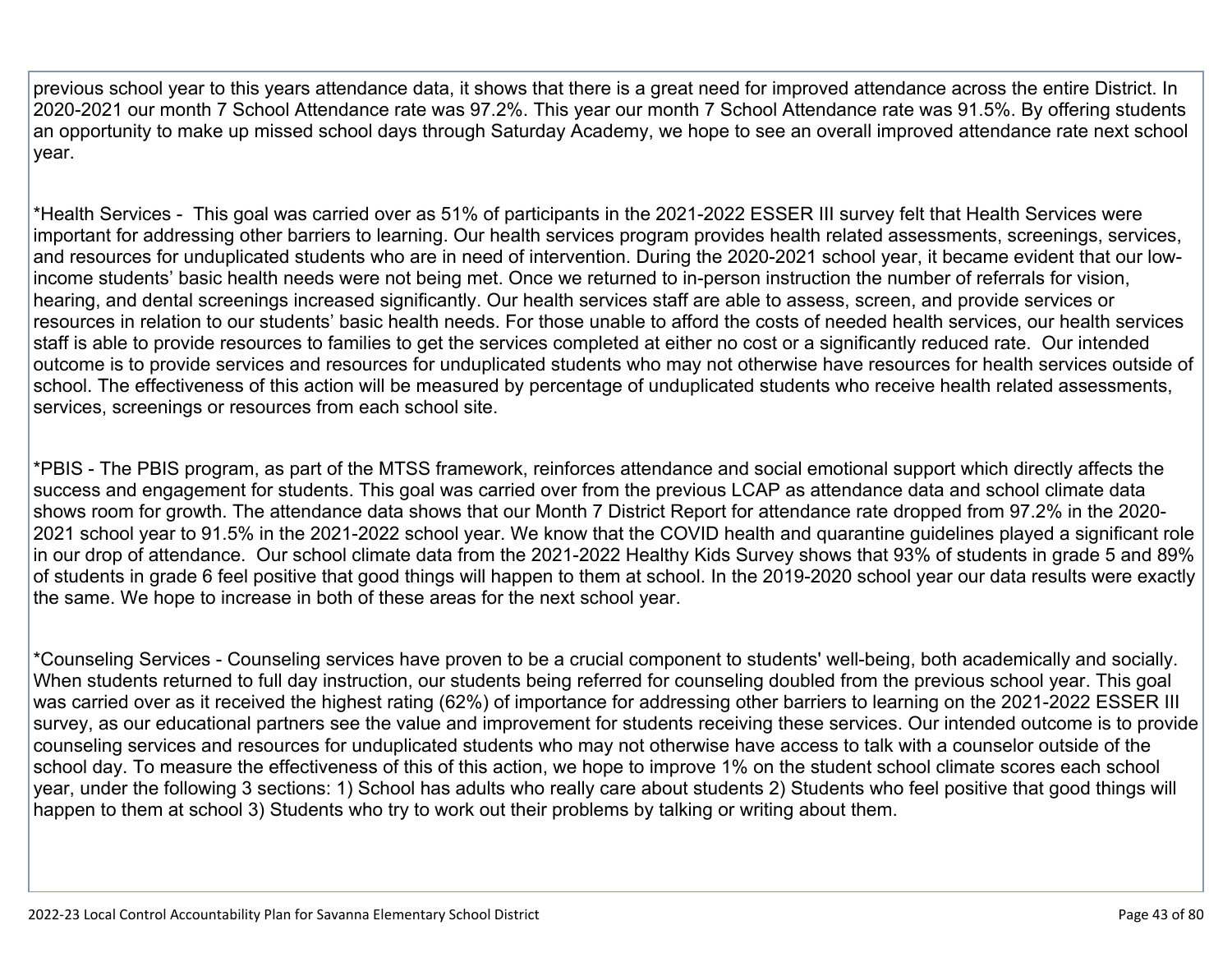The following contributing district wide services have been carried over from the prior LCAP and will continue to be utilized for Goal 2 (Increase student achievement for all students through a comprehensive, rigorous educational program).

\*Professional Development ELD - Targeted professional development for teachers in differentiated teaching has proven effective for support of our unduplicated student groups, specifically our English learners. This goal was carried over as we saw successes with an increase of 7.49% for our English Learners on the ELA CAASPP assessment in 2020-2021. In addition we saw an increase of 5.3% in our English Learner reclassification rates. However, with only a 20.30% rate of English Learners meeting or exceeding the standard, we want to continue to make growth in this area.

\*Intervention - Savanna utilizes the iReady intervention program and has seen great success with the academic achievement growth. This program is intended to support adaptable learning and instruction principally directed toward low-income students, English learners, and foster youth. We carried over this goal as our sub groups of English Learners, Homeless, Socioeconomically Disadvantaged, and Students with Disabilities all made growth on the Smarter Balanced Assessment in both ELA and Math as indicated by the 2020-2021 CAASPP assessment data. However, intervention continues to be a high need for our students in order to make up for the learning loss our students experienced during COVID as indicated on our overall decline on state test scores in both English language arts and math. In English language arts our overall scores dropped 6.03% from the 2018-2019 school year to the 2020-2021 school year. In math our overall scores dropped 5.65% from the 2018-2019 school year to the 2020-2021 school year. In addition to an overall drop in our state test scores, 45% of participants on the 2021-2022 ESSER III survey indicated that utilizing high-quality online assessments to monitor student progress was of importance to them. By providing students with individualized adaptable learning paths through iReady, we hope to close the overall achievement gap in reading and math as well as improve our overall state scores.

\*Lower Class Sizes - The additional support provided to students through lower class sizes is vital in capturing learning loss and maintaining differentiated teaching and learning. This goal was carried over as this item was indicated as high importance to all educational partner groups on the 2021-2022 ESSER III & LCAP survey. 74% of staff and parents felt that smaller class sizes are crucial to address the impacts of lost instructional time. 54% of students also felt that smaller class sizes are crucial to address the impacts of lost instructional time. In addition, we believe that lowering class sizes this school year has helped us make progress towards our goals as it enabled teachers to specifically focus on differentiated instruction for our unduplicated students including English language learners, low-income, foster youth and students in need of intervention. Our intended outcome is to close the achievement gap and significantly improve on our annual state test scores.

\*Technology - Student and staff devices, infrastructure, and bandwidth are essential for student learning, monitoring, and assessment of achievement of academic standards. This goal was carried over as this item was indicated as high importance to all educational partner groups on the 2022 LCAP survey. 89% of students felt that having access to technology was important. 67% of parents felt that having access to technology was important and 62% of staff felt that having class sets of iPads in the classroom was important. In addition 29% of staff members and 27% of students felt that having access to check-out Chromebooks for home use was important. Giving access to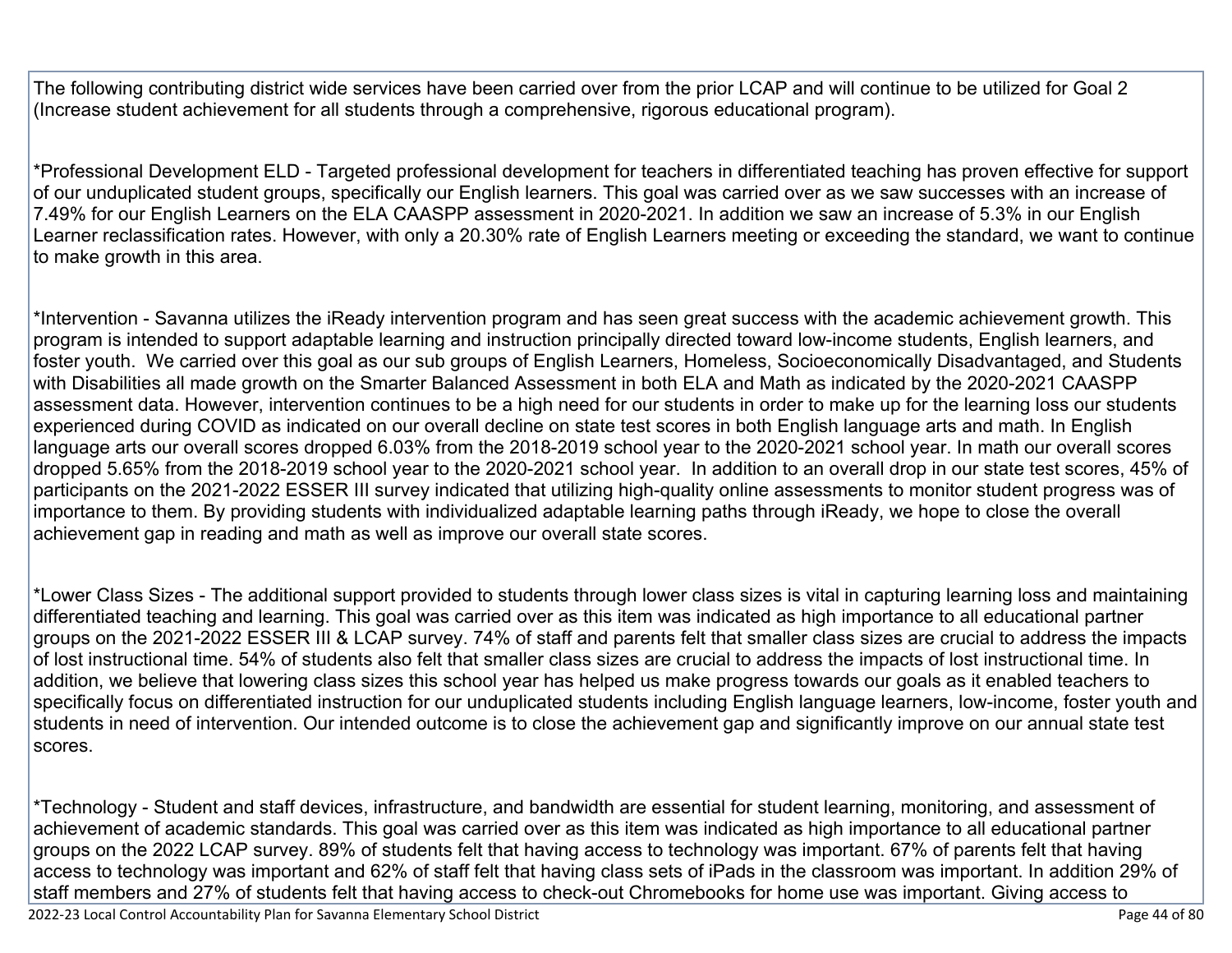students both during and outside of the school day to utilize academic programs will give students the opportunity to easily access academic information, accelerate learning, and provide them with fun opportunities to practice what they learn in school. Providing devices and access for unduplicated students maintains a leveled playing field and eliminates the financial burden that a device for home use would cause for our low-income families. Our intended outcome is to close the achievement gap and significantly improve on our annual state test scores.

The following contributing District-wide services have been carried over from the prior LCAP and will continue to be utilized for Goal 3 (Ensure optimal conditions for learning for all students by providing a broad course of study with standards aligned materials, maintaining highly qualified teachers and preserving excellent facilities).

\*Fully Credentialed and Appropriately Assigned Staff - According to the Economic Policy Institute, data shows that when indicators of teacher quality (certification, relevant training, experience, etc.) are taken into account, the teacher shortage is even more acute than currently estimated, with high-poverty schools suffering the most from the shortage of credentialed teachers. The fact that the shortage is more serious in high-poverty schools, challenges our education system's goal of providing a sound education equitably to all children. Hiring fully credentialed and appropriately assigning staff members is important as it ensures high quality support specifically for high needs students. Highly qualified teachers are more likely to expand students' desires to learn and succeed. If students are taught by underqualified or underperforming teachers, it can limit their academic potential. This goal was carried over from the previous LCAP as we had 2 teacher misassignments in the 2020-2021 school year, due to two teachers having internship credentials. Our intended outcome is to have 0 misassignments by the 2023-2024 school year. By providing our unduplicated students with fully credentialed and appropriately assigned staff, we hope to close the overall achievement gap in reading and math as well as improve our overall state scores among our sub groups of students including those identified as English language learners, low-income, and foster youth.

\*Summer Academy - Knowing that our attendance rate has decreased 5.7% from the 2020-2021 to 2021-2022 school year, we have a need for students to make up additional learning days. We also have know that our English language arts our overall scores dropped 6.03% and our math our overall scores dropped 5.65% from the 2018-2019 school year to the 2020-2021 school year. With the drop in attendance rates and our state test scores in English language arts and math, we have a need to recapture learning loss amongst our students. The Summer Academy program provides intervention to recapture learning loss, enrichment and extension of academic support to help close the achievement gap and preserve the needs of our unduplicated students. This goal was carried over from the previous year as 22% of our participants on the 21-22 ESSER III survey indicated that Summer Academy was important for addressing the impact of lost instructional time. Our intended outcome is to provide our unduplicated students with the opportunity to recapture learning loss in order to close the achievement gap.

\*Music Program - As part of the local indicators, school district are required to provide "Access to a Broad Course of Study," for students, including programs and services developed and provided to unduplicated students. The Music program in the Savanna School District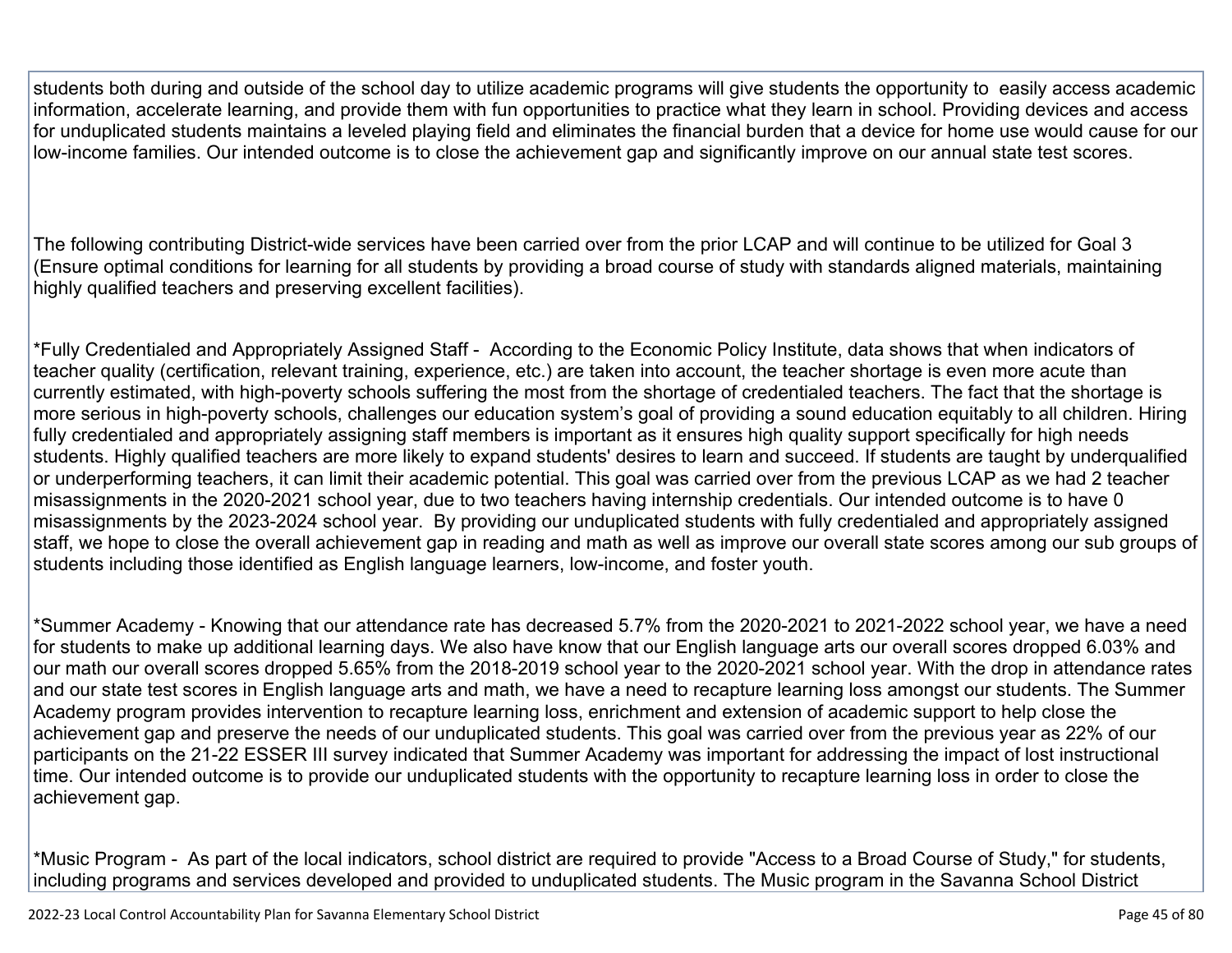provides opportunities for unduplicated students who may not otherwise have the opportunity to participate in a performing arts program outside of the regular school day. This goal was carried over from the previous school year as we continue to have approximately 20% of our upper grade students at all school sites being served by the Music Program. Our intended outcome is to provide unduplicated students with the opportunity to engage with school through performing arts, which will provide benefits such as promoting self-esteem, motivation, aesthetic awareness, cultural exposure, creativity, improved emotional expression, and appreciation of diversity. To measure the effectiveness of this of this action, we hope to continue to maintain a 100% on the local indicators under "Course Access" for percentage of students who have access to a broad course of study, as well as for the percentage of students who have access to a variety of subjects including performing arts.

As indicated, all of these actions have been determined to be effective through analysis of survey data, student performance and assessment data. Educational Partner feedback was a determining factor in the importance of these actions. These services will continue to provide principal benefit to unduplicated students.

A description of how services for foster youth, English learners, and low-income students are being increased or improved by the percentage required.

Per California Ed Code, increased or improved services for unduplicated students in proportion to increased supplemental funding is required. The proportionality percentage of 29.44% in Savanna School District is met by increasing the level of services for English Language learners, Foster Youth, and low-income students on a district-wide basis. The services and programs defined in the Local Control and Accountability Plan provide substantial support above and beyond the regular core program and have proven effective in meeting the needs of our English Language Learners, Foster Youth and low-income students.

Savanna School District's actions are principally directed to increase and improve services to our unduplicated student groups by providing parent engagement programs, high quality educational programs and services, including superior instruction and robust educational opportunities aligned to standards and frameworks.

To increase parent involvement opportunities to support student success academically and socially, the following actions are in place: \*Community Liaisons - provide assistance to parents of unduplicated students, including providing resources for health and mental health assistance, language translations, and to help identify unique student needs, including a Foster Youth/Homeless Liaison to meet the unique needs of these student populations.

\*ESL and Parent Classes - provide classes to help families learn the English language and to provide targeted additional learning opportunities for the parents of English Language learners, Foster Youth and low-income students.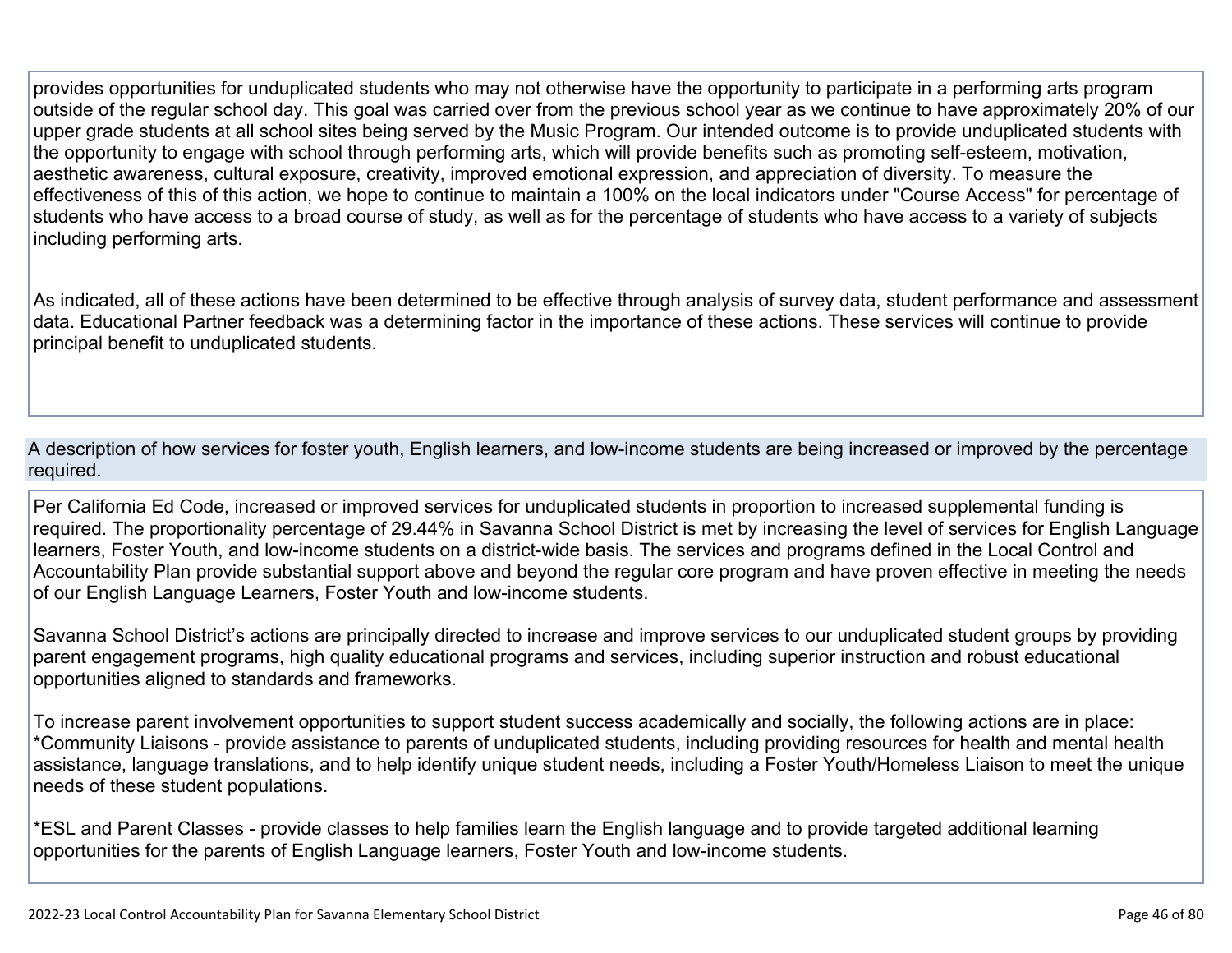To further support student success and engagement through a safe and secure learning environment, the following actions are in place: \*Transportation - provide free transportation to and from school to ensure student safety.

\*PBIS - through our PBIS/MTSS program, we will continue to increase our efforts to establish a cohesive framework to support the academic, behavioral and social emotional needs of our unduplicated students.

\*Saturday Academy - additional days of instruction offered beyond the 180-day school year through Saturday Academy with support for English Language learners, Foster Youth, and low-income students.

\*Counseling services - provide services for students who are in need of intervention.

To increase student achievement through a comprehensive rigorous educational program, the following actions are in place: \*Professional Development ELD - professional development specifically targeted toward differentiated instruction for English learners and coaching to help teachers learn techniques and strategies to meet the needs of our English Language learners, Foster Youth, and lowincome students.

\*Intervention - provide supplemental intervention programs and materials to meet the needs of students with the highest need.

\*Lower Class Sizes - provide lower class sizes to allow teachers to focus on English language learners and other students in need.

\*Technology - provide technology infrastructure to support intervention, including technology support for families.

To ensure optimal conditions for learning, the following actions are in place:

\*Fully Credentialed and Appropriately Assigned Staff - continue to appropriately assign, compensate highly qualified staff for our high needs students.

\*Summer Academy - provide additional days of instruction offered beyond the 180-day school year through Summer Academy, with support for English Language learners, Foster Youth, and low-income students.

\*Music Program - provide opportunities for unduplicated students who may not otherwise have the opportunity to participate outside of the regular school day.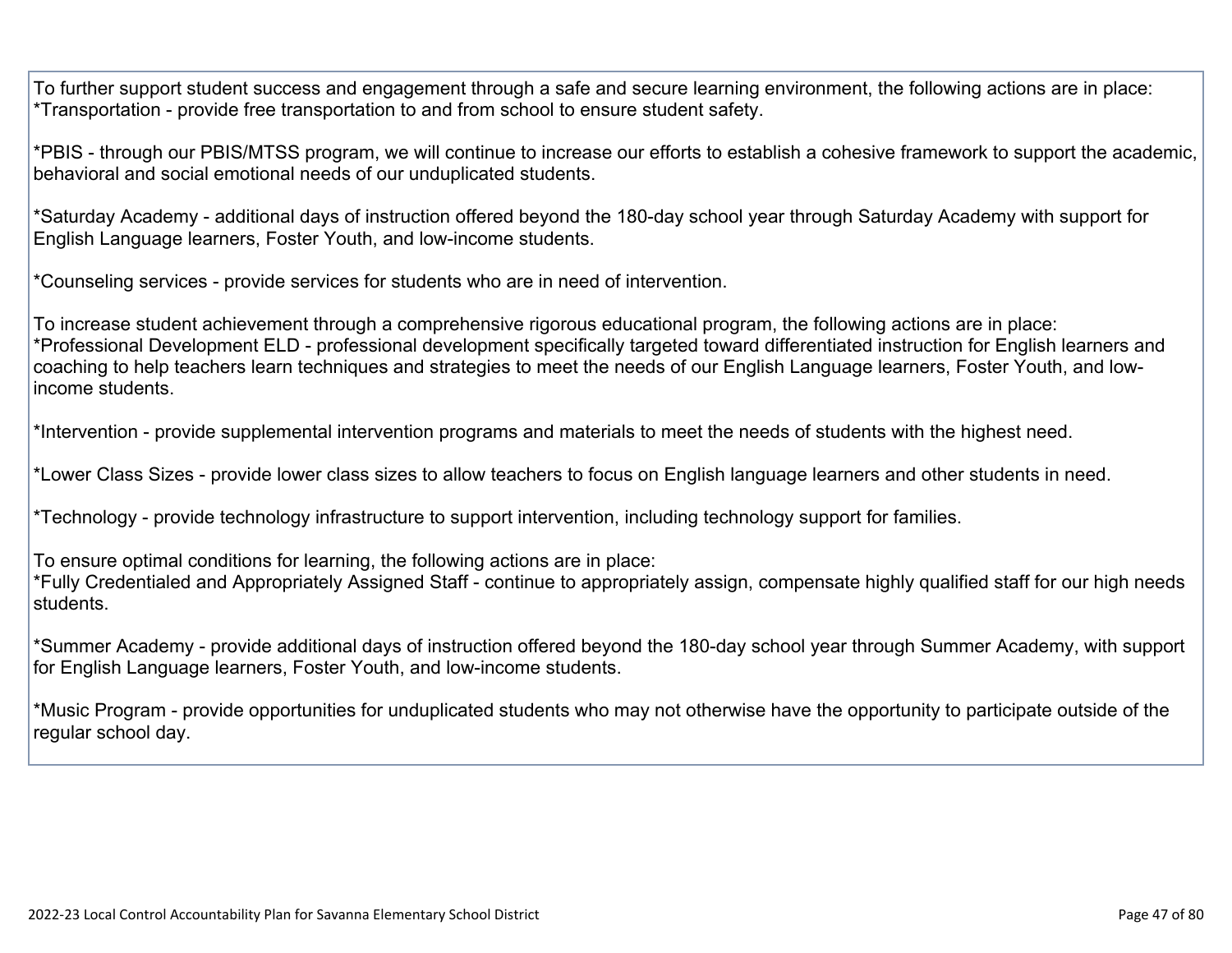A description of the plan for how the additional concentration grant add-on funding identified above will be used to increase the number of staff providing direct services to students at schools that have a high concentration (above 55 percent) of foster youth, English learners, and lowincome students, as applicable.

The Savanna School District is using the additional concentration grant add-on funding to increase the number of teachers providing direct services to students on all school campuses. The additional concentration grant add-on funding is also being used to increase the number of instructional assistants providing direct services to students on all school campuses. Every school in the Savanna School District has an unduplicated pupil percentage (UPP) of low-income, English Learners, and/or foster youth greater than 55%. This corresponds directly with LCAP goal #2 and action item # 2.5, Lower Class Sizes.

| Staff-to-student ratios by<br>type of school and<br><b>concentration of</b><br>unduplicated students | Schools with a student concentration of 55 percent or<br>less | Schools with a student concentration of greater than 55<br>percent |
|------------------------------------------------------------------------------------------------------|---------------------------------------------------------------|--------------------------------------------------------------------|
| Staff-to-student ratio of<br>classified staff providing<br>direct services to students               | N/A                                                           | 1:35                                                               |
| Staff-to-student ratio of<br>certificated staff providing<br>direct services to students             | N/A                                                           | 1:17                                                               |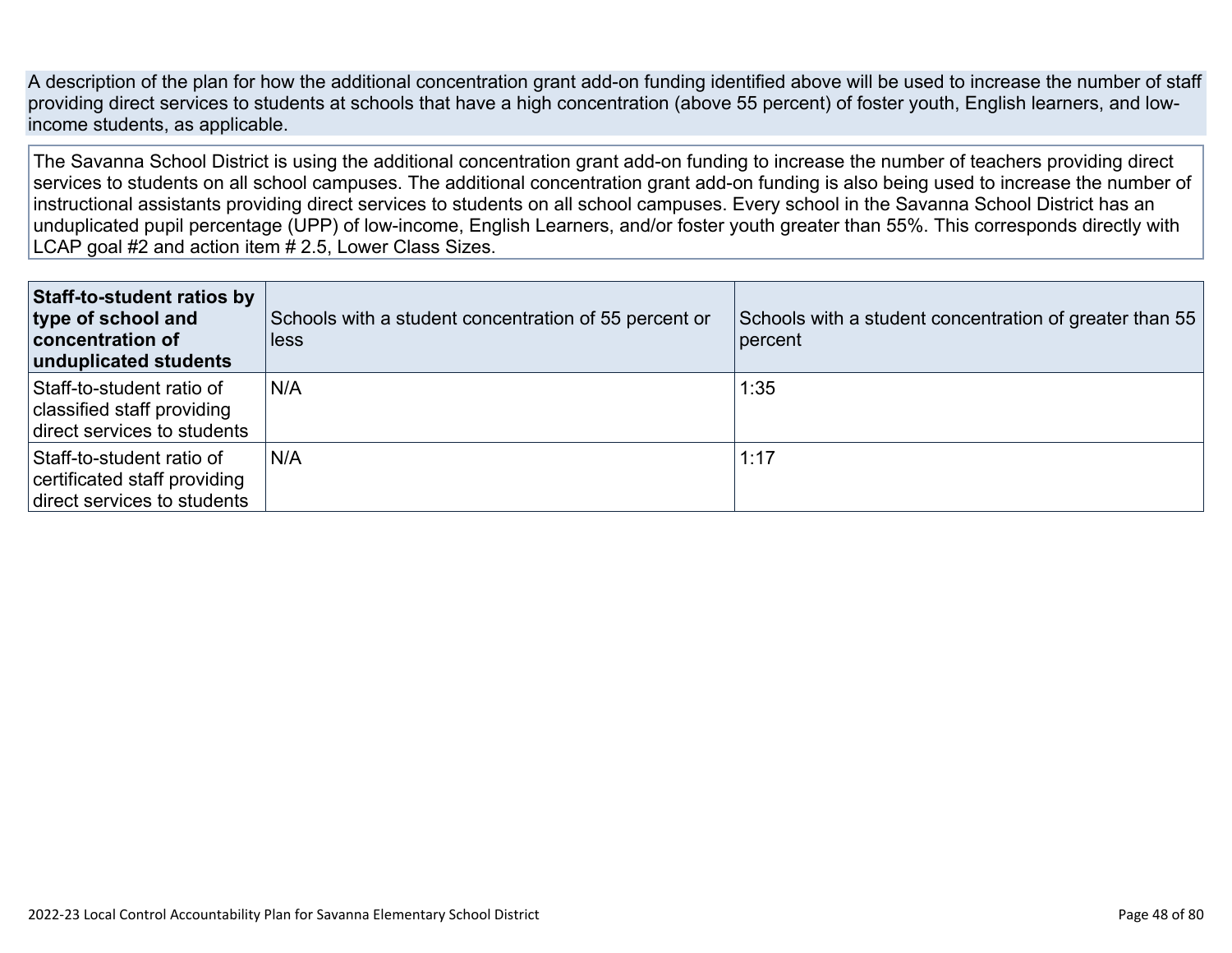### **2022-23 Total Expenditures Table**

| <b>Totals</b>  |                | <b>LCFF Funds</b>                                | <b>Other State</b><br><b>Funds</b> | <b>Local Funds</b>                                           | <b>Federal Funds</b> | <b>Total Funds</b>       | <b>Total Personnel</b> | <b>Total Non-</b><br>personnel |                    |
|----------------|----------------|--------------------------------------------------|------------------------------------|--------------------------------------------------------------|----------------------|--------------------------|------------------------|--------------------------------|--------------------|
| <b>Totals</b>  |                | \$18,762,156.00                                  | \$1,144,283.00                     |                                                              | \$2,576,260.00       | \$22,482,699.00          | \$21,122,415.00        | \$1,360,284.00                 |                    |
| Goal           | <b>Action#</b> | <b>Action Title</b>                              |                                    | <b>Student Group(s)</b>                                      | <b>LCFF Funds</b>    | <b>Other State Funds</b> | <b>Local Funds</b>     | <b>Federal Funds</b>           | <b>Total Funds</b> |
| $\mathbf{1}$   | $1.1$          | Parent Input<br>Opportunities                    | All                                |                                                              |                      |                          |                        |                                | \$0.00             |
| $\mathbf 1$    | $1.2$          | <b>ESL Classes</b>                               |                                    | <b>English Learners</b>                                      | \$4,796.00           |                          |                        |                                | \$4,796.00         |
| $\mathbf{1}$   | $1.3$          | <b>Community Liaisons</b>                        |                                    | <b>English Learners</b><br><b>Foster Youth</b><br>Low Income | \$45,286.00          |                          |                        |                                | \$45,286.00        |
| $\mathbf 1$    | $1.4$          | Transportation                                   |                                    | <b>English Learners</b><br><b>Foster Youth</b><br>Low Income | \$633,541.00         |                          |                        |                                | \$633,541.00       |
| $\mathbf{1}$   | $1.5$          | Saturday Academy<br>and Attendance<br>Incentives |                                    | <b>English Learners</b><br><b>Foster Youth</b>               | \$200.00             | \$17,068.00              |                        |                                | \$17,268.00        |
| $\mathbf 1$    | 1.6            | <b>Health Services</b>                           |                                    | <b>English Learners</b><br>Foster Youth<br>Low Income        | \$11,200.00          |                          |                        | \$422,897.00                   | \$434,097.00       |
| $\mathbf 1$    | 1.7            | <b>PBIS</b>                                      |                                    | <b>English Learners</b><br><b>Foster Youth</b><br>Low Income | \$5,000.00           |                          |                        |                                | \$5,000.00         |
| $\mathbf 1$    | 1.8            | <b>Counseling Services</b>                       |                                    | <b>English Learners</b><br><b>Foster Youth</b><br>Low Income | \$145,438.00         |                          |                        | \$66,150.00                    | \$211,588.00       |
| $\mathbf{1}$   | 1.9            | Parental and<br>Community<br>Communication       | All                                |                                                              | \$9,500.00           |                          |                        |                                | \$9,500.00         |
| $\overline{2}$ | 2.1            | Professional<br>Development                      | All                                |                                                              |                      | \$141,309.00             |                        |                                | \$141,309.00       |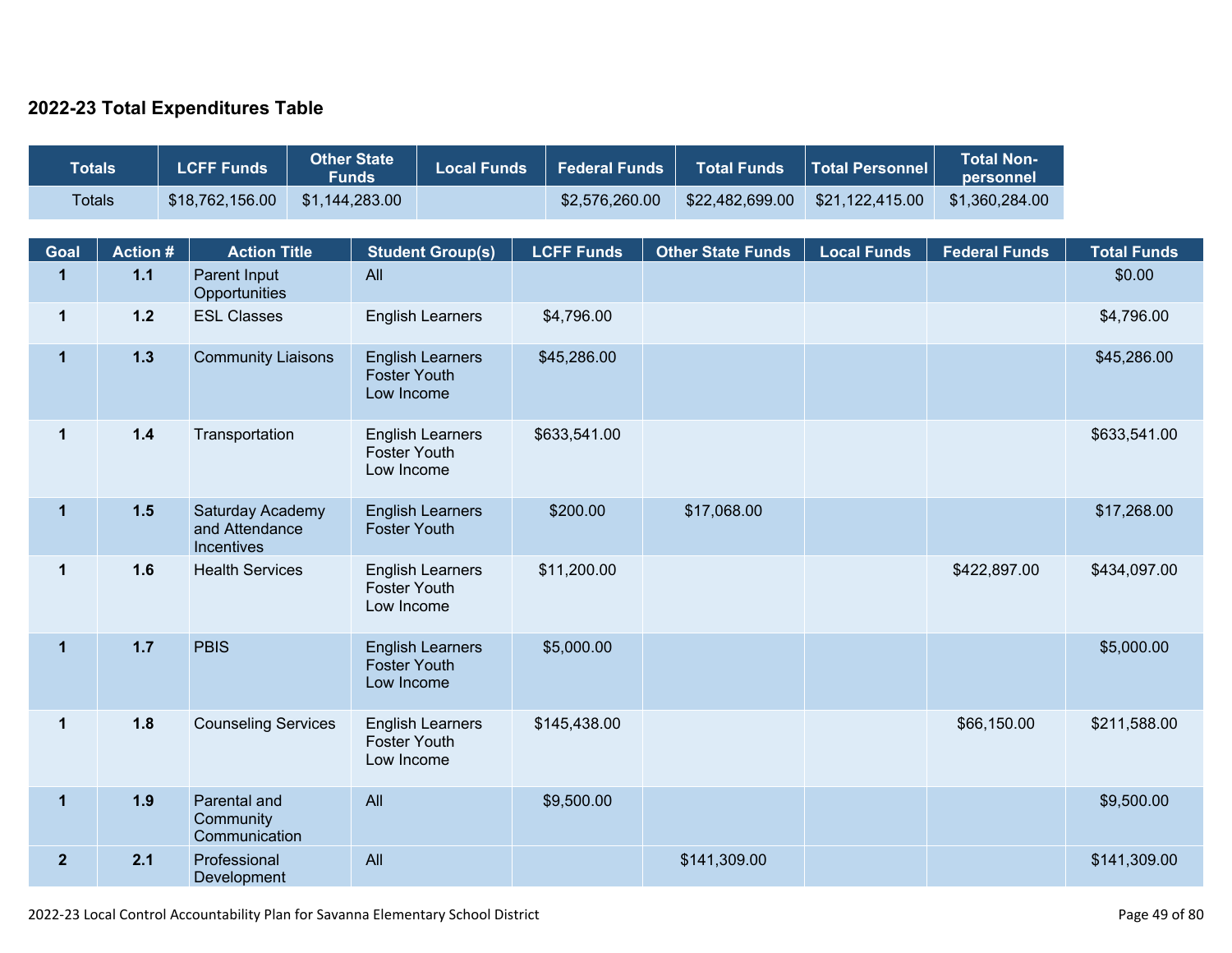| Goal                    | <b>Action #</b> | <b>Action Title</b>                                                     | <b>Student Group(s)</b>                                      | <b>LCFF Funds</b> | <b>Other State Funds</b> | <b>Local Funds</b> | <b>Federal Funds</b> | <b>Total Funds</b> |
|-------------------------|-----------------|-------------------------------------------------------------------------|--------------------------------------------------------------|-------------------|--------------------------|--------------------|----------------------|--------------------|
| $\overline{2}$          | 2.2             | Professional<br>Development ELD                                         | <b>English Learners</b>                                      | \$8,400.00        |                          |                    |                      | \$8,400.00         |
| 2 <sup>2</sup>          | 2.3             | <b>NGSS</b><br>Implementation                                           | All                                                          |                   |                          |                    |                      | \$0.00             |
| $\mathbf{2}$            | 2.4             | Intervention                                                            | <b>English Learners</b><br><b>Foster Youth</b><br>Low Income | \$70,000.00       |                          |                    |                      | \$70,000.00        |
| 2 <sup>2</sup>          | 2.5             | <b>Lower Class Sizes</b>                                                | <b>English Learners</b><br><b>Foster Youth</b><br>Low Income | \$474,412.00      |                          |                    | \$401,144.00         | \$875,556.00       |
| $\mathbf{2}$            | 2.6             | Technology                                                              | <b>English Learners</b><br><b>Foster Youth</b><br>Low Income | \$150,000.00      |                          |                    |                      | \$150,000.00       |
| $\mathbf{2}$            | 2.7             | <b>ASES</b>                                                             | All                                                          |                   | \$423,245.00             |                    |                      | \$423,245.00       |
| $\mathbf{3}$            | 3.1             | <b>Highly Qualified Staff</b>                                           | All                                                          | \$12,716,588.00   |                          |                    |                      | \$12,716,588.00    |
| $\overline{\mathbf{3}}$ | 3.2             | <b>Fully Credentialed</b><br>and Appropriately<br><b>Assigned Staff</b> | <b>English Learners</b><br><b>Foster Youth</b><br>Low Income | \$2,936,628.00    |                          |                    |                      | \$2,936,628.00     |
| $\mathbf{3}$            | 3.3             | <b>Classified Personnel</b><br><b>Student Services</b><br>Support       | All                                                          | \$239,950.00      |                          |                    |                      | \$239,950.00       |
| $\mathbf{3}$            | 3.4             | <b>Title I Support</b>                                                  | All                                                          |                   |                          |                    | \$554,239.00         | \$554,239.00       |
| $\overline{\mathbf{3}}$ | 3.5             | <b>Title II Support</b>                                                 | All                                                          |                   |                          |                    | \$135,451.00         | \$135,451.00       |
| 3                       | 3.6             | <b>Title III Support</b>                                                | All                                                          |                   |                          |                    | \$125,087.00         | \$125,087.00       |
| $\mathbf{3}$            | 3.7             | <b>Materials Provided</b>                                               | All                                                          | \$10,591.00       |                          |                    |                      | \$10,591.00        |
| 3                       | 3.8             | Facilities in Good<br>Repair                                            | All                                                          | \$1,279,567.00    |                          |                    | \$849,252.00         | \$2,128,819.00     |
| $\overline{\mathbf{3}}$ | 3.9             | Summer Academy                                                          | <b>English Learners</b><br><b>Foster Youth</b><br>Low Income | \$3,750.00        | \$99,644.00              |                    |                      | \$103,394.00       |
| $\mathbf{3}$            | 3.10            | Music Program                                                           | <b>English Learners</b><br><b>Foster Youth</b><br>Low Income | \$17,309.00       |                          |                    |                      | \$17,309.00        |
| $\mathbf{3}$            | 3.11            | <b>Classified Personnel</b><br><b>Special Education</b><br>Support      | Students with<br><b>Disabilities</b>                         |                   | \$463,017.00             |                    | \$22,040.00          | \$485,057.00       |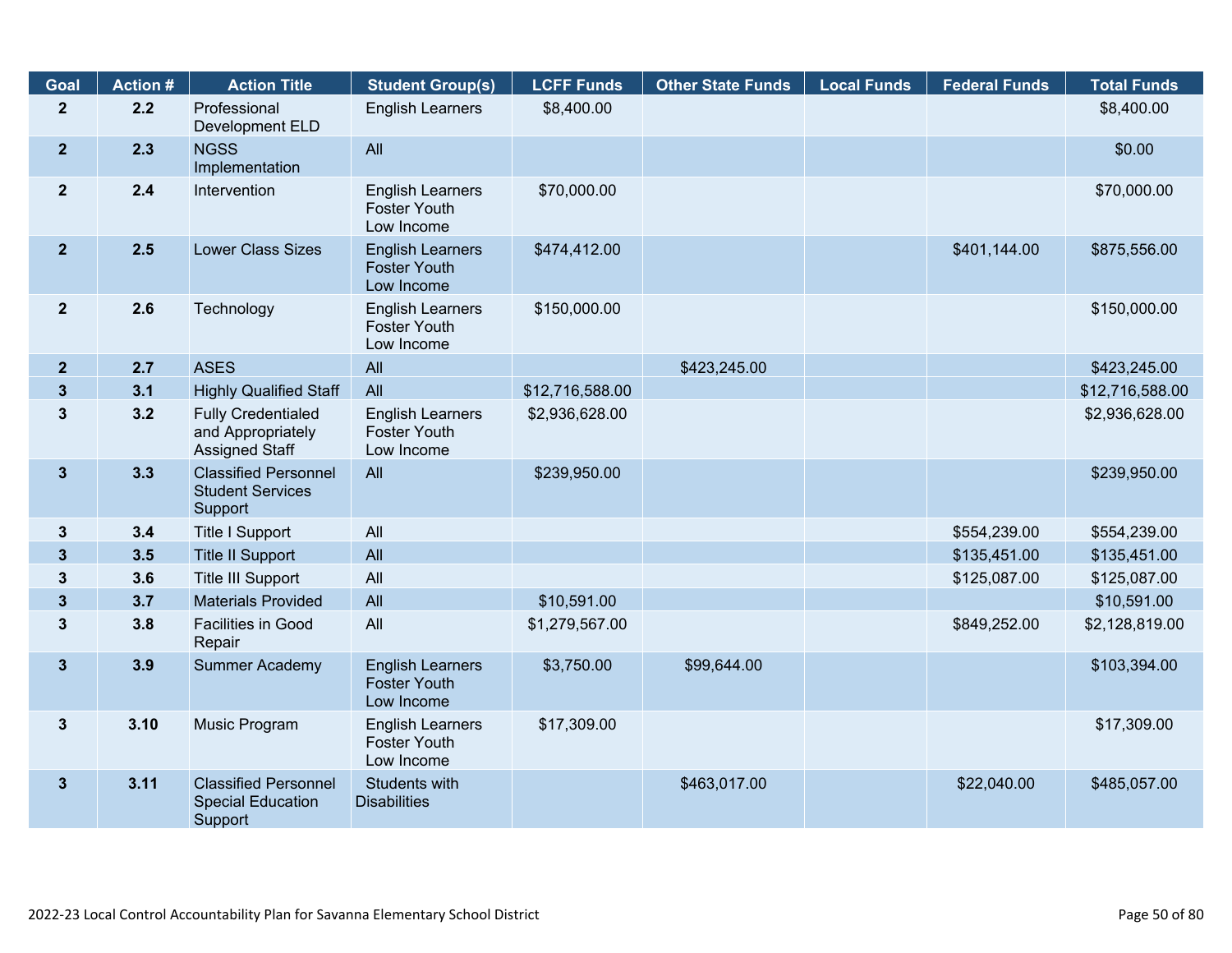### **2022-23 Contributing Actions Table**

| 1. Projected<br><b>LCFF Base</b><br>Grant | 2. Projected<br><b>LCFF</b><br>Supplemental<br>and/or<br><b>Concentration</b><br><b>Grants</b> | 3. Projected<br><b>Percentage to</b><br>Increase or<br><b>Improve</b><br><b>Services for</b><br>the Coming<br><b>School Year</b><br>(2 divided by | <b>LCFF</b><br>Carryover -<br>Percentage<br>(Percentage<br>from Prior<br>Year) | <b>Total</b><br><b>Percentage to</b><br>Increase or<br><b>Improve</b><br><b>Services for</b><br>the Coming<br><b>School Year</b><br>(3 + Carryover<br>$\%$ | 4. Total<br><b>Planned</b><br><b>Contributing</b><br><b>Expenditures</b><br>(LCFF Funds) | 5. Total<br><b>Planned</b><br><b>Percentage of</b><br><b>Improved</b><br><b>Services</b><br>(%) | <b>Planned</b><br><b>Percentage to</b><br>Increase or<br><b>Improve</b><br><b>Services for</b><br>the Coming<br><b>School Year</b><br>(4 divided by<br>$1$ , plus $5$ ) | <b>Totals by</b><br><b>Type</b> | <b>Total LCFF</b><br><b>Funds</b> |
|-------------------------------------------|------------------------------------------------------------------------------------------------|---------------------------------------------------------------------------------------------------------------------------------------------------|--------------------------------------------------------------------------------|------------------------------------------------------------------------------------------------------------------------------------------------------------|------------------------------------------------------------------------------------------|-------------------------------------------------------------------------------------------------|-------------------------------------------------------------------------------------------------------------------------------------------------------------------------|---------------------------------|-----------------------------------|
| \$15,295,628.0<br>0                       | \$4,502,498.00                                                                                 | 29.44%                                                                                                                                            | $0.00\%$                                                                       | 29.44%                                                                                                                                                     | \$4,505,960.00                                                                           | $0.00\%$                                                                                        | 29.46 %                                                                                                                                                                 | Total:                          | \$4,505,960.00                    |
|                                           |                                                                                                |                                                                                                                                                   |                                                                                |                                                                                                                                                            |                                                                                          |                                                                                                 |                                                                                                                                                                         | <b>LEA-wide</b><br>Total:       | \$4,505,960.00                    |
|                                           |                                                                                                |                                                                                                                                                   |                                                                                |                                                                                                                                                            |                                                                                          |                                                                                                 |                                                                                                                                                                         | <b>Limited Total:</b>           | \$0.00                            |
|                                           |                                                                                                |                                                                                                                                                   |                                                                                |                                                                                                                                                            |                                                                                          |                                                                                                 |                                                                                                                                                                         | <b>Schoolwide</b><br>Total:     | \$0.00                            |

| Goal        | <b>Action #</b> | <b>Action Title</b>                           | <b>Contributing to</b><br>Increased or<br><b>Improved</b><br>Services? | <b>Scope</b> | <b>Unduplicated</b><br><b>Student Group(s)</b>               | <b>Location</b>    | <b>Planned</b><br><b>Expenditures for</b><br><b>Contributing</b><br><b>Actions (LCFF</b><br>Funds) | <b>Planned</b><br><b>Percentage of</b><br><b>Improved</b><br>Services (%) |
|-------------|-----------------|-----------------------------------------------|------------------------------------------------------------------------|--------------|--------------------------------------------------------------|--------------------|----------------------------------------------------------------------------------------------------|---------------------------------------------------------------------------|
| 1           | 1.2             | <b>ESL Classes</b>                            | Yes                                                                    | LEA-wide     | <b>English Learners</b>                                      | All Schools        | \$4,796.00                                                                                         | $\mathbf 0$                                                               |
| 1           | 1.3             | <b>Community Liaisons</b>                     | <b>Yes</b>                                                             | LEA-wide     | <b>English Learners</b><br><b>Foster Youth</b><br>Low Income | <b>All Schools</b> | \$45,286.00                                                                                        | $\mathbf 0$                                                               |
| 1           | $1.4$           | Transportation                                | Yes                                                                    | LEA-wide     | <b>English Learners</b><br><b>Foster Youth</b><br>Low Income | All Schools        | \$633,541.00                                                                                       | $\pmb{0}$                                                                 |
| $\mathbf 1$ | 1.5             | Saturday Academy and<br>Attendance Incentives | <b>Yes</b>                                                             | LEA-wide     | <b>English Learners</b><br><b>Foster Youth</b>               | <b>All Schools</b> | \$200.00                                                                                           | $\mathbf 0$                                                               |
| 1           | 1.6             | <b>Health Services</b>                        | Yes                                                                    | LEA-wide     | <b>English Learners</b><br><b>Foster Youth</b><br>Low Income | All Schools        | \$11,200.00                                                                                        | $\pmb{0}$                                                                 |
| 1           | 1.7             | <b>PBIS</b>                                   | <b>Yes</b>                                                             | LEA-wide     | <b>English Learners</b><br><b>Foster Youth</b><br>Low Income | <b>All Schools</b> | \$5,000.00                                                                                         | $\mathbf 0$                                                               |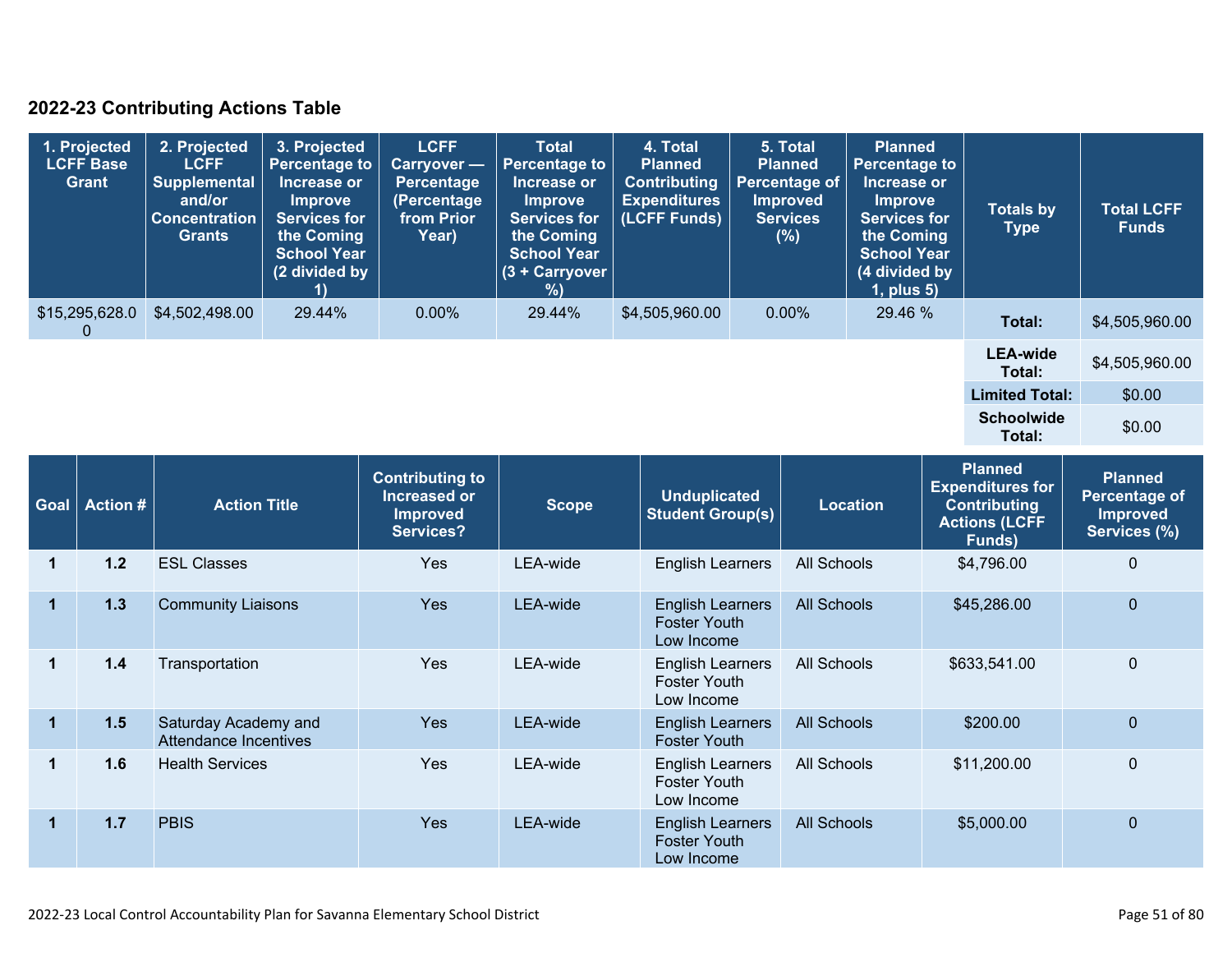| Goal           | <b>Action #</b> | <b>Action Title</b>                                              | <b>Contributing to</b><br>Increased or<br><b>Improved</b><br><b>Services?</b> | <b>Scope</b>    | <b>Unduplicated</b><br><b>Student Group(s)</b>               | <b>Location</b>    | <b>Planned</b><br><b>Expenditures for</b><br><b>Contributing</b><br><b>Actions (LCFF</b><br><b>Funds</b> ) | <b>Planned</b><br><b>Percentage of</b><br><b>Improved</b><br>Services (%) |
|----------------|-----------------|------------------------------------------------------------------|-------------------------------------------------------------------------------|-----------------|--------------------------------------------------------------|--------------------|------------------------------------------------------------------------------------------------------------|---------------------------------------------------------------------------|
| $\mathbf 1$    | 1.8             | <b>Counseling Services</b>                                       | Yes                                                                           | LEA-wide        | <b>English Learners</b><br><b>Foster Youth</b><br>Low Income | <b>All Schools</b> | \$145,438.00                                                                                               | $\mathbf 0$                                                               |
| $\overline{2}$ | 2.2             | <b>Professional Development</b><br><b>ELD</b>                    | Yes                                                                           | LEA-wide        | <b>English Learners</b>                                      | <b>All Schools</b> | \$8,400.00                                                                                                 | $\pmb{0}$                                                                 |
| $\overline{2}$ | 2.4             | Intervention                                                     | Yes                                                                           | LEA-wide        | <b>English Learners</b><br><b>Foster Youth</b><br>Low Income | <b>All Schools</b> | \$70,000.00                                                                                                | $\mathbf 0$                                                               |
| $\overline{2}$ | 2.5             | <b>Lower Class Sizes</b>                                         | Yes                                                                           | <b>LEA-wide</b> | <b>English Learners</b><br><b>Foster Youth</b><br>Low Income | <b>All Schools</b> | \$474,412.00                                                                                               | $\mathbf{0}$                                                              |
| $\overline{2}$ | 2.6             | Technology                                                       | Yes                                                                           | LEA-wide        | <b>English Learners</b><br><b>Foster Youth</b><br>Low Income | <b>All Schools</b> | \$150,000.00                                                                                               | $\mathbf 0$                                                               |
| $\mathbf{3}$   | 3.2             | Fully Credentialed and<br>Appropriately Assigned<br><b>Staff</b> | Yes                                                                           | LEA-wide        | <b>English Learners</b><br><b>Foster Youth</b><br>Low Income | <b>All Schools</b> | \$2,936,628.00                                                                                             | $\mathbf 0$                                                               |
| $\mathbf{3}$   | 3.9             | Summer Academy                                                   | Yes                                                                           | <b>LEA-wide</b> | <b>English Learners</b><br><b>Foster Youth</b><br>Low Income | <b>All Schools</b> | \$3,750.00                                                                                                 | $\mathbf{0}$                                                              |
| $\mathbf{3}$   | 3.10            | Music Program                                                    | Yes                                                                           | LEA-wide        | <b>English Learners</b><br><b>Foster Youth</b><br>Low Income | All Schools        | \$17,309.00                                                                                                | $\mathbf 0$                                                               |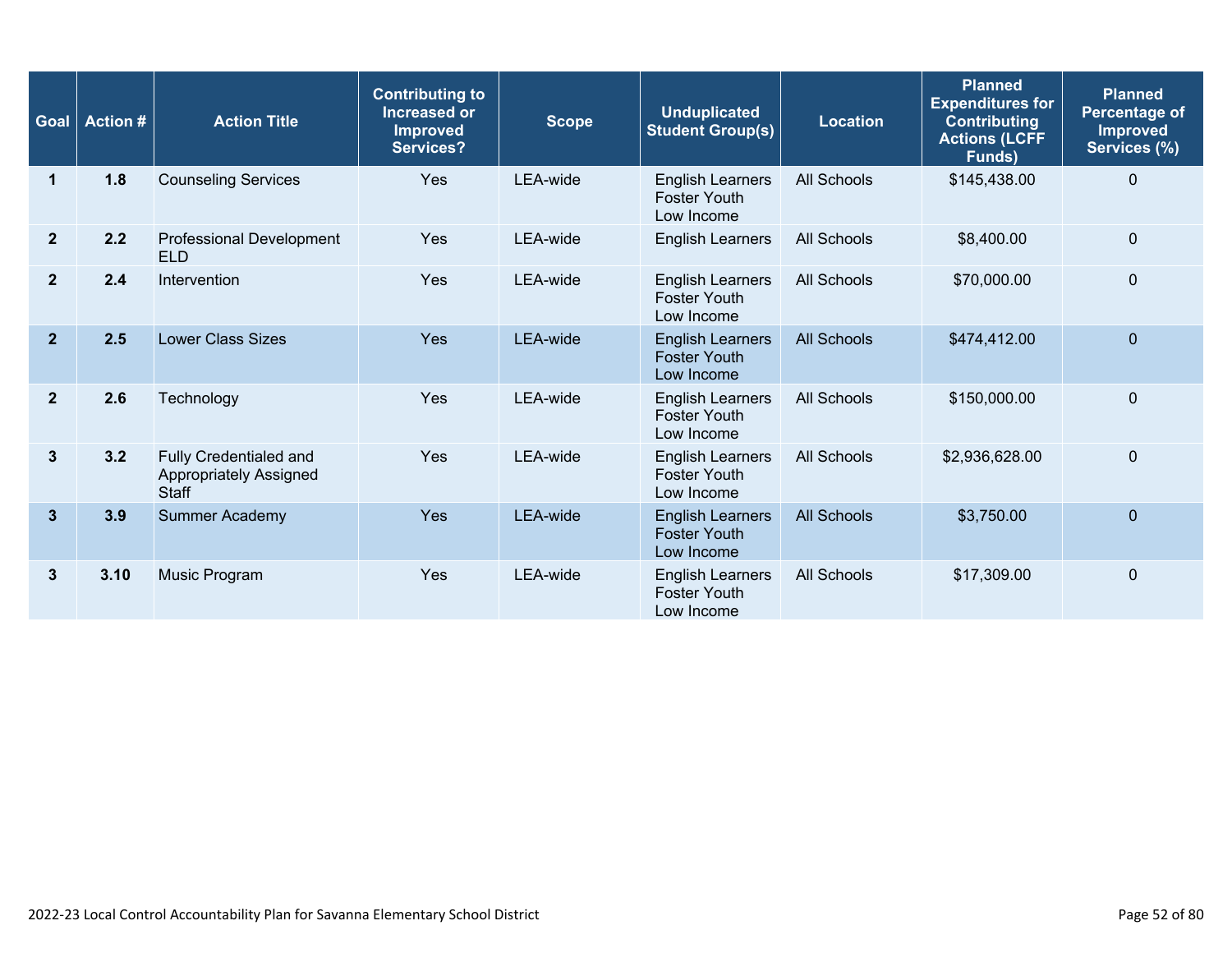### **2021-22 Annual Update Table**

| <b>Totals</b> | <b>Last Year's</b><br><b>Total Planned</b><br><b>Expenditures</b><br>(Total Funds) | <b>Total Estimated</b><br><b>Expenditures</b><br>(Total Funds) |
|---------------|------------------------------------------------------------------------------------|----------------------------------------------------------------|
| <b>Totals</b> | \$21,790,065.00                                                                    | \$23,019,975.00                                                |

| <b>Last Year's</b><br>Goal # | <b>Last Year's Action</b><br># | <b>Prior Action/Service Title</b>              | <b>Contributed to Increased</b><br>or Improved Services? | <b>Last Year's Planned</b><br><b>Expenditures</b><br>(Total Funds) | <b>Estimated Actual</b><br><b>Expenditures</b><br>(Input Total Funds) |
|------------------------------|--------------------------------|------------------------------------------------|----------------------------------------------------------|--------------------------------------------------------------------|-----------------------------------------------------------------------|
| $\overline{1}$               | $1.1$                          | Parent Input Opportunities                     | <b>No</b>                                                | \$0.00                                                             | \$0.00                                                                |
| $\mathbf{1}$                 | $1.2$                          | <b>ESL Classes</b>                             | Yes                                                      | \$4,828.00                                                         | \$0.00                                                                |
| $\overline{1}$               | $1.3$                          | <b>Community Liaisons</b>                      | Yes                                                      | \$41,806.00                                                        | \$42,955.00                                                           |
| $\blacktriangleleft$         | $1.4$                          | Transportation                                 | Yes                                                      | \$571,166.00                                                       | \$603,858.00                                                          |
| $\mathbf{1}$                 | $1.5$                          | Saturday Academy and Attendance<br>Incentives  | Yes                                                      | \$16,958.00                                                        | \$16,953.00                                                           |
| $\overline{1}$               | 1.6                            | <b>Health Services</b>                         | Yes                                                      | \$174,892.00                                                       | \$270,392.00                                                          |
| $\mathbf{1}$                 | $1.7$                          | <b>PBIS</b>                                    | Yes                                                      | \$3,325.00                                                         | \$4,935.00                                                            |
| $\blacktriangleleft$         | 1.8                            | <b>Counseling Services</b>                     | Yes                                                      | \$193,365.00                                                       | \$202,347.00                                                          |
| $\overline{1}$               | 1.9                            | <b>Parental and Community</b><br>Communication | <b>No</b>                                                | \$9,525.00                                                         | \$7,466.00                                                            |
| $\overline{2}$               | 2.1                            | <b>Professional Development</b>                | <b>No</b>                                                | \$145,496.00                                                       | \$138,697.00                                                          |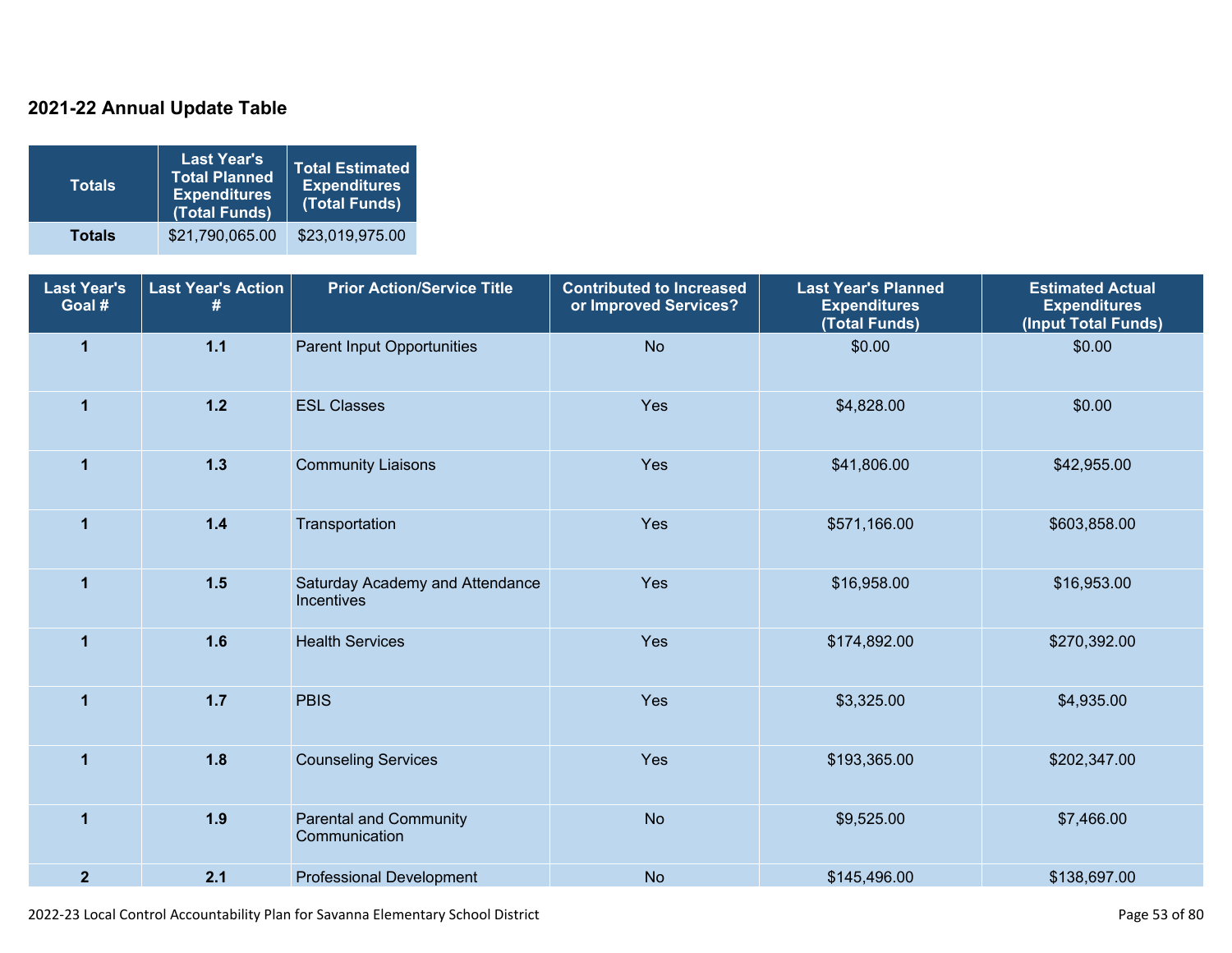| <b>Last Year's</b><br>Goal # | <b>Last Year's Action</b><br># | <b>Prior Action/Service Title</b>                                         | <b>Contributed to Increased</b><br>or Improved Services? | <b>Last Year's Planned</b><br><b>Expenditures</b><br>(Total Funds) | <b>Estimated Actual</b><br><b>Expenditures</b><br>(Input Total Funds) |
|------------------------------|--------------------------------|---------------------------------------------------------------------------|----------------------------------------------------------|--------------------------------------------------------------------|-----------------------------------------------------------------------|
|                              |                                |                                                                           |                                                          |                                                                    |                                                                       |
| $\overline{2}$               | 2.2                            | Professional Development ELD                                              | Yes                                                      | \$8,400.00                                                         | \$14,000.00                                                           |
| $\overline{2}$               | 2.3                            | <b>NGSS Implementation</b>                                                | <b>No</b>                                                | \$394,600.00                                                       | \$394,600.00                                                          |
| $\overline{2}$               | 2.4                            | Intervention                                                              | Yes                                                      | \$75,325.00                                                        | \$65,774.00                                                           |
| $\overline{2}$               | 2.5                            | <b>Lower Class Sizes</b>                                                  | Yes                                                      | \$1,178,892.00                                                     | \$1,669,494.00                                                        |
| $\overline{2}$               | 2.6                            | Technology                                                                | Yes                                                      | \$153,250.00                                                       | \$280,448.00                                                          |
| $\overline{2}$               | 2.7                            | <b>ASES</b>                                                               | <b>No</b>                                                | \$369,323.00                                                       | \$351,683.00                                                          |
| $\mathbf{3}$                 | 3.1                            | <b>Highly Qualified Staff</b>                                             | <b>No</b>                                                | \$11,990,153.00                                                    | \$12,273,583.00                                                       |
| $\mathbf{3}$                 | 3.2                            | Fully Credentialed and<br><b>Appropriately Assigned Staff</b>             | Yes                                                      | \$2,743,472.00                                                     | \$2,822,135.00                                                        |
| $\mathbf{3}$                 | 3.3                            | <b>Classified Personnel Student</b><br>Services/Special Education Support | <b>No</b>                                                | \$762,672.00                                                       | \$784,544.00                                                          |
| $\mathbf{3}$                 | 3.4                            | <b>Title I Support</b>                                                    | <b>No</b>                                                | \$488,307.00                                                       | \$631,531.00                                                          |
| $\mathbf{3}$                 | 3.5                            | <b>Title II Support</b>                                                   | <b>No</b>                                                | \$120,936.00                                                       | \$125,281.00                                                          |
| $\mathbf{3}$                 | 3.6                            | <b>Title III Support</b>                                                  | No                                                       | \$117,215.00                                                       | \$121,478.00                                                          |
| $\mathbf{3}$                 | 3.7                            | <b>Materials Provided</b>                                                 | <b>No</b>                                                | \$10,283.00                                                        | \$3,135.00                                                            |

2022-23 Local Control Accountability Plan for Savanna Elementary School District Page 54 of 80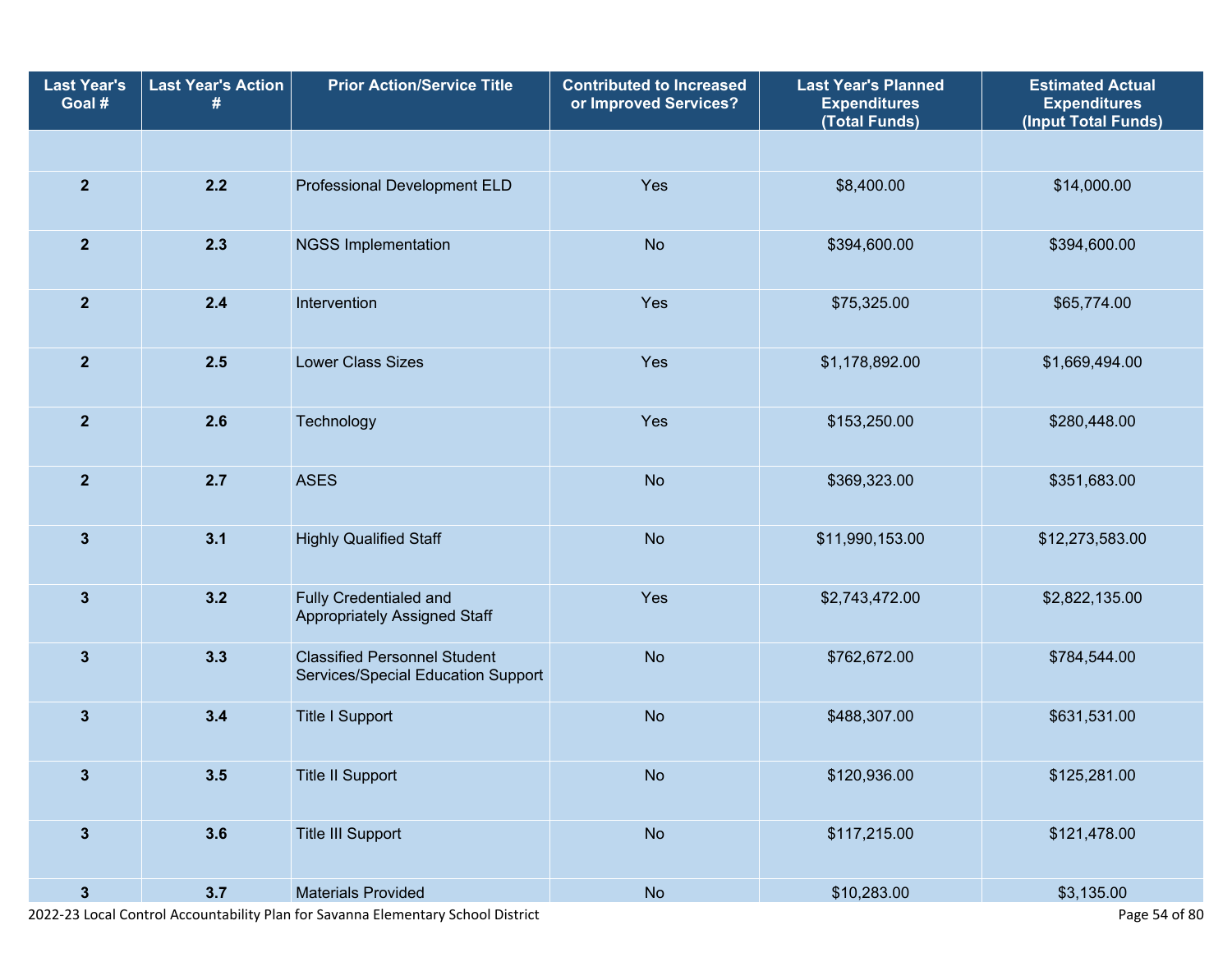| <b>Last Year's</b><br>Goal # | <b>Last Year's Action</b><br># | <b>Prior Action/Service Title</b> | <b>Contributed to Increased</b><br>or Improved Services? | <b>Last Year's Planned</b><br><b>Expenditures</b><br>(Total Funds) | <b>Estimated Actual</b><br><b>Expenditures</b><br>(Input Total Funds) |
|------------------------------|--------------------------------|-----------------------------------|----------------------------------------------------------|--------------------------------------------------------------------|-----------------------------------------------------------------------|
|                              |                                |                                   |                                                          |                                                                    |                                                                       |
| $\mathbf{3}$                 | 3.8                            | Facilities in Good Repair         | <b>No</b>                                                | \$2,106,912.00                                                     | \$2,074,615.00                                                        |
| $\mathbf{3}$                 | 3.9                            | Summer Academy                    | Yes                                                      | \$83,811.00                                                        | \$102,645.00                                                          |
| 3                            | 3.10                           | Music Program                     | Yes                                                      | \$25,153.00                                                        | \$17,426.00                                                           |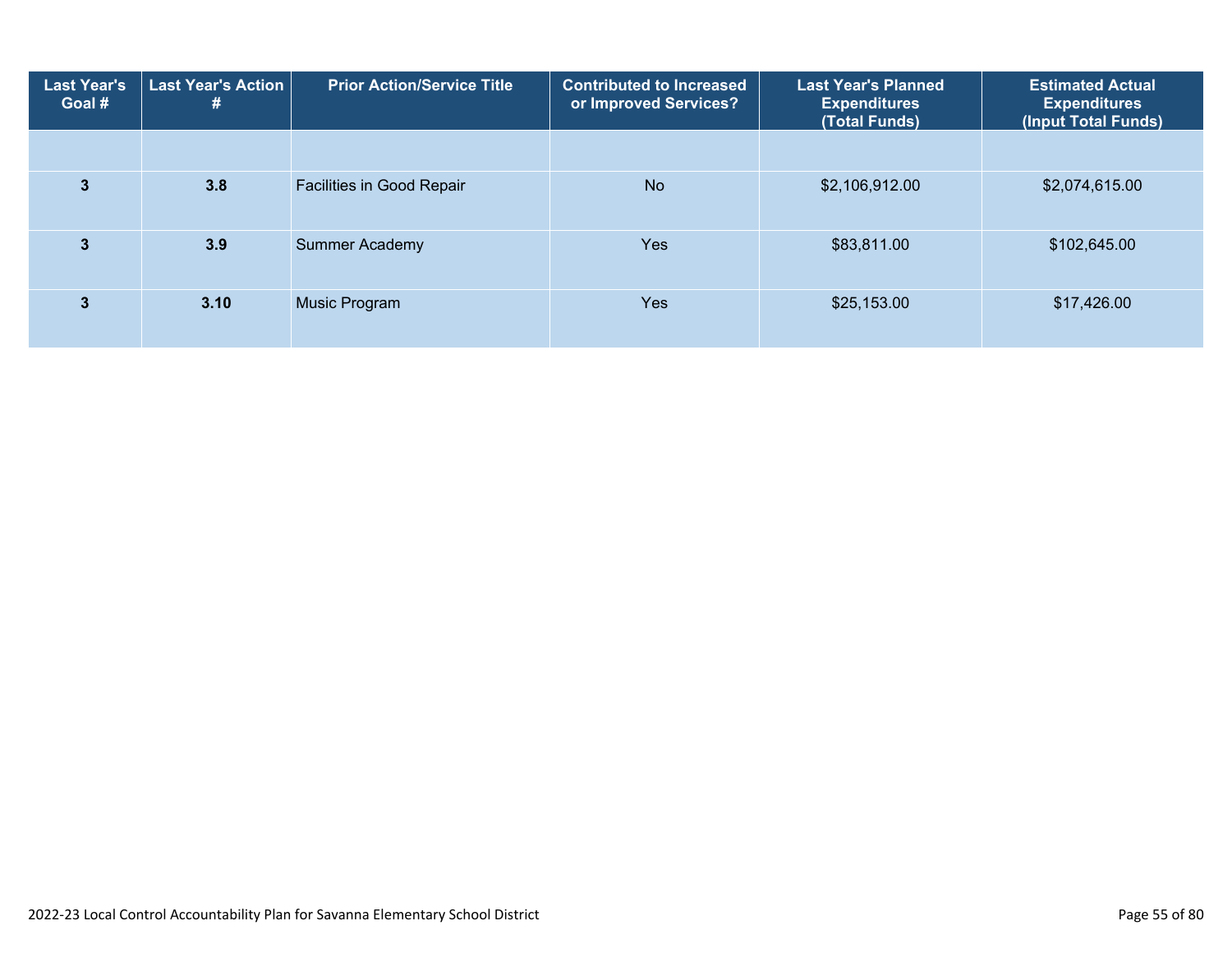### **2021-22 Contributing Actions Annual Update Table**

| Amount)                  | <b>6. Estimated</b><br><b>LCFF</b><br><b>Supplemental</b><br>and/or<br><b>Concentration</b><br><b>Grants</b><br>(Input Dollar | 4. Total Planned<br><b>Contributing</b><br><b>Expenditures</b><br>(LCFF Funds) | 7. Total Estimated<br><b>Expenditures for</b><br><b>Contributing</b><br><b>Actions</b><br>(LCFF Funds) | <b>Difference</b><br><b>Between Planned</b><br>and Estimated<br><b>Contributing</b><br><b>Actions</b><br>4) | <b>Expenditures for</b><br>(Subtract 7 from | <b>5. Total Planned</b><br><b>Percentage of</b><br><b>Improved</b><br>Services (%)                             | 8. Total Estimated<br><b>Percentage of</b><br><b>Improved</b><br><b>Services</b><br>(%)                           | <b>Difference</b><br><b>Between Planned</b><br>and Estimated<br><b>Percentage of</b><br><b>Improved</b><br><b>Services</b><br>(Subtract 5 from<br>8) |                                                                                                   |
|--------------------------|-------------------------------------------------------------------------------------------------------------------------------|--------------------------------------------------------------------------------|--------------------------------------------------------------------------------------------------------|-------------------------------------------------------------------------------------------------------------|---------------------------------------------|----------------------------------------------------------------------------------------------------------------|-------------------------------------------------------------------------------------------------------------------|------------------------------------------------------------------------------------------------------------------------------------------------------|---------------------------------------------------------------------------------------------------|
|                          | \$5,130,346.00                                                                                                                | \$4,288,466.00                                                                 | \$5,132,087.00                                                                                         | (\$843,621.00)                                                                                              |                                             | 0.00%                                                                                                          | 0.00%                                                                                                             | 0.00%                                                                                                                                                |                                                                                                   |
| Last<br>Year's<br>Goal # | Last<br>Year's<br><b>Action #</b>                                                                                             | <b>Prior Action/Service Title</b>                                              |                                                                                                        | <b>Contributing to</b><br><b>Increased or</b><br><b>Improved Services?</b>                                  |                                             | <b>Last Year's Planned</b><br><b>Expenditures for</b><br><b>Contributing</b><br><b>Actions (LCFF</b><br>Funds) | <b>Estimated Actual</b><br><b>Expenditures for</b><br><b>Contributing</b><br><b>Actions</b><br>(Input LCFF Funds) | <b>Planned Percentage</b><br>of Improved<br><b>Services</b>                                                                                          | <b>Estimated Actual</b><br><b>Percentage of</b><br><b>Improved Services</b><br>(Input Percentage) |
| 1                        | $1.2$                                                                                                                         | <b>ESL Classes</b>                                                             |                                                                                                        | Yes                                                                                                         |                                             | \$4,828.00                                                                                                     | 0.00                                                                                                              |                                                                                                                                                      |                                                                                                   |
| $\mathbf{1}$             | $1.3$                                                                                                                         | <b>Community Liaisons</b>                                                      |                                                                                                        | Yes                                                                                                         |                                             | \$41,806.00                                                                                                    | \$42,955.00                                                                                                       |                                                                                                                                                      |                                                                                                   |
| 1                        | $1.4$                                                                                                                         | Transportation                                                                 |                                                                                                        | Yes                                                                                                         |                                             | \$571,166.00                                                                                                   | \$603,858.00                                                                                                      |                                                                                                                                                      |                                                                                                   |
| $\mathbf 1$              | 1.5                                                                                                                           | Saturday Academy and<br>Attendance Incentives                                  |                                                                                                        | Yes                                                                                                         |                                             | \$16,958.00                                                                                                    | \$16,953.00                                                                                                       |                                                                                                                                                      |                                                                                                   |
| 1                        | 1.6                                                                                                                           | <b>Health Services</b>                                                         |                                                                                                        | Yes                                                                                                         |                                             | \$174,892.00                                                                                                   | \$270,392.00                                                                                                      |                                                                                                                                                      |                                                                                                   |
| $\mathbf 1$              | $1.7$                                                                                                                         | <b>PBIS</b>                                                                    |                                                                                                        | Yes                                                                                                         |                                             | \$3,325.00                                                                                                     | \$4,935.00                                                                                                        |                                                                                                                                                      |                                                                                                   |
| $\mathbf 1$              | 1.8                                                                                                                           | <b>Counseling Services</b>                                                     |                                                                                                        | Yes                                                                                                         |                                             | \$193,365.00                                                                                                   | \$202,347.00                                                                                                      |                                                                                                                                                      |                                                                                                   |
| $2^{\circ}$              | 2.2                                                                                                                           | Professional Development<br><b>ELD</b>                                         |                                                                                                        | Yes                                                                                                         |                                             | \$8,400.00                                                                                                     | \$14,000.00                                                                                                       |                                                                                                                                                      |                                                                                                   |
| $2^{\circ}$              | 2.4                                                                                                                           | Intervention                                                                   |                                                                                                        | Yes                                                                                                         |                                             | \$29,345.00                                                                                                    | \$65,774.00                                                                                                       |                                                                                                                                                      |                                                                                                   |
| 2 <sub>2</sub>           | 2.5                                                                                                                           | <b>Lower Class Sizes</b>                                                       |                                                                                                        | Yes                                                                                                         |                                             | \$314,436.00                                                                                                   | \$723,425.00                                                                                                      |                                                                                                                                                      |                                                                                                   |
| 2 <sup>2</sup>           | 2.6                                                                                                                           | Technology                                                                     |                                                                                                        | Yes                                                                                                         |                                             | \$153,250.00                                                                                                   | \$280,448.00                                                                                                      |                                                                                                                                                      |                                                                                                   |
| 3                        | 3.2                                                                                                                           | Fully Credentialed and<br>Appropriately Assigned Staff                         |                                                                                                        | Yes                                                                                                         |                                             | \$2,743,472.00                                                                                                 | \$2,822,135.00                                                                                                    |                                                                                                                                                      |                                                                                                   |

2022-23 Local Control Accountability Plan for Savanna Elementary School District **Page 10 and 2012** 2022-23 Local Control Accountability Plan for Savanna Elementary School District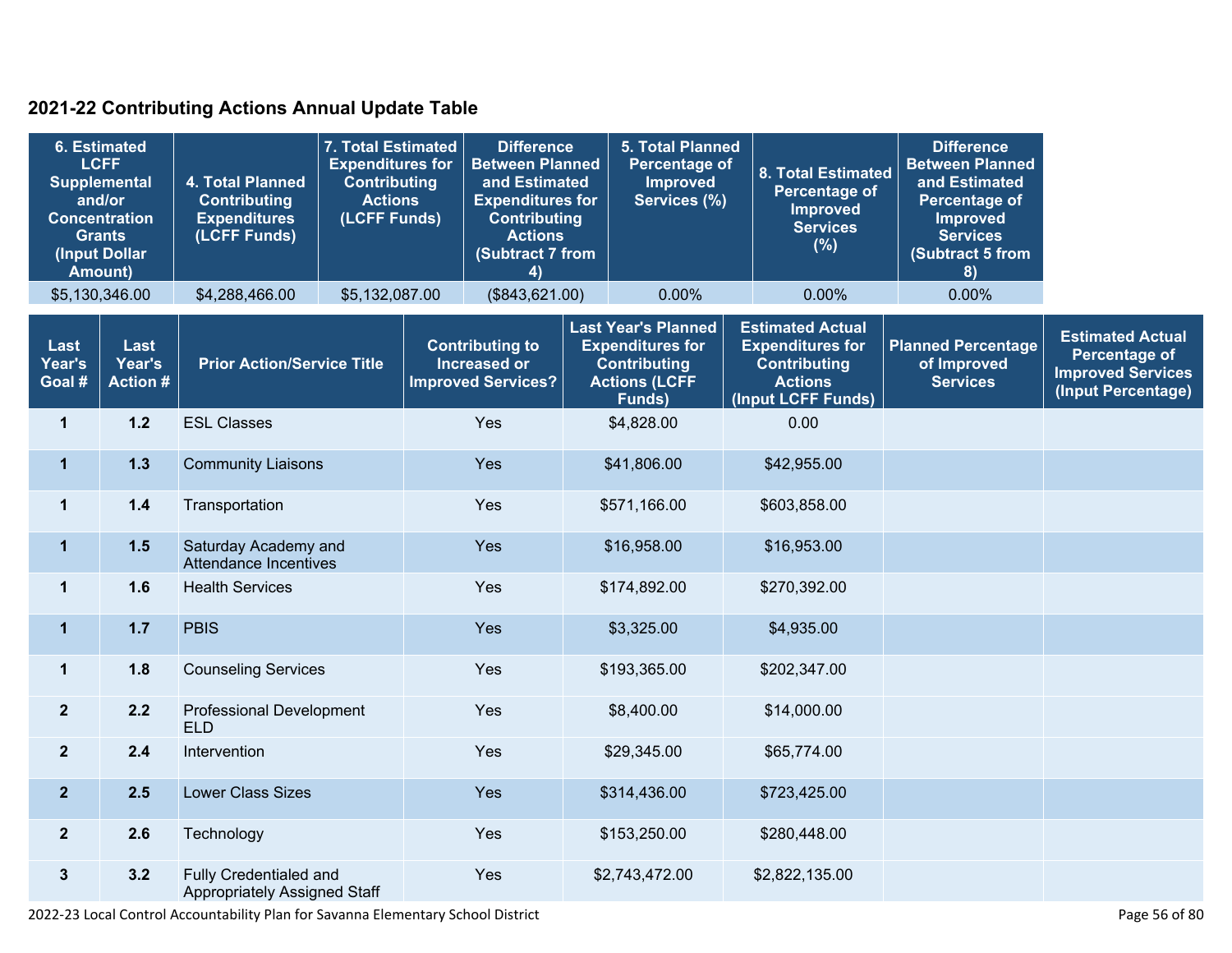| Last<br><b>Year's</b><br>Goal # | Last<br>Year's<br>Action $#$ | <b>Prior Action/Service Title</b> | <b>Contributing to</b><br>Increased or<br><b>Improved Services?</b> | <b>Last Year's Planned</b><br><b>Expenditures for</b><br><b>Contributing</b><br><b>Actions (LCFF</b><br>Funds) | <b>Estimated Actual</b><br><b>Expenditures for</b><br><b>Contributing</b><br><b>Actions</b><br>(Input LCFF Funds) | <b>Planned Percentage</b><br>of Improved<br><b>Services</b> | <b>Estimated Actual</b><br>Percentage of<br><b>Improved Services</b><br>(Input Percentage) |
|---------------------------------|------------------------------|-----------------------------------|---------------------------------------------------------------------|----------------------------------------------------------------------------------------------------------------|-------------------------------------------------------------------------------------------------------------------|-------------------------------------------------------------|--------------------------------------------------------------------------------------------|
|                                 | 3.9                          | Summer Academy                    | Yes                                                                 | \$8,070.00                                                                                                     | \$67,439.00                                                                                                       |                                                             |                                                                                            |
|                                 | 3.10                         | Music Program                     | Yes                                                                 | \$25,153.00                                                                                                    | \$17,426.00                                                                                                       |                                                             |                                                                                            |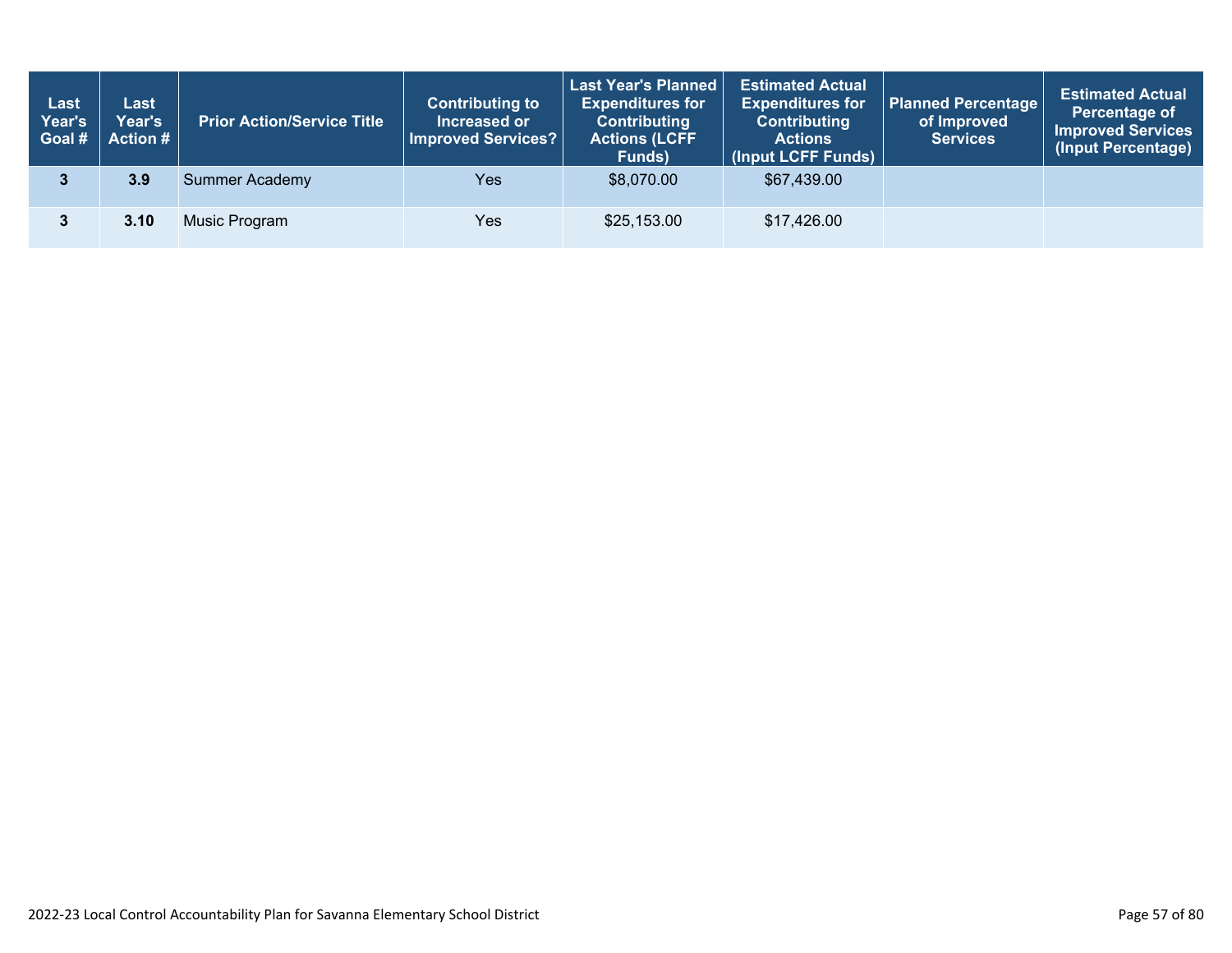### **2021-22 LCFF Carryover Table**

| 9. Estimated<br><b>Actual LCFF</b><br><b>Base Grant</b><br>(Input Dollar<br>Amount) | 6. Estimated<br><b>Actual LCFF</b><br><b>Supplemental</b><br>and/or<br><b>Concentration</b><br><b>Grants</b> | <b>LCFF</b><br>Carryover —<br>Percentage<br>(Percentage<br>from Prior<br>Year) | 10. Total<br><b>Percentage to</b><br>Increase or<br><b>Improve</b><br><b>Services for</b><br>the Current<br><b>School Year</b><br>(6 divided by $9$ $ $<br>+ Carryover<br>% | 7. Total<br><b>Estimated</b><br><b>Actual</b><br><b>Expenditures</b><br>for<br><b>Contributing</b><br><b>Actions</b><br>(LCFF Funds) | 8. Total<br><b>Estimated</b><br><b>Actual</b><br>Percentage of<br><b>Improved</b><br><b>Services</b><br>$(\%)$ | 11. Estimated<br><b>Actual</b><br>Percentage of<br>Increased or<br><b>Improved</b><br><b>Services</b><br>(7 divided by<br><b>9, plus 8)</b> | <b>12. LCFF</b><br>Carryover -<br>Dollar Amount<br>(Subtract 11<br>from 10 and<br>multiply by 9) | <b>13. LCFF</b><br>Carryover -<br><b>Percentage</b><br>(12 divided by<br>9) |
|-------------------------------------------------------------------------------------|--------------------------------------------------------------------------------------------------------------|--------------------------------------------------------------------------------|-----------------------------------------------------------------------------------------------------------------------------------------------------------------------------|--------------------------------------------------------------------------------------------------------------------------------------|----------------------------------------------------------------------------------------------------------------|---------------------------------------------------------------------------------------------------------------------------------------------|--------------------------------------------------------------------------------------------------|-----------------------------------------------------------------------------|
| 17,458,766                                                                          | \$5,130,346.00                                                                                               | $0\%$                                                                          | 29.39%                                                                                                                                                                      | \$5,132,087.00                                                                                                                       | $0.00\%$                                                                                                       | 29.40%                                                                                                                                      | \$0.00                                                                                           | $0.00\%$                                                                    |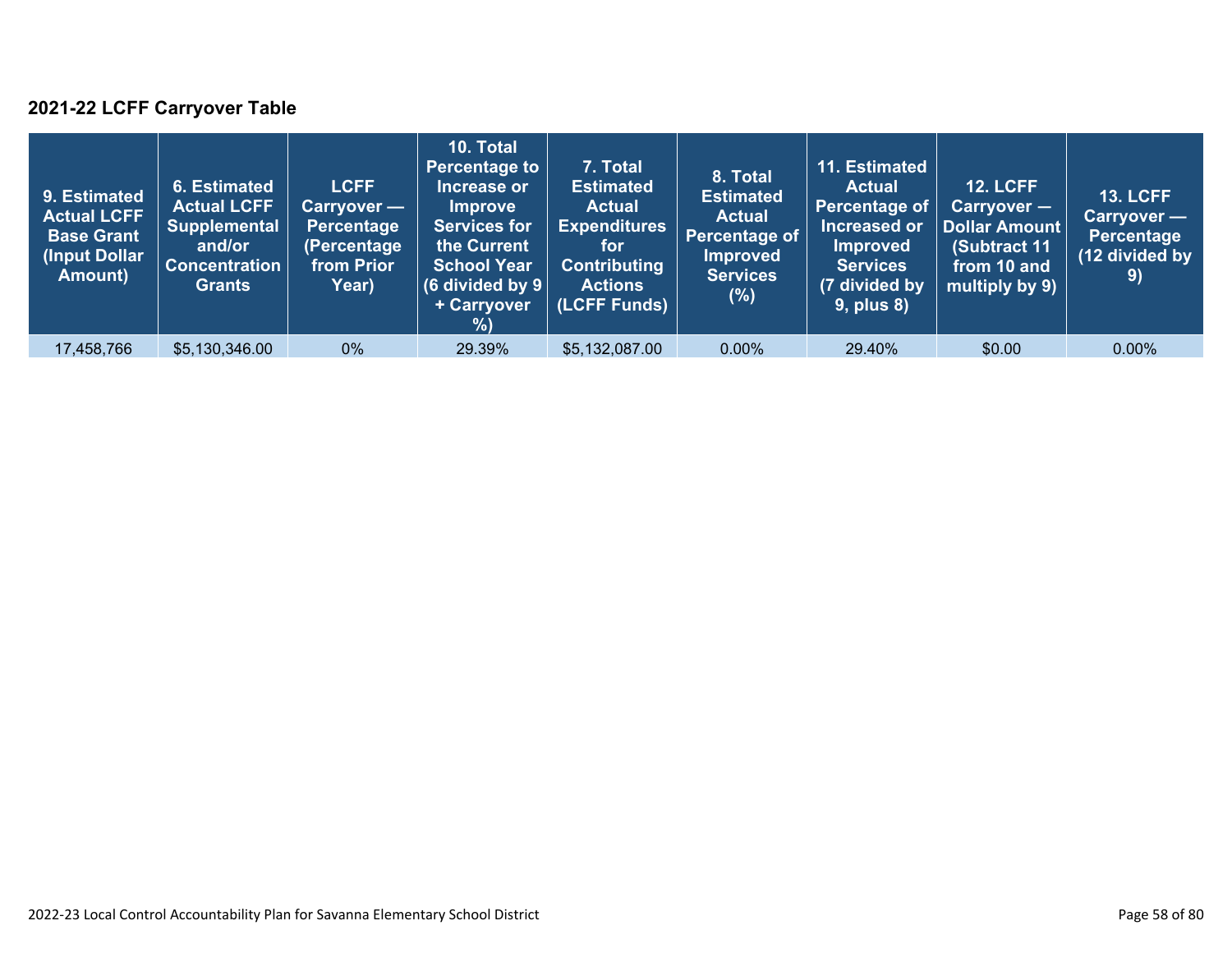# **Instructions**

Plan Summary

Engaging Educational Partners

Goals and Actions

Increased or Improved Services for Foster Youth, English Learners, and Low-Income Students

*For additional questions or technical assistance related to the completion of the Local Control and Accountability Plan (LCAP) template, please contact the local county office of education (COE), or the California Department of Education's (CDE's) Local Agency Systems Support Office, by phone at 916-319-0809 or by email at [lcff@cde.ca.gov](mailto:lcff@cde.ca.gov).*

# **Introduction and Instructions**

The Local Control Funding Formula (LCFF) requires local educational agencies (LEAs) to engage their local educational partners in an annual planning process to evaluate their progress within eight state priority areas encompassing all statutory metrics (COEs have 10 state priorities). LEAs document the results of this planning process in the LCAP using the template adopted by the State Board of Education.

The LCAP development process serves three distinct, but related functions:

- **Comprehensive Strategic Planning:** The process of developing and annually updating the LCAP supports comprehensive strategic planning (California *Education Code* [*EC*] Section 52064[e][1]). Strategic planning that is comprehensive connects budgetary decisions to teaching and learning performance data. LEAs should continually evaluate the hard choices they make about the use of limited resources to meet student and community needs to ensure opportunities and outcomes are improved for all students.
- **Meaningful Engagement of Educational Partners:** The LCAP development process should result in an LCAP that reflects decisions made through meaningful engagement (*EC* Section 52064[e][1]). Local educational partners possess valuable perspectives and insights about an LEA's programs and services. Effective strategic planning will incorporate these perspectives and insights in order to identify potential goals and actions to be included in the LCAP.
- **Accountability and Compliance:** The LCAP serves an important accountability function because aspects of the LCAP template require LEAs to show that they have complied with various requirements specified in the LCFF statutes and regulations, most notably:
	- o Demonstrating that LEAs are increasing or improving services for foster youth, English learners, and low-income students in proportion to the amount of additional funding those students generate under LCFF (*EC* Section 52064[b][4-6]).
	- o Establishing goals, supported by actions and related expenditures, that address the statutory priority areas and statutory metrics (*EC* sections 52064[b][1] and [2]).
	- o Annually reviewing and updating the LCAP to reflect progress toward the goals (*EC* Section 52064[b][7]).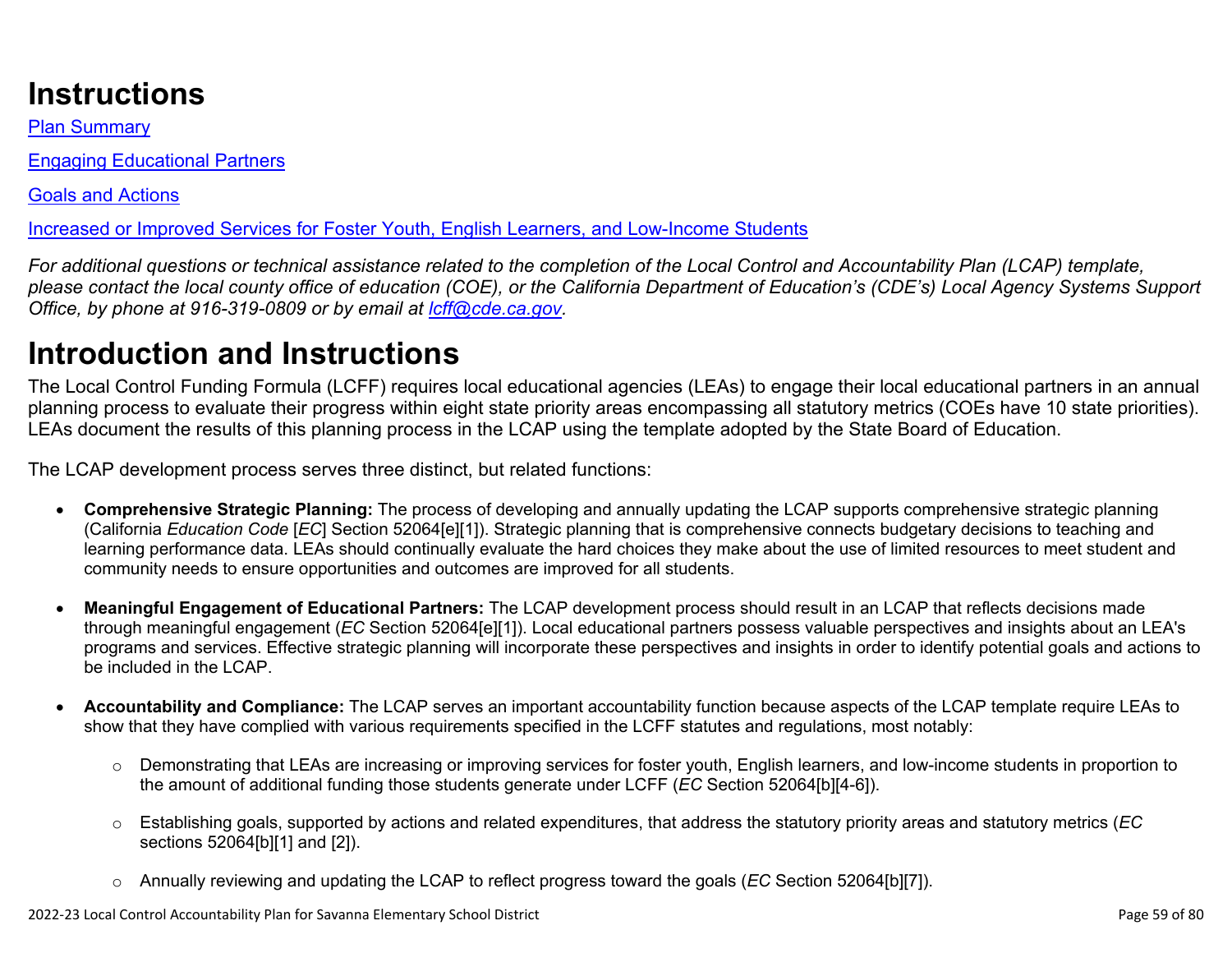The LCAP template, like each LEA's final adopted LCAP, is a document, not a process. LEAs must use the template to memorialize the outcome of their LCAP development process, which should: (a) reflect comprehensive strategic planning (b) through meaningful engagement with educational partners that (c) meets legal requirements, as reflected in the final adopted LCAP. The sections included within the LCAP template do not and cannot reflect the full development process, just as the LCAP template itself is not intended as a tool for engaging educational partners.

If a county superintendent of schools has jurisdiction over a single school district, the county board of education and the governing board of the school district may adopt and file for review and approval a single LCAP consistent with the requirements in *EC* sections 52060, 52062, 52066, 52068, and 52070. The LCAP must clearly articulate to which entity's budget (school district or county superintendent of schools) all budgeted and actual expenditures are aligned.

The revised LCAP template for the 2021–22, 2022–23, and 2023–24 school years reflects statutory changes made through Assembly Bill 1840 (Committee on Budget), Chapter 243, Statutes of 2018. These statutory changes enhance transparency regarding expenditures on actions included in the LCAP, including actions that contribute to meeting the requirement to increase or improve services for foster youth, English learners, and low-income students, and to streamline the information presented within the LCAP to make adopted LCAPs more accessible for educational partners and the public.

At its most basic, the adopted LCAP should attempt to distill not just what the LEA is doing for students in transitional kindergarten through grade twelve (TK–12), but also allow educational partners to understand why, and whether those strategies are leading to improved opportunities and outcomes for students. LEAs are strongly encouraged to use language and a level of detail in their adopted LCAPs intended to be meaningful and accessible for the LEA's diverse educational partners and the broader public.

In developing and finalizing the LCAP for adoption, LEAs are encouraged to keep the following overarching frame at the forefront of the strategic planning and educational partner engagement functions:

Given present performance across the state priorities and on indicators in the California School Dashboard (Dashboard), how is the LEA using its budgetary resources to respond to TK–12 student and community needs, and address any performance gaps, including by meeting its obligation to increase or improve services for foster youth, English learners, and low-income students?

LEAs are encouraged to focus on a set of metrics and actions that the LEA believes, based on input gathered from educational partners, research, and experience, will have the biggest impact on behalf of its TK–12 students.

These instructions address the requirements for each section of the LCAP, but may include information about effective practices when developing the LCAP and completing the LCAP itself. Additionally, information is included at the beginning of each section emphasizing the purpose that each section serves.

# **Plan Summary Purpose**

2022-23 Local Control Accountability Plan for Savanna Elementary School District **Page 60 of 80** and the state of 80 of 80 of 80 of 80 of 80 of 80 of 80 of 80 of 80 of 80 of 80 of 80 of 80 of 80 of 80 of 80 of 80 of 80 of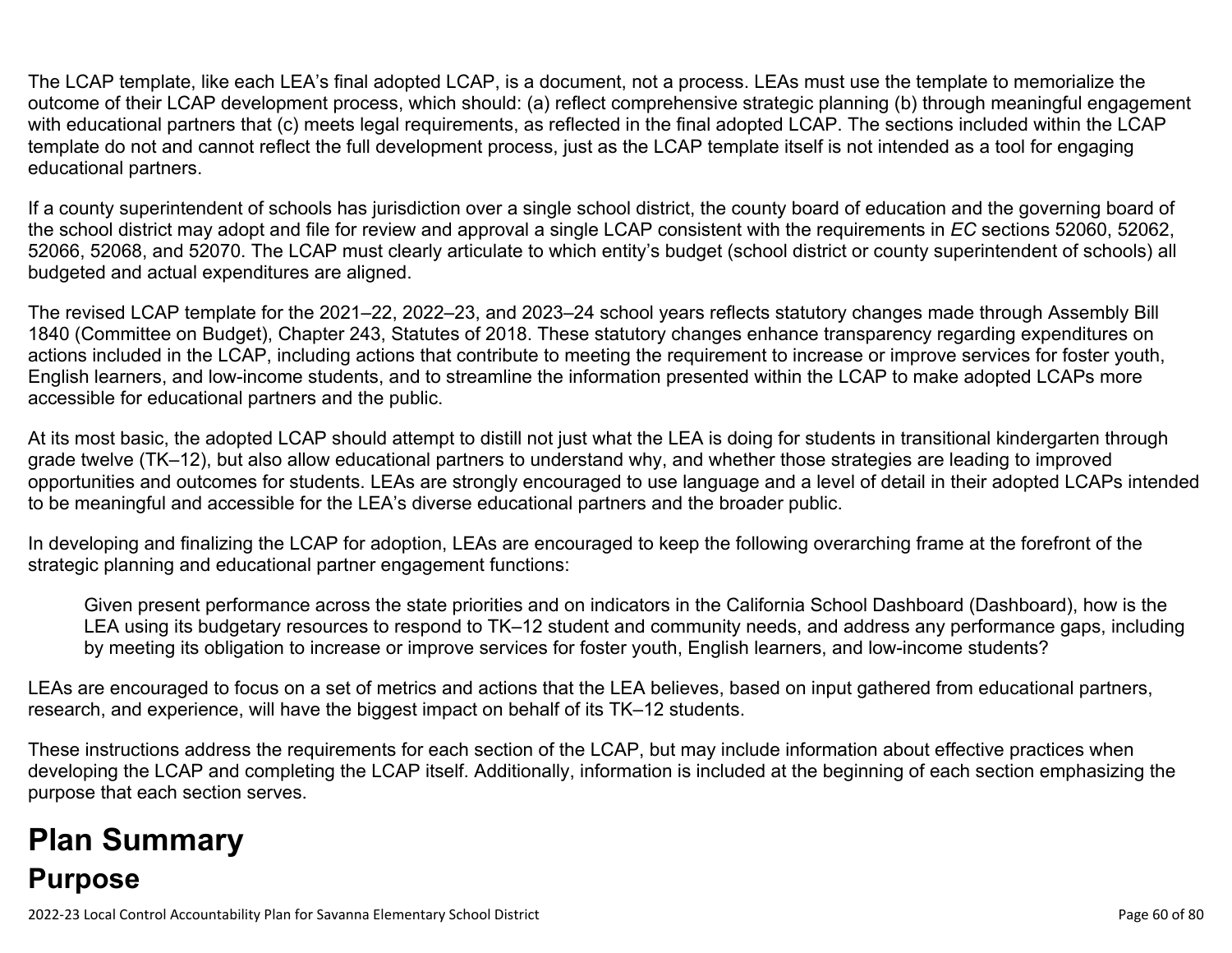A well-developed Plan Summary section provides a meaningful context for the LCAP. This section provides information about an LEA's community as well as relevant information about student needs and performance. In order to provide a meaningful context for the rest of the LCAP, the content of this section should be clearly and meaningfully related to the content included in the subsequent sections of the LCAP.

## **Requirements and Instructions**

*General Information* – Briefly describe the LEA, its schools, and its students in grades TK–12, as applicable to the LEA. For example, information about an LEA in terms of geography, enrollment, or employment, the number and size of specific schools, recent community challenges, and other such information as an LEA wishes to include can enable a reader to more fully understand an LEA's LCAP.

*Reflections: Successes* – Based on a review of performance on the state indicators and local performance indicators included in the Dashboard, progress toward LCAP goals, local self-assessment tools, input from educational partners, and any other information, what progress is the LEA most proud of and how does the LEA plan to maintain or build upon that success? This may include identifying specific examples of how past increases or improvements in services for foster youth, English learners, and low-income students have led to improved performance for these students.

*Reflections: Identified Need* – Referring to the Dashboard, identify: (a) any state indicator for which overall performance was in the "Red" or "Orange" performance category or any local indicator where the LEA received a "Not Met" or "Not Met for Two or More Years" rating AND (b) any state indicator for which performance for any student group was two or more performance levels below the "all student*"* performance. What steps is the LEA planning to take to address these areas of low performance and performance gaps? An LEA that is required to include a goal to address one or more consistently low-performing student groups or low-performing schools must identify that it is required to include this goal and must also identify the applicable student group(s) and/or school(s). Other needs may be identified using locally collected data including data collected to inform the self-reflection tools and reporting local indicators on the Dashboard.

*LCAP Highlights* – Identify and briefly summarize the key features of this year's LCAP.

*Comprehensive Support and Improvement* – An LEA with a school or schools identified for comprehensive support and improvement (CSI) under the Every Student Succeeds Act must respond to the following prompts:

- **Schools Identified**: Identify the schools within the LEA that have been identified for CSI.
- **Support for Identified Schools**: Describe how the LEA has or will support the identified schools in developing CSI plans that included a school-level needs assessment, evidence-based interventions, and the identification of any resource inequities to be addressed through the implementation of the CSI plan.
- **Monitoring and Evaluating Effectiveness**: Describe how the LEA will monitor and evaluate the implementation and effectiveness of the CSI plan to support student and school improvement.

# **Engaging Educational Partners**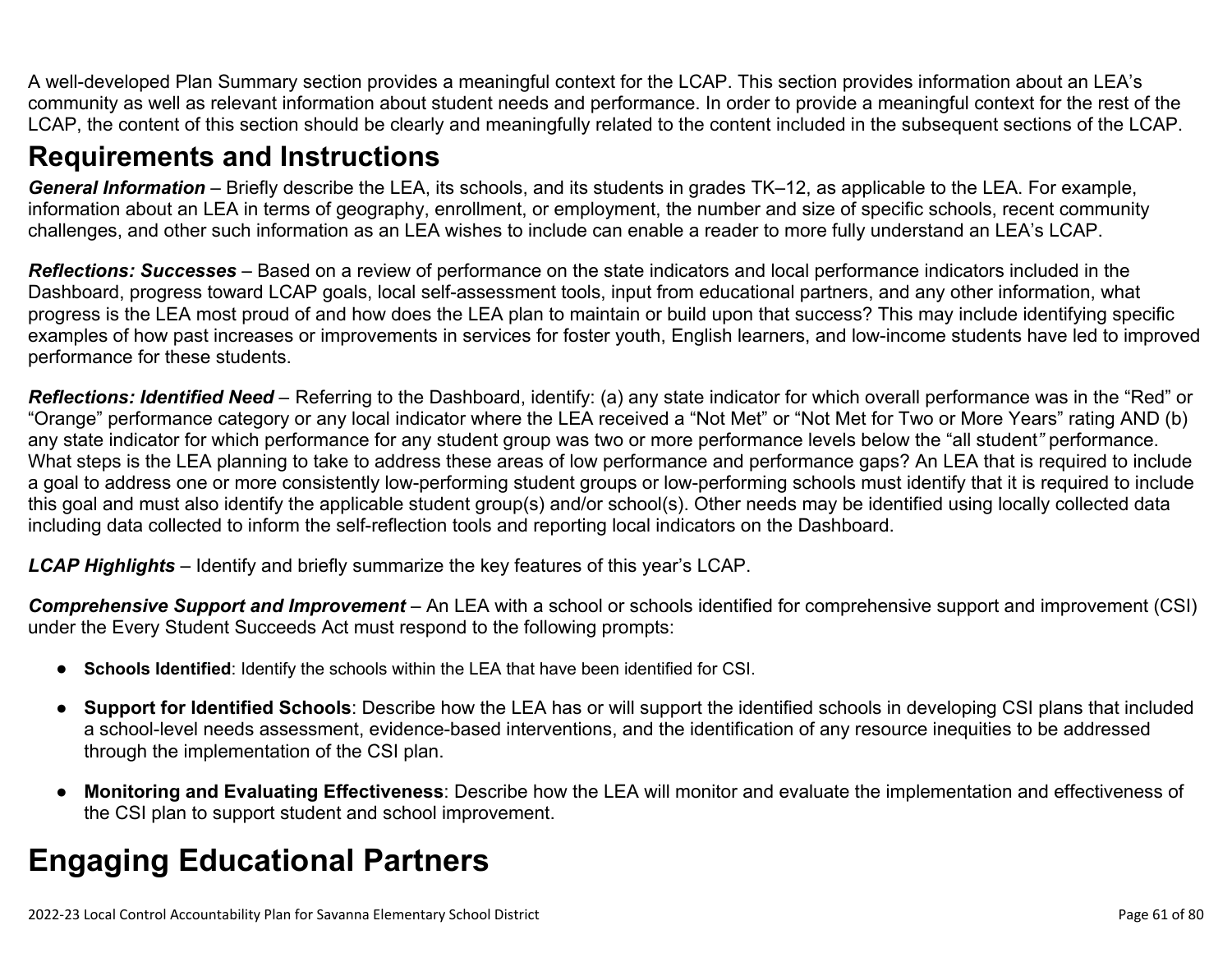## **Purpose**

Significant and purposeful engagement of parents, students, educators, and other educational partners, including those representing the student groups identified by LCFF, is critical to the development of the LCAP and the budget process. Consistent with statute, such engagement should support comprehensive strategic planning, accountability, and improvement across the state priorities and locally identified priorities (*EC* Section 52064[e][1]). Engagement of educational partners is an ongoing, annual process.

This section is designed to reflect how the engagement of educational partners influenced the decisions reflected in the adopted LCAP. The goal is to allow educational partners that participated in the LCAP development process and the broader public understand how the LEA engaged educational partners and the impact of that engagement. LEAs are encouraged to keep this goal in the forefront when completing this section.

Statute and regulations specify the educational partners that school districts and COEs must consult when developing the LCAP: teachers, principals, administrators, other school personnel, local bargaining units of the LEA, parents, and students. Before adopting the LCAP, school districts and COEs must share it with the Parent Advisory Committee and, if applicable, to its English Learner Parent Advisory Committee. The superintendent is required by statute to respond in writing to the comments received from these committees. School districts and COEs must also consult with the special education local plan area administrator(s) when developing the LCAP.

Statute requires charter schools to consult with teachers, principals, administrators, other school personnel, parents, and students in developing the LCAP. The LCAP should also be shared with, and LEAs should request input from, schoolsite-level advisory groups, as applicable (e.g., schoolsite councils, English Learner Advisory Councils, student advisory groups, etc.), to facilitate alignment between schoolsite and district-level goals and actions.

Information and resources that support effective engagement, define student consultation, and provide the requirements for advisory group composition, can be found under Resources on the following web page of the CDE's website: <https://www.cde.ca.gov/re/lc/>.

### **Requirements and Instructions**

Below is an excerpt from the 2018–19 *Guide for Annual Audits of K–12 Local Education Agencies and State Compliance Reporting*, which is provided to highlight the legal requirements for engagement of educational partners in the LCAP development process:

### **Local Control and Accountability Plan:**

For county offices of education and school districts only, verify the LEA:

- a) Presented the local control and accountability plan to the parent advisory committee in accordance with Education Code section 52062(a)(1) or 52068(a)(1), as appropriate.
- b) If applicable, presented the local control and accountability plan to the English learner parent advisory committee, in accordance with Education Code section 52062(a)(2) or 52068(a)(2), as appropriate.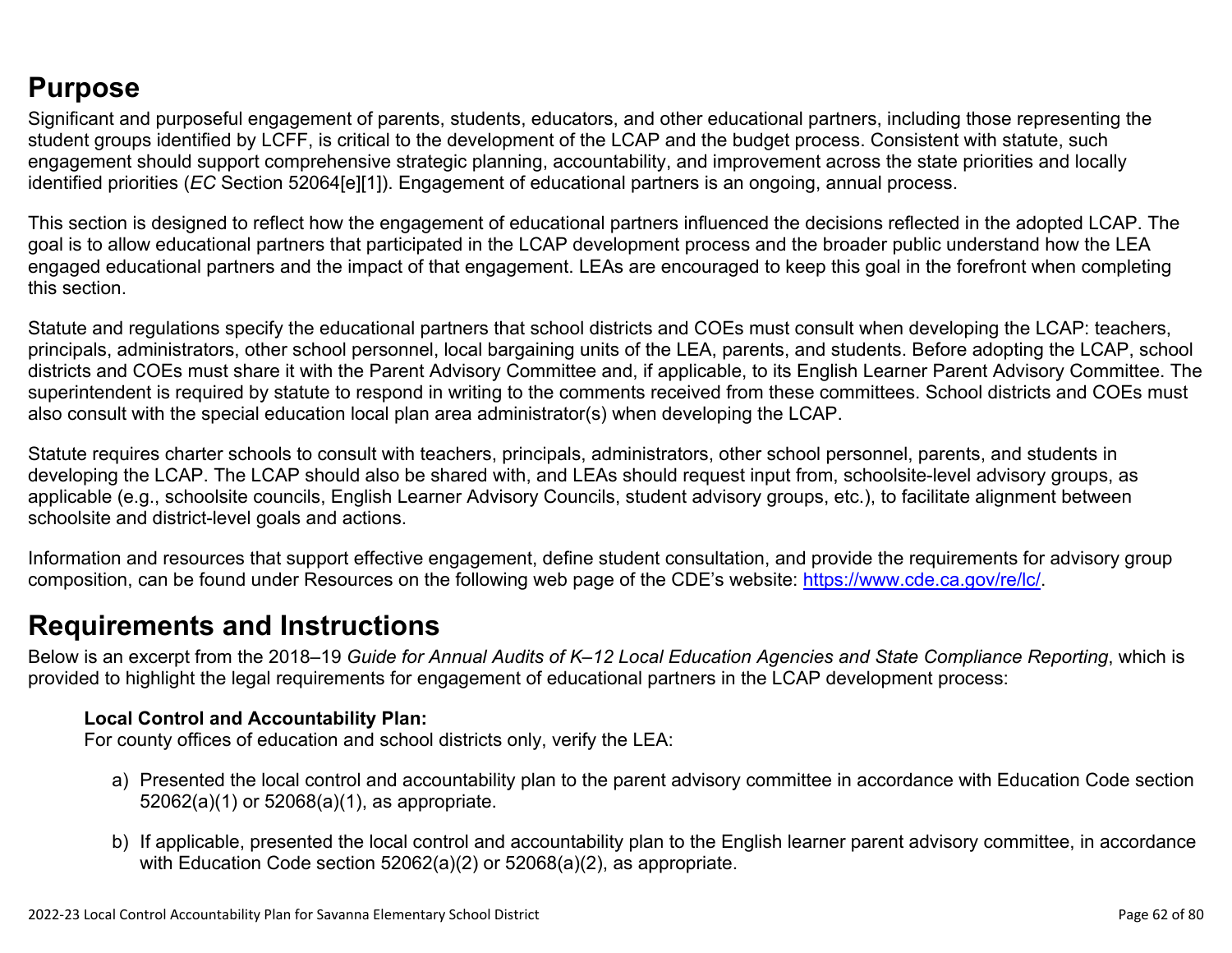- c) Notified members of the public of the opportunity to submit comments regarding specific actions and expenditures proposed to be included in the local control and accountability plan in accordance with Education Code section 52062(a)(3) or 52068(a)(3), as appropriate.
- d) Held at least one public hearing in accordance with Education Code section 52062(b)(1) or 52068(b)(1), as appropriate.
- e) Adopted the local control and accountability plan in a public meeting in accordance with Education Code section 52062(b)(2) or 52068(b)(2), as appropriate.

**Prompt 1**: "A summary of the process used to engage educational partners and how this engagement was considered before finalizing the LCAP."

Describe the engagement process used by the LEA to involve educational partners in the development of the LCAP, including, at a minimum, describing how the LEA met its obligation to consult with all statutorily required educational partners as applicable to the type of LEA. A sufficient response to this prompt must include general information about the timeline of the process and meetings or other engagement strategies with educational partners. A response may also include information about an LEA's philosophical approach to engaging its educational partners.

**Prompt 2:** "A summary of the feedback provided by specific educational partners."

Describe and summarize the feedback provided by specific educational partners. A sufficient response to this prompt will indicate ideas, trends, or inputs that emerged from an analysis of the feedback received from educational partners.

**Prompt 3**: "A description of the aspects of the LCAP that were influenced by specific input from educational partners."

A sufficient response to this prompt will provide educational partners and the public with clear, specific information about how the engagement process influenced the development of the LCAP. The response must describe aspects of the LCAP that were influenced by or developed in response to the educational partner feedback described in response to Prompt 2. This may include a description of how the LEA prioritized requests of educational partners within the context of the budgetary resources available or otherwise prioritized areas of focus within the LCAP. For the purposes of this prompt, "aspects" of an LCAP that may have been influenced by educational partner input can include, but are not necessarily limited to:

- Inclusion of a goal or decision to pursue a Focus Goal (as described below)
- Inclusion of metrics other than the statutorily required metrics
- Determination of the desired outcome on one or more metrics
- Inclusion of performance by one or more student groups in the Measuring and Reporting Results subsection
- Inclusion of action(s) or a group of actions
- Elimination of action(s) or group of actions
- Changes to the level of proposed expenditures for one or more actions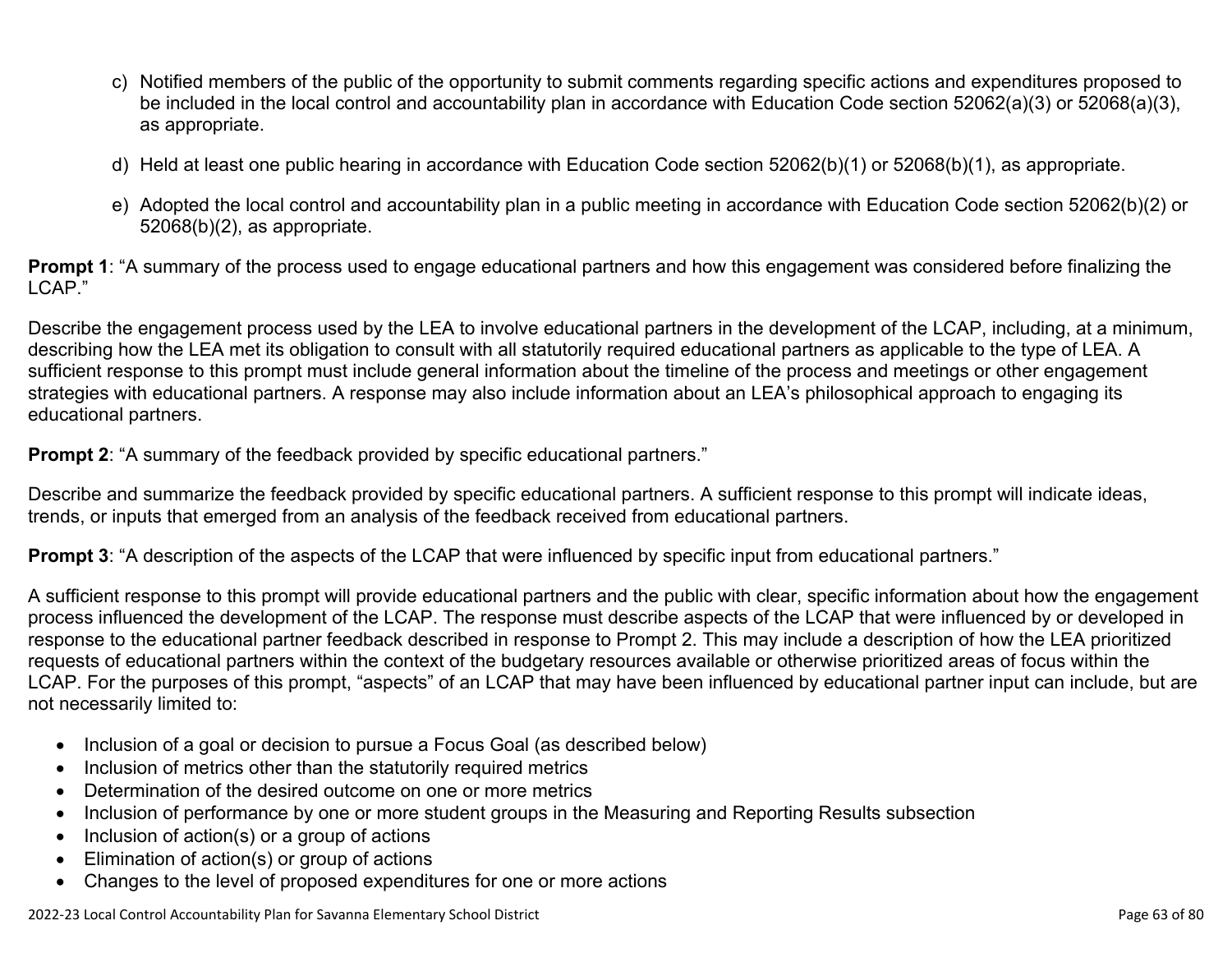- Inclusion of action(s) as contributing to increased or improved services for unduplicated services
- Determination of effectiveness of the specific actions to achieve the goal
- Determination of material differences in expenditures
- Determination of changes made to a goal for the ensuing LCAP year based on the annual update process
- Determination of challenges or successes in the implementation of actions

# **Goals and Actions**

## **Purpose**

Well-developed goals will clearly communicate to educational partners what the LEA plans to accomplish, what the LEA plans to do in order to accomplish the goal, and how the LEA will know when it has accomplished the goal. A goal statement, associated metrics and expected outcomes, and the actions included in the goal should be in alignment. The explanation for why the LEA included a goal is an opportunity for LEAs to clearly communicate to educational partners and the public why, among the various strengths and areas for improvement highlighted by performance data and strategies and actions that could be pursued, the LEA decided to pursue this goal, and the related metrics, expected outcomes, actions, and expenditures.

A well-developed goal can be focused on the performance relative to a metric or metrics for all students, a specific student group(s), narrowing performance gaps, or implementing programs or strategies expected to impact outcomes. LEAs should assess the performance of their student groups when developing goals and the related actions to achieve such goals.

## **Requirements and Instructions**

LEAs should prioritize the goals, specific actions, and related expenditures included within the LCAP within one or more state priorities. LEAs should consider performance on the state and local indicators, including their locally collected and reported data for the local indicators that are included in the Dashboard in determining whether and how to prioritize its goals within the LCAP.

In order to support prioritization of goals, the LCAP template provides LEAs with the option of developing three different kinds of goals:

- Focus Goal: A Focus Goal is relatively more concentrated in scope and may focus on a fewer number of metrics to measure improvement. A Focus Goal statement will be time bound and make clear how the goal is to be measured.
- Broad Goal: A Broad Goal is relatively less concentrated in its scope and may focus on improving performance across a wide range of metrics.
- Maintenance of Progress Goal: A Maintenance of Progress Goal includes actions that may be ongoing without significant changes and allows an LEA to track performance on any metrics not addressed in the other goals of the LCAP.

At a minimum, the LCAP must address all LCFF priorities and associated metrics.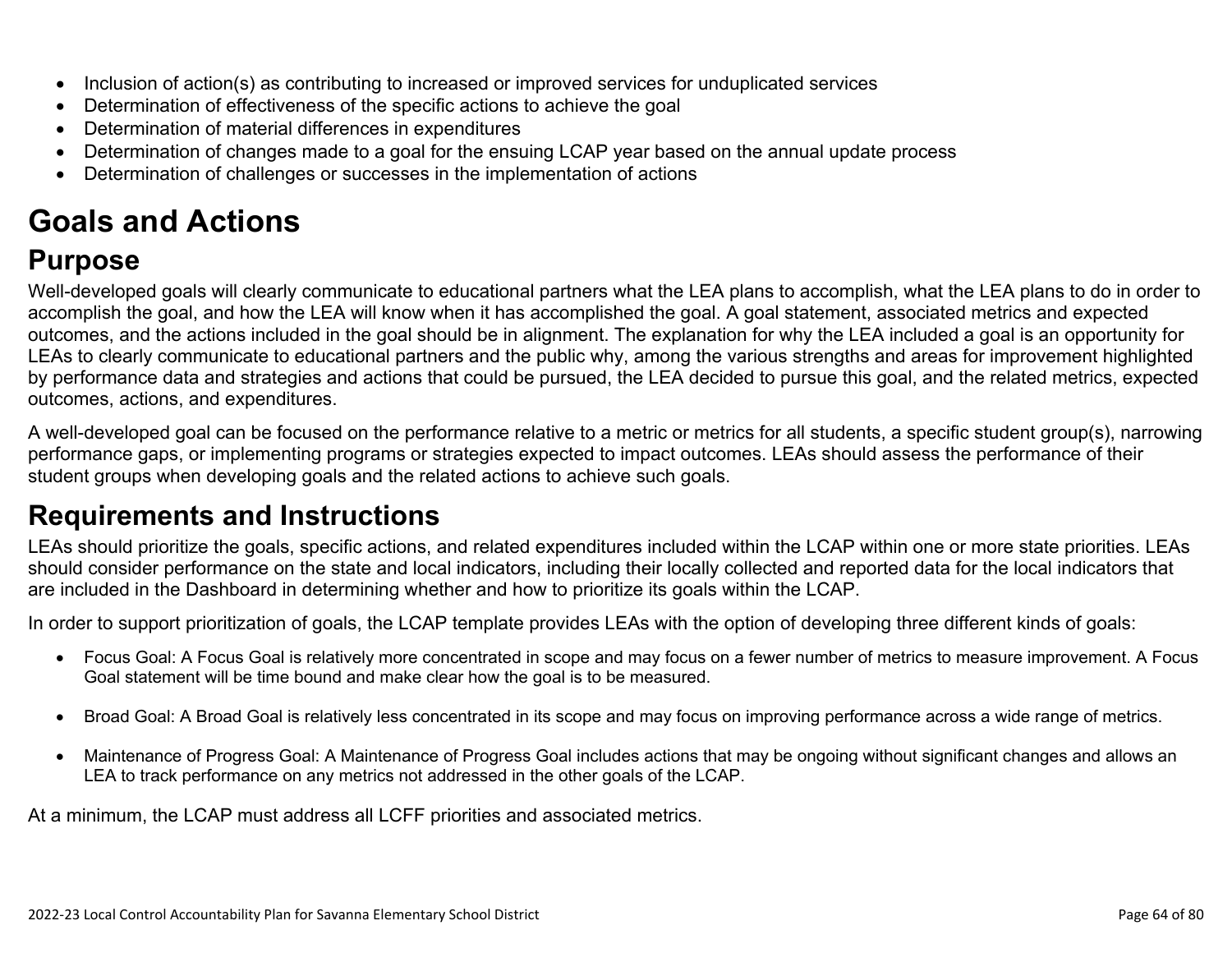### **Focus Goal(s)**

**Goal Description:** The description provided for a Focus Goal must be specific, measurable, and time bound. An LEA develops a Focus Goal to address areas of need that may require or benefit from a more specific and data intensive approach. The Focus Goal can explicitly reference the metric(s) by which achievement of the goal will be measured and the time frame according to which the LEA expects to achieve the goal.

**Explanation of why the LEA has developed this goal:** Explain why the LEA has chosen to prioritize this goal. An explanation must be based on Dashboard data or other locally collected data. LEAs must describe how the LEA identified this goal for focused attention, including relevant consultation with educational partners. LEAs are encouraged to promote transparency and understanding around the decision to pursue a focus goal.

#### **Broad Goal**

Goal Description: Describe what the LEA plans to achieve through the actions included in the goal. The description of a broad goal will be clearly aligned with the expected measurable outcomes included for the goal. The goal description organizes the actions and expected outcomes in a cohesive and consistent manner. A goal description is specific enough to be measurable in either quantitative or qualitative terms. A broad goal is not as specific as a focus goal. While it is specific enough to be measurable, there are many different metrics for measuring progress toward the goal.

**Explanation of why the LEA has developed this goal:** Explain why the LEA developed this goal and how the actions and metrics grouped together will help achieve the goal.

#### **Maintenance of Progress Goal**

**Goal Description:** Describe how the LEA intends to maintain the progress made in the LCFF State Priorities not addressed by the other goals in the LCAP. Use this type of goal to address the state priorities and applicable metrics not addressed within the other goals in the LCAP. The state priorities and metrics to be addressed in this section are those for which the LEA, in consultation with educational partners, has determined to maintain actions and monitor progress while focusing implementation efforts on the actions covered by other goals in the LCAP.

**Explanation of why the LEA has developed this goal**: Explain how the actions will sustain the progress exemplified by the related metrics.

#### **Required Goals**

In general, LEAs have flexibility in determining what goals to include in the LCAP and what those goals will address; however, beginning with the development of the 2022–23 LCAP, LEAs that meet certain criteria are required to include a specific goal in their LCAP.

**Consistently low-performing student group(s) criteria:** An LEA is eligible for Differentiated Assistance for three or more consecutive years based on the performance of the same student group or groups in the Dashboard. A list of the LEAs required to include a goal in the LCAP based on student group performance, and the student group(s) that lead to identification, may be found on the CDE's Local Control Funding Formula web page at [https://www.cde.ca.gov/fg/aa/lc/.](https://www.cde.ca.gov/fg/aa/lc/)

2022-23 Local Control Accountability Plan for Savanna Elementary School District Page 65 of 80 • **Consistently low-performing student group(s) goal requirement:** An LEA meeting the consistently low-performing student group(s) criteria must include a goal in its LCAP focused on improving the performance of the student group or groups that led to the LEA's eligibility for Differentiated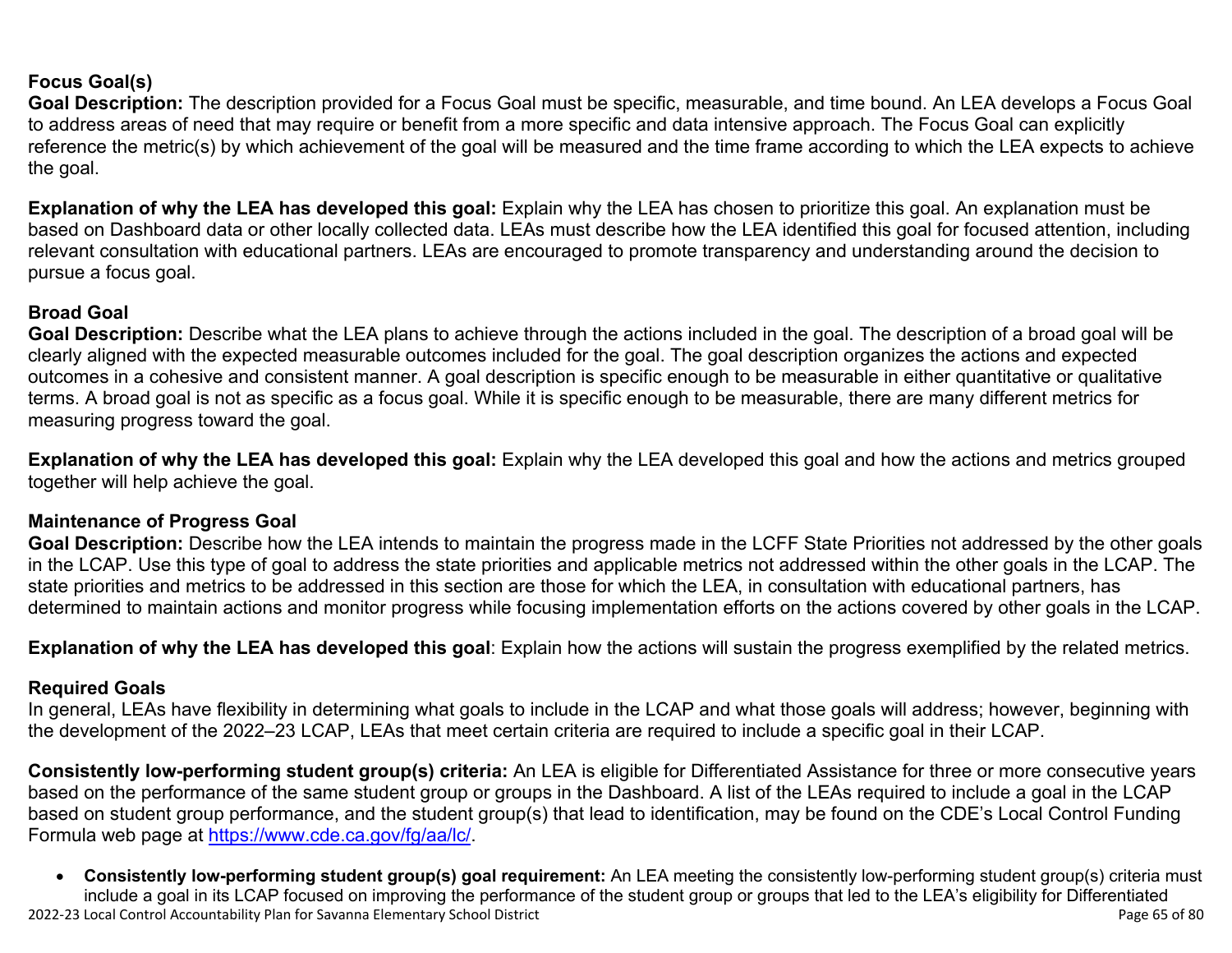Assistance. This goal must include metrics, outcomes, actions, and expenditures specific to addressing the needs of, and improving outcomes for, this student group or groups. An LEA required to address multiple student groups is not required to have a goal to address each student group; however, each student group must be specifically addressed in the goal. This requirement may not be met by combining this required goal with another goal.

- **Goal Description:** Describe the outcomes the LEA plans to achieve to address the needs of, and improve outcomes for, the student group or groups that led to the LEA's eligibility for Differentiated Assistance.
- **Explanation of why the LEA has developed this goal**: Explain why the LEA is required to develop this goal, including identifying the student group(s) that lead to the LEA being required to develop this goal, how the actions and associated metrics included in this goal differ from previous efforts to improve outcomes for the student group(s), and why the LEA believes the actions, metrics, and expenditures included in this goal will help achieve the outcomes identified in the goal description.

**Low-performing school(s) criteria:** The following criteria only applies to a school district or COE with two or more schools; it does not apply to a single-school district. A school district or COE has one or more schools that, for two consecutive years, received the two lowest performance levels on all but one of the state indicators for which the school(s) receive performance levels in the Dashboard and the performance of the "All Students" student group for the LEA is at least one performance level higher in all of those indicators. A list of the LEAs required to include a goal in the LCAP based on school performance, and the school(s) that lead to identification, may be found on the CDE's Local Control Funding Formula web page at [https://www.cde.ca.gov/fg/aa/lc/.](https://www.cde.ca.gov/fg/aa/lc/)

- **Low-performing school(s) goal requirement:** A school district or COE meeting the low-performing school(s) criteria must include a goal in its LCAP focusing on addressing the disparities in performance between the school(s) and the LEA as a whole. This goal must include metrics, outcomes, actions, and expenditures specific to addressing the needs of, and improving outcomes for, the students enrolled at the low-performing school or schools. An LEA required to address multiple schools is not required to have a goal to address each school; however, each school must be specifically addressed in the goal. This requirement may not be met by combining this goal with another goal.
- **Goal Description:** Describe what outcomes the LEA plans to achieve to address the disparities in performance between the students enrolled at the low-performing school(s) and the students enrolled at the LEA as a whole.
- **Explanation of why the LEA has developed this goal**: Explain why the LEA is required to develop this goal, including identifying the schools(s) that lead to the LEA being required to develop this goal; how the actions and associated metrics included in this goal differ from previous efforts to improve outcomes for the school(s); and why the LEA believes the actions, metrics, and expenditures included in this goal will help achieve the outcomes for students enrolled at the low-performing school or schools identified in the goal description.

### **Measuring and Reporting Results:**

For each LCAP year, identify the metric(s) that the LEA will use to track progress toward the expected outcomes. LEAs are encouraged to identify metrics for specific student groups, as appropriate, including expected outcomes that would reflect narrowing of any existing performance gaps.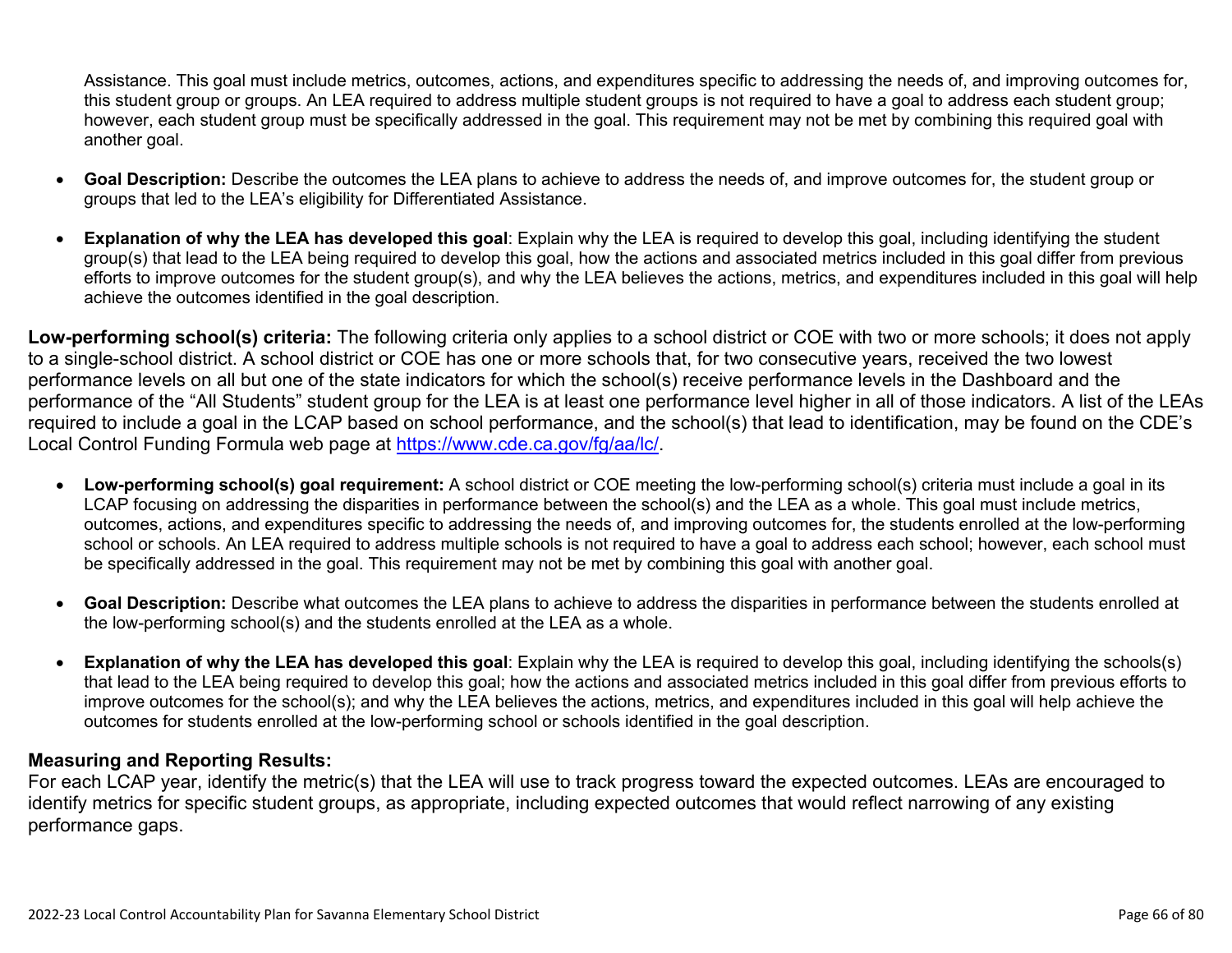Include in the baseline column the most recent data associated with this metric available at the time of adoption of the LCAP for the first year of the three-year plan. LEAs may use data as reported on the 2019 Dashboard for the baseline of a metric only if that data represents the most recent available (e.g., high school graduation rate).

Using the most recent data available may involve reviewing data the LEA is preparing for submission to the California Longitudinal Pupil Achievement Data System (CALPADS) or data that the LEA has recently submitted to CALPADS. Because final 2020–21 outcomes on some metrics may not be computable at the time the 2021–24 LCAP is adopted (e.g., graduation rate, suspension rate), the most recent data available may include a point in time calculation taken each year on the same date for comparability purposes.

The baseline data shall remain unchanged throughout the three-year LCAP.

Complete the table as follows:

- **Metric**: Indicate how progress is being measured using a metric.
- **Baseline**: Enter the baseline when completing the LCAP for 2021–22. As described above, the baseline is the most recent data associated with a metric. Indicate the school year to which the data applies, consistent with the instructions above.
- **Year 1 Outcome**: When completing the LCAP for 2022–23, enter the most recent data available. Indicate the school year to which the data applies, consistent with the instructions above.
- **Year 2 Outcome**: When completing the LCAP for 2023–24, enter the most recent data available. Indicate the school year to which the data applies, consistent with the instructions above.
- **Year 3 Outcome**: When completing the LCAP for 2024–25, enter the most recent data available. Indicate the school year to which the data applies, consistent with the instructions above. The 2024–25 LCAP will be the first year in the next three-year cycle. Completing this column will be part of the Annual Update for that year.
- **Desired Outcome for 2023**–**24**: When completing the first year of the LCAP, enter the desired outcome for the relevant metric the LEA expects to achieve by the end of the 2023–24 LCAP year.

Timeline for completing the "**Measuring and Reporting Results**" part of the Goal.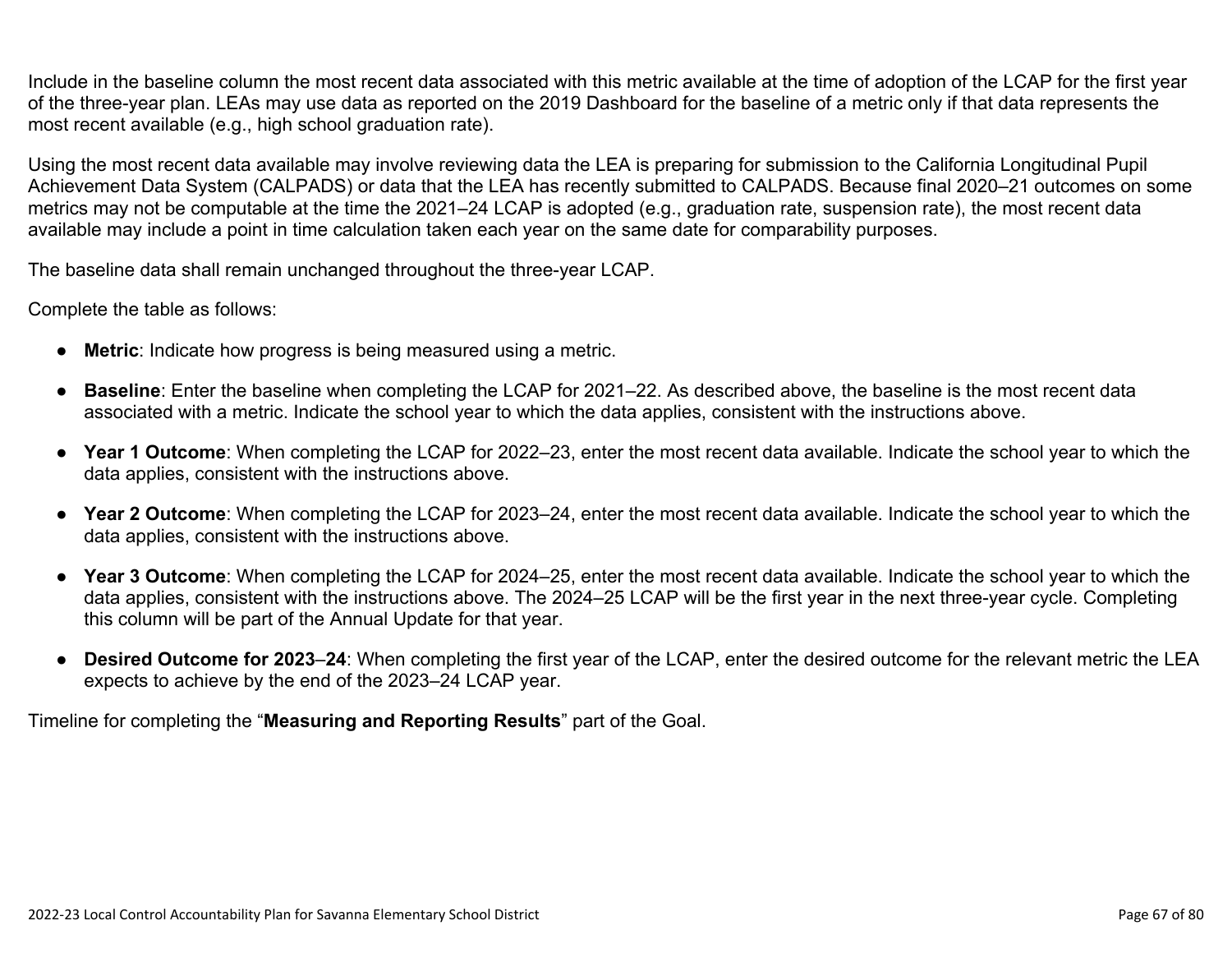| <b>Metric</b>                                                                    | <b>Baseline</b>                                                                  | Year 1 Outcome                                                                                              | Year 2 Outcome                                                                                              | Year 3 Outcome                                                                                              | <b>Desired Outcome</b><br>for Year 3<br>$(2023 - 24)$                                                              |
|----------------------------------------------------------------------------------|----------------------------------------------------------------------------------|-------------------------------------------------------------------------------------------------------------|-------------------------------------------------------------------------------------------------------------|-------------------------------------------------------------------------------------------------------------|--------------------------------------------------------------------------------------------------------------------|
| Enter information<br>in this box when<br>completing the<br>LCAP for 2021-<br>22. | Enter information<br>in this box when<br>completing the<br>LCAP for 2021-<br>22. | Enter information<br>in this box when<br>completing the<br>LCAP for 2022-<br>23. Leave blank<br>until then. | Enter information<br>in this box when<br>completing the<br>LCAP for 2023-<br>24. Leave blank<br>until then. | Enter information<br>in this box when<br>completing the<br>LCAP for 2024-<br>25. Leave blank<br>until then. | Enter information<br>in this box when<br>completing the<br>LCAP for 2021-<br>22 or when<br>adding a new<br>metric. |

The metrics may be quantitative or qualitative; but at minimum, an LEA's LCAP must include goals that are measured using all of the applicable metrics for the related state priorities, in each LCAP year as applicable to the type of LEA. To the extent a state priority does not specify one or more metrics (e.g., implementation of state academic content and performance standards), the LEA must identify a metric to use within the LCAP. For these state priorities, LEAs are encouraged to use metrics based on or reported through the relevant self-reflection tool for local indicators within the Dashboard.

*Actions*: Enter the action number. Provide a short title for the action. This title will also appear in the action tables. Provide a description of the action. Enter the total amount of expenditures associated with this action. Budgeted expenditures from specific fund sources will be provided in the summary tables. Indicate whether the action contributes to meeting the increase or improved services requirement as described in the Increased or Improved Services section using a "Y" for Yes or an "N" for No. (**Note:** for each such action offered on an LEA-wide or schoolwide basis, the LEA will need to provide additional information in the Increased or Improved Summary Section to address the requirements in *California Code of Regulations*, Title 5 [5 *CCR*] Section 15496(b) in the Increased or Improved Services Section of the LCAP).

*Actions for English Learners:* School districts, COEs, and charter schools that have a numerically significant English learner student subgroup must include specific actions in the LCAP related to, at a minimum, the language acquisition programs, as defined in *EC* Section 306, provided to students and professional development activities specific to English learners.

*Actions for Foster Youth*: School districts, COEs, and charter schools that have a numerically significant Foster Youth student subgroup are encouraged to include specific actions in the LCAP designed to meet needs specific to Foster Youth students.

#### **Goal Analysis:**

Enter the LCAP Year.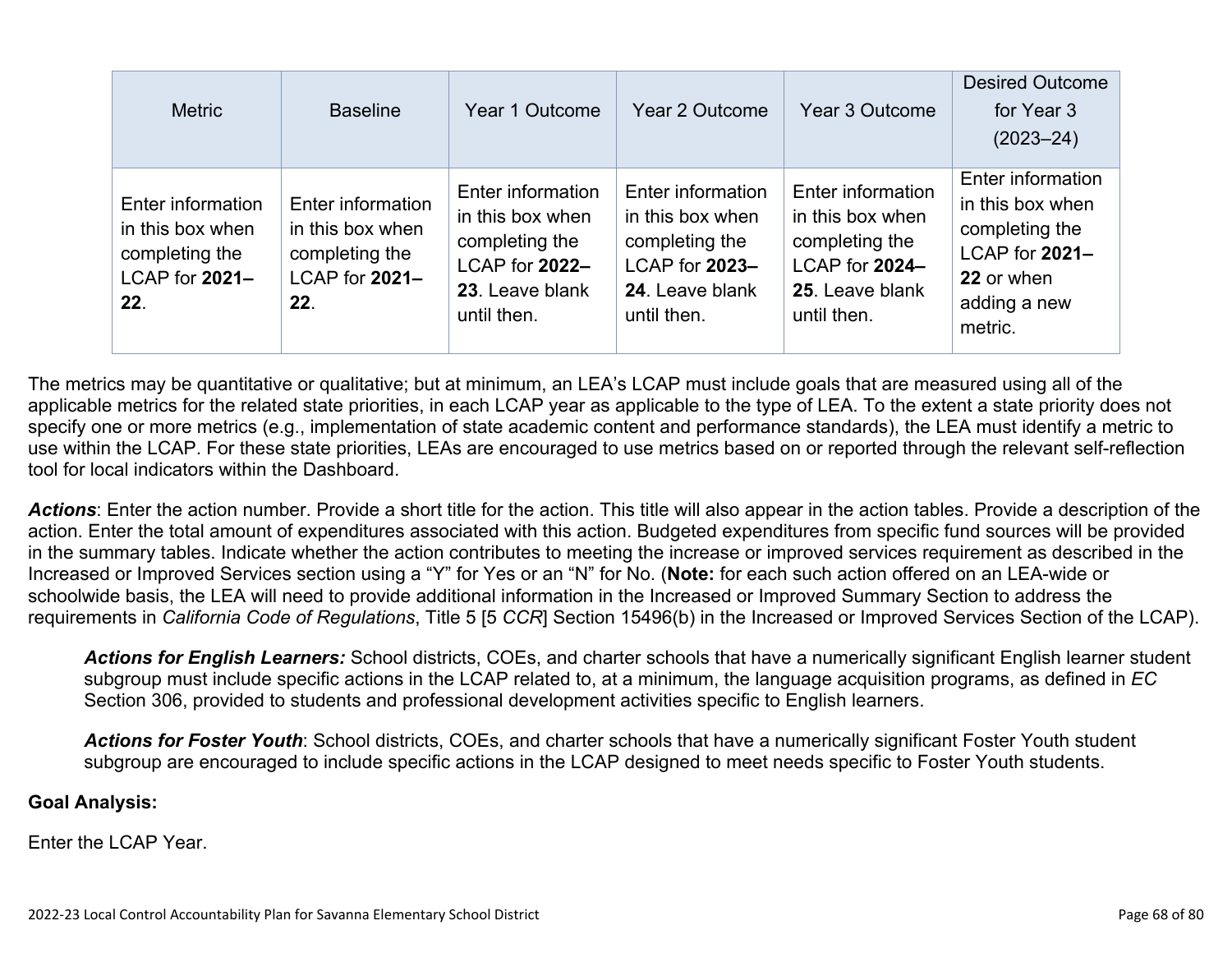Using actual annual measurable outcome data, including data from the Dashboard, analyze whether the planned actions were effective in achieving the goal. Respond to the prompts as instructed.

- Describe the overall implementation of the actions to achieve the articulated goal. Include a discussion of relevant challenges and successes experienced with the implementation process. This must include any instance where the LEA did not implement a planned action or implemented a planned action in a manner that differs substantively from how it was described in the adopted LCAP.
- Explain material differences between Budgeted Expenditures and Estimated Actual Expenditures and between the Planned Percentages of Improved Services and Estimated Actual Percentages of Improved Services, as applicable. Minor variances in expenditures or percentages do not need to be addressed, and a dollar-for-dollar accounting is not required.
- Describe the effectiveness of the specific actions to achieve the articulated goal as measured by the LEA. In some cases, not all actions in a goal will be intended to improve performance on all of the metrics associated with the goal. When responding to this prompt, LEAs may assess the effectiveness of a single action or group of actions within the goal in the context of performance on a single metric or group of specific metrics within the goal that are applicable to the action(s). Grouping actions with metrics will allow for more robust analysis of whether the strategy the LEA is using to impact a specified set of metrics is working and increase transparency for educational partners. LEAs are encouraged to use such an approach when goals include multiple actions and metrics that are not closely associated.
- Describe any changes made to this goal, expected outcomes, metrics, or actions to achieve this goal as a result of this analysis and analysis of the data provided in the Dashboard or other local data, as applicable.

# **Increased or Improved Services for Foster Youth, English Learners, and Low-Income Students**

## **Purpose**

A well-written Increased or Improved Services section provides educational partners with a comprehensive description, within a single dedicated section, of how an LEA plans to increase or improve services for its unduplicated students in grades TK–12 as compared to all students in grades TK–12, as applicable, and how LEA-wide or schoolwide actions identified for this purpose meet regulatory requirements. Descriptions provided should include sufficient detail yet be sufficiently succinct to promote a broader understanding of educational partners to facilitate their ability to provide input. An LEA's description in this section must align with the actions included in the Goals and Actions section as contributing.

## **Requirements and Instructions**

*Projected LCFF Supplemental and/or Concentration Grants*: Specify the amount of LCFF supplemental and concentration grant funds the LEA estimates it will receive in the coming year based on the number and concentration of low income, foster youth, and English learner students.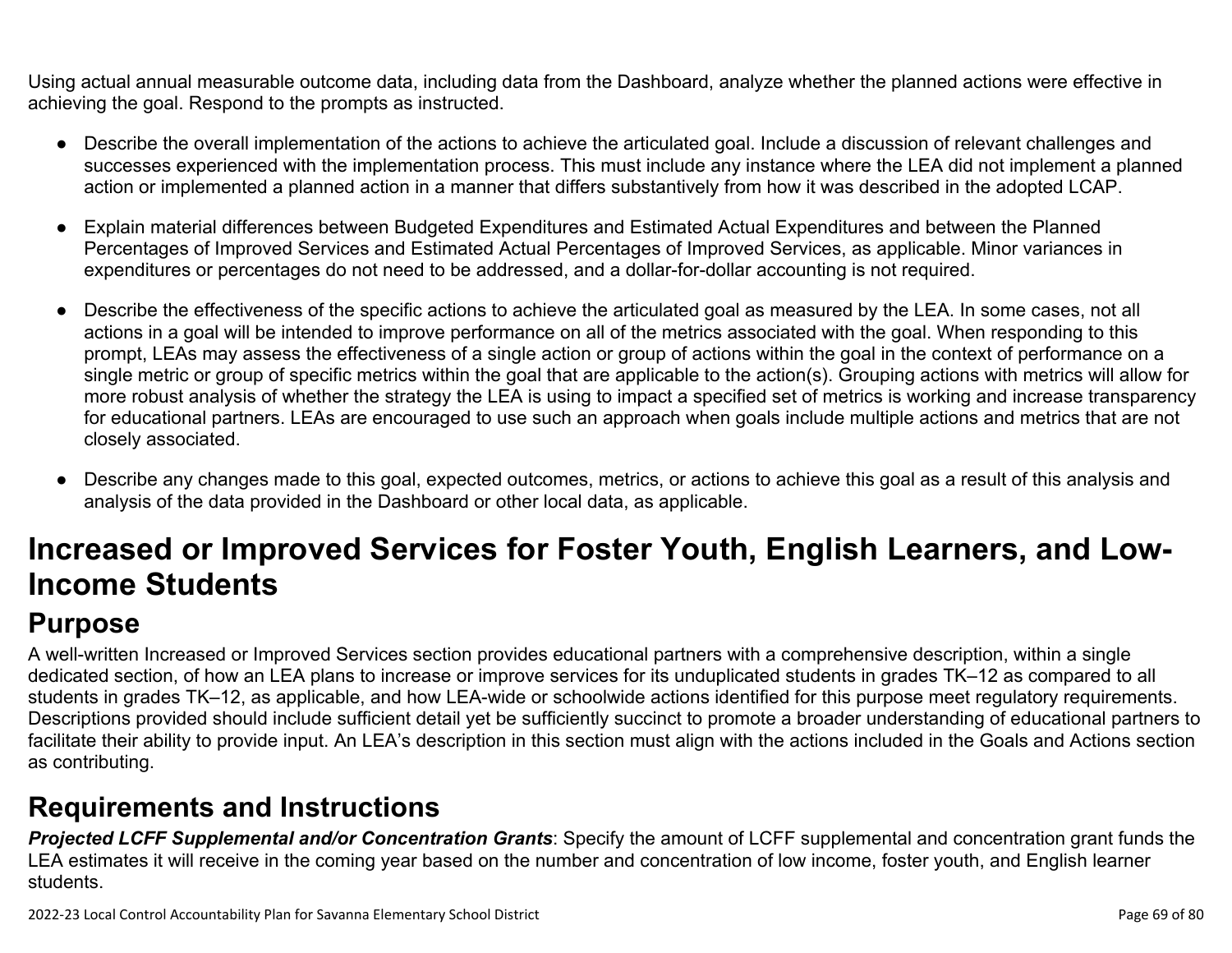**Projected Additional LCFF Concentration Grant (15 percent):** Specify the amount of additional LCFF concentration grant add-on funding, as described in *EC* Section 42238.02, that the LEA estimates it will receive in the coming year.

*Projected Percentage to Increase or Improve Services for the Coming School Year***:** Specify the estimated percentage by which services for unduplicated pupils must be increased or improved as compared to the services provided to all students in the LCAP year as calculated pursuant to 5 *CCR* Section 15496(a)(7).

*LCFF Carryover — Percentage:* Specify the LCFF Carryover — Percentage identified in the LCFF Carryover Table. If a carryover percentage is not identified in the LCFF Carryover Table, specify a percentage of zero (0.00%).

*LCFF Carryover — Dollar:* Specify the LCFF Carryover — Dollar amount identified in the LCFF Carryover Table. If a carryover amount is not identified in the LCFF Carryover Table, specify an amount of zero (\$0).

**Total Percentage to Increase or Improve Services for the Coming School Year:** Add the Projected Percentage to Increase or Improve Services for the Coming School Year and the Proportional LCFF Required Carryover Percentage and specify the percentage. This is the LEAs percentage by which services for unduplicated pupils must be increased or improved as compared to the services provided to all students in the LCAP year, as calculated pursuant to 5 *CCR* Section 15496(a)(7).

#### *Required Descriptions:*

**For each action being provided to an entire school, or across the entire school district or COE, an explanation of (1) how the needs of foster youth, English learners, and low-income students were considered first, and (2) how these actions are effective in meeting the goals for these students.**

For each action included in the Goals and Actions section as contributing to the increased or improved services requirement for unduplicated pupils and provided on an LEA-wide or schoolwide basis, the LEA must include an explanation consistent with 5 *CCR* Section 15496(b). For any such actions continued into the 2021–24 LCAP from the 2017–2020 LCAP, the LEA must determine whether or not the action was effective as expected, and this determination must reflect evidence of outcome data or actual implementation to date.

**Principally Directed and Effective:** An LEA demonstrates how an action is principally directed towards and effective in meeting the LEA's goals for unduplicated students when the LEA explains how:

- It considers the needs, conditions, or circumstances of its unduplicated pupils;
- The action, or aspect(s) of the action (including, for example, its design, content, methods, or location), is based on these considerations; and
- The action is intended to help achieve an expected measurable outcome of the associated goal.

As such, the response provided in this section may rely on a needs assessment of unduplicated students.

2022-23 Local Control Accountability Plan for Savanna Elementary School District **Page 70** of 80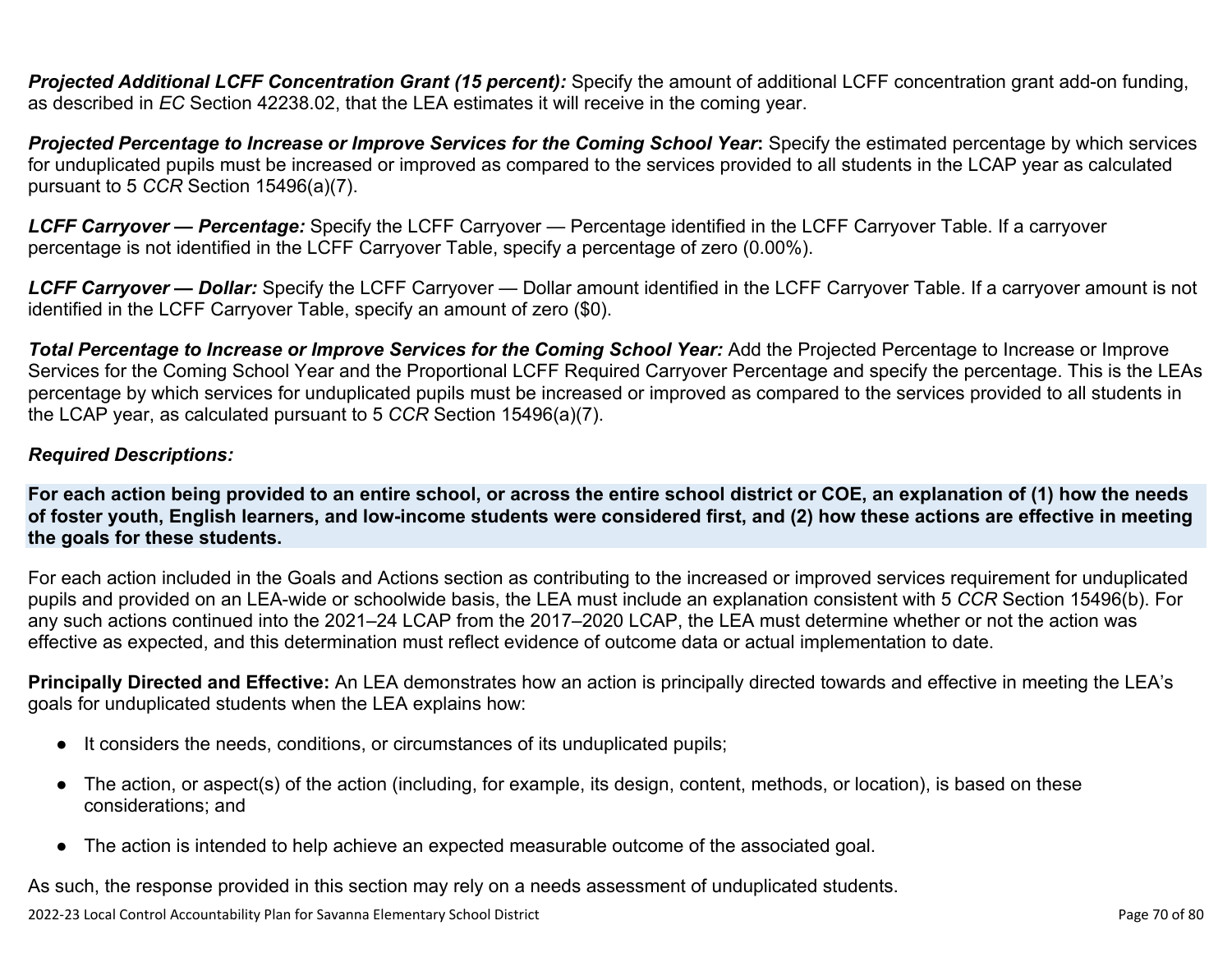Conclusory statements that a service will help achieve an expected outcome for the goal, without an explicit connection or further explanation as to how, are not sufficient. Further, simply stating that an LEA has a high enrollment percentage of a specific student group or groups does not meet the increase or improve services standard because enrolling students is not the same as serving students.

For example, if an LEA determines that low-income students have a significantly lower attendance rate than the attendance rate for all students, it might justify LEA-wide or schoolwide actions to address this area of need in the following way:

After assessing the needs, conditions, and circumstances of our low-income students, we learned that the attendance rate of our lowincome students is 7 percent lower than the attendance rate for all students. (Needs, Conditions, Circumstances [Principally Directed])

In order to address this condition of our low-income students, we will develop and implement a new attendance program that is designed to address some of the major causes of absenteeism, including lack of reliable transportation and food, as well as a school climate that does not emphasize the importance of attendance. Goal N, Actions X, Y, and Z provide additional transportation and nutritional resources as well as a districtwide educational campaign on the benefits of high attendance rates. (Contributing Action[s])

These actions are being provided on an LEA-wide basis and we expect/hope that all students with less than a 100 percent attendance rate will benefit. However, because of the significantly lower attendance rate of low-income students, and because the actions meet needs most associated with the chronic stresses and experiences of a socio-economically disadvantaged status, we expect that the attendance rate for our low-income students will increase significantly more than the average attendance rate of all other students. (Measurable Outcomes [Effective In])

**COEs and Charter Schools**: Describe how actions included as contributing to meeting the increased or improved services requirement on an LEA-wide basis are principally directed to and effective in meeting its goals for unduplicated pupils in the state and any local priorities as described above. In the case of COEs and charter schools, schoolwide and LEA-wide are considered to be synonymous.

### **For School Districts Only:**

### **Actions Provided on an LEA-Wide Basis:**

*Unduplicated Percentage > 55 percent:* For school districts with an unduplicated pupil percentage of 55 percent or more, describe how these actions are principally directed to and effective in meeting its goals for unduplicated pupils in the state and any local priorities as described above.

*Unduplicated Percentage < 55 percent:* For school districts with an unduplicated pupil percentage of less than 55 percent, describe how these actions are principally directed to and effective in meeting its goals for unduplicated pupils in the state and any local priorities. Also describe how the actions **are the most effective use of the funds** to meet these goals for its unduplicated pupils. Provide the basis for this determination, including any alternatives considered, supporting research, experience, or educational theory.

### **Actions Provided on a Schoolwide Basis:**

2022-23 Local Control Accountability Plan for Savanna Elementary School District **Page 71** of 80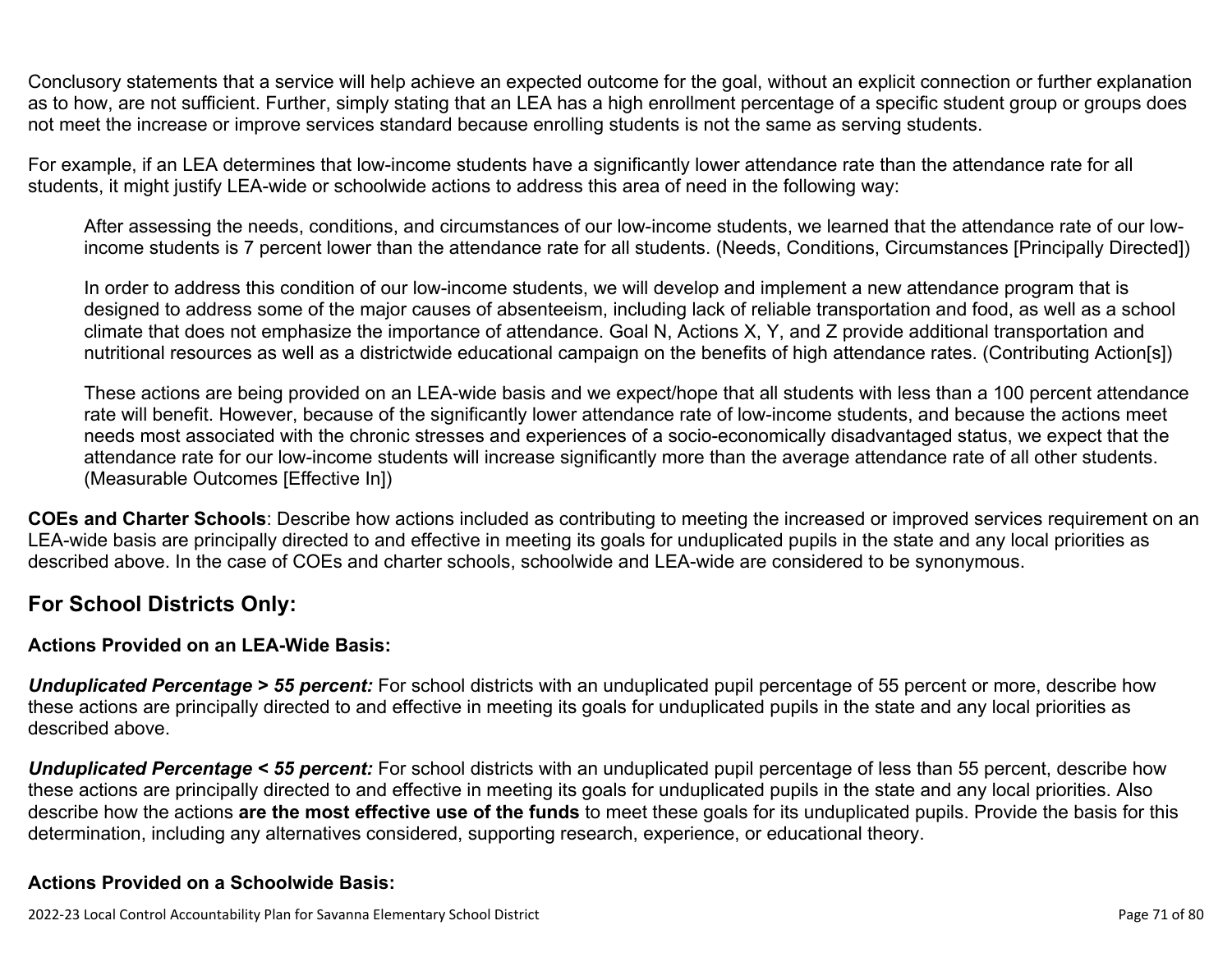School Districts must identify in the description those actions being funded and provided on a schoolwide basis, and include the required description supporting the use of the funds on a schoolwide basis.

**For schools with 40 percent or more enrollment of unduplicated pupils:** Describe how these actions are principally directed to and effective in meeting its goals for its unduplicated pupils in the state and any local priorities.

**For school districts expending funds on a schoolwide basis at a school with less than 40 percent enrollment of unduplicated pupils:** Describe how these actions are principally directed to and how the actions are the most effective use of the funds to meet its goals for foster youth, English learners, and low-income students in the state and any local priorities.

#### **A description of how services for foster youth, English learners, and low-income students are being increased or improved by the percentage required.**

Consistent with the requirements of 5 *CCR* Section 15496, describe how services provided for unduplicated pupils are increased or improved by at least the percentage calculated as compared to the services provided for all students in the LCAP year. To improve services means to grow services in quality and to increase services means to grow services in quantity. Services are increased or improved by those actions in the LCAP that are included in the Goals and Actions section as contributing to the increased or improved services requirement, whether they are provided on an LEA-wide or schoolwide basis or provided on a limited basis to unduplicated students. A limited action is an action that only serves foster youth, English learners, and/or low-income students. This description must address how these action(s) are expected to result in the required proportional increase or improvement in services for unduplicated pupils as compared to the services the LEA provides to all students for the relevant LCAP year.

For any action contributing to meeting the increased or improved services requirement that is associated with a Planned Percentage of Improved Services in the Contributing Summary Table rather than an expenditure of LCFF funds, describe the methodology that was used to determine the contribution of the action towards the proportional percentage. See the instructions for determining the Planned Percentage of Improved Services for information on calculating the Percentage of Improved Services.

#### **A description of the plan for how the additional concentration grant add-on funding identified above will be used to increase the number of staff providing direct services to students at schools that have a high concentration (above 55 percent) of foster youth, English learners, and low-income students, as applicable.**

An LEA that receives the additional concentration grant add-on described in *EC* Section 42238.02 is required to demonstrate how it is using these funds to increase the number of staff who provide direct services to students at schools with an enrollment of unduplicated students that is greater than 55 percent as compared to the number of staff who provide direct services to students at schools with an enrollment of unduplicated students that is equal to or less than 55 percent. The staff who provide direct services to students must be certificated staff and/or classified staff employed by the LEA; classified staff includes custodial staff.

Provide the following descriptions, as applicable to the LEA: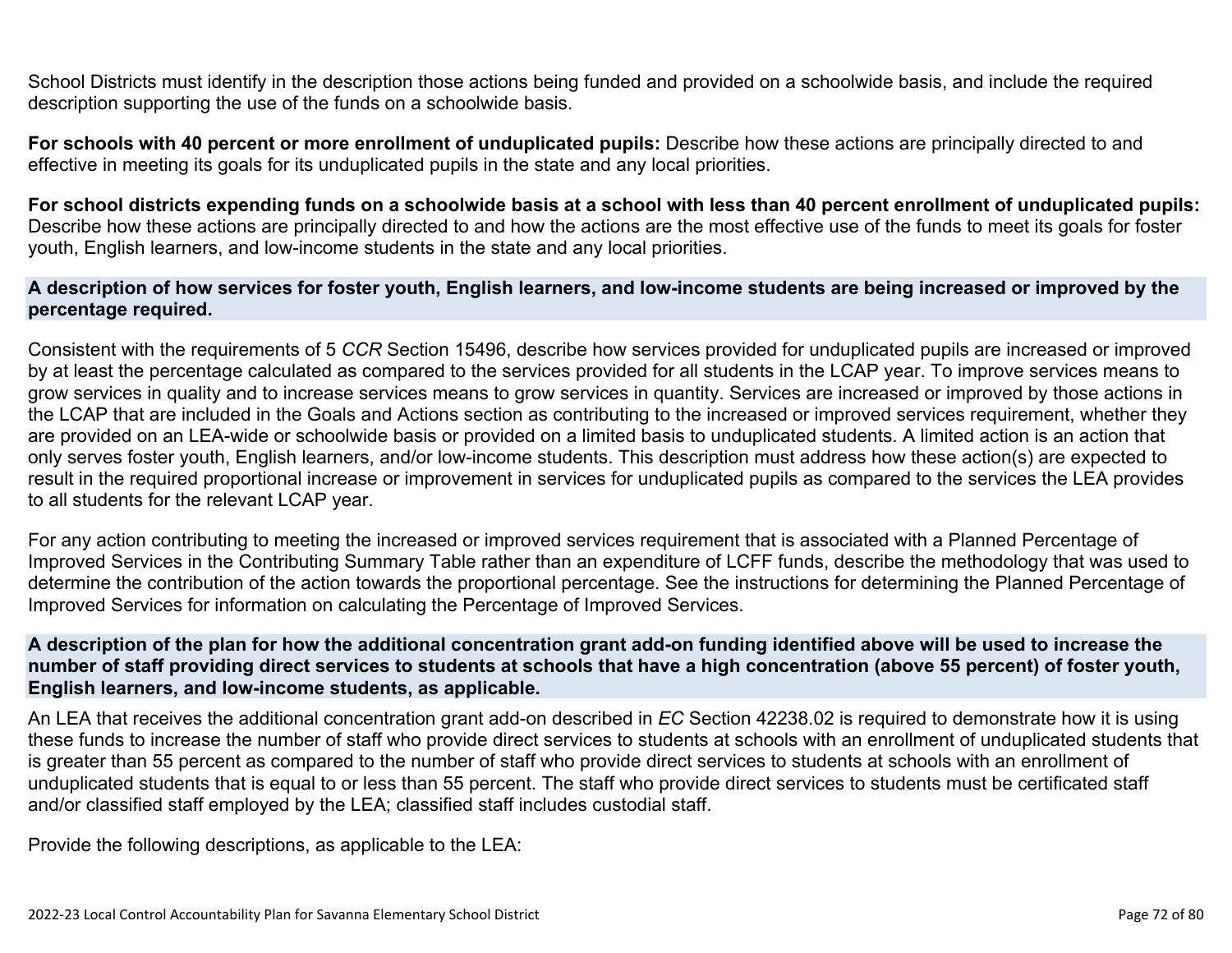An LEA that does not receive a concentration grant or the concentration grant add-on must indicate that a response to this prompt is not applicable.

Identify the goal and action numbers of the actions in the LCAP that the LEA is implementing to meet the requirement to increase the number of staff who provide direct services to students at schools with an enrollment of unduplicated students that is greater than 55 percent.

An LEA that does not have comparison schools from which to describe how it is using the concentration grant add-on funds, such as an LEA that only has schools with an enrollment of unduplicated students that is greater than 55 percent, must describe how it is using the funds to increase the number of credentialed staff, classified staff, or both, including custodial staff, who provide direct services to students at selected schools and the criteria used to determine which schools require additional staffing support.

In the event that an additional concentration grant add-on is not sufficient to increase staff providing direct services to students at a school with an enrollment of unduplicated students that is greater than 55 percent, the LEA must describe how it is using the funds to retain staff providing direct services to students at a school with an enrollment of unduplicated students that is greater than 55 percent.

Complete the table as follows:

- Provide the staff-to-student ratio of classified staff providing direct services to students with a concentration of unduplicated students that is 55 percent or less and the staff-to-student ratio of classified staff providing direct services to students at schools with a concentration of unduplicated students that is greater than 55 percent, as applicable to the LEA. The LEA may group its schools by grade span (Elementary, Middle/Junior High, and High Schools), as applicable to the LEA. The staff-to-student ratio must be based on the number of full time equivalent (FTE) staff and the number of enrolled students as counted on the first Wednesday in October of each year.
- Provide the staff-to-student ratio of certificated staff providing direct services to students at schools with a concentration of unduplicated students that is 55 percent or less and the staff-to-student ratio of certificated staff providing direct services to students at schools with a concentration of unduplicated students that is greater than 55 percent, as applicable to the LEA. The LEA may group its schools by grade span (Elementary, Middle/Junior High, and High Schools), as applicable to the LEA. The staff-to-student ratio must be based on the number of FTE staff and the number of enrolled students as counted on the first Wednesday in October of each year.

# **Action Tables**

Complete the Data Entry Table for each action in the LCAP. The information entered into this table will automatically populate the other Action Tables. Information is only entered into the Data Entry Table, the Annual Update Table, the Contributing Actions Annual Update Table, and the LCFF Carryover Table. With the exception of the Data Entry Table, the word "input" has been added to column headers to aid in identifying the column(s) where information will be entered. Information is not entered on the remaining Action tables.

The following tables are required to be included as part of the LCAP adopted by the local governing board or governing body:

• Table 1: Total Planned Expenditures Table (for the coming LCAP Year)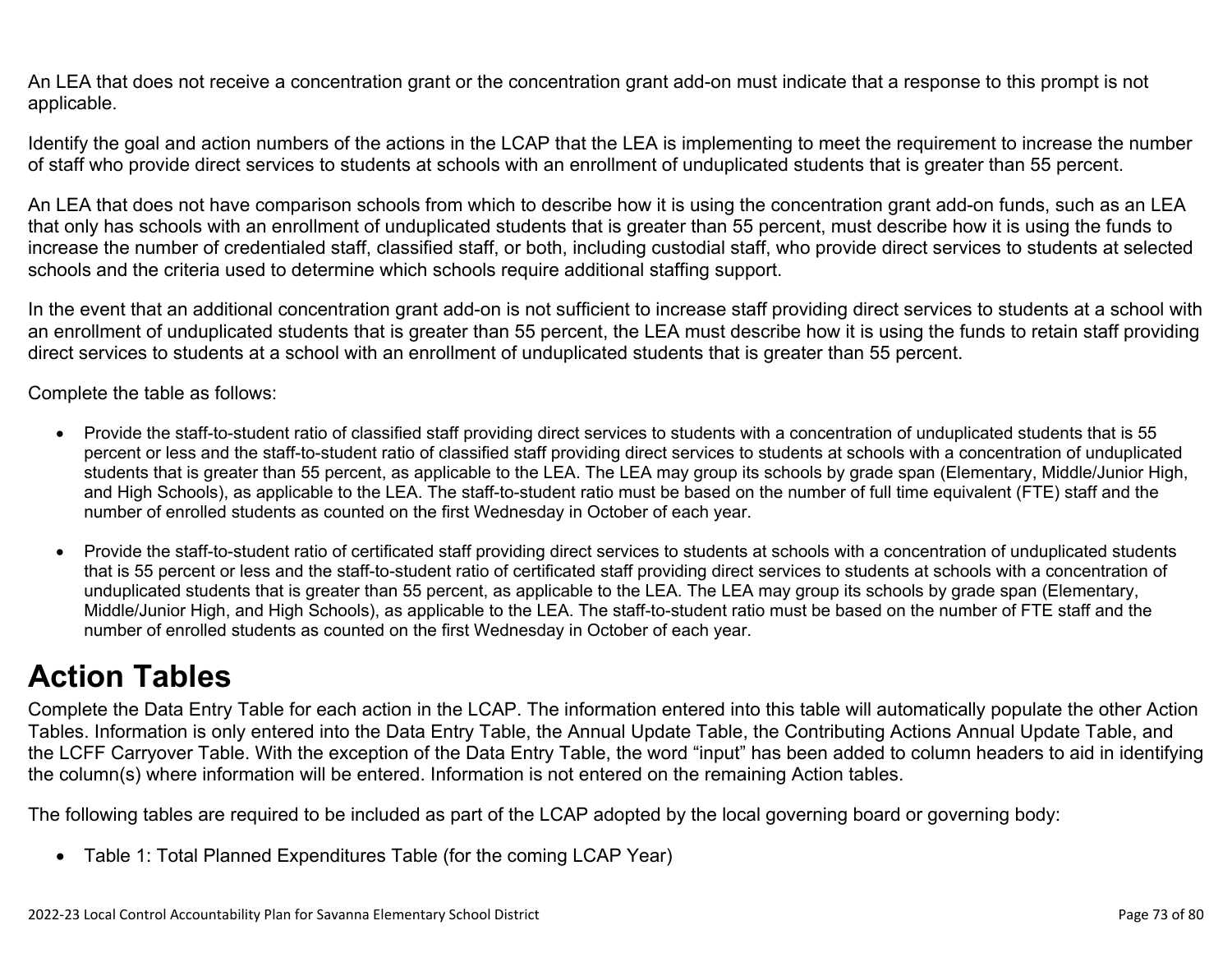- Table 2: Contributing Actions Table (for the coming LCAP Year)
- Table 3: Annual Update Table (for the current LCAP Year)
- Table 4: Contributing Actions Annual Update Table (for the current LCAP Year)
- Table 5: LCFF Carryover Table (for the current LCAP Year)

Note: The coming LCAP Year is the year that is being planned for, while the current LCAP year is the current year of implementation. For example, when developing the 2022–23 LCAP, 2022–23 will be the coming LCAP Year and 2021–22 will be the current LCAP Year.

# **Data Entry Table**

The Data Entry Table may be included in the LCAP as adopted by the local governing board or governing body, but is not required to be included. In the Data Entry Table, input the following information for each action in the LCAP for that applicable LCAP year:

- **LCAP Year**: Identify the applicable LCAP Year.
- **1. Projected LCFF Base Grant**: Provide the total amount of LCFF funding the LEA estimates it will receive for the coming school year, excluding the supplemental and concentration grants and the add-ons for the Targeted Instructional Improvement Grant Program and the Home to School Transportation Program, pursuant to 5 *CCR* Section 15496(a)(8).

See *EC* sections 2574 (for COEs) and 42238.02 (for school districts and charter schools), as applicable, for LCFF apportionment calculations.

- **2. Projected LCFF Supplemental and/or Concentration Grants:** Provide the total amount of LCFF supplemental and concentration grants the LEA estimates it will receive on the basis of the number and concentration of unduplicated students for the coming school year.
- **3. Projected Percentage to Increase or Improve Services for the Coming School Year:** This percentage will not be entered; it is calculated based on the Projected LCFF Base Grant and the Projected LCFF Supplemental and/or Concentration Grants, pursuant to 5 *CCR* Section 15496(a)(8). This is the percentage by which services for unduplicated pupils must be increased or improved as compared to the services provided to all students in the coming LCAP year.
- **LCFF Carryover Percentage:** Specify the LCFF Carryover Percentage identified in the LCFF Carryover Table from the prior LCAP year. If a carryover percentage is not identified in the LCFF Carryover Table, specify a percentage of zero (0.00%).
- **Total Percentage to Increase or Improve Services for the Coming School Year:** This percentage will not be entered; it is calculated based on the Projected Percentage to Increase or Improve Services for the Coming School Year and the LCFF Carryover —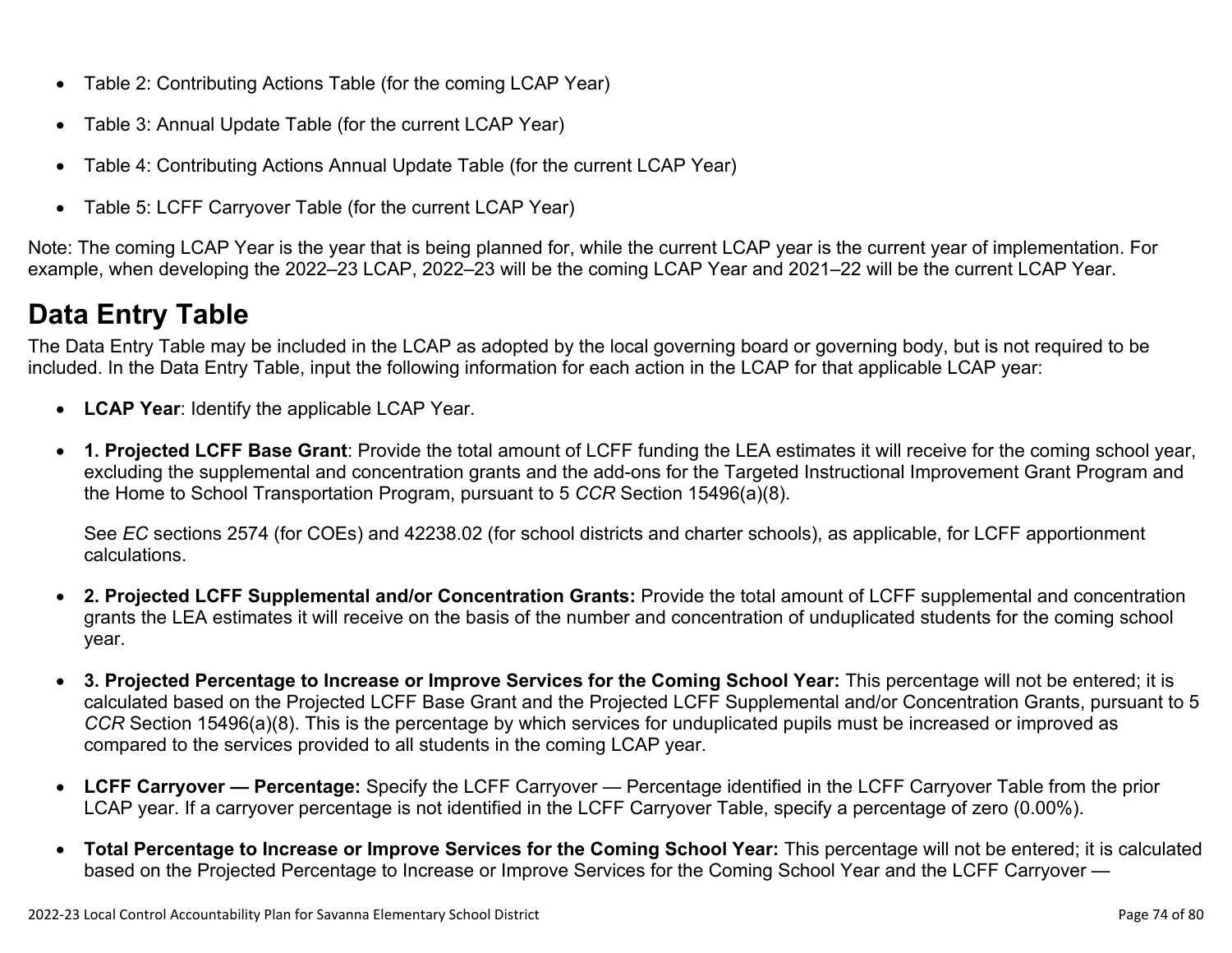Percentage. This is the percentage by which the LEA must increase or improve services for unduplicated pupils as compared to the services provided to all students in the coming LCAP year.

- **Goal #**: Enter the LCAP Goal number for the action.
- **Action #**: Enter the action's number as indicated in the LCAP Goal.
- **Action Title**: Provide a title of the action.
- **Student Group(s)**: Indicate the student group or groups who will be the primary beneficiary of the action by entering "All," or by entering a specific student group or groups.
- **Contributing to Increased or Improved Services?:** Type "Yes" if the action **is** included as contributing to meeting the increased or improved services; OR, type "No" if the action is **not** included as contributing to meeting the increased or improved services.
- If "Yes" is entered into the Contributing column, then complete the following columns:
	- o **Scope**: The scope of an action may be LEA-wide (i.e., districtwide, countywide, or charterwide), schoolwide, or limited. An action that is LEA-wide in scope upgrades the entire educational program of the LEA. An action that is schoolwide in scope upgrades the entire educational program of a single school. An action that is limited in its scope is an action that serves only one or more unduplicated student groups.
	- o **Unduplicated Student Group(s)**: Regardless of scope, contributing actions serve one or more unduplicated student groups. Indicate one or more unduplicated student groups for whom services are being increased or improved as compared to what all students receive.
	- o **Location**: Identify the location where the action will be provided. If the action is provided to all schools within the LEA, the LEA must indicate "All Schools." If the action is provided to specific schools within the LEA or specific grade spans only, the LEA must enter "Specific Schools" or "Specific Grade Spans." Identify the individual school or a subset of schools or grade spans (e.g., all high schools or grades transitional kindergarten through grade five), as appropriate.
- **Time Span**: Enter "ongoing" if the action will be implemented for an indeterminate period of time. Otherwise, indicate the span of time for which the action will be implemented. For example, an LEA might enter "1 Year," or "2 Years," or "6 Months."
- **Total Personnel**: Enter the total amount of personnel expenditures utilized to implement this action.
- **Total Non-Personnel**: This amount will be automatically calculated based on information provided in the Total Personnel column and the Total Funds column.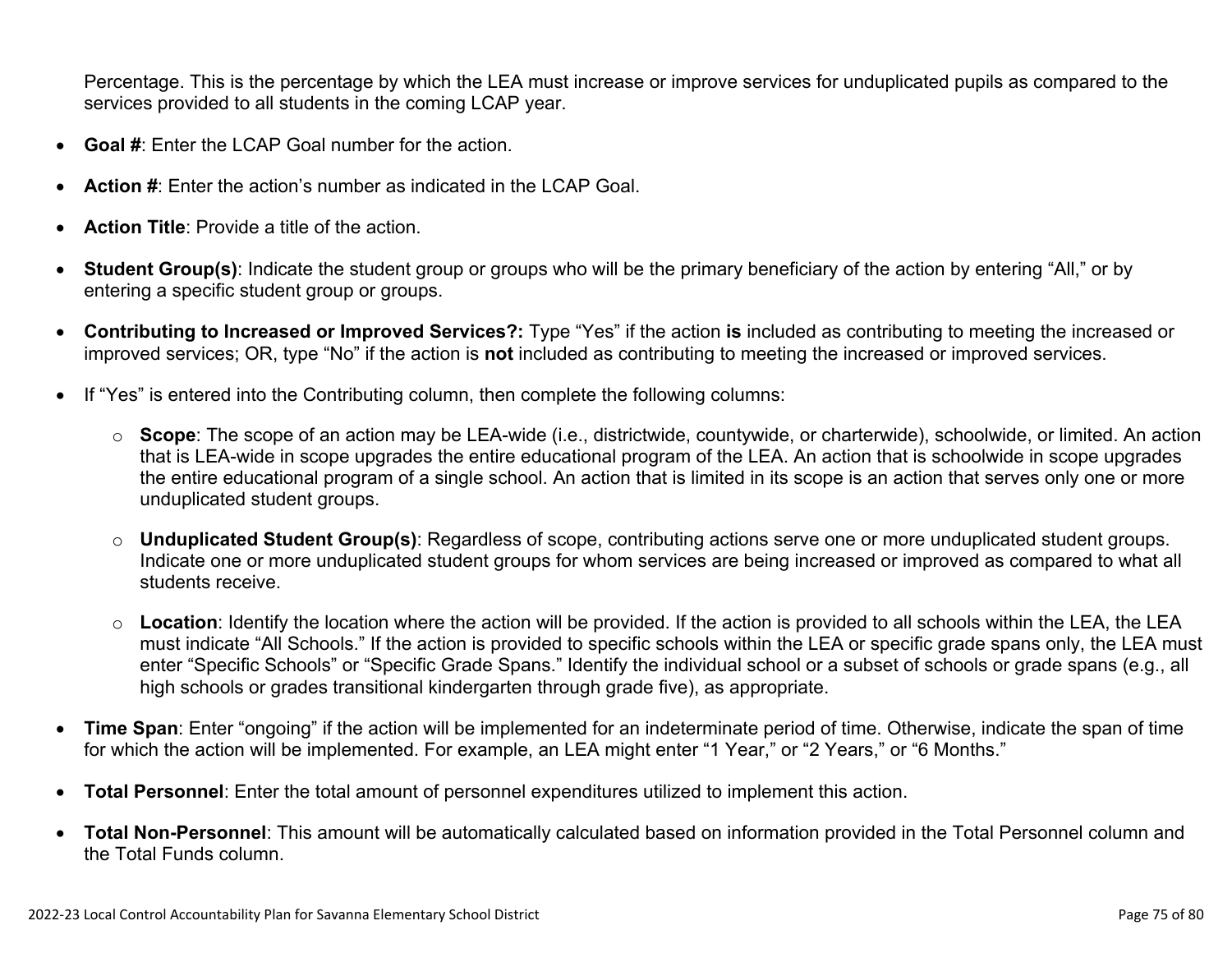- **LCFF Funds**: Enter the total amount of LCFF funds utilized to implement this action, if any. LCFF funds include all funds that make up an LEA's total LCFF target (i.e., base grant, grade span adjustment, supplemental grant, concentration grant, Targeted Instructional Improvement Block Grant, and Home-To-School Transportation).
	- o **Note:** For an action to contribute towards meeting the increased or improved services requirement it must include some measure of LCFF funding. The action may also include funding from other sources, however the extent to which an action contributes to meeting the increased or improved services requirement is based on the LCFF funding being used to implement the action.
- **Other State Funds**: Enter the total amount of Other State Funds utilized to implement this action, if any.
- **Local Funds**: Enter the total amount of Local Funds utilized to implement this action, if any.
- **Federal Funds**: Enter the total amount of Federal Funds utilized to implement this action, if any.
- **Total Funds**: This amount is automatically calculated based on amounts entered in the previous four columns.
- **Planned Percentage of Improved Services**: For any action identified as contributing, being provided on a Limited basis to unduplicated students, and that does not have funding associated with the action, enter the planned quality improvement anticipated for the action as a percentage rounded to the nearest hundredth (0.00%). A limited action is an action that only serves foster youth, English learners, and/or low-income students.
	- o As noted in the instructions for the Increased or Improved Services section, when identifying a Planned Percentage of Improved Services, the LEA must describe the methodology that it used to determine the contribution of the action towards the proportional percentage. The percentage of improved services for an action corresponds to the amount of LCFF funding that the LEA estimates it would expend to implement the action if it were funded.

For example, an LEA determines that there is a need to analyze data to ensure that instructional aides and expanded learning providers know what targeted supports to provide to students who are foster youth. The LEA could implement this action by hiring additional staff to collect and analyze data and to coordinate supports for students, which the LEA estimates would cost \$165,000. Instead, the LEA chooses to utilize a portion of existing staff time to analyze data relating to students who are foster youth. This analysis will then be shared with site principals who will use the data to coordinate services provided by instructional assistants and expanded learning providers to target support to students. In this example, the LEA would divide the estimated cost of \$165,000 by the amount of LCFF Funding identified in the Data Entry Table and then convert the quotient to a percentage. This percentage is the Planned Percentage of Improved Service for the action.

### **Contributing Actions Table**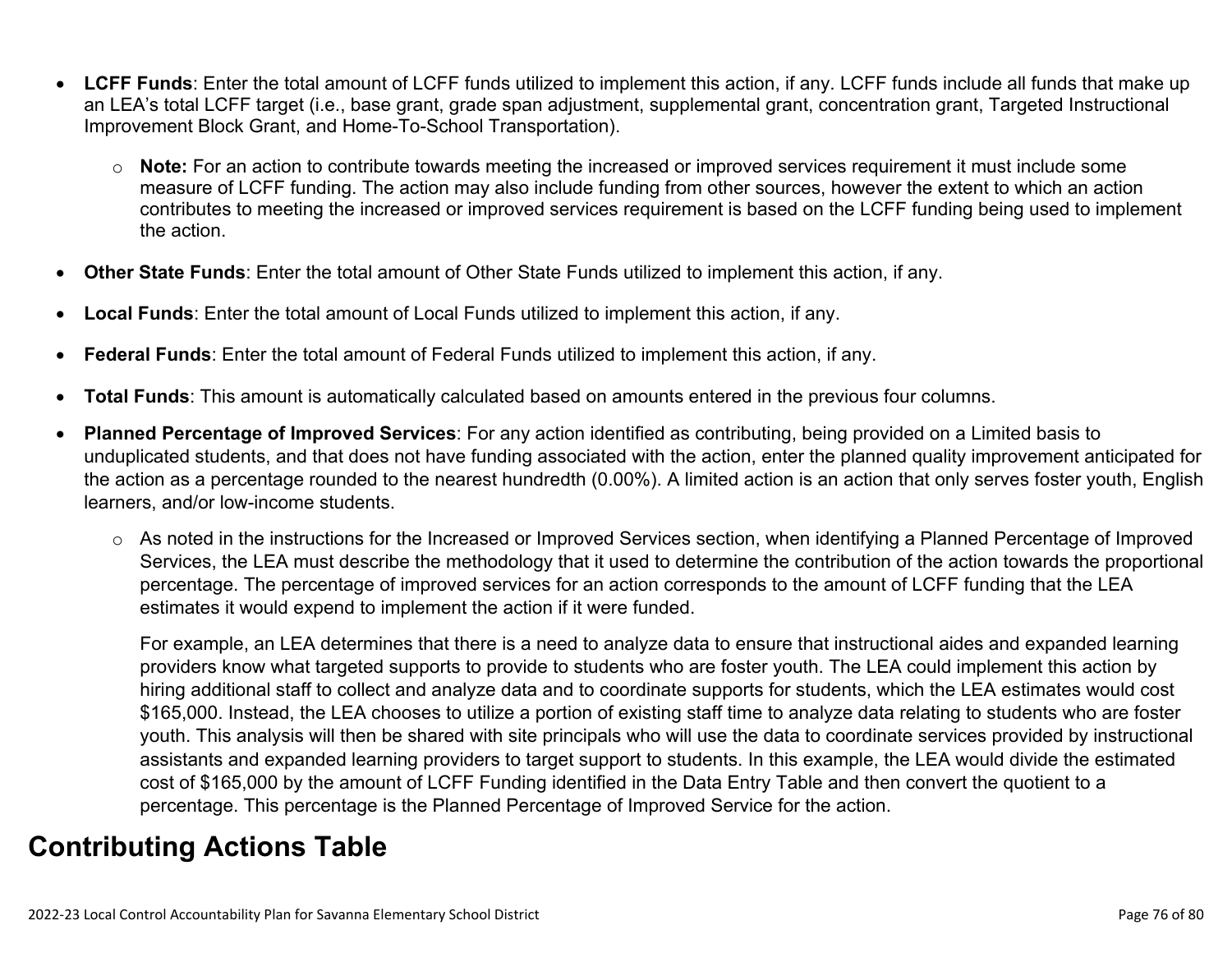As noted above, information will not be entered in the Contributing Actions Table; however, the 'Contributing to Increased or Improved Services?' column will need to be checked to ensure that only actions with a "Yes" are displaying. If actions with a "No" are displayed or if actions that are contributing are not displaying in the column, use the drop-down menu in the column header to filter only the "Yes" responses.

# **Annual Update Table**

In the Annual Update Table, provide the following information for each action in the LCAP for the relevant LCAP year:

• **Estimated Actual Expenditures**: Enter the total estimated actual expenditures to implement this action, if any.

## **Contributing Actions Annual Update Table**

In the Contributing Actions Annual Update Table, check the 'Contributing to Increased or Improved Services?' column to ensure that only actions with a "Yes" are displaying. If actions with a "No" are displayed or if actions that are contributing are not displaying in the column, use the drop-down menu in the column header to filter only the "Yes" responses. Provide the following information for each contributing action in the LCAP for the relevant LCAP year:

- **6. Estimated Actual LCFF Supplemental and/or Concentration Grants:** Provide the total amount of LCFF supplemental and concentration grants the LEA estimates it will actually receive based on of the number and concentration of unduplicated students in the current school year.
- **Estimated Actual Expenditures for Contributing Actions**: Enter the total estimated actual expenditure of LCFF funds used to implement this action, if any.
- **Estimated Actual Percentage of Improved Services:** For any action identified as contributing, being provided on a Limited basis only to unduplicated students, and that does not have funding associated with the action, enter the total estimated actual quality improvement anticipated for the action as a percentage rounded to the nearest hundredth (0.00%).
	- o Building on the example provided above for calculating the Planned Percentage of Improved Services, the LEA in the example implements the action. As part of the annual update process, the LEA reviews implementation and student outcome data and determines that the action was implemented with fidelity and that outcomes for foster youth students improved. The LEA reviews the original estimated cost for the action and determines that had it hired additional staff to collect and analyze data and to coordinate supports for students that estimated actual cost would have been \$169,500 due to a cost of living adjustment. The LEA would divide the estimated actual cost of \$169,500 by the amount of LCFF Funding identified in the Data Entry Table and then convert the quotient to a percentage. This percentage is the Estimated Actual Percentage of Improved Services for the action.

### **LCFF Carryover Table**

• **9. Estimated Actual LCFF Base Grant**: Provide the total amount of LCFF funding the LEA estimates it will receive for the current school year, excluding the supplemental and concentration grants and the add-ons for the Targeted Instructional Improvement Grant Program and the Home to School Transportation Program, pursuant to 5 *CCR* Section 15496(a)(8).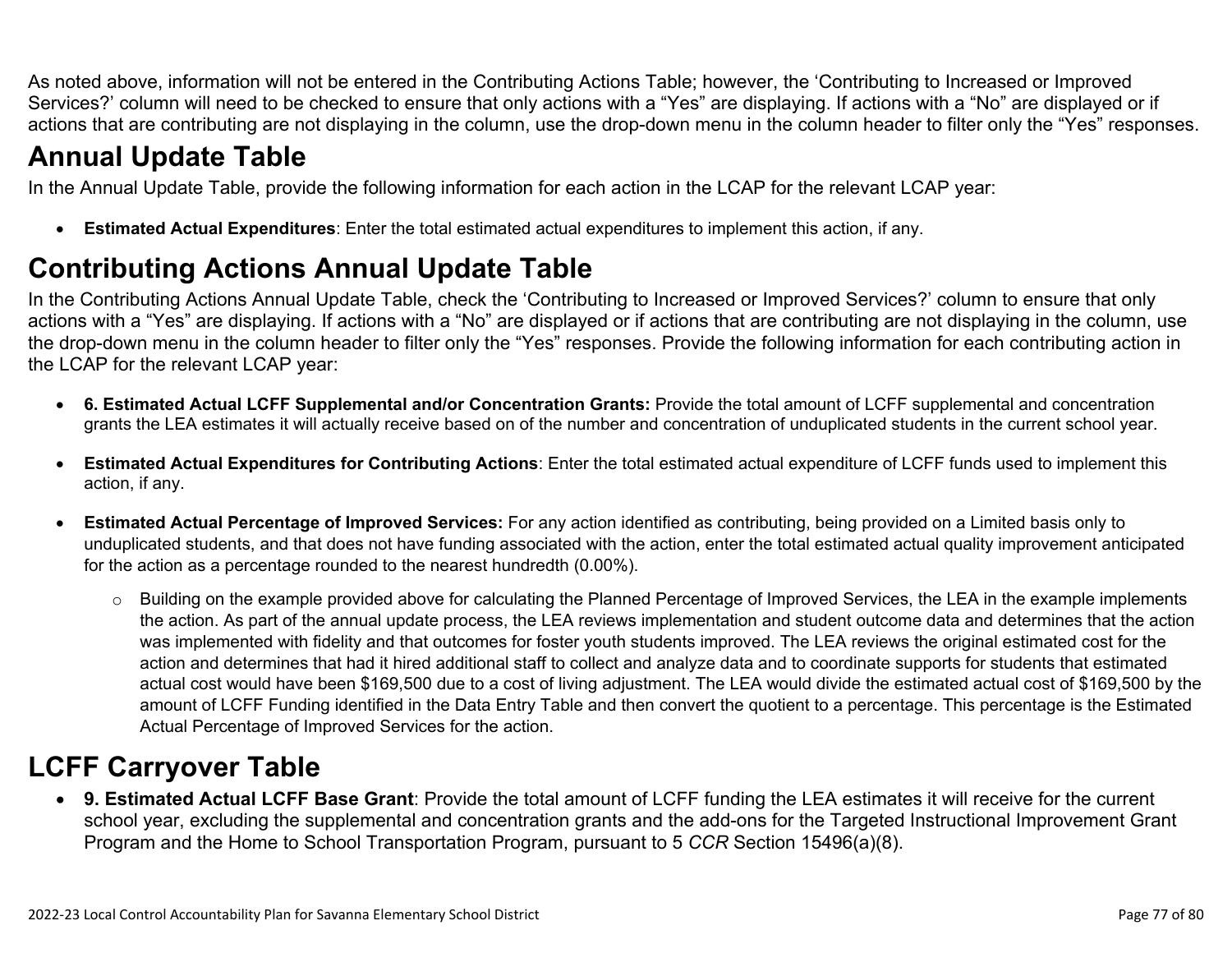• **10. Total Percentage to Increase or Improve Services for the Current School Year:** This percentage will not be entered. The percentage is calculated based on the amounts of the Estimated Actual LCFF Base Grant (9) and the Estimated Actual LCFF Supplemental and/or Concentration Grants (6), pursuant to 5 *CCR* Section 15496(a)(8), plus the LCFF Carryover – Percentage from the prior year. This is the percentage by which services for unduplicated pupils must be increased or improved as compared to the services provided to all students in the current LCAP year.

### **Calculations in the Action Tables**

To reduce the duplication of effort of LEAs, the Action Tables include functionality such as pre-population of fields and cells based on the information provided in the Data Entry Table, the Annual Update Summary Table, and the Contributing Actions Table. For transparency, the functionality and calculations used are provided below.

#### **Contributing Actions Table**

- 4. Total Planned Contributing Expenditures (LCFF Funds)
	- $\circ$  This amount is the total of the Planned Expenditures for Contributing Actions (LCFF Funds) column
- 5. Total Planned Percentage of Improved Services
	- $\circ$  This percentage is the total of the Planned Percentage of Improved Services column
- Planned Percentage to Increase or Improve Services for the coming school year (4 divided by 1, plus 5)
	- o This percentage is calculated by dividing the Total Planned Contributing Expenditures (4) by the Projected LCFF Base Grant (1), converting the quotient to a percentage, and adding it to the Total Planned Percentage of Improved Services (5).

#### **Contributing Actions Annual Update Table**

Pursuant to *EC* Section 42238.07(c)(2), if the Total Planned Contributing Expenditures (4) is less than the Estimated Actual LCFF Supplemental and Concentration Grants (6), the LEA is required to calculate the difference between the Total Planned Percentage of Improved Services (5) and the Total Estimated Actual Percentage of Improved Services (7). If the Total Planned Contributing Expenditures (4) is equal to or greater than the Estimated Actual LCFF Supplemental and Concentration Grants (6), the Difference Between Planned and Estimated Actual Percentage of Improved Services will display "Not Required."

- 6. Estimated Actual LCFF Supplemental and Concentration Grants
	- $\circ$  This is the total amount of LCFF supplemental and concentration grants the LEA estimates it will actually receive based on of the number and concentration of unduplicated students in the current school year.
- 4. Total Planned Contributing Expenditures (LCFF Funds)
	- $\circ$  This amount is the total of the Last Year's Planned Expenditures for Contributing Actions (LCFF Funds)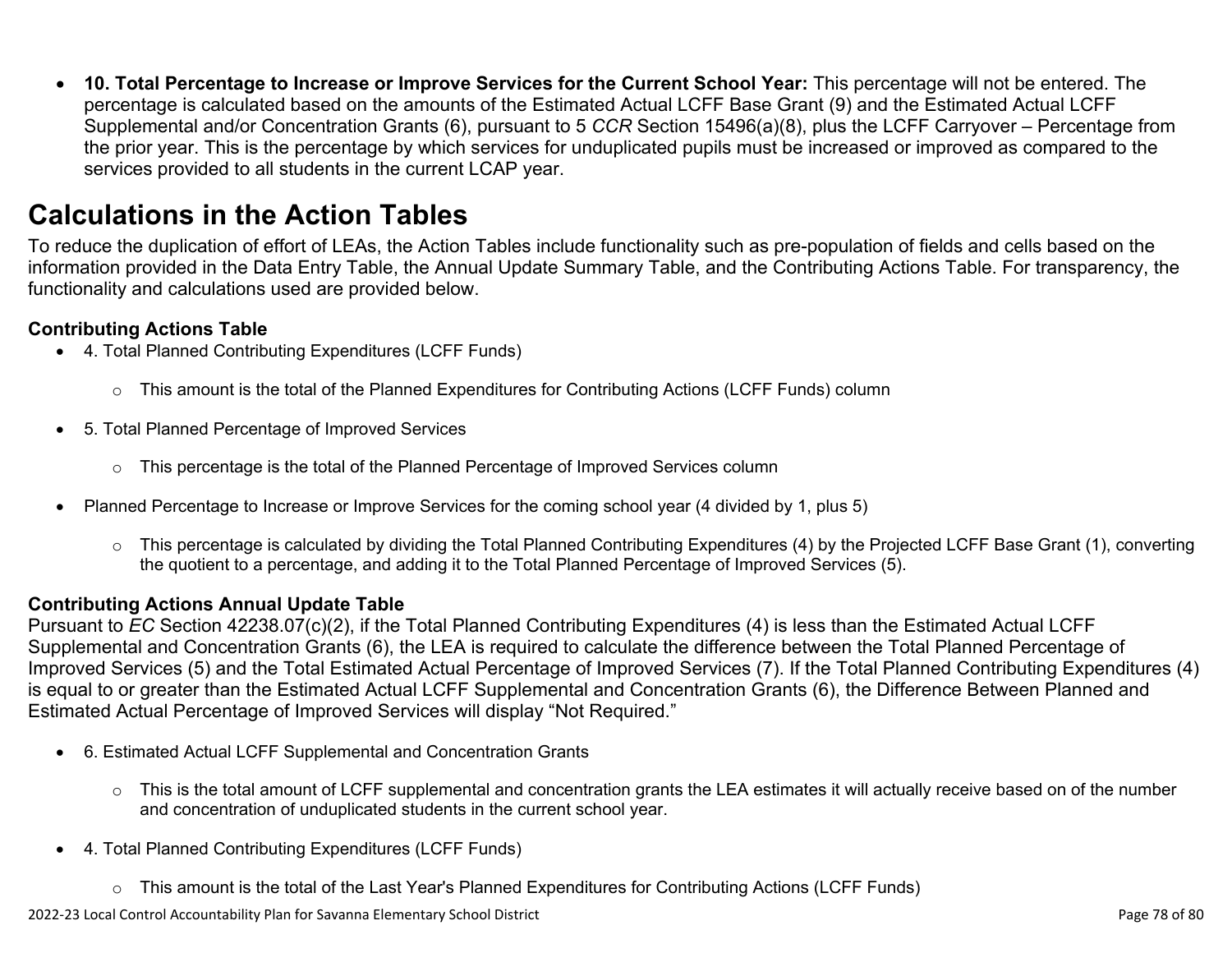- 7. Total Estimated Actual Expenditures for Contributing Actions
	- o This amount is the total of the Estimated Actual Expenditures for Contributing Actions (LCFF Funds)
- Difference Between Planned and Estimated Actual Expenditures for Contributing Actions (Subtract 7 from 4)
	- $\circ$  This amount is the Total Estimated Actual Expenditures for Contributing Actions (7) subtracted from the Total Planned Contributing Expenditures (4)
- 5. Total Planned Percentage of Improved Services (%)
	- $\circ$  This amount is the total of the Planned Percentage of Improved Services column
- 8. Total Estimated Actual Percentage of Improved Services (%)
	- o This amount is the total of the Estimated Actual Percentage of Improved Services column
- Difference Between Planned and Estimated Actual Percentage of Improved Services (Subtract 5 from 8)
	- o This amount is the Total Planned Percentage of Improved Services (5) subtracted from the Total Estimated Actual Percentage of Improved Services (8)

#### **LCFF Carryover Table**

- 10. Total Percentage to Increase or Improve Services for the Current School Year (6 divided by 9 + Carryover %)
	- $\circ$  This percentage is the Estimated Actual LCFF Supplemental and/or Concentration Grants (6) divided by the Estimated Actual LCFF Base Grant (9) plus the LCFF Carryover – Percentage from the prior year.
- 11. Estimated Actual Percentage of Increased or Improved Services (7 divided by 9, plus 8)
	- o This percentage is the Total Estimated Actual Expenditures for Contributing Actions (7) divided by the LCFF Funding (9), then converting the quotient to a percentage and adding the Total Estimated Actual Percentage of Improved Services (8).
- 12. LCFF Carryover Dollar Amount LCFF Carryover (Subtract 11 from 10 and multiply by 9)
	- $\circ$  If the Estimated Actual Percentage of Increased or Improved Services (11) is less than the Estimated Actual Percentage to Increase or Improve Services (10), the LEA is required to carry over LCFF funds.

The amount of LCFF funds is calculated by subtracting the Estimated Actual Percentage to Increase or Improve Services (11) from the Estimated Actual Percentage of Increased or Improved Services (10) and then multiplying by the Estimated Actual LCFF Base Grant (9). This amount is the amount of LCFF funds that is required to be carried over to the coming year.